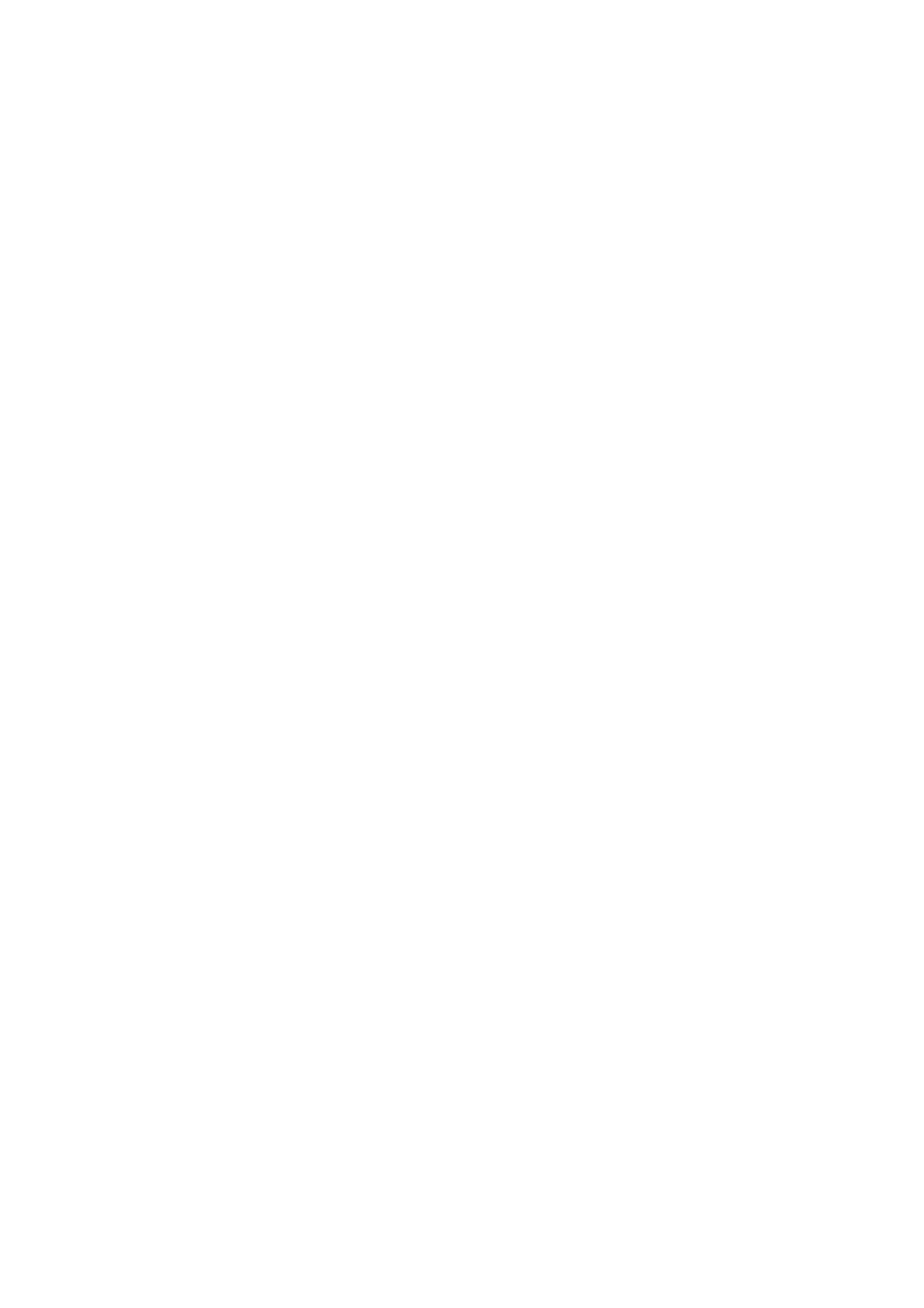UNESCO International Experts Meeting

# Learning for Work, Citizenship and Sustainability

# Final Report

Bonn, **Germany** 25-28 October 2004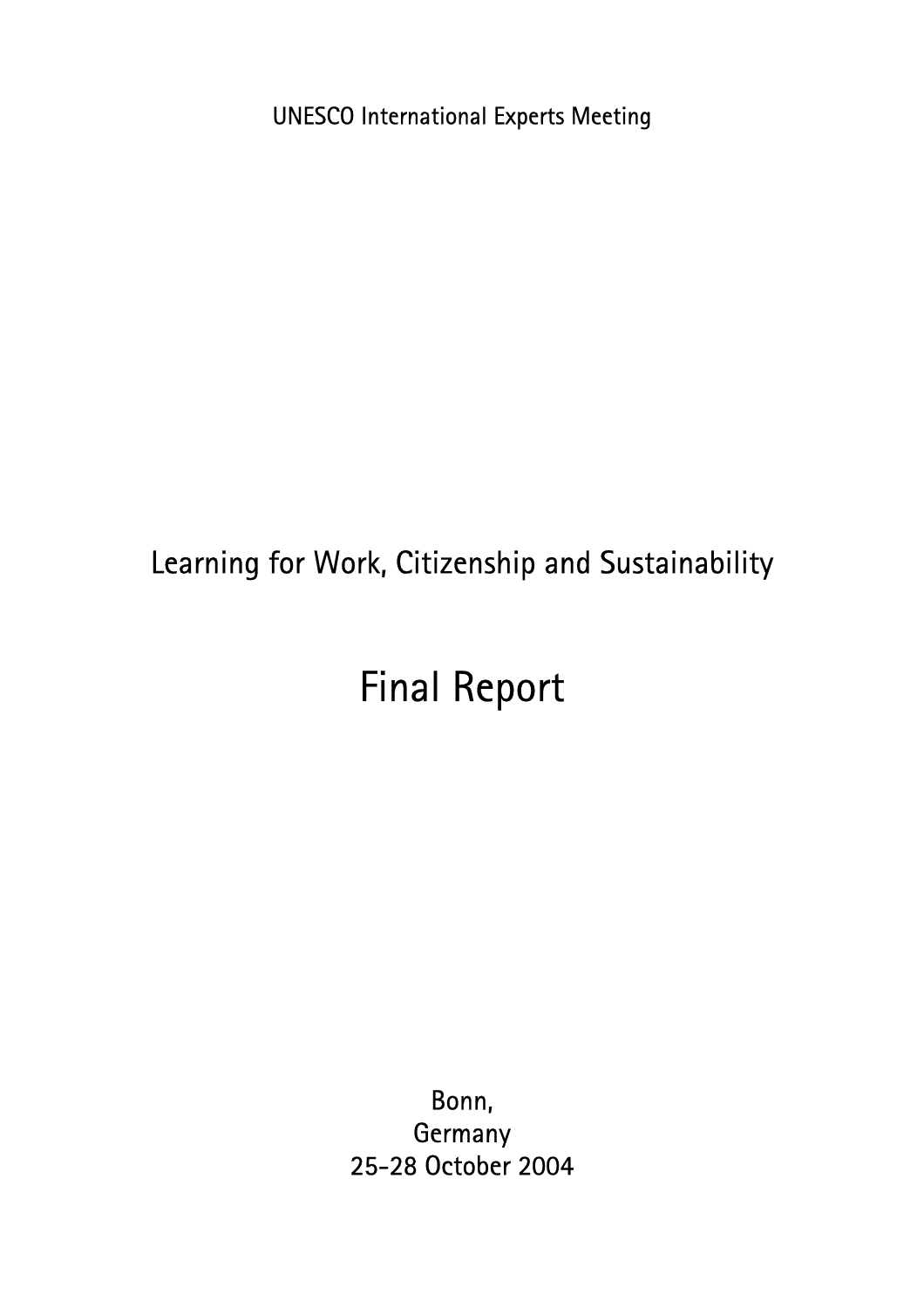Compiled by:

UNESCO-UNEVOC International Centre for Technical and Vocational Education and Training Görresstr. 15 53113 Bonn Germany Tel: [ +49] (228) 2 43 37-0 Fax: [ +49] (228) 2 43 37-77 E-mail: info@unevoc.unesco.org Website: www.unevoc.unesco.org

Printed by: www.druckerei-paffenholz@t-online.de

This report can be downloaded in PDF format from: www.unevoc.unesco.org/sustainable

ISBN 3-00-016621-1 All rights reserved © UNESCO 2005

The designations employed and the presentation of material throughout this publication do not imply the expression of any opinion whatsoever on the part of UNESCO concerning the legal status of any country, territory, city or area or of its authorities, or concerning its frontiers or boundaries.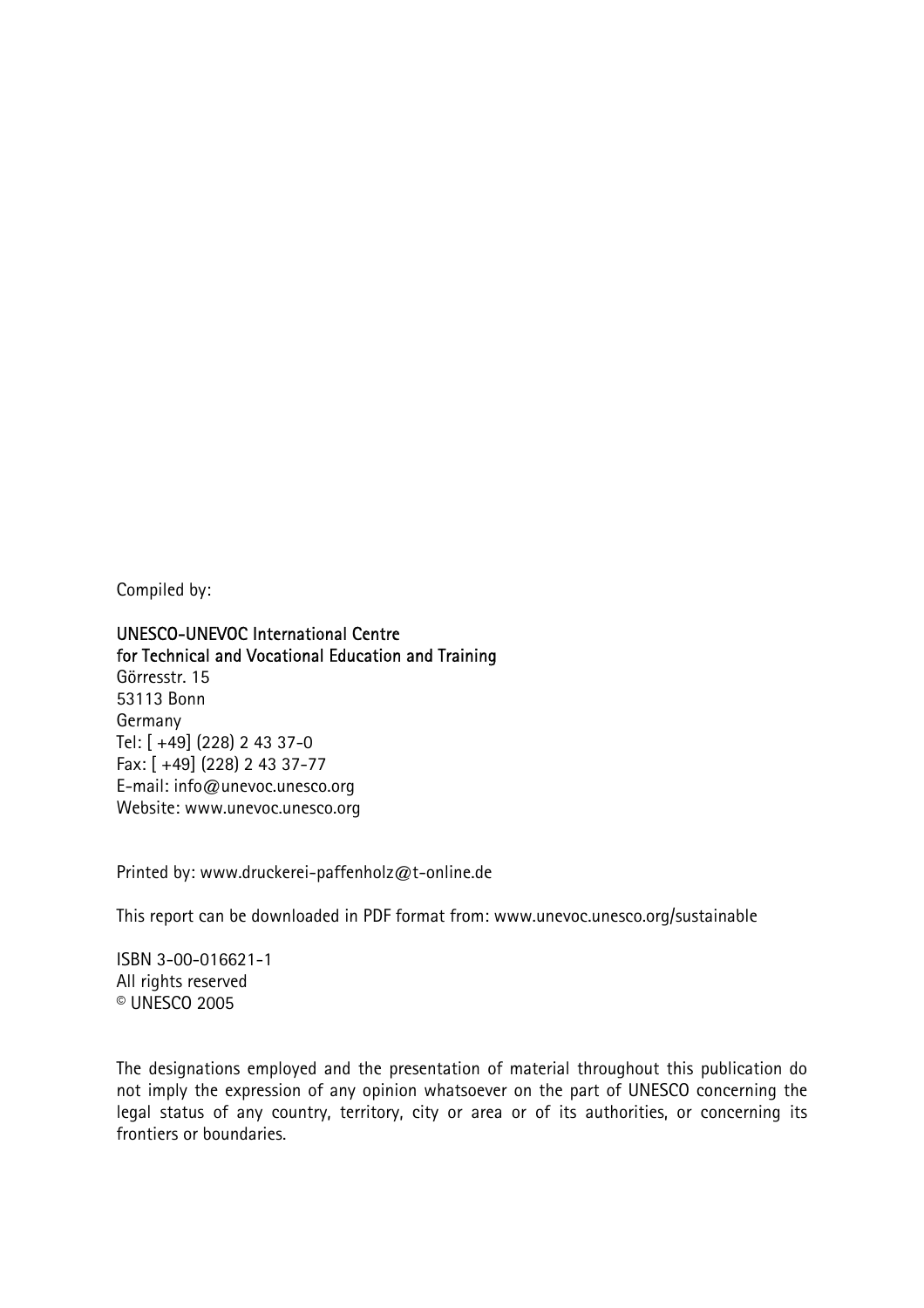## **Table of Contents**

| Working Group A. |                                                                   |  |
|------------------|-------------------------------------------------------------------|--|
|                  |                                                                   |  |
|                  |                                                                   |  |
|                  |                                                                   |  |
|                  |                                                                   |  |
|                  |                                                                   |  |
|                  | Suggestions to UNESCO for Action Planning in TVET for Sustainable |  |
|                  | Development during the United Nations Decade of Education for     |  |
|                  |                                                                   |  |
|                  |                                                                   |  |
|                  |                                                                   |  |
|                  |                                                                   |  |
|                  |                                                                   |  |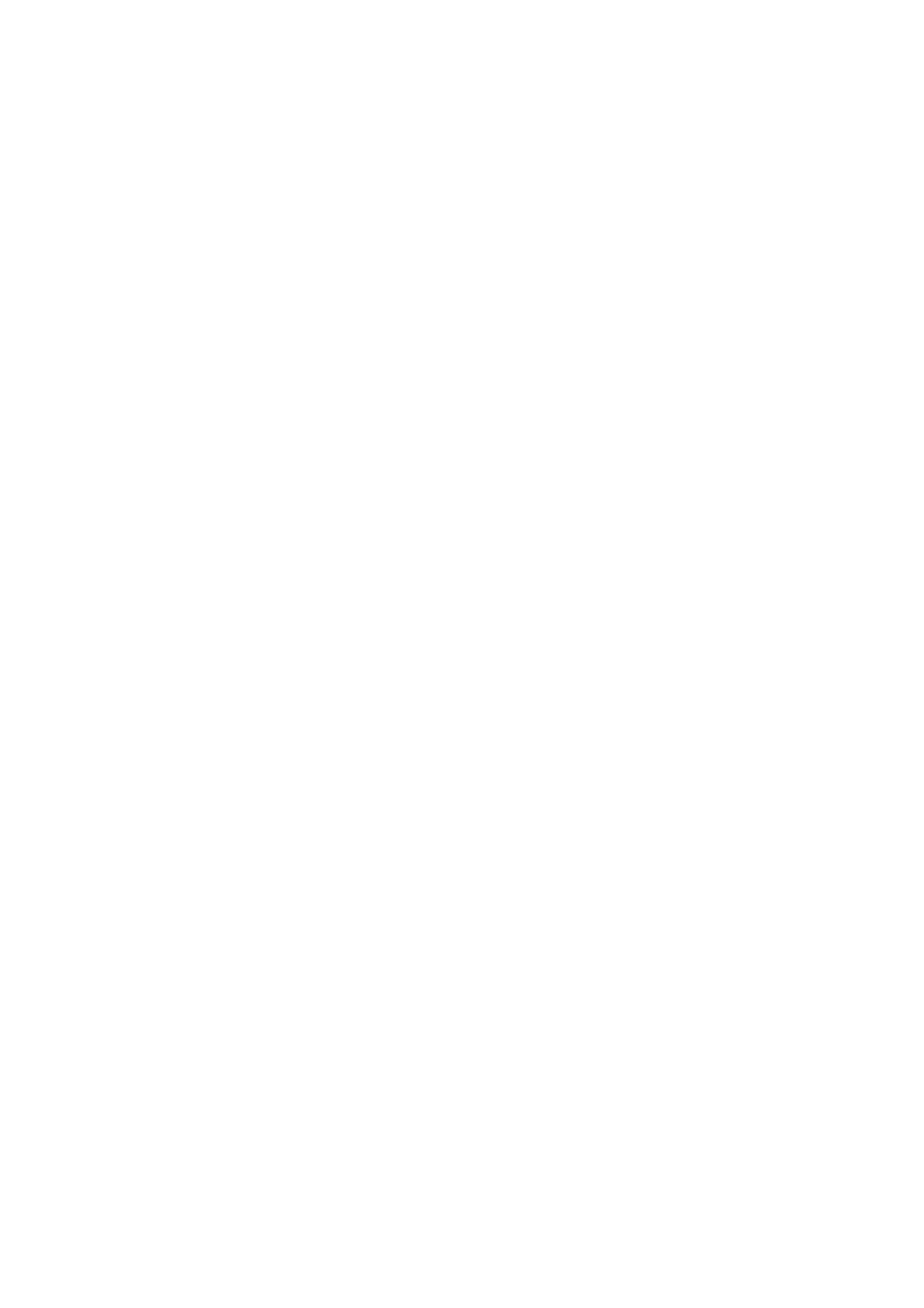## <span id="page-6-0"></span>Acknowledgements

UNESCO wishes to express its deep gratitude to the Government of Germany, particularly the German Federal Ministry for Education and Research (BMBF), the German Federal Ministry for Economic Co-operation and Development (BMZ), the Federal Institute for Vocational Education and Training (BIBB) and the German National Commission for UNESCO for their generous financial sponsorship and for the co-operation provided to UNESCO to make the meeting an outstanding success.

The valuable inputs from various experts who attended, particularly the elected President of the meeting Prof. Jang-Ho Kim (President, Korea Research Institute for Vocational Education and Training) and the Rapporteurs-General Prof. John Fien and Prof. David N. Wilson, to the preparation and conduct of the meeting are gratefully acknowledged.

Gratitude is due to the following UNESCO partner organizations for their significant contributions to the Meeting through preparing reference documents and leading discussions: the International Labour Organization, the World Bank, the European Training Foundation, the World Health Organization – European Centre for Environment and Health (Bonn), the United Nations Environment Programme, the United Nations University – Institute for Environment and Human Security (Bonn), the Korea Research Institute for Vocational Education and Training and the Youth Employment Summit Campaign .

Special thanks also go to the Government of Germany for providing financial support to selected participants from developing countries.

Finally, UNESCO would like to express its sincere appreciation to all who contributed intellectually to the meeting particularly the keynote speakers, resource persons and technical experts whose lively and thought-provoking interventions brought together the concepts that led to the formulation of the Bonn Declaration which is a blueprint that can guide UNESCO's Member States in their efforts to adapt their TVET systems to contribute to sustainable development.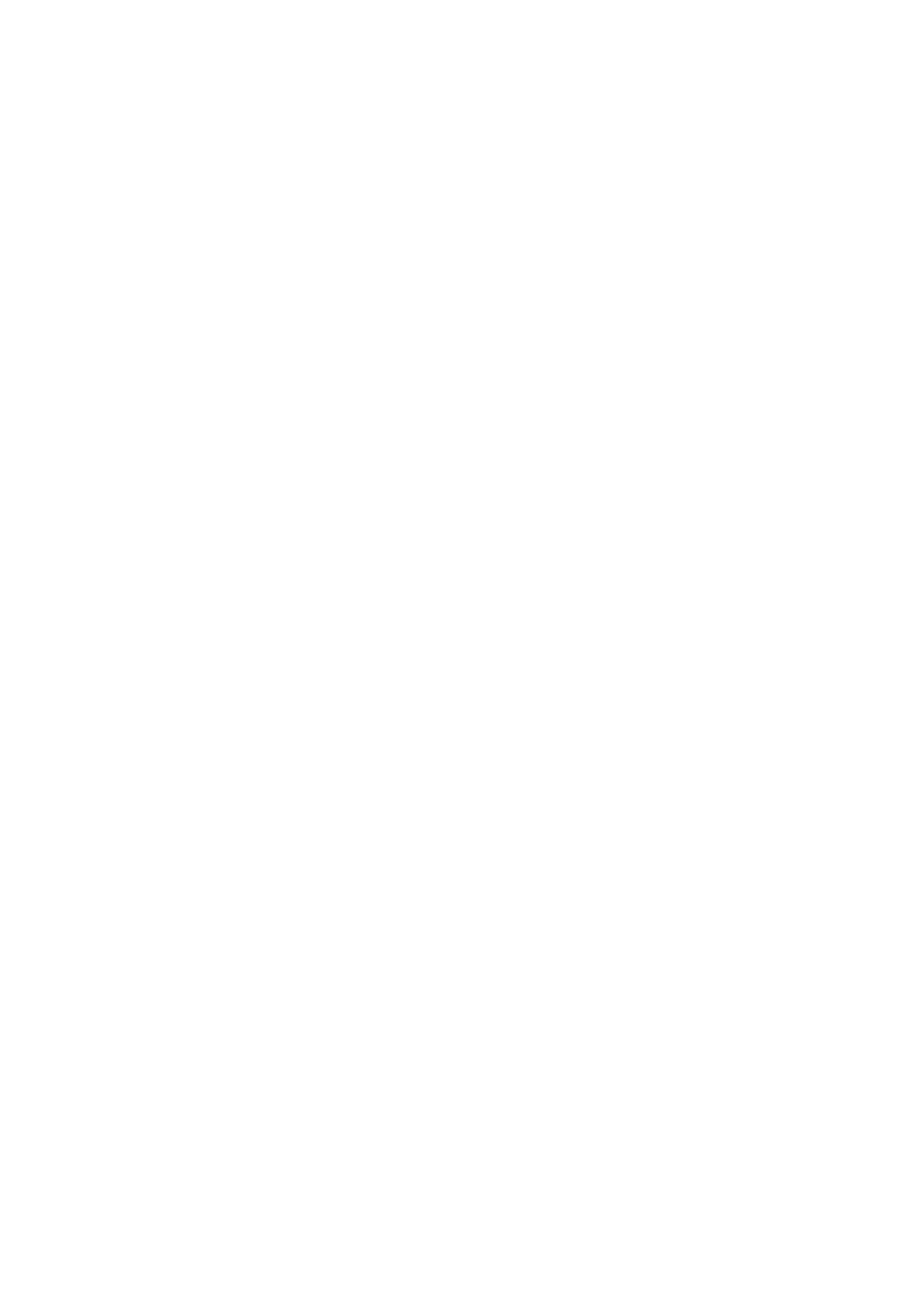## Acting Today, Sowing into the Future

<span id="page-8-0"></span>Yes, We Can! The challenges are many and the stakes are high. It seems almost somewhat daunting. Someone asks – Can we? I say YES! Yes we can – If we dare to dream a new dream Yes we can – If we are bold enough to take the very next step Yes we can – working together, utilising the vehicle of education for sustainable development and our vast human potentials



If animals, monkeys and dogs can be trained, then we can! We can amend and change our ways If we can conquer the skies and fly as birds, then we can manage effectively nature's resources If we can discover and visit planets in space, we can find ways to make our world better

Yes we can! We can amend and change our ways

A lot of good work is being done. A lot more is needed

If we reach out across – natural and man made barriers From the far North down to the utmost South From the far East across to the utmost West Building bridges of learning partnerships UN agencies and Institutions worldwide Government and civil society organizations, Corporations and of course individuals Where together, strengthening one another We can use our challenges as stepping stones and overcome by dogged commitment Making Sustainable Development a reality and not just a goal!

> Ms Akpezi Ogbuigwe, Head, Environmental Education and Training United Nations Environment Program.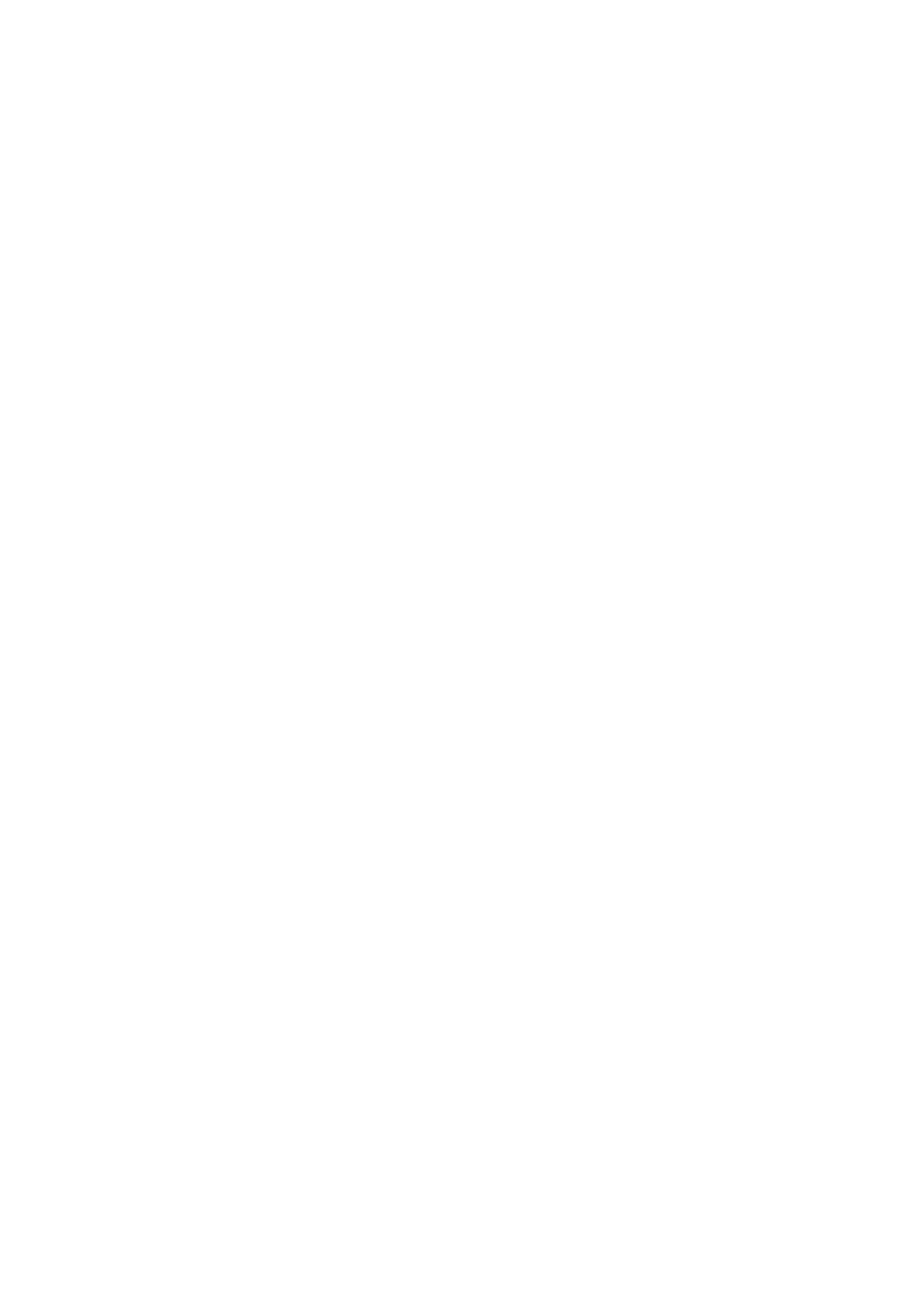# I

## <span id="page-10-0"></span>Introduction

#### **Background**

Following the First International Congress on the Development and Improvement of Technical and Vocational Education in Berlin in 1987, the United Nations Educational, Scientific and Cultural Organization (UNESCO) established its International Project on Technical and Vocational Education (UNEVOC) in 1992 with the goal of strengthening technical and vocational education (TVET) in the Organization's Member States. This International Experts Meeting is part of a long series of initiatives undertaken by UNESCO to achieve this goal and focussed on the theme of "Learning for Work, Citizenship and Sustainability".

The Second International Congress on Technical and Vocational Education was held in Seoul, Korea, in April 1999 on the eve of the twenty-first century. Anticipating the new century as one of globalisation and a revolution in information and communication technologies which would both have significant impacts on the world of work, the central theme of the Seoul Congress was *Lifelong Learning and Training for All: A Bridge to the Future*. A key conclusion of the Seoul Congress was that a new paradigm of both development and TVET was needed. As the Preamble to the Recommendations in the Final Report stated:

We have considered the emerging challenges of the twenty-first century, a century that will be an era of knowledge, information and communication. Globalization and the revolution in information and communication technology have signalled the need for a new human-centred development paradigm. We have concluded that Technical and Vocational Education (TVE), as an integral component of lifelong learning, has a crucial role to play in this new era as an effective tool to realize the objectives of a culture of peace, environmentally sound sustainable development, social cohesion, and international citizenship.<sup>[1](#page-10-1)</sup>

The "new human-centred development paradigm" was elaborated at the Millennium Summit of the United Nations General Assembly in September 2000. With an emphasis upon poverty eradication, infant, maternal and sexual health, literacy, housing, water security and environmental protection, the Summit agreed on a set of Millennium Development Goals underpinned by a global partnership for sustainable human development. $2$ 

Recognising imperatives such as these, the Seoul Congress looked to an innovative paradigm of technical and vocational education based upon "a learning culture" that encourages and skills people "to be productive and competitive, and to care for the well-being of its people". It was agreed that "a vibrant training culture is a key factor in attaining that goal ... and empower[ing] youth and adults to play a part in the new development paradigm." $3$ 

 $\overline{a}$ 

<span id="page-10-1"></span><sup>1</sup> UNESCO (1999) Final Report, Second International Conference on Technical and Vocational Education, UNESCO, Paris, p. 61.

<span id="page-10-2"></span><sup>2</sup> See <http://www.un.org/millenniumgoals/>.

<span id="page-10-3"></span><sup>3</sup> UNESCO (1999) op.cit. p. 54.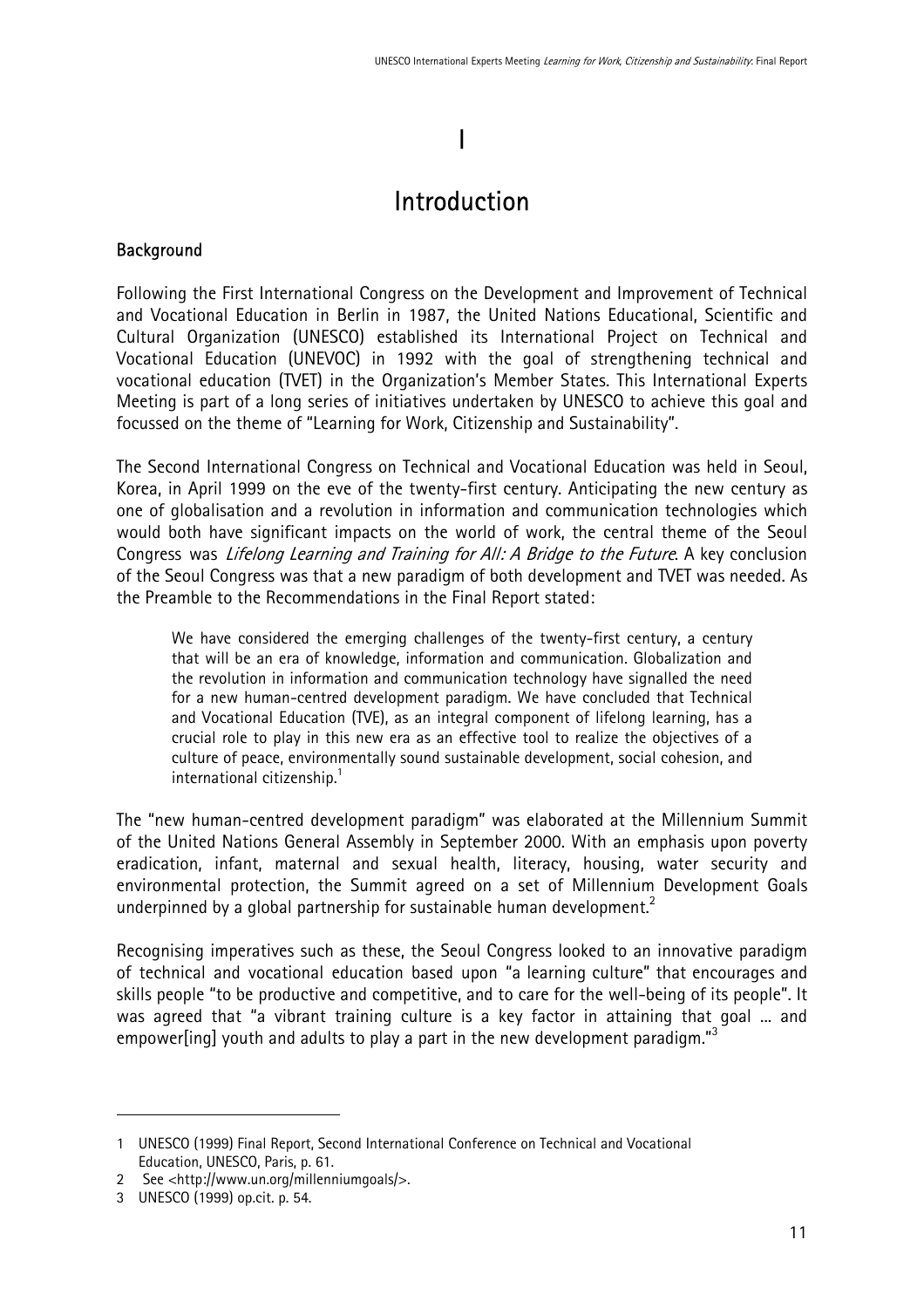Parallel with such developments, the international Education for All programme emphasises vocational preparation within a context of social and environmental responsibility. Thus, Goal 3 in the Dakar Framework for Action includes a call to "ensure that the learning needs of all young people are met through equitable access to appropriate learning and life skills programmes". This Goal emphasises the importance of skills development for employment and for effective citizenship, and the important relationships between them. Similarly, the 2000 Youth Employment Summit in Cairo called for educational approaches that empower youth, especially young women and the disadvantaged, to face the future with hope and optimism, secure in the knowledge that they have the human capabilities to care for themselves and their families and contribute to sustainable human development.

These ideas reflect the jointly published UNESCO Recommendations and ILO Conclusions concerning Technical and Vocational Education for the Twenty-First Century which state that, as "a vital aspect of the educational process in all countries", TVET was:

- (a) an integral part of general education;
- (b) a means of preparing for occupational fields and for effective participation in the world of work;
- (c) an aspect of lifelong learning and a preparation for responsible citizenship;
- (d) an instrument for promoting environmentally sound sustainable development; [and]
- (e) a method of facilitating poverty alleviation.<sup>[4](#page-11-0)</sup>

These five dimensions are central to TVET as preparation for the world of work, citizenship and sustainability. They also reflect the broad concept of sustainable development agreed at the 2002 World Summit on Sustainable Development and the goals of the United Nations Decade of Education for Sustainable Development (2005-2014), which was established to emphasise the importance of education and training in the achievement of sustainable development.<sup>[5](#page-11-1)</sup>

#### Organisation and Scope of the Meeting

In October 2004, UNESCO hosted an International Experts Meeting as part of a five-year review of progress since the Second International Congress on Technical and Vocational Education, in co-operation with the German Federal Ministry of Education and Research (BMBF).

As a "Category 6" UNESCO meeting, participants were invited experts rather than representatives of Member States, and the deliberations and conclusions of the meeting deemed as advice to the Director-General for consideration and presentation to the Executive Board of UNESCO for further action.

Accepting the invitation of the Director-General of UNESCO, a total number of 122 technical and vocational education experts from 50 countries and representatives from 18 UN agencies and intergovernmental and non-governmental organisations attended this important meeting. A list of the participants is attached as an annex.

The focus of the Meeting was an assessment of the extent, and ways in which, the

 $\overline{a}$ 

<span id="page-11-0"></span><sup>4</sup> UNESCO and ILO (2002) Technical and Vocational Education for the Twenty-First Century: ILO and UNESCO Recommendations, UNESCO, Paris and ILO, Geneva, p.7.

<span id="page-11-1"></span><sup>5</sup> UNESCO (2004) United Nations Decade of Education for Sustainable Development (2005-2014): Draft International Implementation Scheme, UNESCO, Paris, October.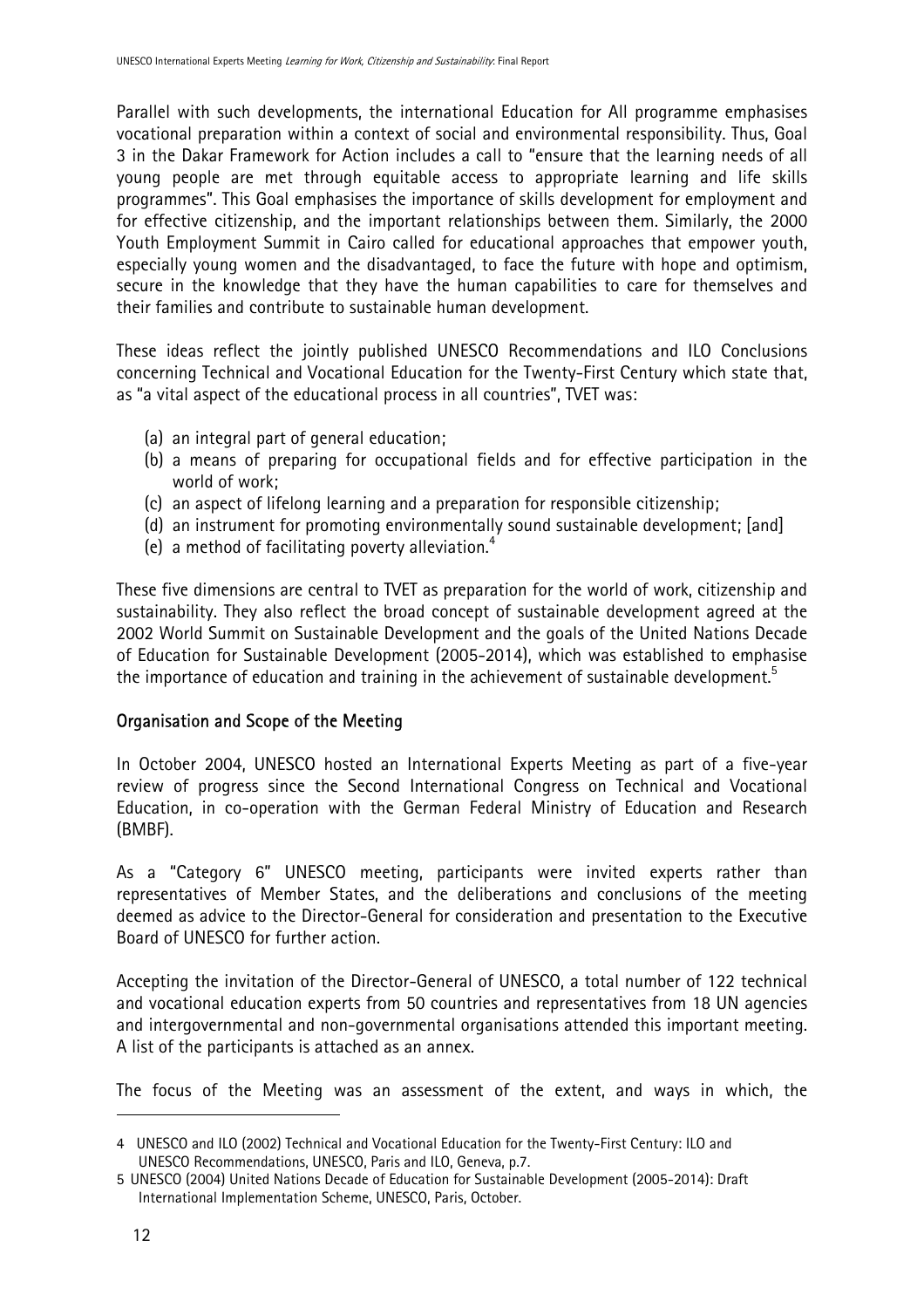recommendations on TVET from the Seoul Congress are being implemented by UNESCO Member States with particular reference to the three themes of:

- 1. Learning for Skills Development
- 2. The Transition to the World of Work
- 3. TVET for Sustainable Development.

Following keynote and orienting lectures, the business of the Meeting was conducted through three Working Groups, one on each of these three themes.

#### Opening Ceremony

The Opening Session of the Meeting commenced at 10.30 a.m. in the International Conference Centre in Bonn, in the presence of Mr Peter Finger, Mayor of Bonn, Mr Koïchiro Matsuura, Director-General of UNESCO, His Excellency Hans-Heinrich Wrede, Chairman of the Executive Board of UNESCO, and Ms Edelgard Bulmahn, German Federal Minister of Education and Research.

Mr Finger welcomed participants to Bonn and outlined the role of Bonn as a "United Nations City" and the wide range of international agencies that are based in Bonn.

Mr Matsuura began his Opening Address by paying tribute to the host country and the organisers. He then outlined the legacy of the Seoul Congress in 1999 and the importance of this meeting, five years after Seoul, in meeting the two inseparable challenges of sustainable development and building equitable knowledge societies based upon lifelong learning. Mr Matsuura said that "for TVET programmes to be part of the solution and not part of the problem, they must be reoriented so that they contribute to sustainable development worldwide".

His Excellency Wrede outlined the many initiatives of UNESCO in its international work programme, especially in relation to Education for All and the Millennium Development Goals. He said that "technical and vocational education offers an extremely vital empowering tool for improving living conditions" by enhancing the capacities of individuals to "gain employment, obtain decent work, increase their earning power" and thus impacts "on the ability to afford good health care, adequate food, clothing and shelter".

Ms Bulmahn argued that orienting TVET to the needs of industry and the world of work are "an indispensable prerequisite" for success – but that it was not enough. She argued that "we need a more comprehensive perspective – the perspective of sustainable development which ensures the ability of the current generation to cope with future problems and, at the same time, safeguards opportunities of future generations".

#### Work of the Meeting

During the first plenary session, Prof. Jang-Ho Kim, President of the Korea Research Institute for Vocational Education and Training (KRIVET), was elected President of the Meeting by acclamation and assumed office. The Meeting also elected the following officers by acclamation: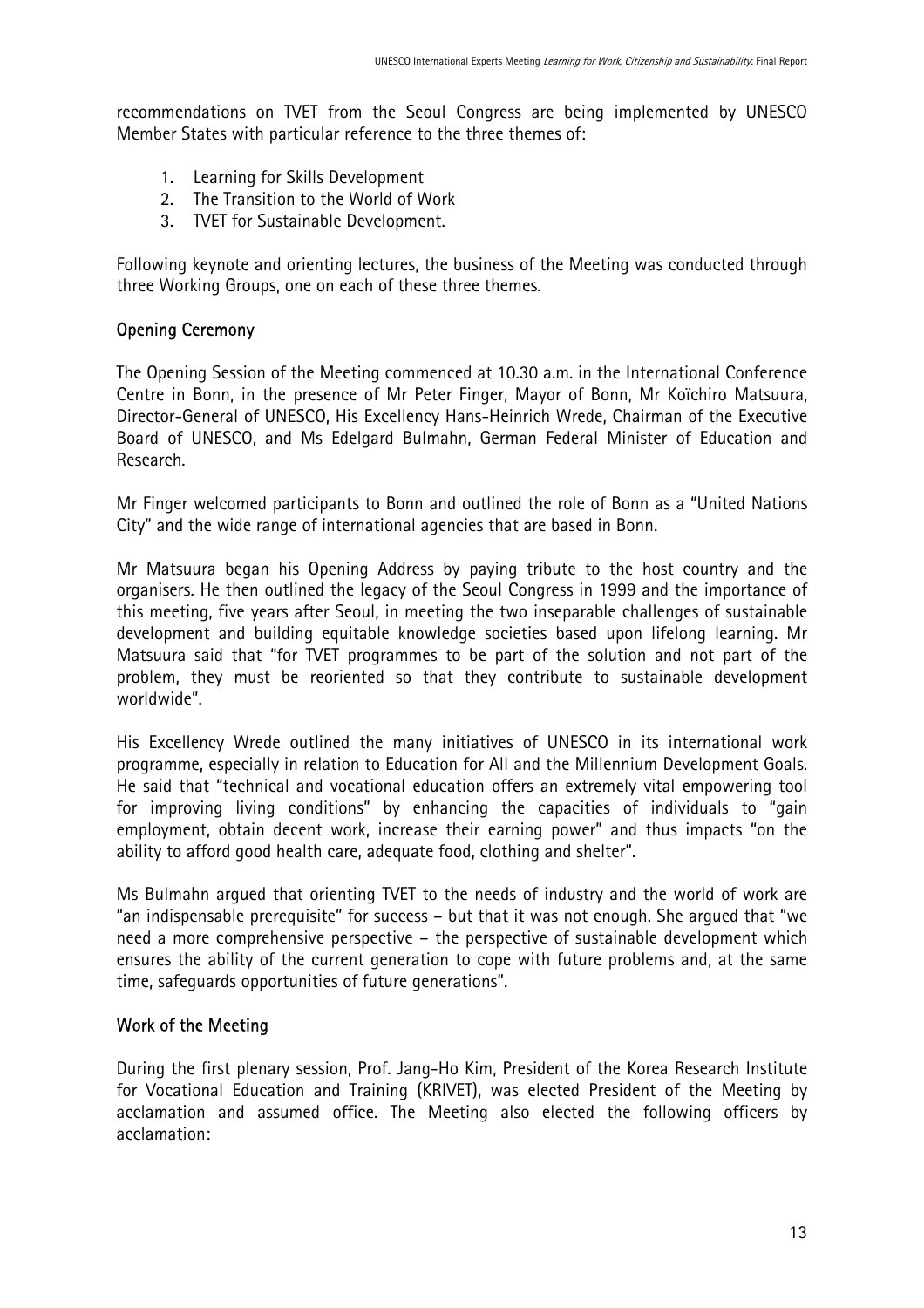#### Vice-Presidents:

Mr Abdul-Wahab Al-Akil (Yemen) Mr Patrick Facey (Jamaica) Mr Michael Schlicht (Germany) Mr Nuru Yakubu (Nigeria)

#### Rapporteurs-General

Prof. John Fien (Australia) Prof. David Wilson (Canada)

The meeting then adopted its Rules of Procedure as a "Category 6" meeting and the Agenda.

The Bureau of the Meeting comprised the President, four Vice-Presidents, the Rapporteur-Generals, and representatives of UNESCO and BMBF.

The Meeting met in Plenary Sessions on 25, 26, 27 and 28 October and in the three Working Groups on 25, 26 and 27 October. An International Agency Panel, comprising representatives of UNESCO, UNEP, WHO, ILO, World Bank, United Nations University and European Training Foundation was held on 26 October.

Based upon the presentations and discussions that took place, a draft Bonn Declaration on Learning for Work, Citizenship and Sustainability was formulated as well as a set of suggestions to assist UNESCO in developing the TVET component of its own action plan for the United Nations Decade of Education for Sustainable Development. These documents were approved by the Meeting in the Closing Session following the oral report of the Rapporteur-General. These documents and the text of the report of the Rapporteur-General are presented in this report.

### Closure of the Meeting

The closing session of the Meeting involved contributions from Dr Phonephet Boupha of Lao PDR as a representative of participants, Ms Veronika Pahl, the Director-General for Vocational Training and Educational Reform in the Federal Ministry of Education and Research in Germany, and Ms Aïcha Bah-Diallo, the Assistant Director-General (Education) a.i. of UNESCO.

Speaking on behalf of all participants, Dr Phonephet Boupha thanked UNESCO and BMBF for the opportunity to attend, to share experiences and to learn from the high level of discussion that took place. She spoke of the commitment to TVET shown by UNESCO, UNEVOC Centres and represented countries and that, while the road from Seoul to Bonn may have been uneven, we now have the Bonn Declaration and the suggestions for UNESCO for action planning of the TVET component of the Decade of Education for Sustainable Development to guide us in coming years.

Ms Pahl spoke of the pleasure of the German Ministry of Education and Research in cohosting the meeting and the value of its partnership with UNESCO. She expressed her support of the decisions of the meeting to promote action planning in TVET related to the 2005-2014 United Nations Decade of Education for Sustainable Development. Emphasising the important contributions of the UNEVOC Network, Ms Pahl encouraged participants to continue nurturing networks and partnerships that promote TVET for social equity, economic prosperity and environmentally sound development.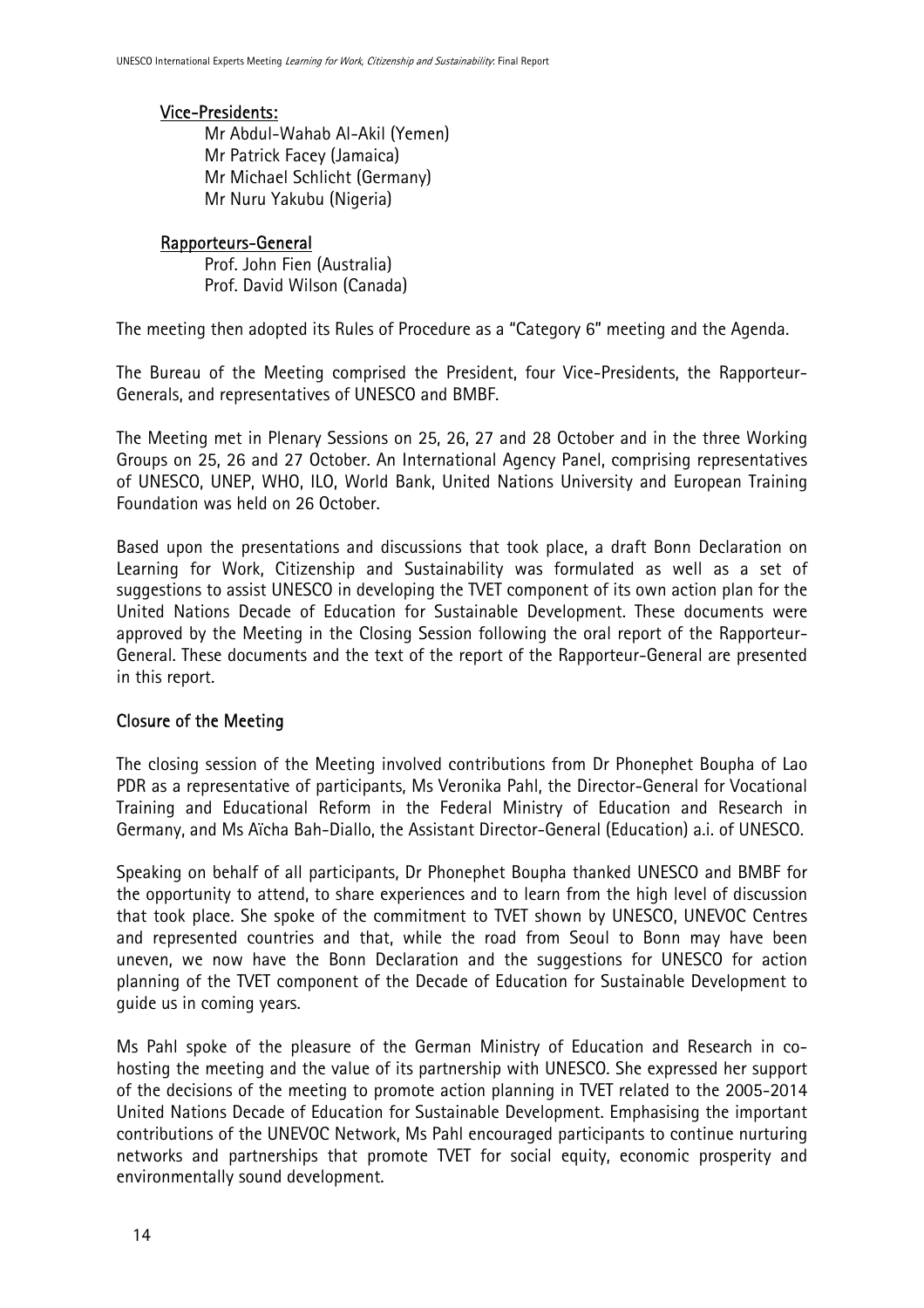Representing the Director-General of UNESCO, Ms Aïcha Bah-Diallo, the Assistant Director-General (Education) a.i., congratulated the meeting and the TVET sector on beginning the first international sectoral plan for the United Nations Decade of Education for Sustainable Development. She emphasised the importance of focussing on quality education and Education for All in the Bonn Declaration and the suggestions for UNESCO in Action Planning for TVET and Sustainable Development. She accepted these documents and agreed to convey them to the Director-General for his consideration and presentation to the Executive Board of UNESCO. In closing, she thanked the organisers, the representatives of other international agencies and, especially all participants for their contributions to Learning for Work, Citizenship and Sustainability.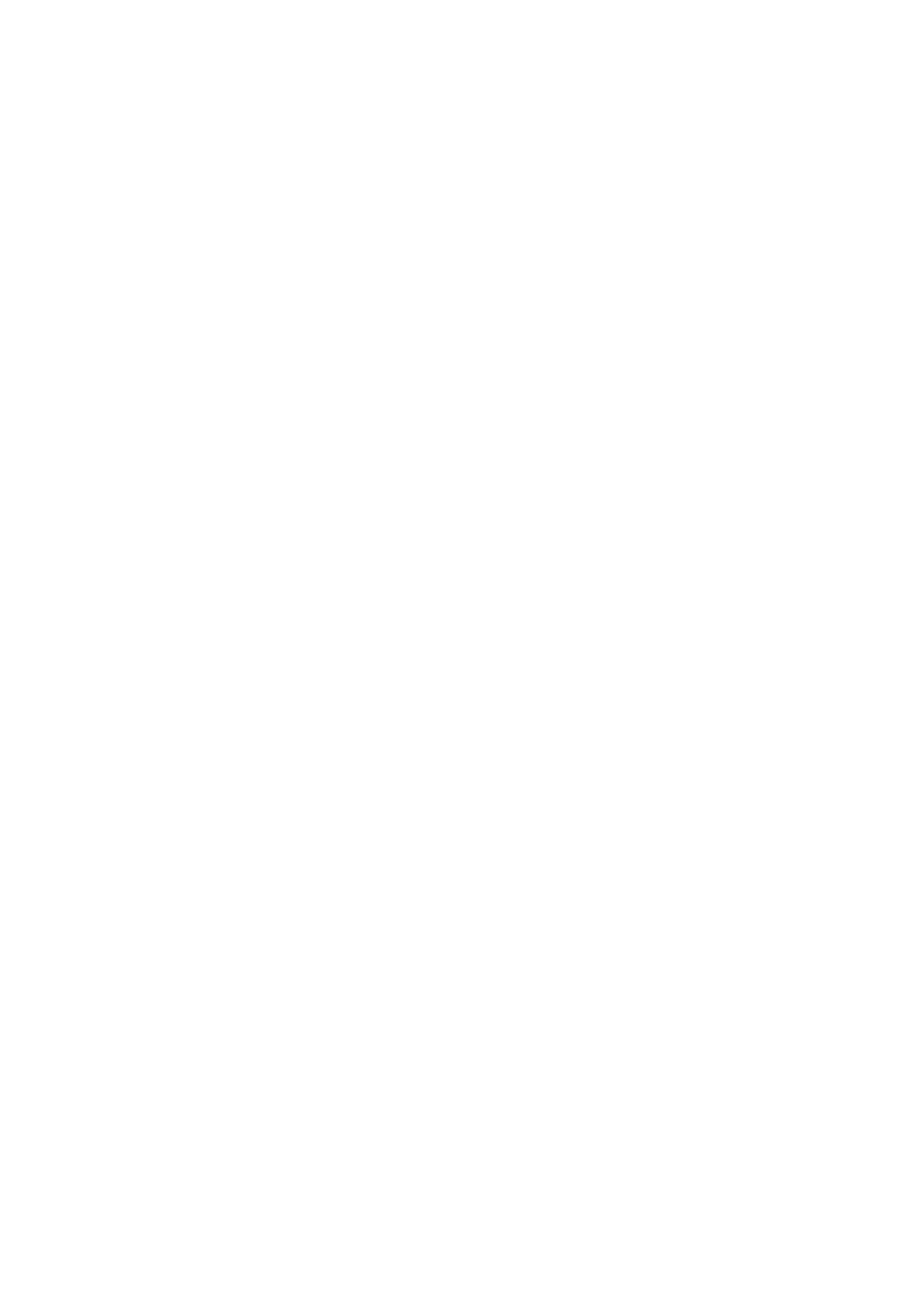## II

## <span id="page-16-0"></span>Opening Addresses

- Learning for Work, Citizenship and Sustainability: UNESCO's Role and Contribution. Mr Koïchiro Matsuura, Director-General of UNESCO
- Education for All: UNESCO's Prime Mission. His Excellency Hans-Heinrich Wrede, Chairman, Executive Board of UNESCO
- *TVET for Sustainable Development*. Ms Edelgard Bulmahn, German Federal Minister of Education and Research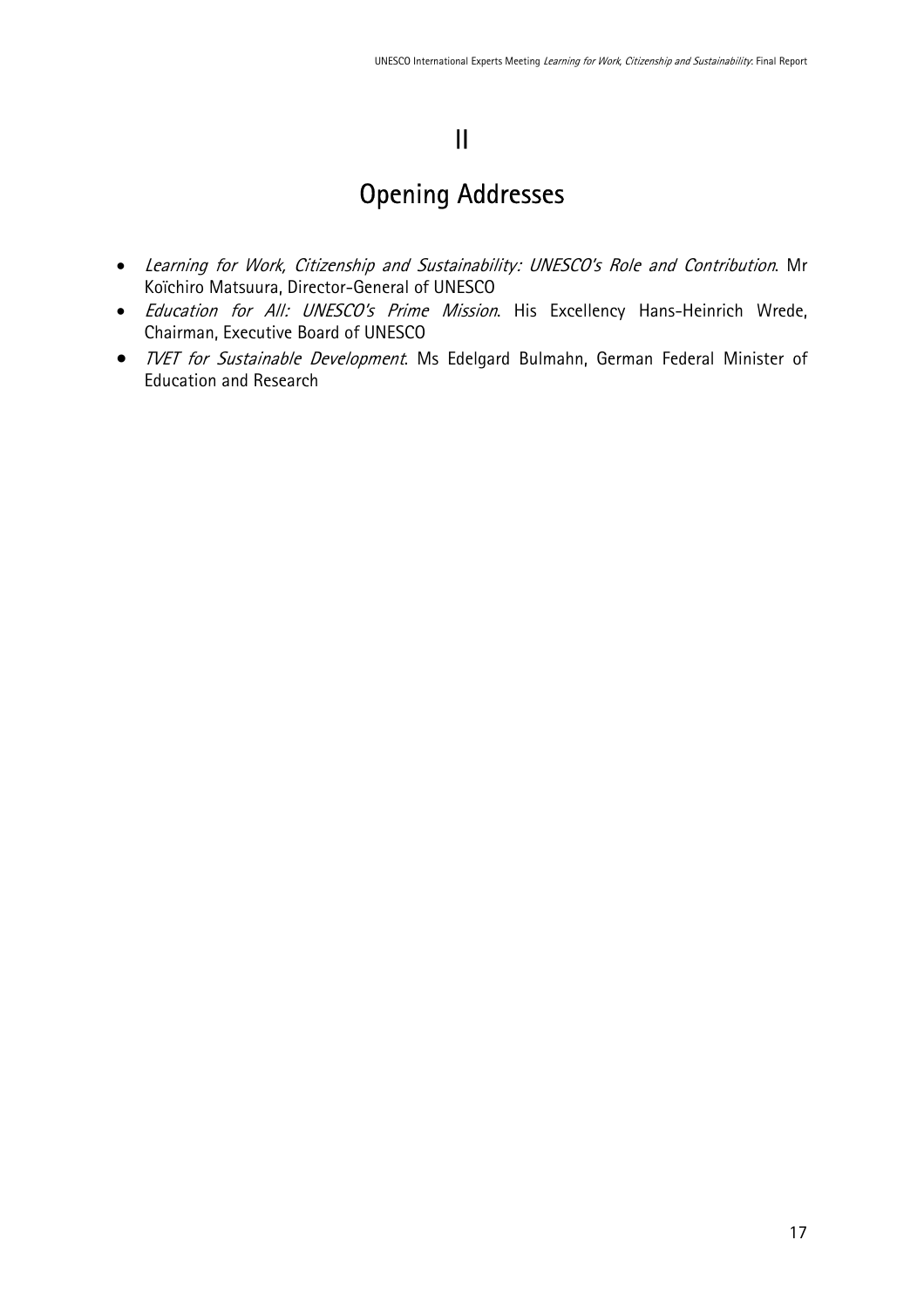## Learning for Work, Citizenship and Sustainability: UNESCO's Role and Contribution

### Mr Koïchiro Matsuura

Director-General United Nations Educational, Scientific and Cultural Organization (UNESCO)

Madam Minister, Mr Chairman of the Executive Board of UNESCO, Mr Mayor, Excellencies, Distinguished Participants, Ladies and Gentleman,

It is a great pleasure for me to be here once again in Bonn and to open this conference, whose theme of "Learning for Work, Citizenship and Sustainability" combines both topicality and foresight. Let me warmly welcome all the participants to what promises to be a most stimulating event.

I was last here four years ago for the purpose of signing the agreement with Germany establishing the UNESCO-UNEVOC International Centre for Technical and Vocational Education and Training – the Bonn Centre. On that occasion, my co-signer was Madam Bulmahn and I am delighted that we are together again here today. I am also very pleased that Ambassador Wrede, the current Chairman of UNESCO's Executive Board, has joined us for this event. He is the first German to hold this position in the lifetime of the Organization, which was founded almost sixty years ago, and he is an excellent Chairman.

#### Madam Minister,

I wish to thank you, the Federal Government of Germany and the City of Bonn for hosting this important UNESCO international meeting of TVET experts. This is not an isolated occasion, of course, for it fits into a pattern of strong support to UNESCO's work in the field of TVET sustained over many years. Your support for the Bonn Centre in particular is greatly appreciated, not only by UNESCO but also by the many countries, especially in the developing world, that benefit from its services.

The main focus of the UNESCO-UNEVOC International Centre is upon capacity-building and technical assistance with a view to promoting innovation and best practices in TVET, developing TVET systems, improving access to TVET and assuring the quality of TVET. In addition, of course, the Bonn Centre is at the heart of the UNEVOC Network, with its 225 specialised TVET institutions across 154 UNESCO Member States.

Germany's long-standing tradition of TVET was undoubtedly one of the factors contributing to its industrial success in the last two centuries. By hosting the UNESCO-UNEVOC International Centre in Bonn, Germany indicates its willingness to share its experience and expertise in TVET with the rest of the world.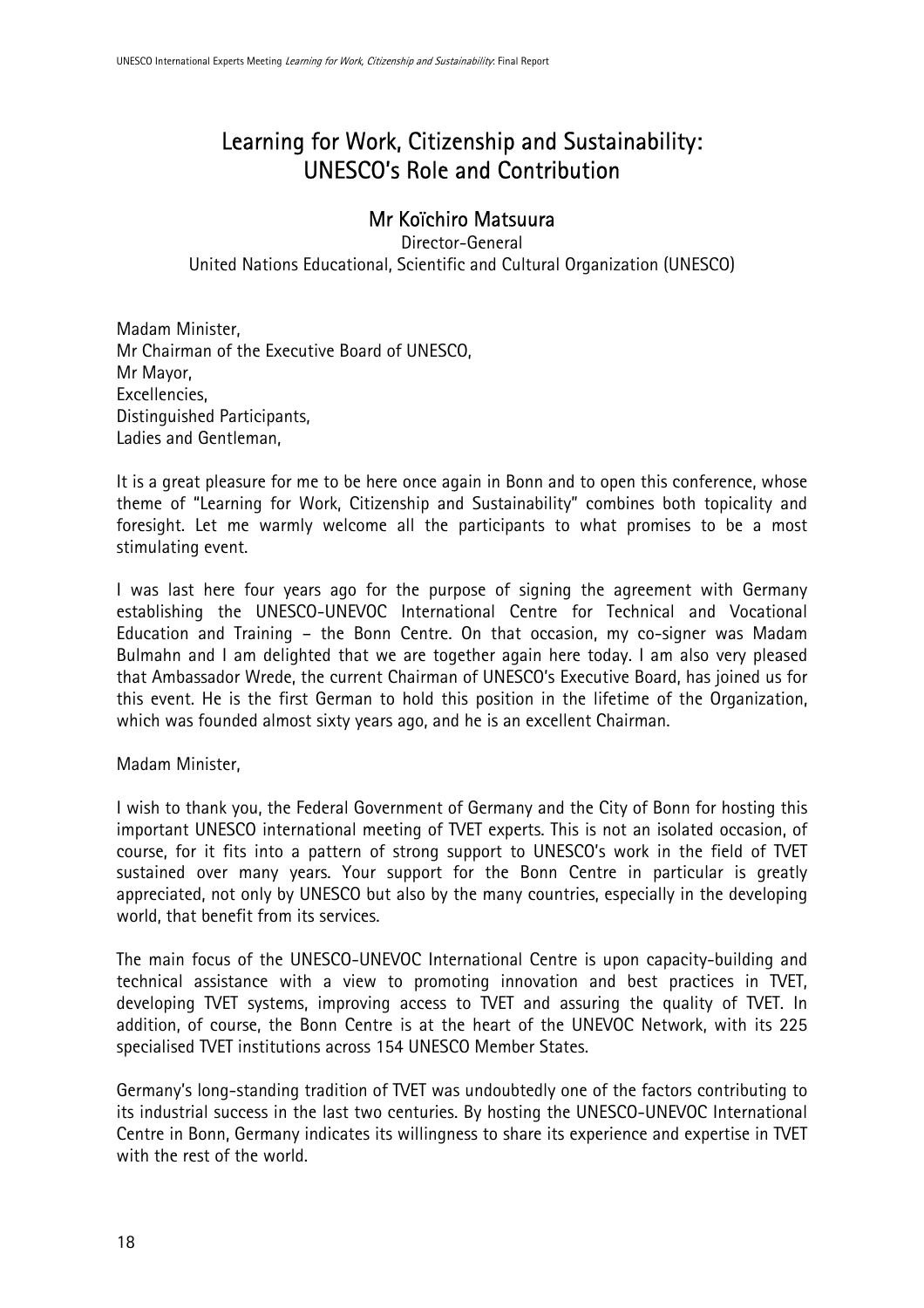Germany has long been in the vanguard of TVET developments and this remains true today. Now, in the early years of the twenty-first century, Germany is at the forefront of the movement towards sustainable development. By helping to bring both of these concerns together, Germany is demonstrating its sense of relevance and its clarity of vision of the way ahead.

For its part, one of UNESCO's basic roles is to provide a platform for international cooperation and this meeting in Bonn is designed to serve this purpose. It is an opportunity for education policy-makers and TVET specialists from around the world to join together in common cause to re-orient TVET so that it is in harmony with the tenets of sustainable development. In order to understand why this agenda has arisen, let me now look briefly at the background to this conference.

You may recall that UNESCO convened the Second International Congress on Technical and Vocational Education in Seoul, Republic of Korea, in April 1999. On that occasion, 40 Ministers of Education were among the more than 700 participants who met to discuss how the field of TVET should adjust in order to meet the challenges of the world of work in the early years of the twenty-first century.

The Seoul Congress generated a set of recommendations on how the field of TVET needed to adapt to the new global situation. UNESCO used these recommendations to update its normative instrument or standard-setting document concerning Technical and Vocational Education. UNESCO's Revised Recommendation concerning Technical and Vocational Education (2001) was adopted by the Organization's General Conference at its 31st session.

This meeting in Bonn, which marks five years since the Seoul Congress, has two main purposes. First, it will attempt to assess the extent to which TVET systems in UNESCO's Member States have benefited from the outcomes of the Seoul Congress and the Organization's updated normative instrument.

Second, it will seek to stimulate discussion on how TVET may contribute to sustainable development worldwide. The very title of the meeting – "Learning for Work, Citizenship and Sustainability" – encapsulates the key precepts of sustainable development and touches on its three major domains – economy, society and ecology. The conclusions of this meeting in Bonn will provide an important contribution to the United Nations Decade of Education for Sustainable Development, which will commence in 2005 and for which UNESCO is the lead agency.

Madam Minister, Ladies and Gentlemen,

The challenge of sustainable development looks set to become one of the dominant themes of international co-operation in the twenty-first century. This reflects our fundamental interdependence in a dynamic world that requires constant adaptation from each of us, without exception. The key to this adaptability is education, the vital tool for updating our knowledge, enhancing our capacities and skills, learning to live together with our differences and attuning ourselves to changing values, beliefs and lifestyles.

The international community's recognition that education is central to achieving sustainable development was a clear outcome of the Earth Summit in Rio de Janeiro in 1992. This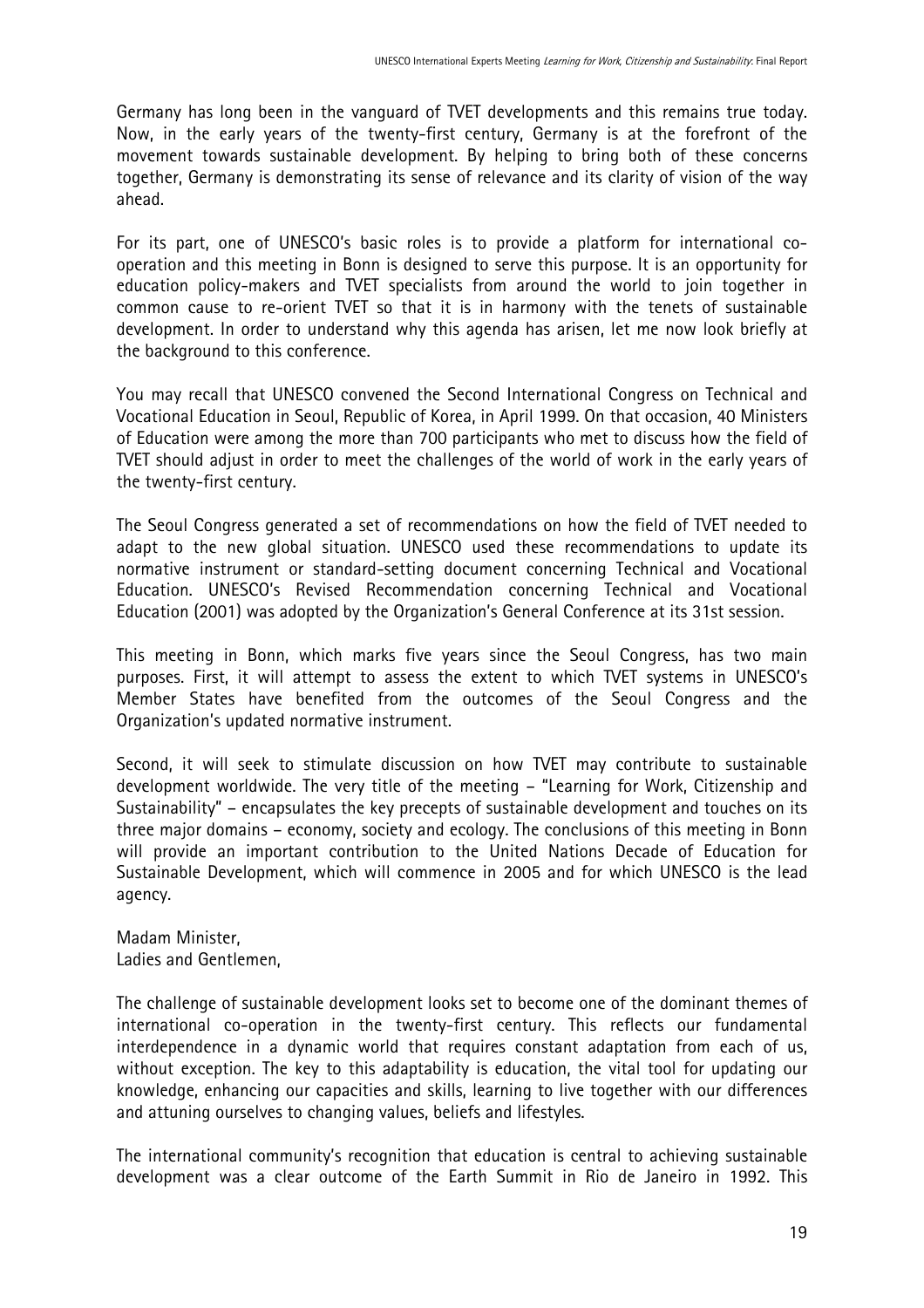consensus was strongly reinforced at the World Summit on Sustainable Development in Johannesburg two years ago. The United Nations General Assembly, in follow-up to Johannesburg, has declared the new Decade of Education for Sustainable Development (2005- 2104) in order to galvanise the international community into taking urgent and enhanced action to educate the world's population about sustainable development and to encourage the wider practice of sustainability.

This growing focus on education, in its broadest sense and taking in the different types and levels of organised education, including TVET, is a clear trend within the sustainable development debate. It is now widely agreed that achieving sustainable development is essentially a process of learning. In recent centuries, we learned to live in an unsustainable way – and thereby created the social and environmental problems the world is currently facing. Today, we need to learn how to live together as communities in harmony and to work in ways that are sustainable. This implies a model of development that alleviates poverty, that includes the well-being of all segments of the community and ensures the conservation of the natural environment.

It is in this perspective that, through a re-orientation of TVET, learning for work and learning for citizenship must be integrally related to learning for sustainable development. Let me now look briefly at each of these key themes of your meeting.

Work is a major feature in most people's lives. Not only does it provide them with the means of subsistence in terms of food, clothing and shelter, but the type of work undertaken by individuals also has a major impact on their identity, social status and standard of living.

In the developed countries, most work opportunities in the twenty-first century are likely to be centred on new processes and services that require specialised knowledge and skills not yet available in general education institutions. TVET will be required to meet these needs. In developing countries, there will be an accelerating process of diversification of employment opportunities, although rural agricultural work will continue to prevail in many economies. TVET will be required to meet these needs too. Non-formal TVET, for example, will be needed to help alleviate the poverty of rural communities by helping to add value to agricultural products. TVET, in other words, can be expected to play a useful role in both developed and developing countries by providing people with more choices in their lives.

To continue providing real benefits, however, TVET must respond to the changing world of work and its insistent demands for learning and re-learning throughout the life-span. It must respond to changes in the meaning and practice of work in knowledge economies and in globalised networks of production and trade linking rich and poor countries alike. TVET, of course, cannot just be reactive but must itself become a force for positive change at work, whether this means breaking down gender barriers, empowering the excluded or addressing ethical issues relating to the uses of technology.

In a globalizing world, we must also re-visit our understanding of citizenship. It can no longer be narrowly political or narrowly national in scope but must embrace a wider conception of our rights, freedoms and responsibilities. The challenge of sustainable development gives fresh meaning to the notion of global citizenship. At the same time, it forces us to look at the practical exercise of democratic citizenship differently – not as an occasional visit to the polling station but involving, on a daily basis, choices about what we consume, how we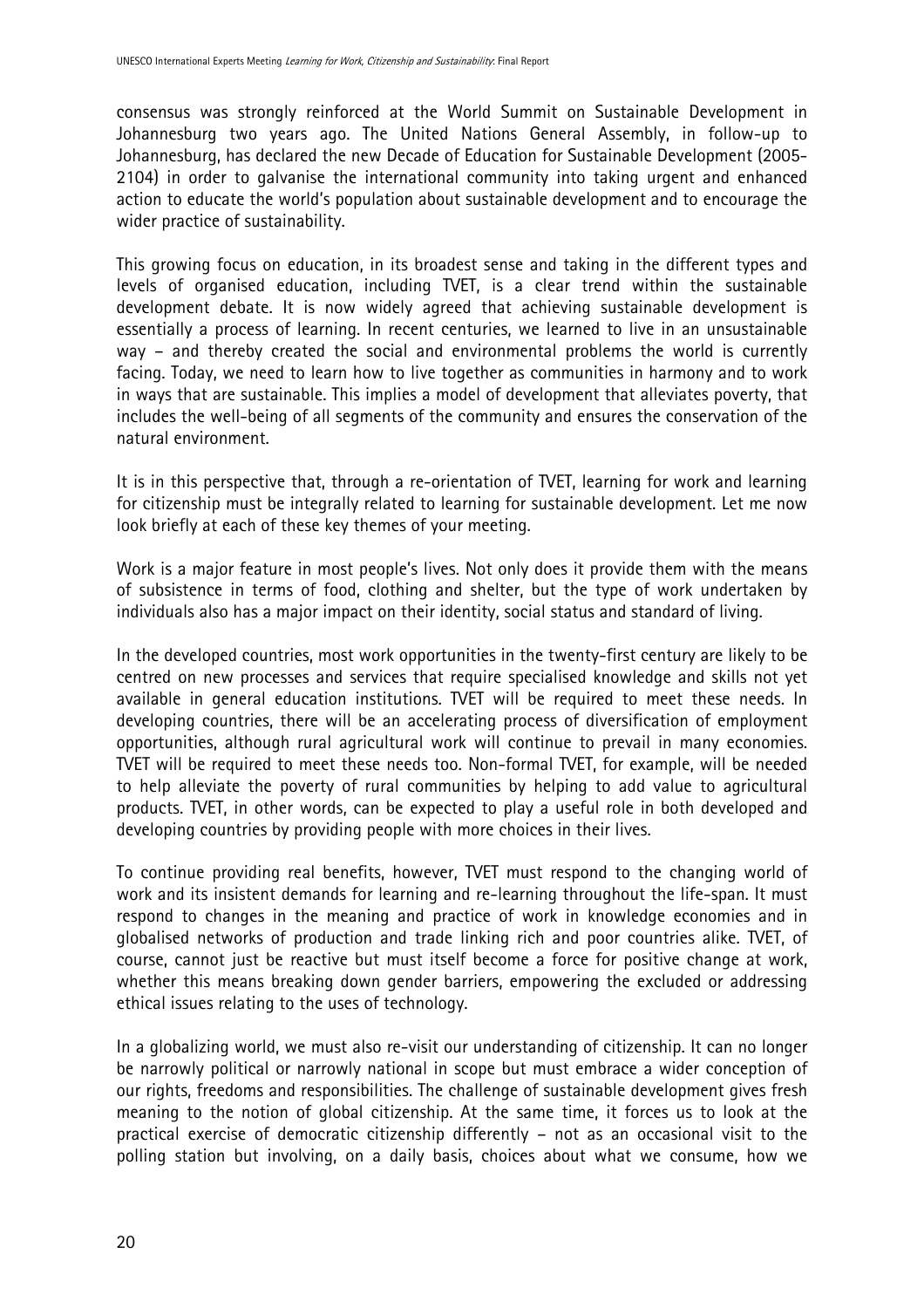dispose of our waste, where we work, what means of travel and communication we use, and how we interact with our fellow citizens and neighbours.

If sustainable development requires committed, active and knowledgeable citizens, it also requires caring and informed decision-makers capable of making the right choices about the complex and inter-related issues facing human society. Education for sustainable development, in fact, must embrace not only specific education and training programmes but also the use of policy and legislation as opportunities for teaching and encouraging new forms of personal, community and corporate behaviour. TVET can and must contribute to this broader education of public opinion as well as cater to the learning needs of particular groups. In doing so, TVET will become increasingly integrated into, and make a stronger contribution to, the wider process of Education for All (EFA) and its interface with the challenge of sustainable development.

Madam Minister, Ladies and Gentlemen,

These remarks show that I am convinced of the enduring, indeed growing, importance of TVET for work, sustainability and responsible citizenship in the world of today and tomorrow. This Experts' Meeting on TVET is an opportunity to re-examine the key issues on this agenda. Some of those issues concern the kinds of learning that TVET must increasingly address if the principles of sustainability and citizenship are to be applied. They also concern the types of partnerships, especially between the state, business and industry, appropriate to the new forms and modalities of TVET that will emerge.

Above all, I believe that this conference will show that the challenge of sustainable development is inseparable from the challenge of building equitable knowledge societies based on lifelong learning. For TVET programmes to be part of the solution and not part of the problem, they must be reoriented so that they contribute to sustainable development worldwide. It remains for me to wish you every success in your important deliberations. I look forward to being informed of the outcomes of your discussions.

Thank you.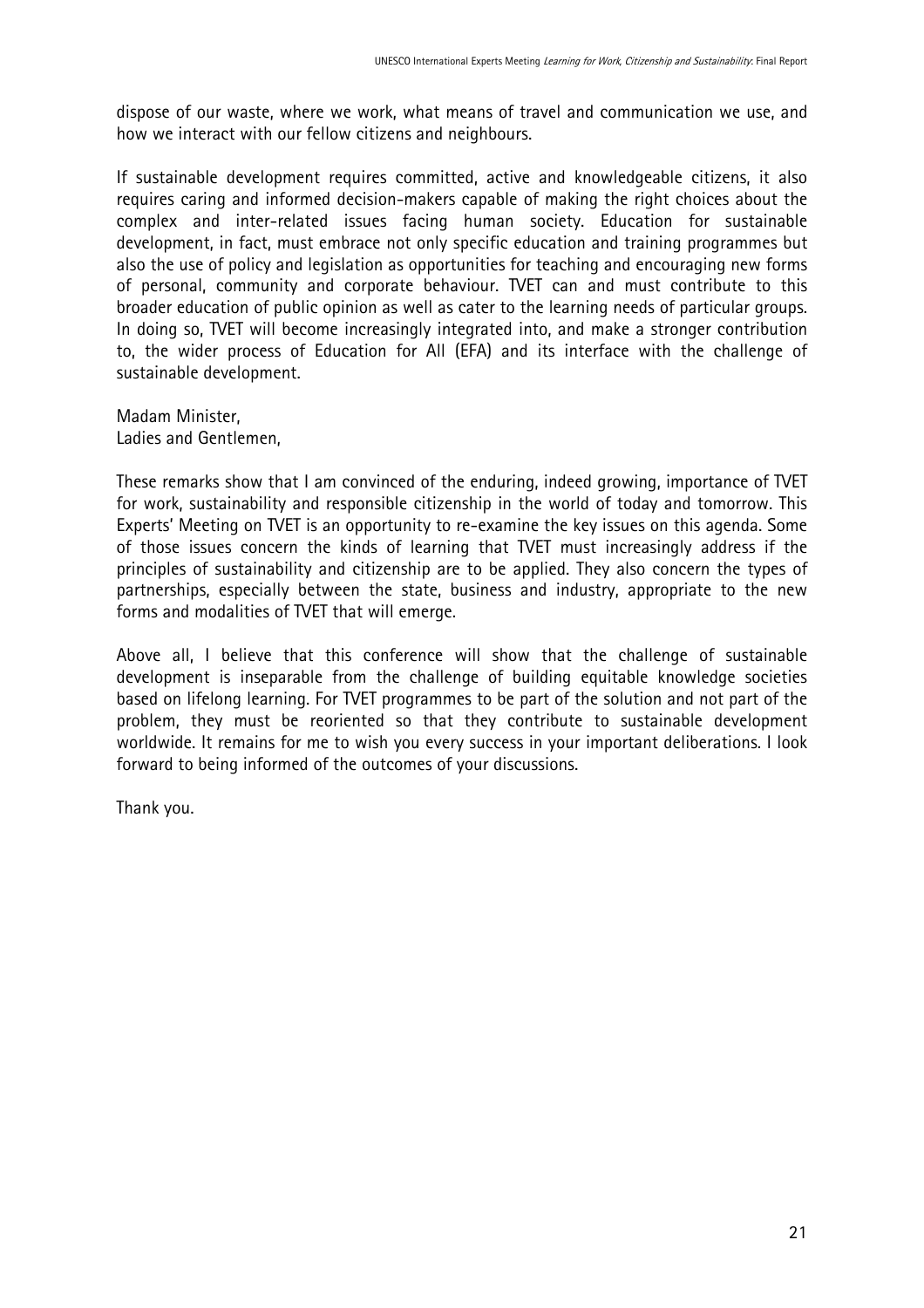## Education for All – UNESCO's Prime Mission

## His Excellency Hans-Heinrich Wrede

Chairman UNESCO Executive Board

Chairman, Director-General, Distinguished Minister, (Ms Edelgard Bulmahn), Director of UNESCO-UNEVOC International Centre, Dear Colleagues, Ladies and Gentlemen,

It is, indeed, a pleasure and honour to participate here in this meeting. Thank you for inviting me, Mr Maclean. Let me also express my deep appreciation to the UNESCO Secretariat, to the German Government, and to the UNESCO-UNEVOC International Centre Bonn for organizing this important gathering.

On behalf of UNESCO's Executive Board, I would like to extend my full support to all of you for the task you are undertaking. The work you will accomplish here will certainly make a substantial contribution towards implementing the 'Education for All' goals.

This impressive conference provides an excellent opportunity for continuing to pursue, at the international level, the immediate benefits education can provide – in the field of "Technical and Vocational Education and Training" and beyond it. The just published EFA Global Monitoring Report 2005 called "The Quality Imperative" pointed out, with regard to youth and adult learning: "Efforts to raise the level of skills among youths and adults are marginal in the few developing countries that have conducted evaluations of skills development programmes. Progress remains difficult to assess on a global basis."

So, this actually is what you are facing here! "Technical and Vocational Education" offers an extremely vital empowering tool for improving living conditions. At this meeting you are exploring the further potential, the manifold possibilities of TVET.

Skills development provides individuals with a better chance to gain employment, obtain decent work, increase their income earning power. Consequently, it might have a good impact on the ability to afford good health care, adequate food, clothing and shelter.

As Chairman of UNESCO's Executive Board, I am pleased to inform you that one of the principal missions of the Board has always been to support the Organization in accomplishing the Dakar framework goals. Just a week ago, we completed a results-oriented session. The Executive Board, for those who may not be familiar, meets twice a year, and consists of 58 of UNESCO's 190 Member States. It is responsible for the execution of the programme adopted by the Organization's General Conference. The Secretariat, headed by the Director-General, implements the programme. At our rather intensive session, we looked for ways to breathe more life into existing programmes and activities.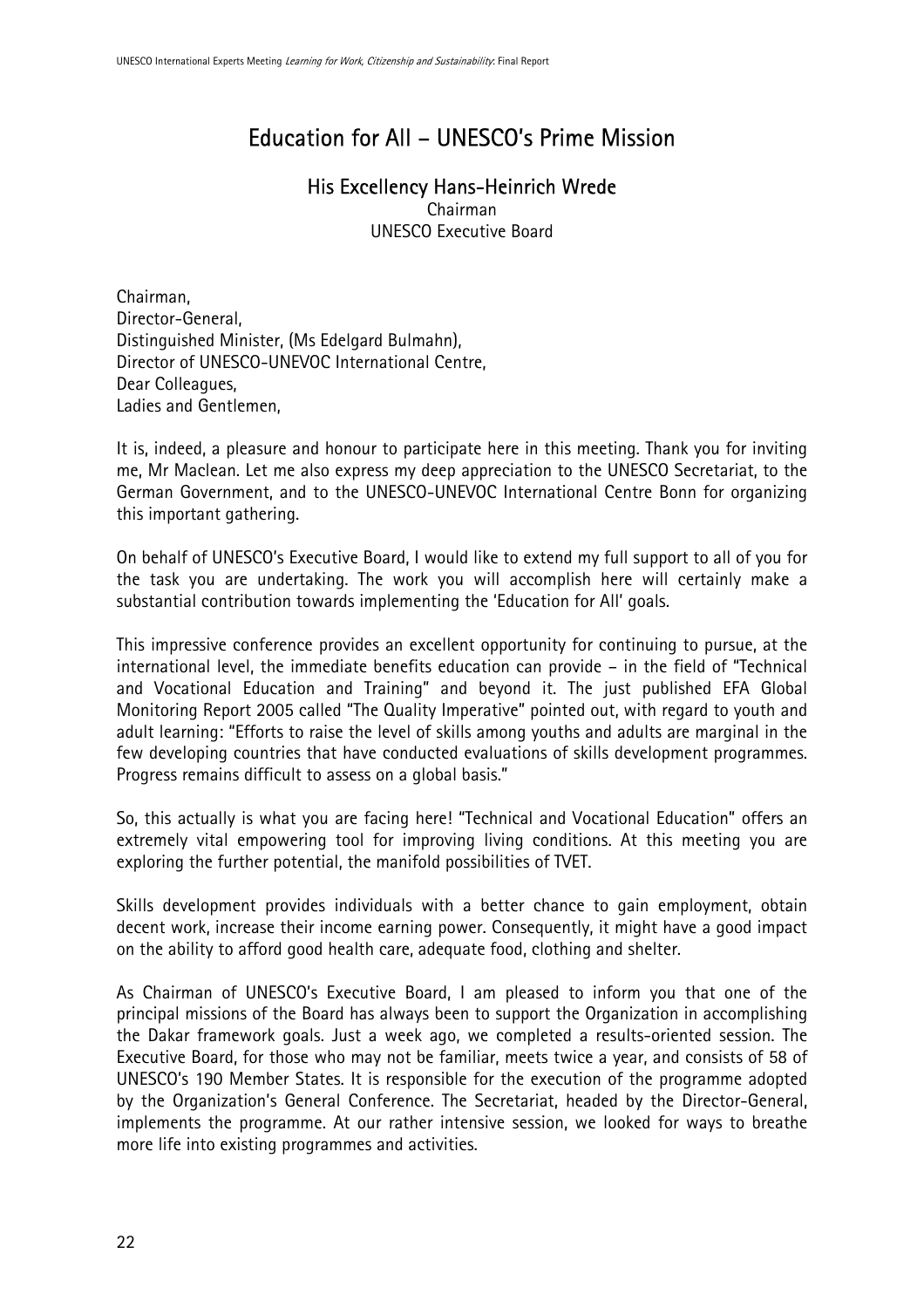On the basis of proposals submitted by the Director-General, the Board created a first framework for the next programme and budget focussing mainly on "Education for All". This was the most extensively debated topic at the Executive Board. UNESCO takes the task of "Lead Coordinating Role" in "Education for All" very seriously. It is in the field of Education that the world looks to UNESCO for leadership and rightly so. The advancement of Education touches all of us profoundly.

With over 550 million women and 300 million men illiterate, illiteracy is the main hindrance to social and economic progress in developing countries. Indeed, Education is a principal force in reducing poverty, and knowledge is the basis of social transformation. Danton once said, "Next to bread, education is man's first need".

Ladies and Gentlemen,

Quality education for all requires us to think "globally, yet act locally". Even the lack of visible resources should not be used as a pretext to impede any national plan in implementing "Education for All".

On that note, I bring good news from Paris: within the Board, we adopted a decision to reinforce mechanisms for developing South-South co-operation in the field of Education. In general, we also called for better coordination and active participation from Member States. One of UNESCO's strengths is our partnerships and coordination efforts at country levels. Our advocacy role has built momentum and will continue to do so as we strengthen co-operation, for example, with NEPAD in Africa and other key stakeholders worldwide.

Understanding that tangible results usually start at the grassroots level, UNESCO held the "First Meeting of the Forum of African regional and sub-regional organizations to support cooperation between UNESCO and NEPAD (FOSRASUN)" some weeks ago. The Organization fully supports EFA in Africa, and it helps governments to mobilise resources, strengthen capacity and foster "ownership" as well as self-sufficiency among communities. In fact, UNEVOC in Bonn and other UNEVOC Centres around the world have assisted through regional cooperation with activities in Southern Africa, and project implementation is expanding to include West Africa. In Africa, UNESCO's first aim is early education. Africa is a young continent; half of the people are under 16 years of age, and yet too many receive very little education or none at all.

Moreover, the Executive Board studied the question: Are Member States adequately equipped to attain the universal primary education (UPE) goal of the Millennium Declaration? This goal is to ensure equal access for boys and girls to primary schooling by 2015. My colleague from Tanzania, on behalf of all African Board members, expressed the Group's concern of the "likely possibility of African countries not achieving the Millennium Development Goals and Dakar goals, due to a number of challenges and obstacles facing the continent; these include, inter alia, inadequate resource flows, insurmountable debt burden, challenges of HIV/AIDS pandemic and other diseases, high incidence of poverty and illiteracy and challenges due to competing social demands". The African Group appealed to EFA partners to meet the pledge made in Dakar in 2000 that "no countries seriously committed to "Education for All" will be thwarted in their achievement of this goal by a lack of resources". We must take to heart the obstacles far too many countries still encounter; but we can be encouraged by the fact that, as my colleague stated: "All African countries now have credible EFA plans".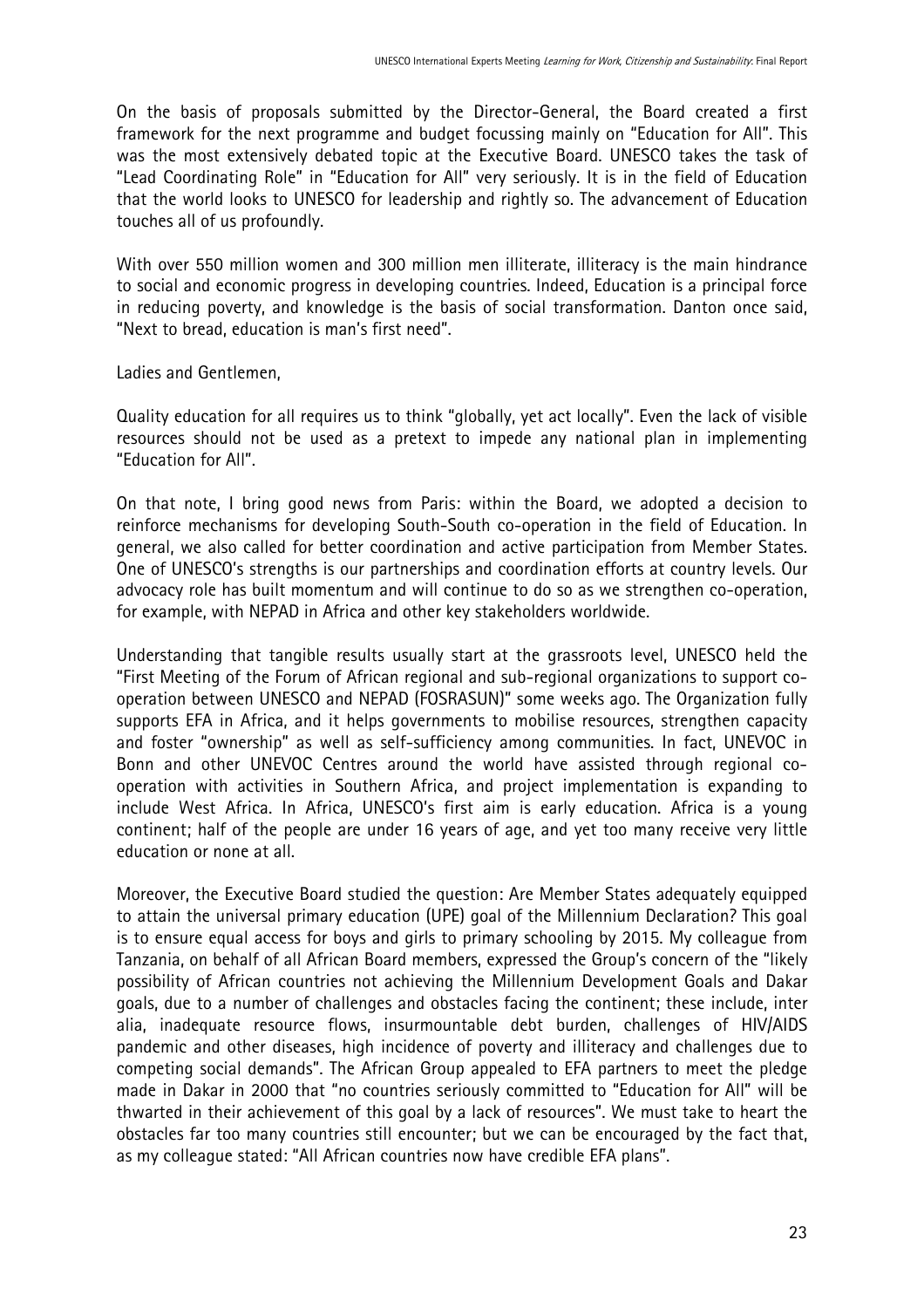In an overwhelming consensus, the 58 Board Members challenged the Organization to invigorate the Education programme – facilitate a more interactive process across the different activities and push forward in mobilizing the assistance of the international community. How do we accomplish this? What are the tools UNESCO has at hand that can really get movement and action? The Board suggested using the "EFA Strategic Review Process" as the guiding instrument. The review re-affirmed the centrality and priority of "Education for All" in UNESCO's work and emphasised the need to become the "Global Champion of EFA". It highlighted the need for increased external support to build UNESCO's advocacy and policy analysis capacities. The Board considers EFA a "collective enterprise" which calls for a 2005-2015 strategy on results-based yearly implementation plans.

One obvious and necessary tool in EFA is exploiting our teachers' resources. Improved teacher training will go a long way to strengthening education activities. Another good programme, the E-schools initiative, is an area where UNESCO's assistance can increase universal access to all in education.

#### Dear Colleagues,

The Board also addressed the ongoing fight against HIV/AIDS. The Organization has a clear role in the international response to the HIV/AIDS epidemic. This horrific disease devastates families, and in numerous countries, lowers the life expectancy dramatically. Preventative education can halt and reverse the pandemic. UNESCO is at the helm of a new educational strategy designed to do just that. Along with it, a gender specific approach to preventive education is crucial. In the quest to promote gender equality, significant progress has been made. Yet, two-thirds of the world's functional illiterates and those most affected by HIV/AIDS are women.

To help people learn to live together, UNESCO is promoting new educational approaches for human rights and sustainable development, as well as helping to reform curricula to reflect socio-cultural needs. As you know: we are currently within the United Nations Literacy Decade and the United Nations Decade of Education for Sustainable Development.

"Education for All" affects all of the Organization's fields of competence. "Education for All" constitutes a daunting challenge, but it is within reach. With the right strategy and the collective will of all stakeholders, success is possible. Abraham Lincoln once said, "You cannot escape the responsibility of tomorrow by evading it today". I am sure all of you are actively meeting your responsibility in addressing these ambitious endeavours. I wish you every success in your joint work during the next days in Bonn; but, please, do have a good time here as well!

Thank you for your attention.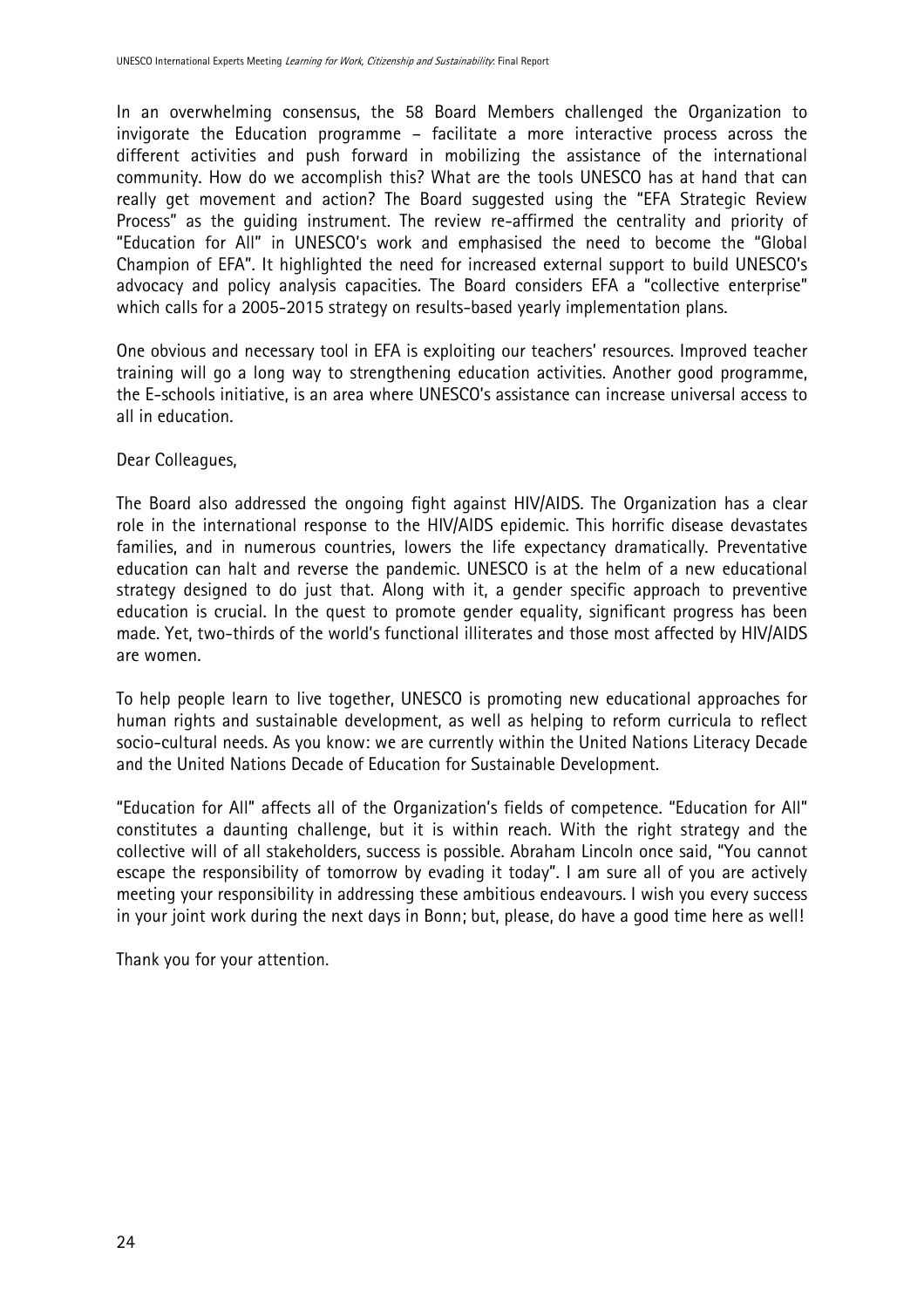## Education for Sustainable Development: The Contribution of Vocational Education and Training

### Ms Edelgard Bulmahn

Federal Minister of Education and Research, Germany

Ambassador Wrede, Director-General Matsuura, Excellencies, Ladies and Gentlemen,

> Our greatest challenge in the 21st century is to turn the currently still abstract idea of sustainable development into reality for all people on this planet.

With these words, Kofi Annan, Secretary General of the United Nations, did not only point out the fundamental significance which we have to attach to the implementation of the lead idea of the Earth Summit in Rio but also summarized the objective of the United Nations Decade of Education for Sustainable Development.

The implementation of sustainable development cannot be restricted to the objective of creating ecologically compatible societies but refers to a holistic political process which includes the economic, social and cultural challenges of our century. This understanding has meanwhile been accepted worldwide.

The "Agenda for Development", probably the most important programmatic work of the United Nations in the last decade of the 20th century already states and explains in a very concrete form five closely interlinked dimensions which penetrate all aspects of development.

One of these five dimensions is the realization of a just society which includes the principle of responsibility between generations as well as social justice and the just distribution of work, income and opportunities in life.

Education plays a key role in this area in particular. Education provides access to knowledge. Education provides orientation in an increasingly complex world. Education is the key to the labour market for all of us – and only education enables us to really participate in social life and society.

The Second International Congress on Vocational Education and Training in Seoul and the recommendations developed there represent milestones in our multilateral co-operation for which I would like to thank and compliment UNESCO and the Korean Government. I am pleased to be able to invite you, together with Director-General Matsuura, to continue this dialogue and would like to welcome you very much to the German UN site in Bonn.

Ladies and Gentlemen,

Worldwide demand for qualified labour is growing rapidly against the background of increasing globalization and rapid technological and demographic change. It is obvious that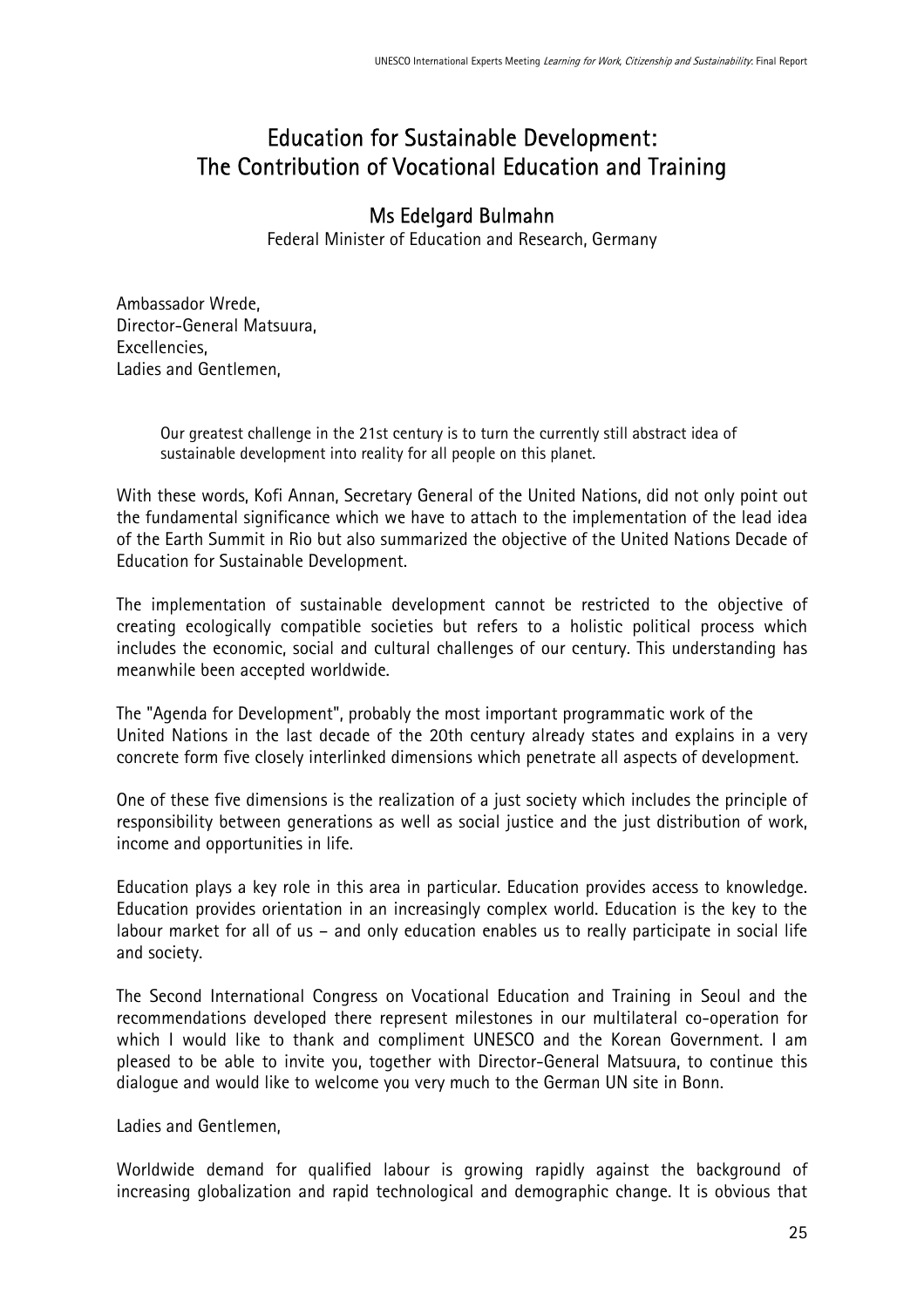we therefore ask ourselves in all countries how to provide quality vocational education and training for the largest possible number of people. The orientation to the needs of industry and the world of work is an indispensable prerequisite for the success of any vocational education and training policy – but it is not enough.

We need a more comprehensive perspective – the perspective of sustainable development which ensures the ability of the current generation to cope with future problems and, at the same time, safeguards the opportunities of future generations. This means that the objectives we have to keep in mind are economic performance as well as the contribution which vocational education and training can make to the social and political development in our countries and to conserving natural resources – as the title of this conference states: "Learning for Work, Citizenship and Sustainability".

The social, economical and ecological aspects of vocational education and training are closely interrelated – no matter whether management know-how and specialised technical knowledge are to be taught or simple techniques in the crafts or in agriculture. In almost all highly developed industrialised countries, for example, the areas of occupational safety and health and accident prevention are part of the qualification of skilled labour because they do not only mean an economically significant reduction of absenteeism rates of staff but also because the responsibility for healthy living and working conditions is an important task. Countries where the struggle for survival determines everyday life must focus first and foremost on food and drinking water. But even in these countries, suitable qualification measures are often the only way to setting the course for people being able to secure their livelihood on a long-term basis.

Vocational education and training is an important lever to implement sustainability because it reaches people at the interface between learning and work. What is important is, on the one hand, imparting knowledge and skills which place what has been learnt in a theoretical context and, on the other hand, the specific implementation of acquired knowledge in vocational practice.

And there is another issue: Vocational education and training does not only impart modern occupation-related skills and knowledge but also cross-occupational skills such as independence and communication skills, the ability for networked thinking, openness towards other cultures and the ability to deal with contradictions and conflicts. In this sense, vocational education and training promotes the ability to recognise and use opportunities for sustainable action at the workplace. Furthermore, it enables people, as consumers and politically mature citizens, to take responsibility for other people and for the conservation of the environment.

This is a comprehensive and a demanding mission for vocational education and training. However, there is no alternative. We need structures which, in view of limited resources, enable everyone to further develop their ability to improve their own living conditions and to benefit society at the same time.

How can this mission be realised in political terms? Ladies and Gentlemen, the discussion over the coming days will show us, once again, that the objectives and possibilities of vocational education and training policy vary greatly from one country to another. However, there are cross-cutting tasks which deserve our attention at national and international level.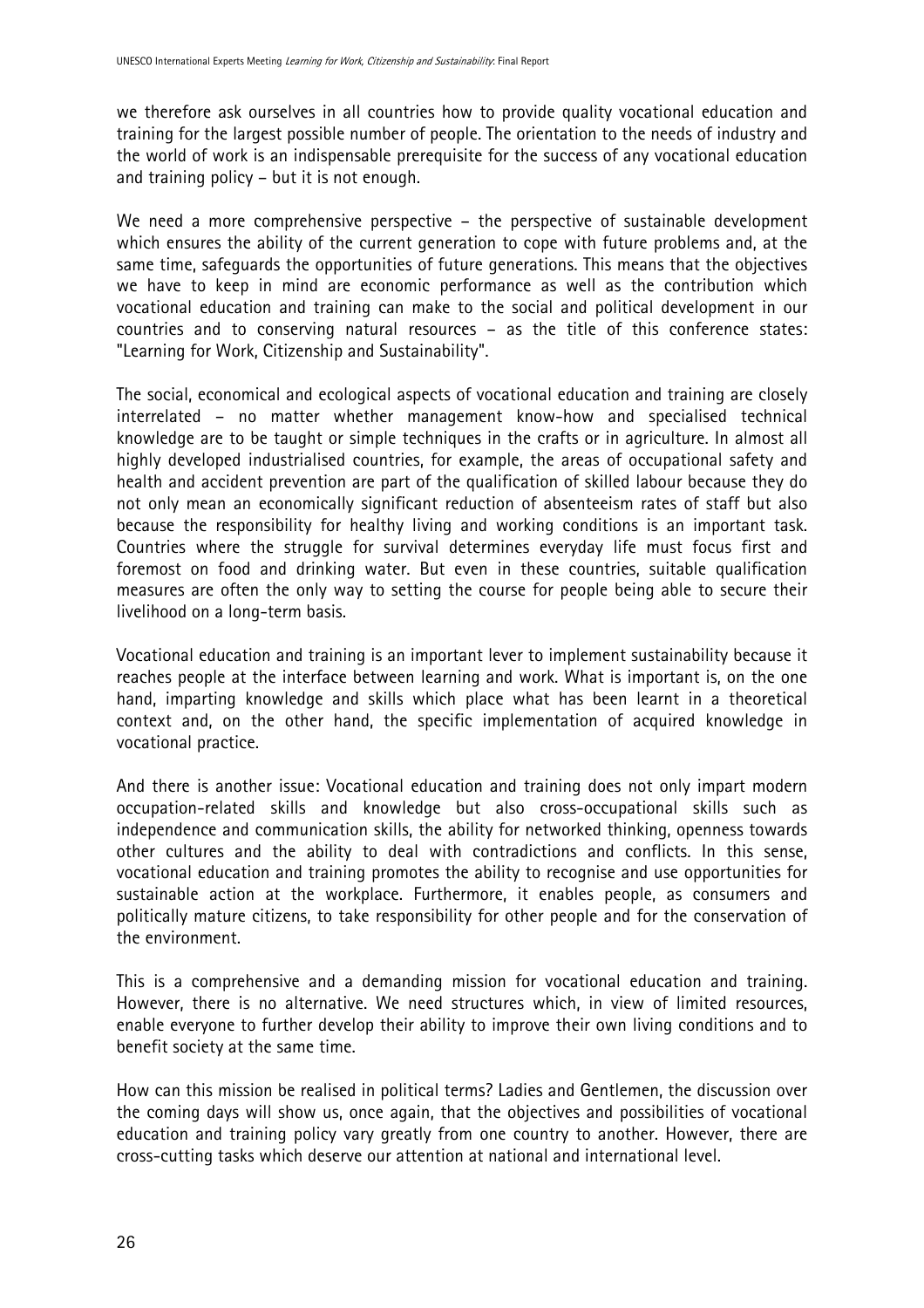First of all, there is optimal co-operation of all stakeholders – which is important for international coordination as well as for the division of responsibilities between government and social partners. In Germany, the contribution of private enterprise has traditionally played an important role. For more than 50 percent of young Germans, vocational education and training under the dual system means learning in companies as well as in part-time vocational schools and is their entry into the labour market. Besides university studies, this is an attractive and practice-oriented alternative for occupational qualification.

The performance of our companies is largely based on the qualifications of their skilled labour whom they train in their own interest, for example in the technical occupations, in the service sector and in the commercial occupations. In agreement with the social partners, we have established a system of state-recognised training occupations which standardises and continuously modernises the different qualification profiles required by the market. We thereby create transparency and secure quality for both, employees and employers. We see international co-operation in vocational education and training in the same perspective. We collaborate with numerous countries to support them in the development and enhancement of their system of vocational education and training. Let me take our co-operation with Turkey as an example: We advise our Turkish partners on the development of standards for vocational education and training, exams and certificates. And in specific projects, we support the modernization of existing training courses, for example in the textile industry.

However, it is neither possible nor advisable to simply copy the German system in other countries. We therefore pursue the approach of strengthening and further developing the traditional structures in our partner countries. Core elements of the German system, such as practice-orientation, which are systematically learnt in the companies can lead to a useful symbiosis with the strengths of other systems.

International co-operation in vocational education and training is no one-way street. For us, co-operation with other countries also helps us in the further development of our system of vocational education and training. I would like to stress the example of co-operation with other European countries within the framework of the LEONARDO DA VINCI programme for vocational education and training. The projects run under this programme are a driver for innovations in vocational education and training.

Participation in these programmes enables the individual learners to acquire international qualifications. This is important because intercultural competence is a key qualification for a successful career in an increasingly globalised world. It is also among the core competencies which are necessary for sustainable action in economic, ecological and social terms. In Germany, the new Vocational Training Act has established provisions which, for the first time, ensure that training periods spent abroad are recognised as an equal part of vocational education and training under the dual system. In this way, we provide apprentices with a secure basis regarding international mobility.

Ladies and Gentlemen,

Vocational education and training is of outstanding importance to us because the occupational and life opportunities of young people and therefore their opportunities for social participation are determined in this area. We therefore must facilitate access to vocational education and training for young people with poorer starting conditions. This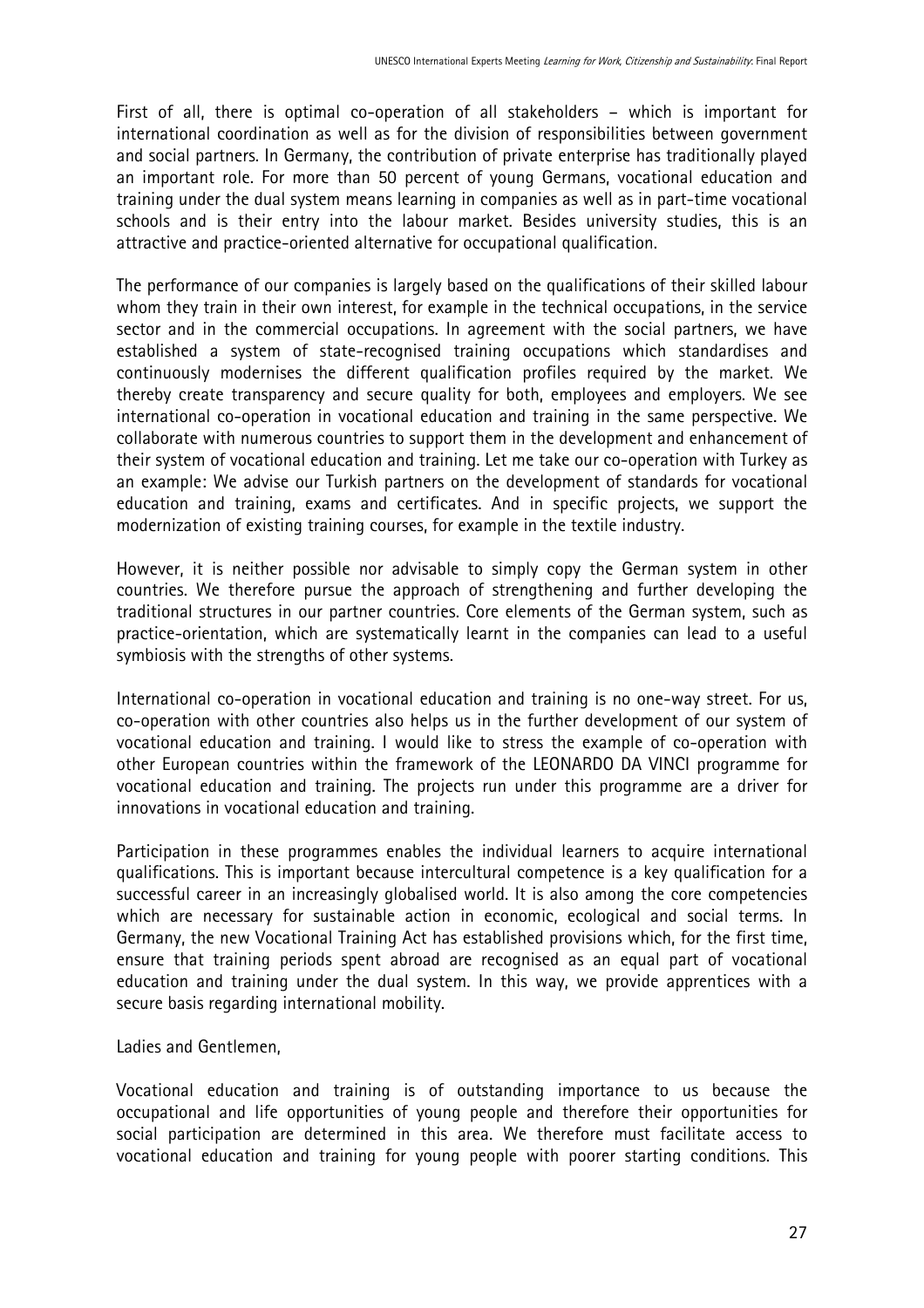includes young people with deficits at school and with social problems as well as many young migrants.

We have developed and tested concepts that enable us to support young people requiring particular support, in keeping with their individual situation – for example within the framework of practical placements, qualification modules and out-of-school support.

In international co-operation in vocational education and training we also aim at making occupational knowledge and skills accessible to broad target groups in our partner countries. We must therefore keep in mind the continued demand for basic vocational education and training as well as the new demand for highly specialised technology and management skills.

Education and training, however, must no longer be isolated phases but must become an integral part of our lives. We must also ensure that no one is excluded from continuing training. This is the objective of the "Lifelong Learning for All" programme. The programme aims at more transparency, more quality and the reduction of barriers hampering access to qualifications. Via the "Learning Regions" initiative we have been able to establish in over 70 regional networks an education infrastructure which is tailor-made to each specific region. Lifelong learning can thus be filled with life.

Ladies and Gentlemen,

There is no ready-made solution for implementing the lead idea of sustainable development in political reality. We need innovative solutions reconciling economic performance, social justice and responsibility for our natural environment. A central success factor is the orientation to the needs of the people affected and to the political and cultural specifics. The contribution of vocational education and training to sustainable development must take a concrete form at regional and national level. Still, I am convinced that we need more concerted actions between countries for the development of sound solutions. I would like to give you an example.

The orientation towards the lead vision of sustainable development leads to new job profiles worldwide, with new demands for occupational qualifications. Specific know-how is, for example, necessary where an economically viable use of renewable resources or the resourceconserving development of products in materials chains must be assured. However, these skills are not yet taught to a sufficient extent everywhere. We should jointly ask ourselves how we can better recognise and take into account these demands. Because this is about the integration of sustainability aspects into the worldwide exchange of goods and services. But it is also about innovations applied worldwide and about new jobs in cross-border markets. A national perspective is no longer adequate.

One thing becomes clear in this context. We need differentiated knowledge on the global issues which must be solved, on possible answers and on the preconditions which might bring them to success. The available means are limited. It is therefore in our common interest to promote the exchange of information and experience and to make it more effective and costefficient by means of better coordination.

The activities of the UNEVOC network start exactly here. I am pleased that the UNESCO-UNEVOC Centre here in the UN city Bonn has been able to promote worldwide co-operation in vocational education and training by means of its commitment as a hub in this network, and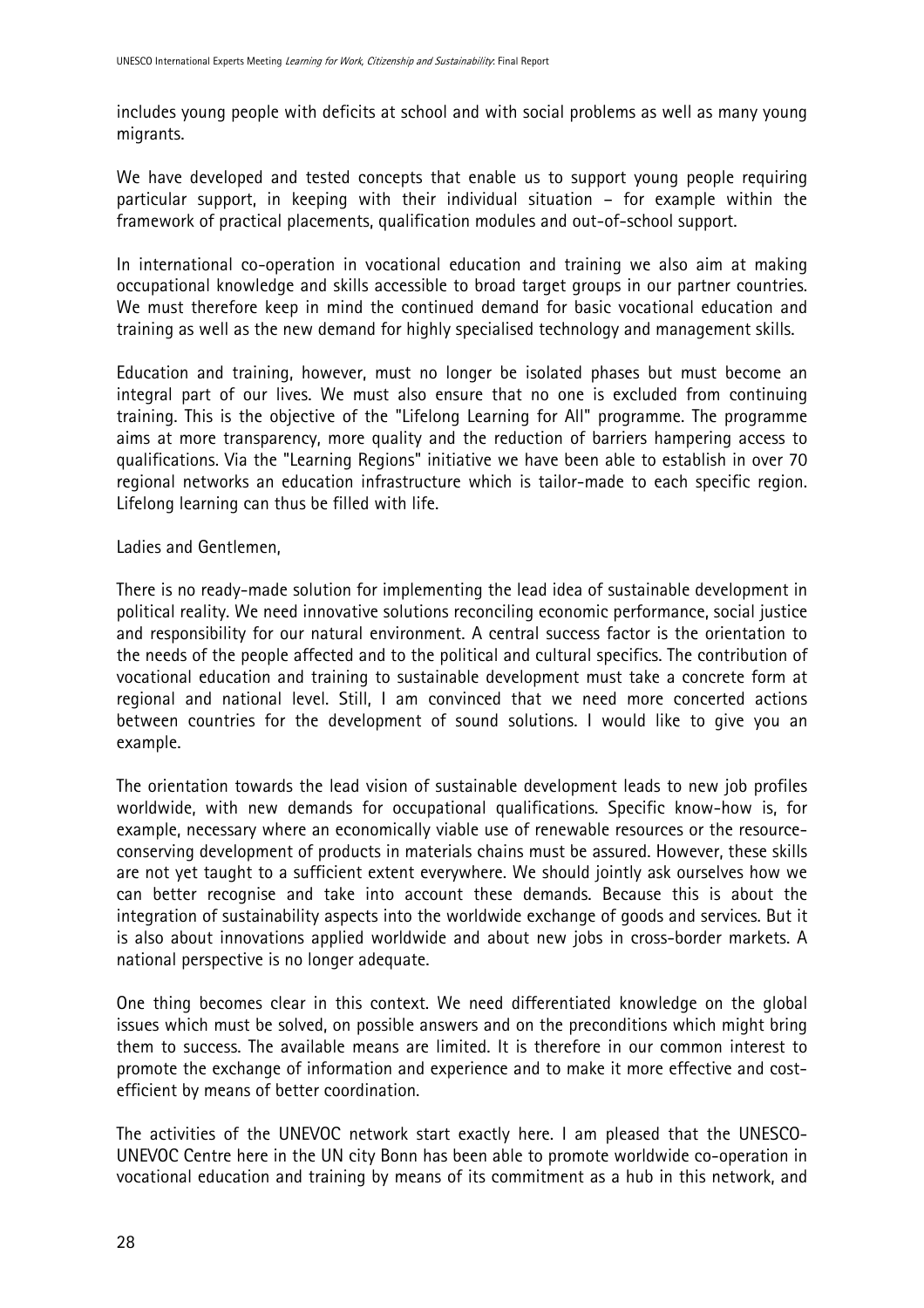to provide valuable support in numerous countries to the development and modernisation of vocational education and training.

Ladies and Gentlemen,

In the run-up to the United Nations Decade of Education for Sustainable Development, let us jointly contribute to strengthening vocational education and training so that it can truly fulfil its key role in securing a liveable future.

I am optimistic that the co-operation of vocational training providers from countries on all continents will provide important ideas and concrete suggestions over the coming days.

Thank you very much for your attention.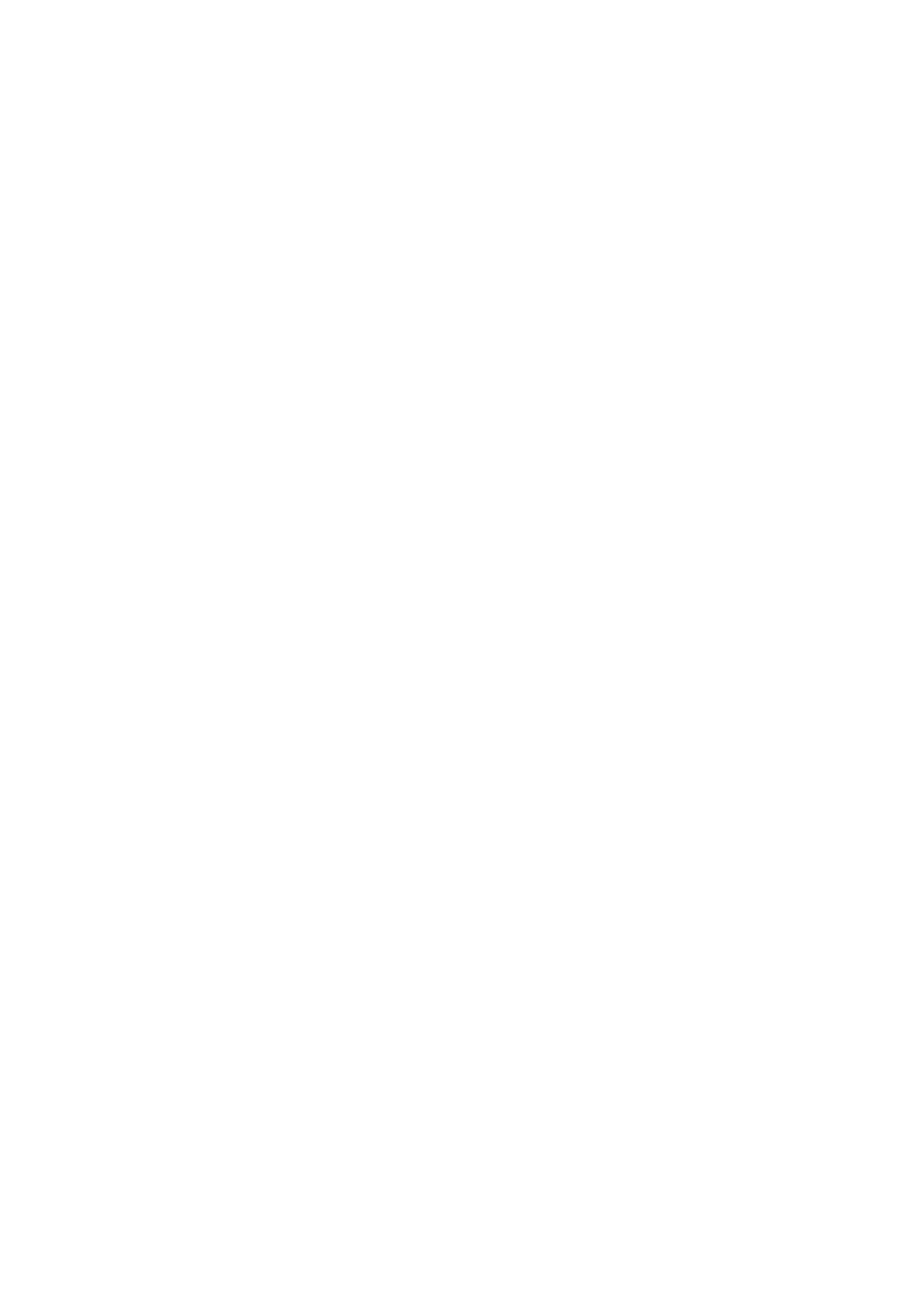## III

## <span id="page-30-0"></span>Keynote Presentations

- From Seoul to Bonn: Five Years of TVET Reform. Prof. Jang-Ho Kim, President of KRIVET, Republic of Korea
- Skills for Work and Life in a Sustainable Society. Dr Lourdes R. Quisumbing, President of APNIEVE, Philippines
- Corporate Responsibility for Sustainable Development. Mr Albrecht Sanner, Director, Human Resources and Educational Policies, DaimlerChrysler AG, Germany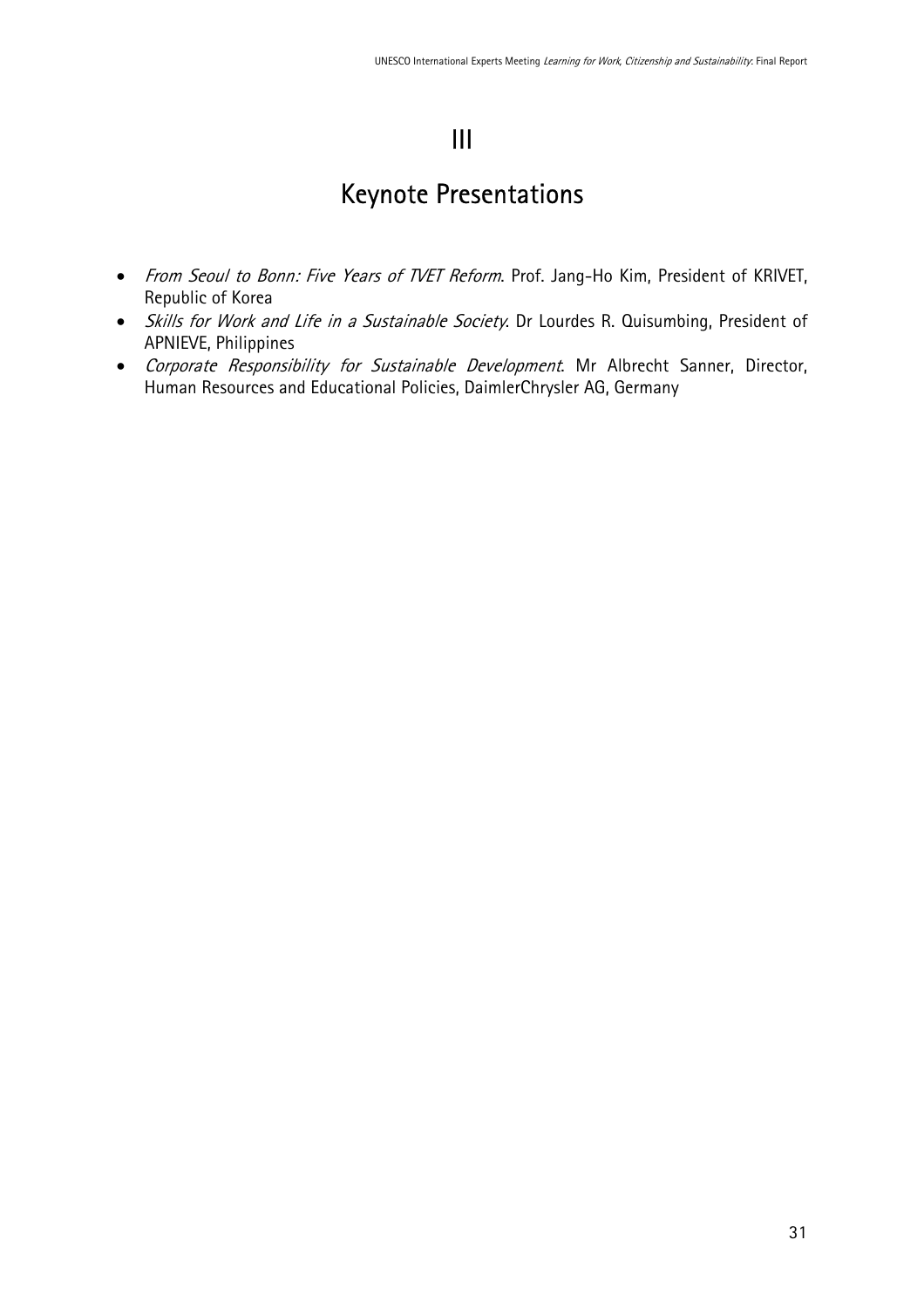## From Seoul to Bonn

## Prof. Jang-Ho Kim

President, Korea Research Institute for Vocational Education and Training (KRIVET) UNEVOC Centre, Republic of Korea

Ms Bulmahn, German Federal Minister of Education and Research, Mr Matsuura, Director-General of UNESCO, Excellencies, Distinguished delegates, Ladies and Gentlemen,

It is my great pleasure to speak to you, on behalf of the Korea Research Institute for Vocational Education and Training, and on my own behalf, at this UNESCO International Experts Meeting on Technical and Vocational Education and Training, five years after the Second International Congress on Technical and Vocational Education in Seoul.

As Mr Matsuura said: Five years ago, UNESCO convened the Second International Congress on Technical and Vocational education in Seoul in close collaboration with the Government of the Republic of Korea. The Seoul Congress had the theme "Lifelong Learning and Training: A Bridge to the Future". It brought together more than 700 participants from 130 countries including forty Ministers.

The Seoul meeting clearly established the realisation that growing economic globalisation, the information-based economy, and new technologies require a flexible and well-qualified labour market, one with rich and diverse skills that are continuously updated and developed throughout life.

Discussions were held in Seoul in 1999 on how the field of TVET should adapt in order to meet the challenges of the world of work at the turn of the millennium. Themes included: The changing demands of the twenty-first century; Improving systems providing education and training throughout life; Innovating the education and training process; Technical and vocational education for all; the Changing role of government and other stakeholders in TVET; and, Enhancing international co-operation in TVET.

As we all know, the Seoul Congress produced a set of recommendations that would help member states establish new TVET policies and practices to better prepare their young people and adults for the world of work. The recommendations made at the same meeting centre around the above six main themes. For each main theme, numerous practical and useful recommendations have been made with regard to how to improve TVET policies and practices.

I believe this meeting to be very timely and important in checking the progress of countries in terms of the TVET policy reforms according to the Seoul Congress recommendations made five years ago.

It is noted that the majority of Member States expect TVET to prepare their workforce for the future. We will have sessions to share good and innovative practices in TVET of selected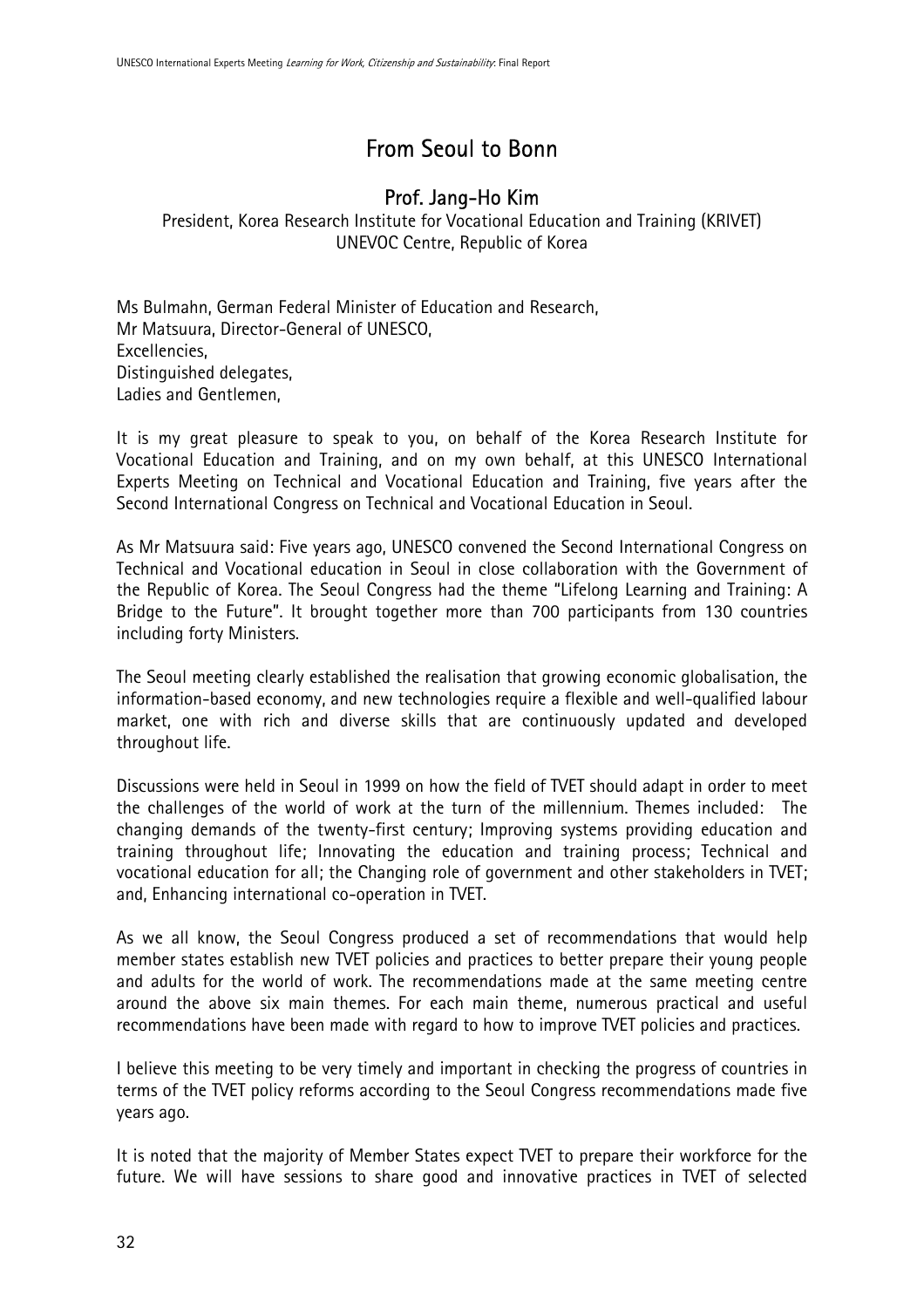countries and will draw some lessons from other Member State's experiences to improve systems of TVET in each of our own countries.

I would like to take a couple of minutes to share with you what we have done to improve TVET in Korea during the past five years. The Korean government developed a skills development strategy within the context of an overall national development plan. The Ministerial Commission on HRD, which consists of 14 ministers, was established in 2000 as a coordinating body to look after overall government policies related to human resources development which includes TVET. Under this scheme, TVET systems have been planned and managed in a more coordinated manner.

Access to TVET has been facilitated through the use of Information and Communication Technology. As a country with over two thirds of its population having access to the Internet, the government provides financial and administrative support for people to undertake e-Learning programmes so that everyone can receive training anytime, anywhere.

International co-operation in TVET also needs to be addressed. In 2000, KRIVET, which for many years has been an active member of the important worldwide Network of UNEVOC Centres, was designated as a UNESCO Regional Centre of Excellence in TVET. To fulfil this role, KRIVET is always endeavouring to develop new and effective initiatives to foster the development of TVET in the Asia-Pacific region.

The biannual training programme for leaders and experts in the fields of TVET and HRD is one initiative that was launched in 2002 by KRIVET. Through lectures, discussion sessions and site visits, the training programmes provide opportunities for participants to exchange ideas, information and experiences, and to learn from Korea's experience of developing TVET and HRD. After six successful training programmes, KRIVET has provided training for a total of 66 experts and leaders from 26 different countries.

As KRIVET continues its endeavours to provide quality training opportunities for experts and leaders from around the Asia-Pacific region, I beg all of you to please take interest in our activities and to help us further improve our programmes.

Madame Minister and Mr Director-General, Ladies and Gentlemen,

Before we go into the main discussion, I would like to take time to think about the current issues on the future of work and TVET. I believe this will provide us with a good context to understand the main theme of this meeting, which is "Learning for Work, Citizenship and Sustainability".

We have experienced unprecedented technological advances in the last several decades, and the pace of change will almost certainly continue for the next decade or more. The practical implications of further technical advances will include greater processing speed, higher storage capacity, and a wide array of applications.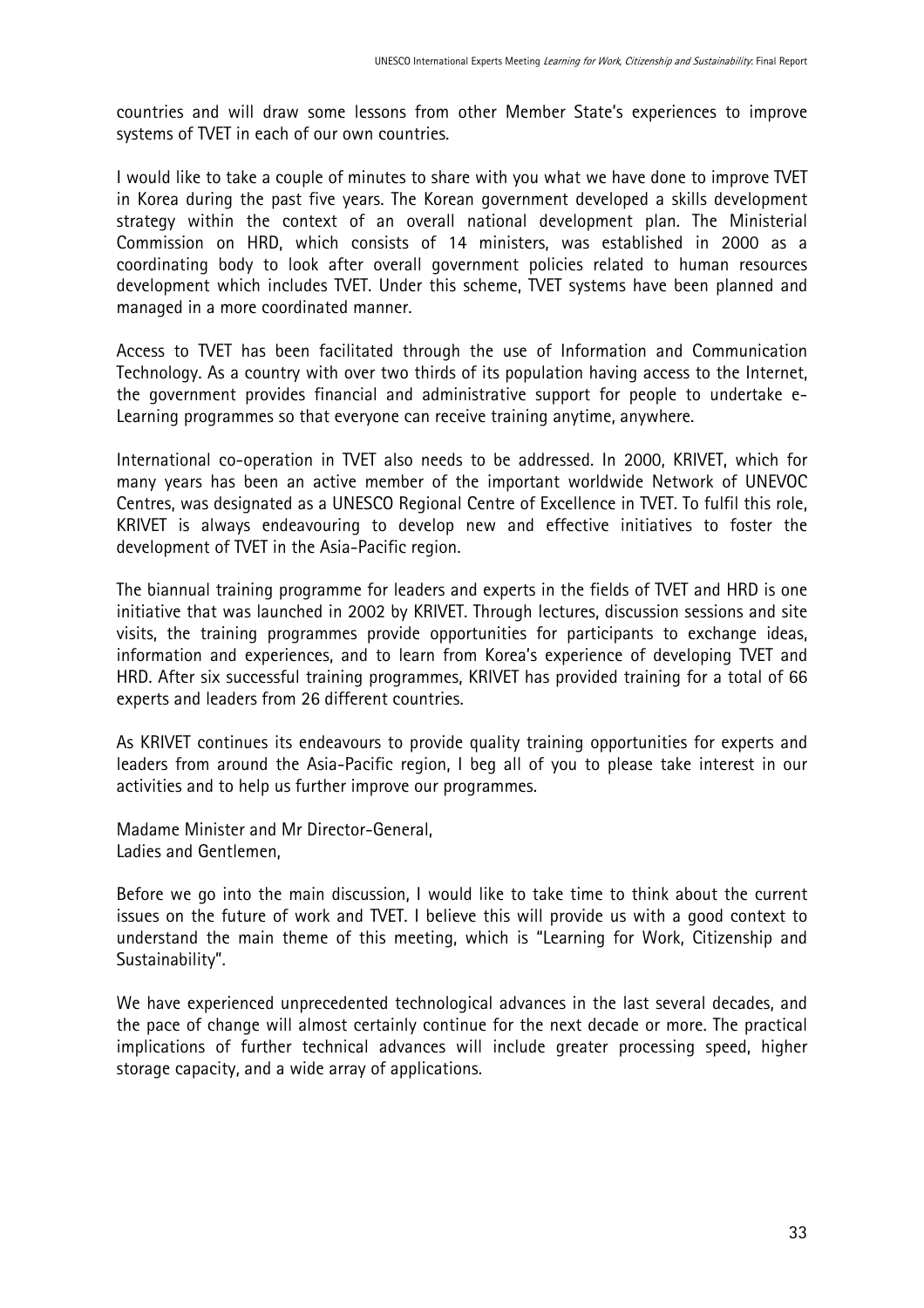Other technologies such as biotechnology and nanotechnology are expected to have profound consequences for the economy in the next several decades. In the near future, progress in biotechnology is expected to generate medical advances that will further extend life expectancy and improve the quality of life. Nanotechnology – manipulation of matters at the atomic scale – could afford even more drastic revolutions in products, services, and quality of life over the next half-century.

The rapid pace of technological change is expected to continue to propel demand for highly skilled workers who can develop new technologies, bring them to the market, and exploit the new technologies in the production of goods and services. Shifts in organisational forms and the nature of employment relationships, brought about by new technologies and global competition, also favour such high-level cognitive skills as abstract reasoning, problemsolving, communication, and collaboration, attributes associated with so-called "knowledge work."

At the same time, technology has great potential to support the education and training of the workforce prior to labour market entry, and as a part of lifelong learning. Technology mediated learning – the use of computers and other information technologies as an integral part of the learning process – is gaining ground through such applications as computer-based instruction, Internet-based instruction, and other methods of customised learning. Information technology potentially allows access to instructional materials any time, any place.

Economic globalisation is expected to continue in the decades ahead. Technological advances and other changes stemming from the globalisation of economies around the world are now changing the way production is structured, pushing firms toward vertical disintegration and specialisation, and decentralised decision-making. Within these new paradigms of specialised and decentralised firms, in coming decades employers will require a workforce with well-developed analytical, communication and collaboration skills. Also, the constantly changing workplace of the future requires continuous, lifelong learning.

The objective of this meeting in Bonn is twofold. First, we will assess the progress of Member States with respect to their TVET policy reforms that benefited from the Seoul Congress recommendations. Second, we will share specific strategies we can adopt to achieve sustainable development, and improve the effectiveness of the link between TVET for sustainable development.

The assessment of the Seoul Congress outcomes will be addressed, focussing on the following four key themes: "Policy, planning and management of TVET systems"; "Access to TVET"; "Relevance and quality of TVET programmes"; and, "Monitoring progress in TVET".

For the first theme, "Policy, planning and management of TVET systems", we will address policy reform efforts to improve the TVET system at the macro level, such as with regard to planning and management.

With regard to the second theme, "Access to TVET", we will share the experiences and best practices of Member States on ways to improve access to TVET for marginalised groups, such as women, the unemployed, disadvantaged youth, rural populations and the disabled.

For the theme of "Relevance and quality of TVET programmes", we will listen to and give comments on the various practices that have been adopted to increase the relevance of TVET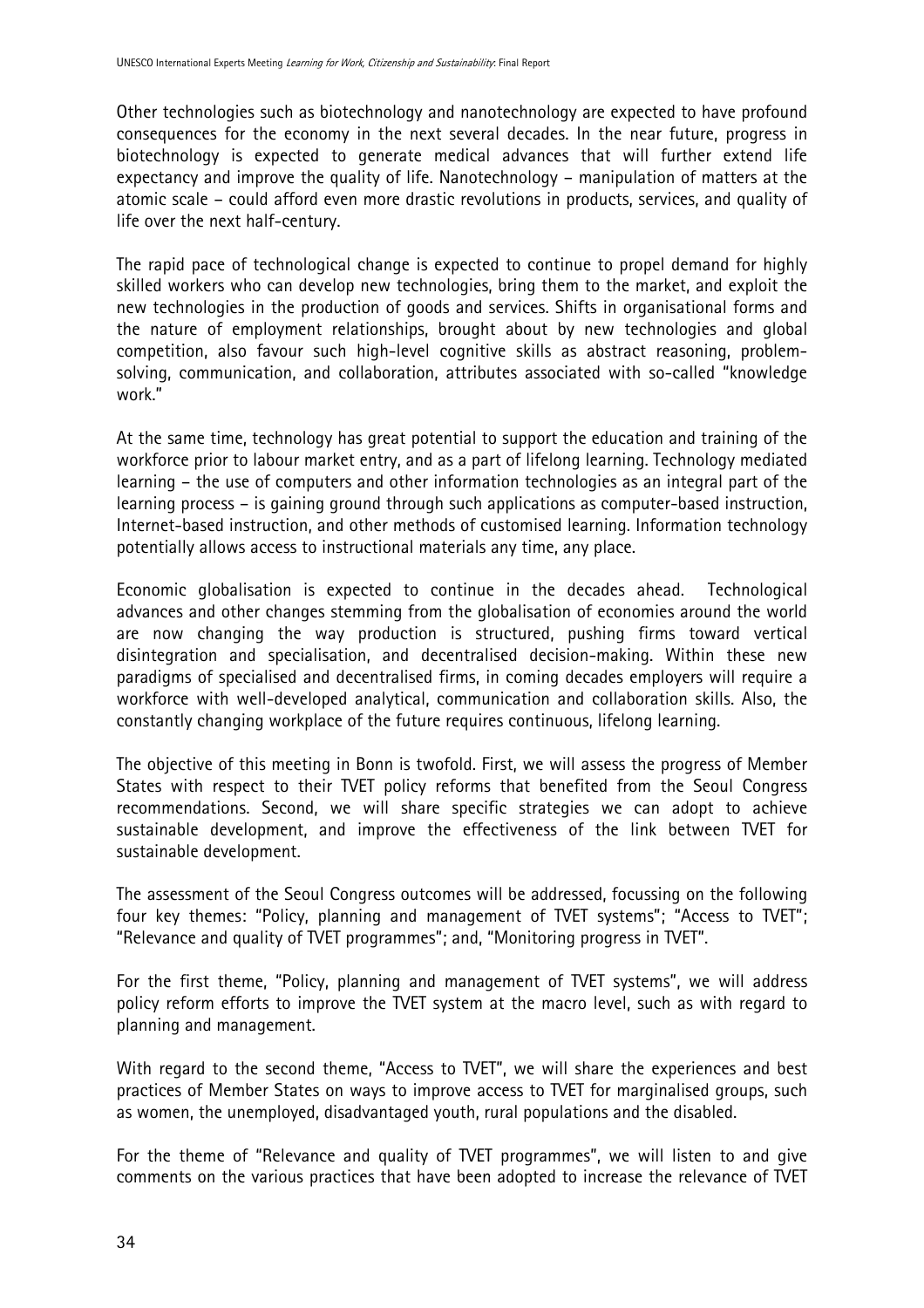programmes. Issues discussed for this theme will include, but will not be limited to, such broad issues as the partnership between training providers and industry, integrating and diversifying TVET curriculum in view of the changing demand of society, teacher training for TVET, and the topic of vocational and employment guidance.

Also, with regard to "Monitoring progress in TVET", we will address measurement issues on how to identify and monitor the degree of progress each country has made in the field of TVET. In the era of globalisation, setting up internationally sharable standards to monitor progress in TVET is a very meaningful process.

Finally, we will share deliberations on how TVET can contribute to achieving our common goal of sustainable development, given the different context each country faces.

Sustainability, as discussed in the article prepared by the UNESCO-UNEVOC International Centre for this meeting, has three dimensions: economic, environmental and social. Therefore, the achievement of sustainable development through TVET should be also considered along these three dimensions. The deliberations shared in this meeting will contribute to setting the standards for the UN Decade of Education for Sustainable Development, which commences in 2005.

I expect this important and potentially influential meeting will shed light on the future prospects and trends of TVET, thereby providing us with lessons on what we really need to focus on for the next decade. Also, I expect that the lessons, experiences and recommendations shared in this meeting will play a very important role for the member countries of UNESCO in setting up workable plans to improve and reform their TVET systems and finally achieve sustainable development. I am sure that we will be able to gain some significant insights from your active participation in this conference.

I would like to take this opportunity to publicly thank UNESCO and the Government of Germany for the excellent arrangements that have been made and the warm welcome we received. I also thank you all for contributing your time, knowledge and experiences in this important event. With the participation of the most renowned experts in the field, I am sure that this meeting will turn out some valuable results.

I hope the next four days will offer you guidance in further enhancing our efforts to placing TVET at the heart of education for sustainable development throughout the world. Let us strive for progress.

Thank you very much for your kind attention.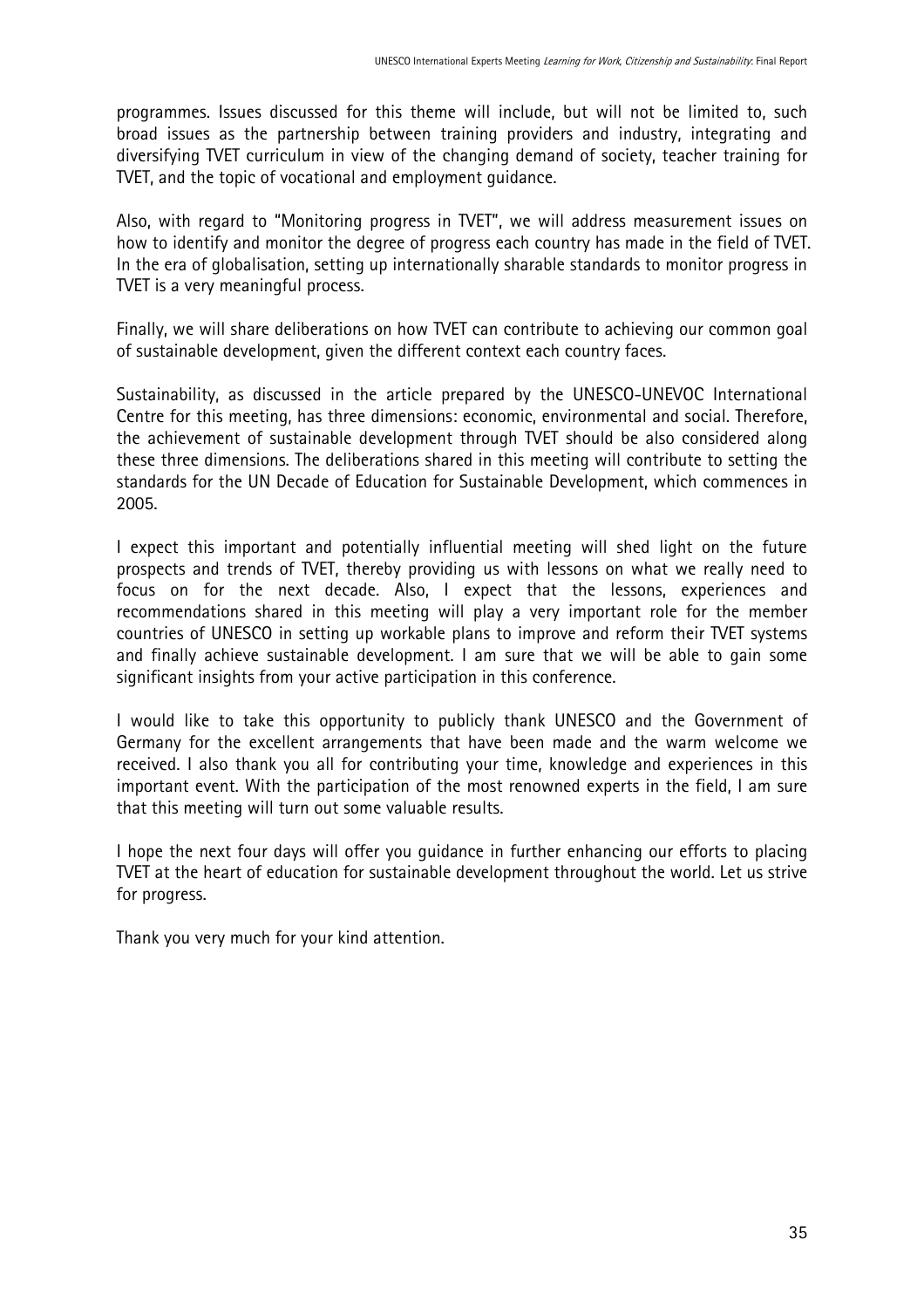## Education for the World of Work and Citizenship: Towards Sustainable Future Societies

## Dr Lourdes R. Quisumbing

President, UNESCO-Asia Pacific Network for International Education and Values Education (APNIEVE), Philippines

It is a great honour and privilege for me to be invited to address this body of experts gathered in Bonn to reflect on how technical and vocational education has fared, five years after the Second International Congress on Technical and Vocational Education held in Seoul in 1999. I am here today not as one especially knowledgeable in the field of TVE, but as a lifetime learner and an eager student during the turning point of its history. As an educator, I had only a limited experience in TVE, but my exposure to the various specialised areas and levels of the formal educational system, plus my subsequent involvement with UNESCO and UNEVOC, have led me to realise that while education is a key to any development strategy, TVE is the master key that can transform the world of work and the economy, alleviate poverty, save the environment, and improve the quality of life. As students are being prepared to become efficient, skilful and competent workers, they can at the same time be educated to become productive and responsible citizens, the creators of better tomorrows, of sustainable future societies.

Of course, this presupposes a quality TVE, which is relevant and accessible to each and everyone who seeks it and can profit from it, regardless of background, gender, social class, nationality or religion.

A paradigm shift is taking place in TVE. Its philosophy, vision and mission, goals and objectives, policies and practices, content and methodologies are undergoing transformation. Its new and enhanced vision is leading to an expanded and strategic role in the 21 $^{\rm st}$  century, an era of rapid change and dramatic revolutions, of globalisation and democratisation, of breakthroughs and breakdowns, never before experienced by humankind. The resulting challenges in education in general, and in TVE in particular, are tremendous and overwhelming. We are called upon to meet these challenges not just for our sakes but especially for the survival and progress of future generations.

### The Present Global Scenario: Challenges for TVET

We are witnessing breakthroughs in almost every field of human endeavour: in science and technology, in industry, transportation and business, in information and communication – yet, never before have we seen human suffering in such a magnitude – injustice, inequity, poverty and such sophisticated forms of violence, torture and war, daily occurrence of terrorism, ethnic conflict and genocide, resulting from intolerance and discrimination, escalating degradation of the environment, destruction of all life species, threats to the planet Earth – the breakdown of human, ethical and spiritual values, the crisis of confidence, and the loss of hope.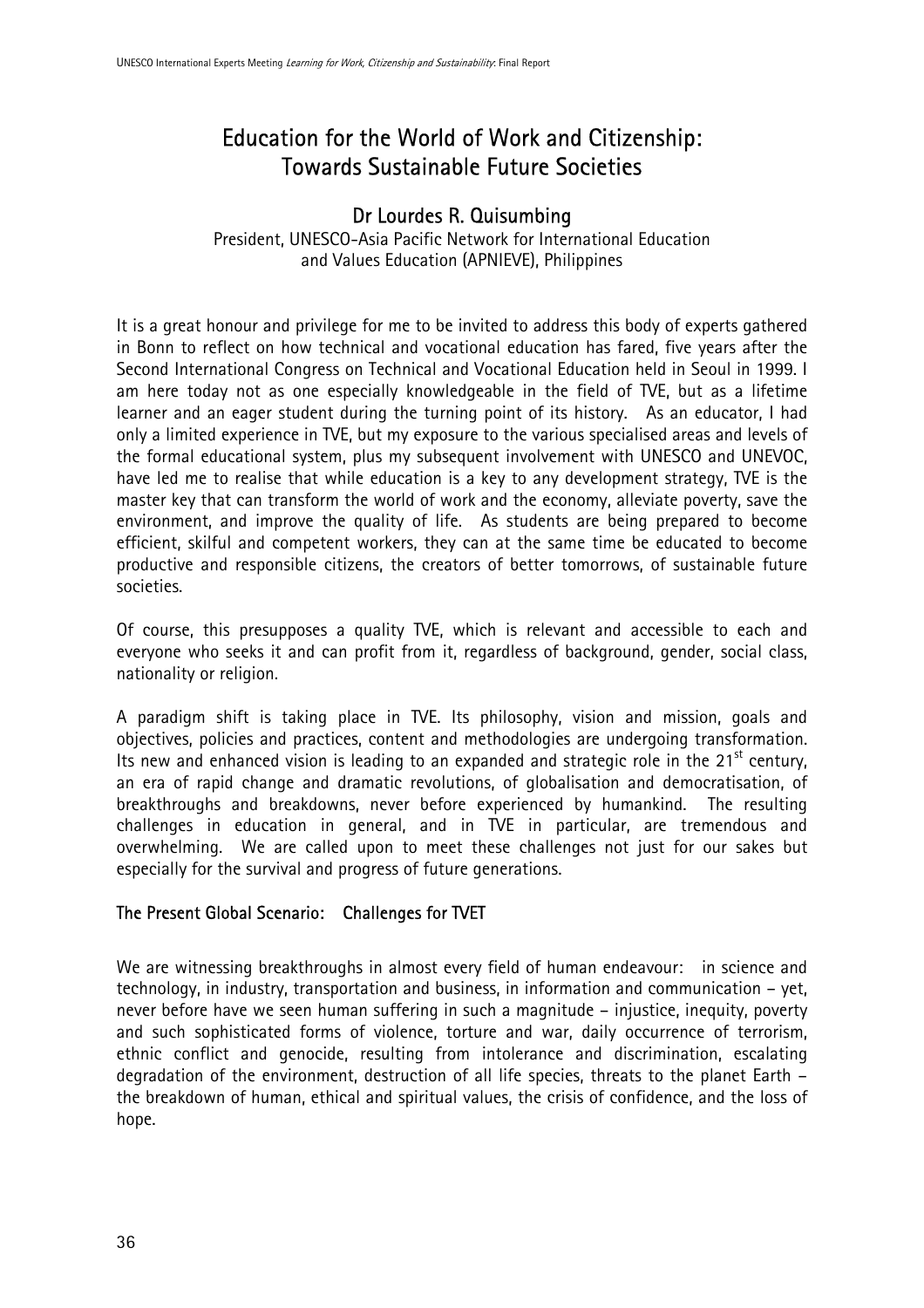Only four years after the UN Proclamation of 2000 as the International Year of the Culture of Peace, we live in an Age of Terror, in fear and insecurity, and we have embraced instead a culture of Greed and Corruption. Nature itself is sending us alarm signals: devastating floods, landslides, global warming, forest fires and drought, air and water pollution, not to mention the pollution of minds and hearts of the youth by the irresponsible use of information and communication technologies (ICTs).

At the 2002 World Summit on Sustainable Development in South Africa, two major approaches were identified as those leading to global catastrophe: Poverty and the Degradation of the Environment, both brought about by our own making – our materialistic and consumeristic values and behaviour, our egoistic lifestyles, our irresponsible patterns of production and consumption, causing the Earth's finite resources to be exploited to satisfy the wants and whims of a few at the expense of the needs of the many.

A major shift in our personal and educational paradigms, a massive attitudinal and behavioural change, a re-education of our ways of thinking, feeling and acting is called for. We need to educate towards a globalisation that humanises, instead of one that marginalises; an Information and Communication Technology that bridges gaps, and unites instead of divides; a Scientific Humanism that chooses humanistic technologies which improve the quality of life for all. We must exert all our efforts to work together to transform our culture of war, violence and death to a culture of peace and tolerance, non-violence, and respect for life. We must safeguard the rights of future generations to a sound and secure, just and free, peaceful and human world order, where people learn to know and understand each other, to work and to live together in peace and harmony.

There is a feeling of dissatisfaction with the way we have educated our youth in the formal school system. There is a frenzy to modernise our schools to become computerised learning systems. We are feeding our students with knowledge and information, to the extent of overloading their minds with more and more data than they can understand, interpret, or much less appreciate. We have enabled them to acquire skills to make them think more exactly and analytically, perform tasks mechanically and efficiently, but not necessarily effectively. We have taught them to be more ambitious and progressive, calculating, materialistic and selfish, but we have not developed their capacity to care for something or someone beyond themselves. We have stymied their ability to care and to share. We make sure that they are informed, but not equally inspired or motivated to stand for what is right and just.

Awareness of the responsibility that falls on educational systems to develop the human potential towards the building of a more humane and just society, should shock us into questioning our educational philosophies and strategies, and into searching for new and better ways to educate in the context of present-day realities and future scenarios and challenges; to transform the culture of war and violence, of greed and selfishness into a culture of peace and love where true human development can occur. Yes, we must educate for peace and tolerance, for human rights and democracy, for responsible citizens who know their rights as well as obligations, for a sustainable future. We must learn how to live together in peace and in harmony in this our one world, as in a global village where people know, understand, and care for one another.

We have to realise that modern-day education has become too specialised, compartmentalised and fragmented. We have not developed all the powers and faculties of the human person.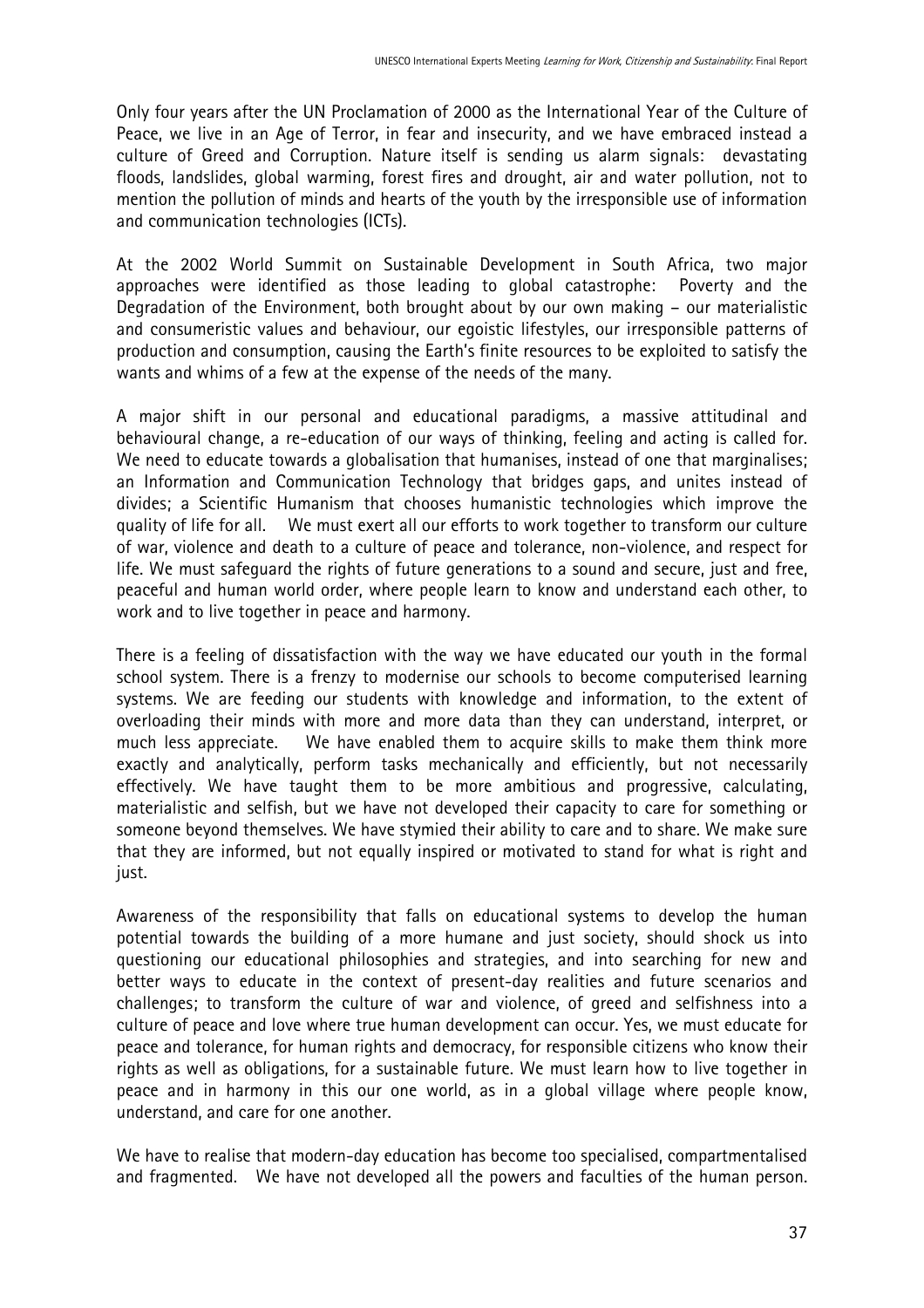We have tried to educate the mind but failed to educate the emotions and the will. Overemphasis on knowledge and skills has led to the neglect of values and attitudes. The product of our educational system is an informed, knowledgeable and competent professional who may not be mature or emotionally stable, an intelligent and informed individual, a financial wizard who may turn out to be corrupt or ruthless, a skilful and competent technician but not necessarily an honest or responsible member of the workforce.

Allow me to anchor my presentation on two of the most important documents in TVE history: Lifelong learning and training: A bridge to the future, Final Report of the Second International Congress on TVE, Seoul, Korea, 1999, and Technical and Vocational Education and Training: A Vision for the Twenty-First Century, UNESCO and ILO Recommendations, 2001, from which I have drawn so much insight and inspiration.

The Preamble of the Recommendations to the Director-General of UNESCO states that in the light of the emerging challenges of the  $21<sup>st</sup>$  century, an era of rapid changes in knowledge, information and communication, science and technology, industrialisation and globalisation, "a new paradigm towards a human-centred development" is imperative, if TVET is to play "a crucial role as an effective tool to realise the objectives of a culture of peace, environmentally sound and sustainable development, social cohesion and international citizenship." This statement is a clear manifestation of TVET's need and desire for the formation of that set of values, attitudes, modes of behaviour, and ways of life that lead to a culture of peace.

There is no doubt that the development of skills and knowledge are not sufficient for achieving a lasting culture of peace and sustainable, human-centred development. Information, knowledge and work must be imbued with meaning and significance, in order for an ethical stance and a genuine commitment to human well-being to be developed. This is where the role of values and ethics must be central to any programme of technical and vocational education and training.

Theme 1 of the Recommendations of the 1999 Seoul Congress states: "TVE systems must adapt to its rapidly changing demands of globalization and of knowledge-based societies." Yet history tells us that many of the world's problems are due not to the lack of knowledge but to inappropriate skills, values and attitudes. It is important to note that Theme 1 underscores the need for a human-centred development paradigm which considers a culture of peace and sustainable development as its central features. It advocates "that values and attitudes, policies and practices of TVE must henceforth be founded on this paradigm, encompassing inclusiveness and wider access, a shift to human development needs and effective participation in the world of work, with focus on the needs and potentials of the individual in society."

That our knowledge-based society must be values-centred, anchored on the respect for life, human dignity, the plurality and diversity of societies and cultures, human labour and work as a source of self-actualisation and self-fulfilment, as well as the power that fuels all economic and social development, cannot be emphasised enough. TVET must include values education in its new modalities of education and training. It must focus on the needs and potentials of the individual in society. This necessitates a holistic and integrated approach to education and development, the aim of which, to quote Delors, is "the complete fulfilment of the individual in all the richness of the human personality, the complexity of the human powers of expression and commitment – as individual, as member of a family, community, as citizen, producer, inventor of techniques and creative dreamer."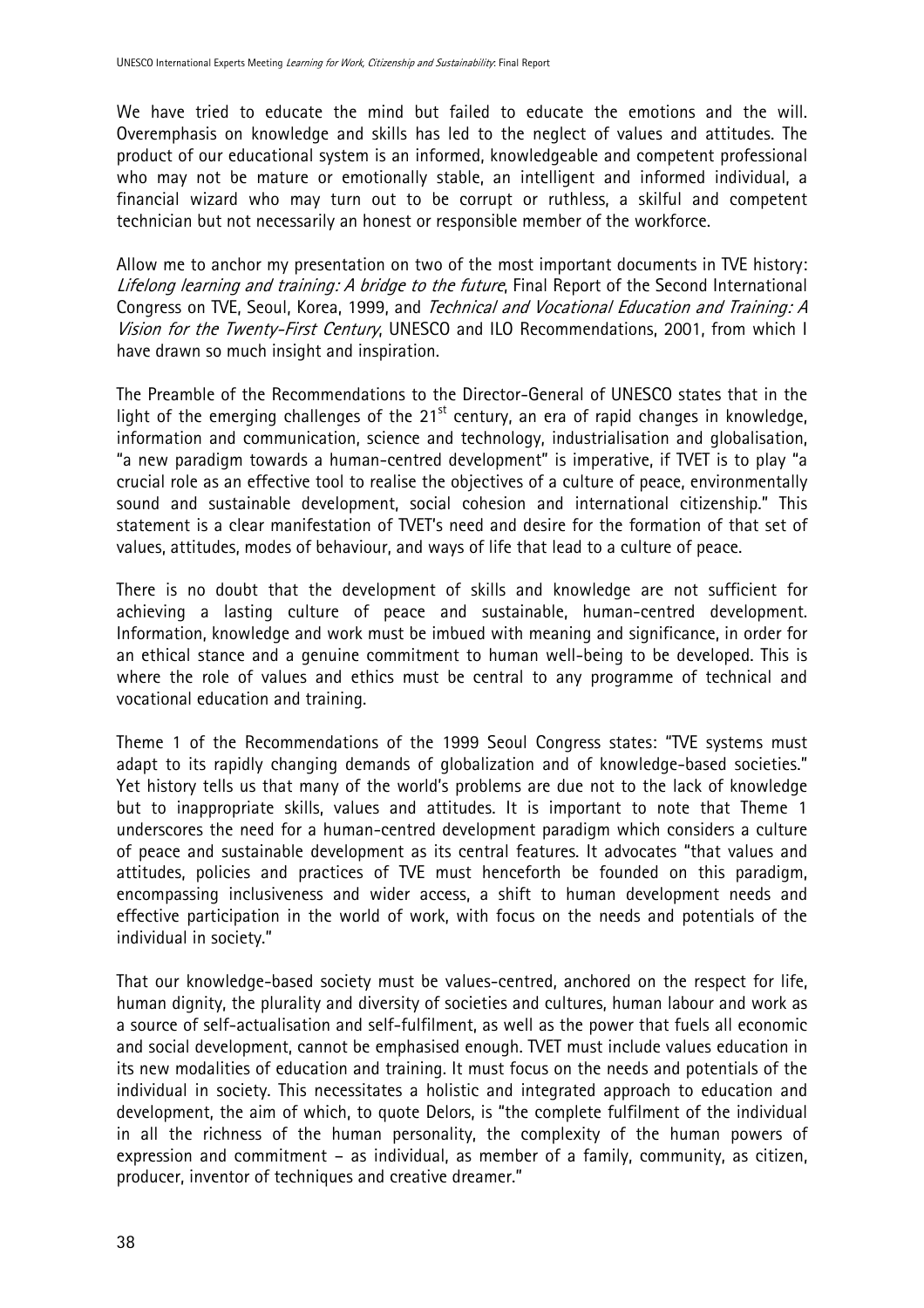A holistic and integrated human resource development programme for TVET aims to prepare the individual to become a responsible, free and mature person, equipped not only with the appropriate skills and know-how of the latest technologies, but also with deep human and spiritual values and attitudes – a sense of self-worth, self-esteem and dignity; an ability to work by oneself and with others in teams, with integrity and honour, with honesty, punctuality and responsibility; to adapt to varying situations; to know and understand problems and issues; to work out solutions creatively; to resolve conflicts peacefully; to have a good grasp of the reality of the world, of oneself and of others; to possess some general knowledge with specialisation in some field or area of work; and to acquire the ability to continue learning and pursue lifelong education in a learning society.

Section 1.4 of Theme 1 underscores the importance of imparting human values and standards for responsible citizenship, alongside with the development of generic competencies, the work ethic, technological and entrepreneurial skills. Again, this underscores the importance of citizenship education in a globalised world as an essential element in TVE. Today's citizenship education should be founded on a multidimensional model, taking into consideration the personal, social, spatial and temporal dimensions of citizenship. Its contents includes three areas: civic education, the building of a knowledge base for civic beliefs and skills for civic participation; values education to provide the foundation for civic values and attitudes; and environmental education, the process of developing understanding, skills and values for sustainable development. To these three, I would strongly advocate work education as the fourth component of citizenship education, without which the citizen will not be able to make his maximum contribution to society. For in the words of a famous poet, Kahlil Gibran, all knowledge is vain save there is work, just as all work is empty save where there is love.

All these recommendations manifest TVET's clear recognition of the role and importance of values and attitudes, as a necessary component of a holistic and integrated education, based on the synergy among the 4 pillars of education, imperative for the citizen of tomorrow, a multi-dimensional type of citizen who has allegiance to a country and a commitment to the world.

For TVET to adapt its programmes to this new human-centred development paradigm, it must embrace a holistic approach to education which aims at the development of the worker, the technician, the entrepreneur, the professional, which does not neglect the education of the human person, the citizen of the nation state and of the global community.

Furthermore, the first UNESCO and ILO Recommendations, Education and Training for the Twenty-first Century, cites that among the objectives of technical and vocational education in relation to the educational process, the needs and aspirations of individuals must be taken into account. Thus, technical and vocational education should:

- a) Permit the harmonious development of personality and character and foster spiritual and human values, the capacity for understanding, judgment, critical thinking and self- expression;
- b) Prepare the individual for lifelong learning by developing the necessary mental tools, technical and entrepreneurial skills and attitudes;
- c) Develop capacities for decision-making and the qualities necessary for active and intelligent participation, teamwork and leadership at work and in the community as a whole.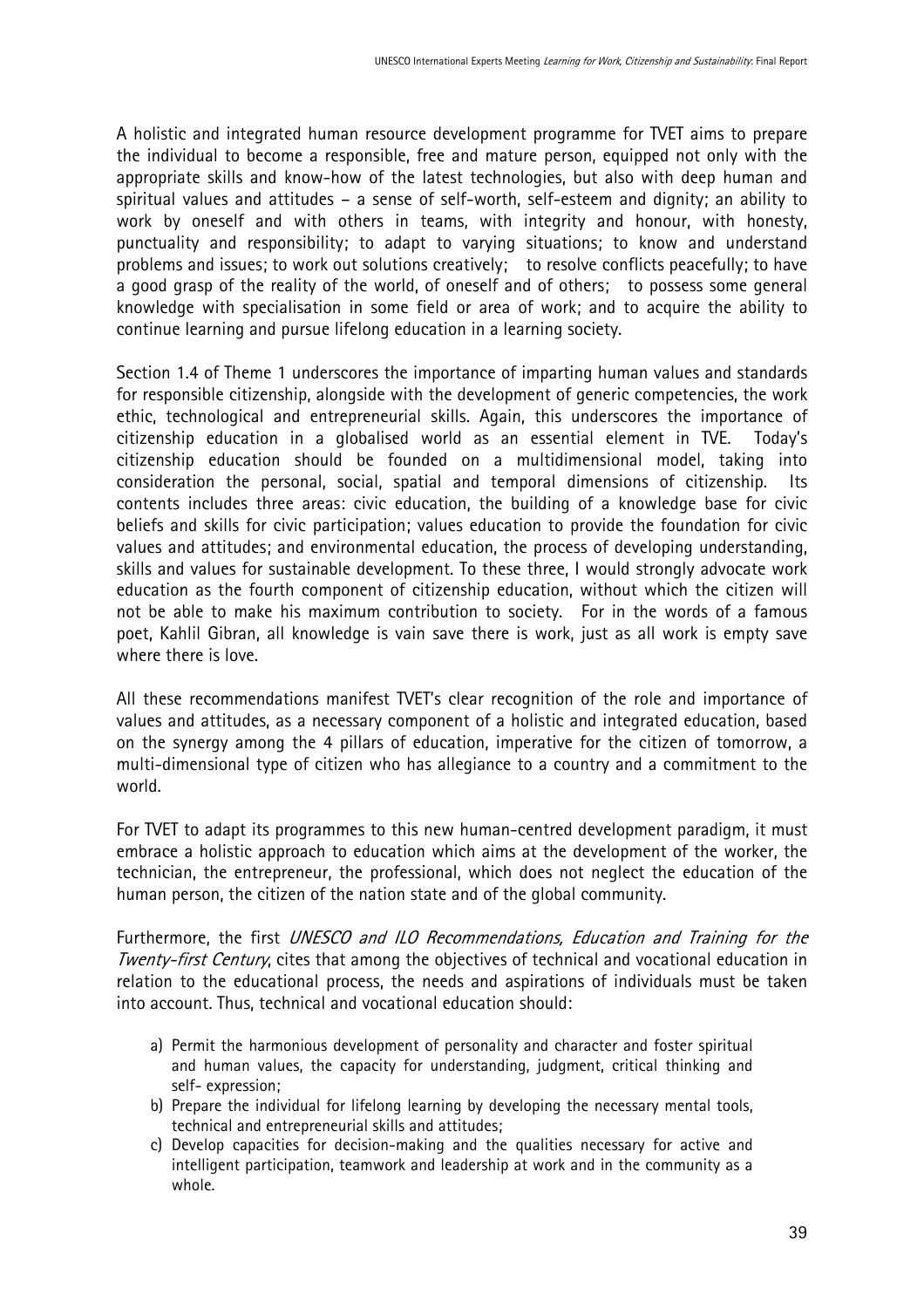Quality TVE educates students for responsible citizenship and sustainable development as it prepares the young learner for an occupation in the field of work. Traditional barriers and distinctions between TVE and general education are gradually disappearing. The world of work, citizenship and sustainable development are intertwined and interconnected.

Given the need for new relationships between education, the world of work and the community, TVE should operate as an integral part of lifelong education adapted to the needs of each particular community and at the same time keeping abreast with technological global development. To this end, UNESCO and ILO recommended in 2001 the abolition of barriers between levels and areas of education, between education and the world of work, and between school and society (UNESCO-ILO Revised Recommendation, 2001).

At this point, it is important to pause and reflect on the question: What is quality TVE?

We need a redefinition of educational quality which goes beyond cognitive learning, where achievements are measured not just by test scores but by innovative evaluative techniques that include the values and attitudinal dimensions of work. We need a new vision of quality education that does not stop at academic excellence and productivity, but goes further into moral excellence and a service-orientation, that considers the total well-being of the learner in a safe and healthy environment. Quality TVE is learner-centred and socially oriented. It aims at the total development of the learner and the creation of a better future, of environmentally sound sustainable societies.

Quality education refers to the lifelong process and to the teaching-learning outcomes which take place in a learning society, in and out of the classroom, formal and non-formal; meeting standards of excellence, relevance and equality of opportunity for all, aiming to discover and develop the innate potentials of the individual to bring about the full flowering of his/her multi-faceted personality, the total development of the human person, the formation of the citizen of the nation and of the world so as to be of service to others for the improvement of the quality of life and sustainable future societies.

A sustainable future society is our dream, our vision of a preferred future, better tomorrows for our children and all generations to come. It consists of a planet Earth which is sustainable, the provision of basic food, shelter and health care for all, the presence of social justice, respect and appreciation of diversity, participatory democracy and caring and compassionate relationships that lead to peace. This view is put forward in *Educating World Citizens* by Jack Campbell, Nick Balkaloff and Colin Power.

We know that Sustainable Development is an evolving concept. It emerged in the 1980's as a response to the growing realisation of the need to balance economic and social progress with concern for the environment, advocating for a just and responsible stewardship of nature's resources (Our Common Future, World Commission on Environment and Development, 1987). It was defined as development that meets the needs of the present without compromising the ability of future generations to meet their own needs. Sustainable Development was the key item on the agenda of the Earth Summit (Rio Conference, 1992) leading to a global action plan, Agenda 21, designed to conserve, protect and restore the health and integrity of the Earth's ecosphere.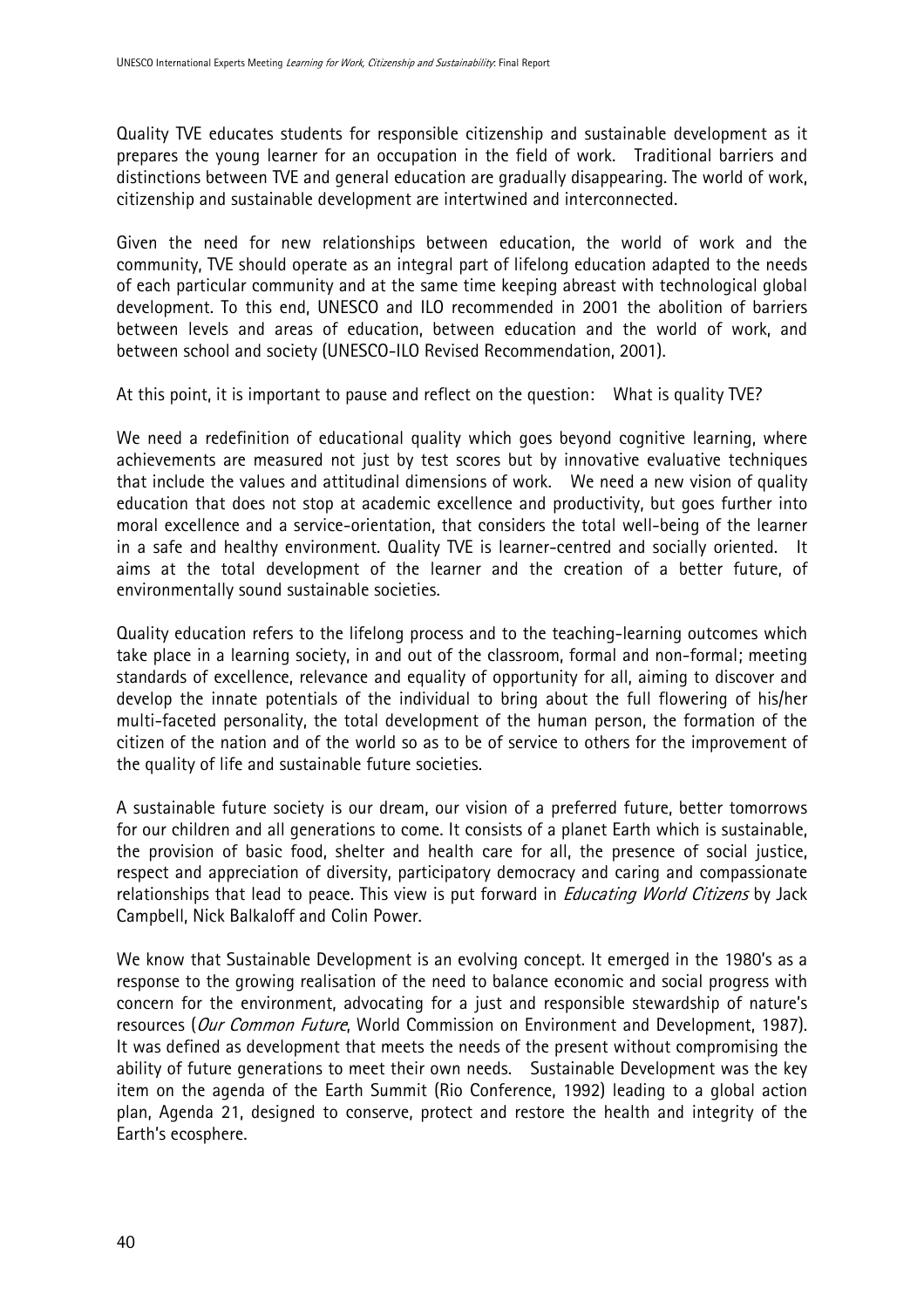Unfortunately, concepts and action plans are not sufficient to bring about genuine concern and commitment that lead to action. The role of values education for sustainable development is crucial. Sustainable development is best understood as a continuing and holistic process of change that takes place within the local context, needs and priorities, involving the cooperation of the entire community. While the issue of the carrying capacity of the Earth vis-àvis the demands of a fast growing population is urgent and imperative, it is just as important and crucial to develop and expand the caring capacity of humankind for compassion and to embrace the wisdom of simple and less selfish lifestyles.

### A new paradigm for the twenty-first century

### Lifelong education in a learning society

The concept of education throughout life, with all its advantages in terms of flexibility, diversity and availability at different times and in different places, is clearly an educational paradigm to be considered for the new century. It constitutes a continuous process of forming whole human beings, enabling people to develop awareness of themselves and of their environment and encouraging them to play their social role at work and in the community (Jacques Delors, 1996).

Learning throughout life is referred to by the Delors Commission of UNESCO as the "heartbeat of society," a major key in meeting the challenges of a rapidly changing world. The Commission discussed the need to advance this concept towards a learning society. In truth, the world is our classroom. Learning takes place not only within the walls of the classroom during specific periods of time, not only in the school campus during one's student days, but anywhere and everywhere when one is sensitive and alert to "teachable moments." The opportunities in our modern media, learning provisions in the world of work, cultural and leisure activities, civic and community affiliations are almost limitless. This, of course, emphasises the need for a healthy learning environment for our youth, conducive to their development into responsible and caring citizens, with our guidance and support.

The Delors Commission states that the only way for the individual to cope with the everincreasing demands, tensions and changes in society is to learn "how to learn". This is crucial to provide citizens with tools to deal with new situations that will arise in their personal and social lives. Another requirement is a better understanding of other people and of the world at large, mutual respect and tolerance of diversity, peaceful and harmonious relationships. Thus, one of the four pillars or foundations of citizenship education should be learning to live together – the other three being: learning to know, learning to do and learning to be.

### A Holistic and Integrated Approach to Teaching and Learning

Quality TVE requires a holistic and integrated approach to the teaching and learning process in the classroom and other educational settings. This total approach focuses on the holistic development of the individual's faculties and capacities as a human person and as a member of society. It seeks to embrace the totality of the human person, develop intellectual, emotional and volitional powers and faculties, educate the mind, heart and will, respecting the sacredness, the intrinsic worth and uniqueness of each individual, to become free and responsible, critical and creative, peaceful and compassionate workers and citizens of a multidiverse, multi-ethnic, multi-cultural world.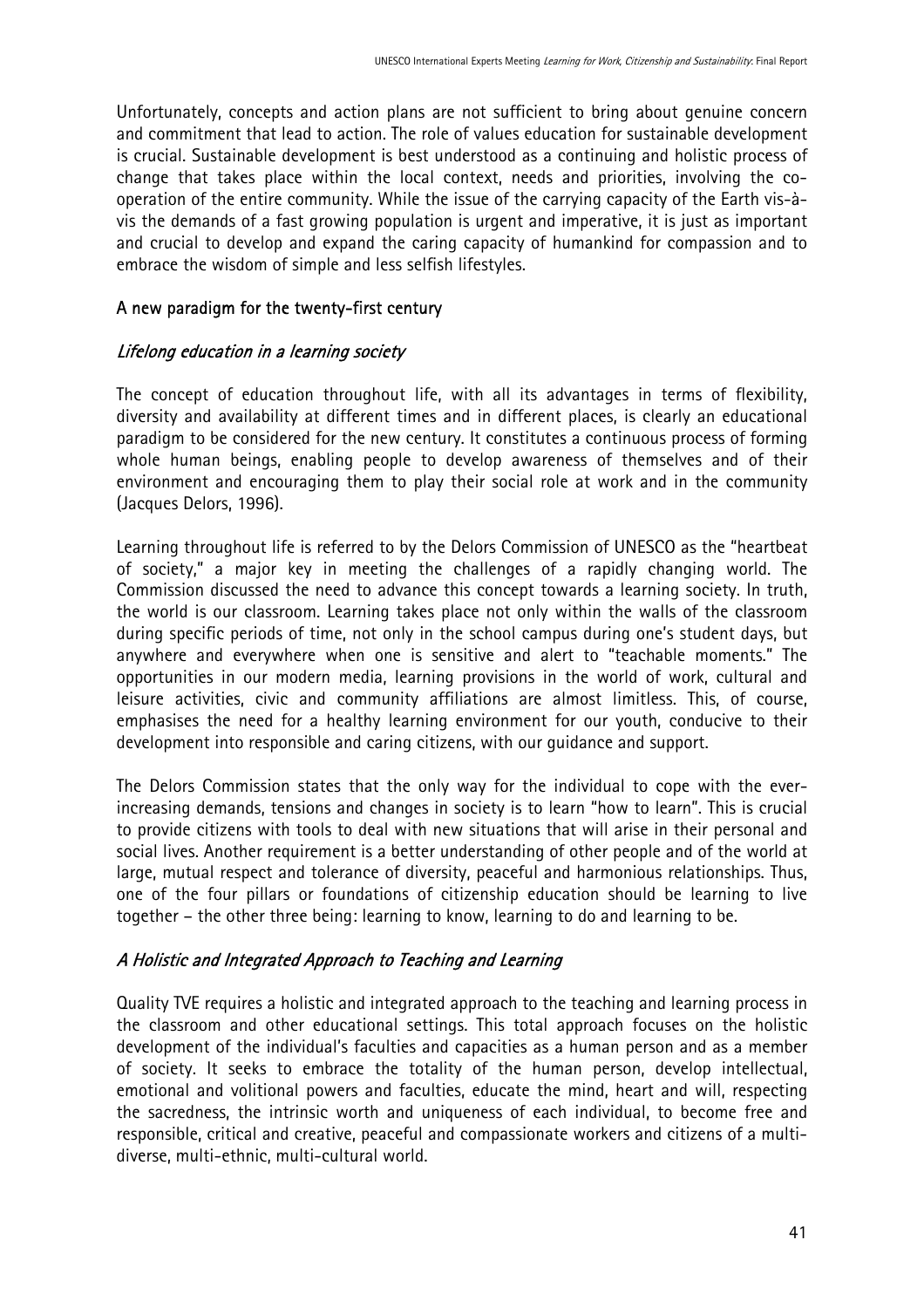There is no time today to discuss a new holistic and integrated approach to teaching and learning which could be used for classroom use and in non-formal settings. It must suffice here to say that I believe that powerful outcomes can be achieved through an educational process that focuses on knowing, understanding, valuing and acting. The following diagram illustrates some integrated learning outcomes.

# Integrated Learning Outcomes



caring, cherishing

What are the core and related values needed in education for the world of work, citizenship and sustainable development? What can motivate the learner to become skilful and competent workers, productive and responsible citizens who, as individual human persons and as members of their societies and of the world, can help build sustainable futures?

### A Call for Innovation and Reform in TVE Policy and Practice

Major shifts in educational paradigms and approaches must be accompanied by corresponding changes and reforms in our educational system, in TVE policies, practices, and strategies, such as:

### 1. Learner-centred and learning-oriented curriculum

a) Change in the role of the teacher as sole purveyor of knowledge to facilitator and motivator of learning;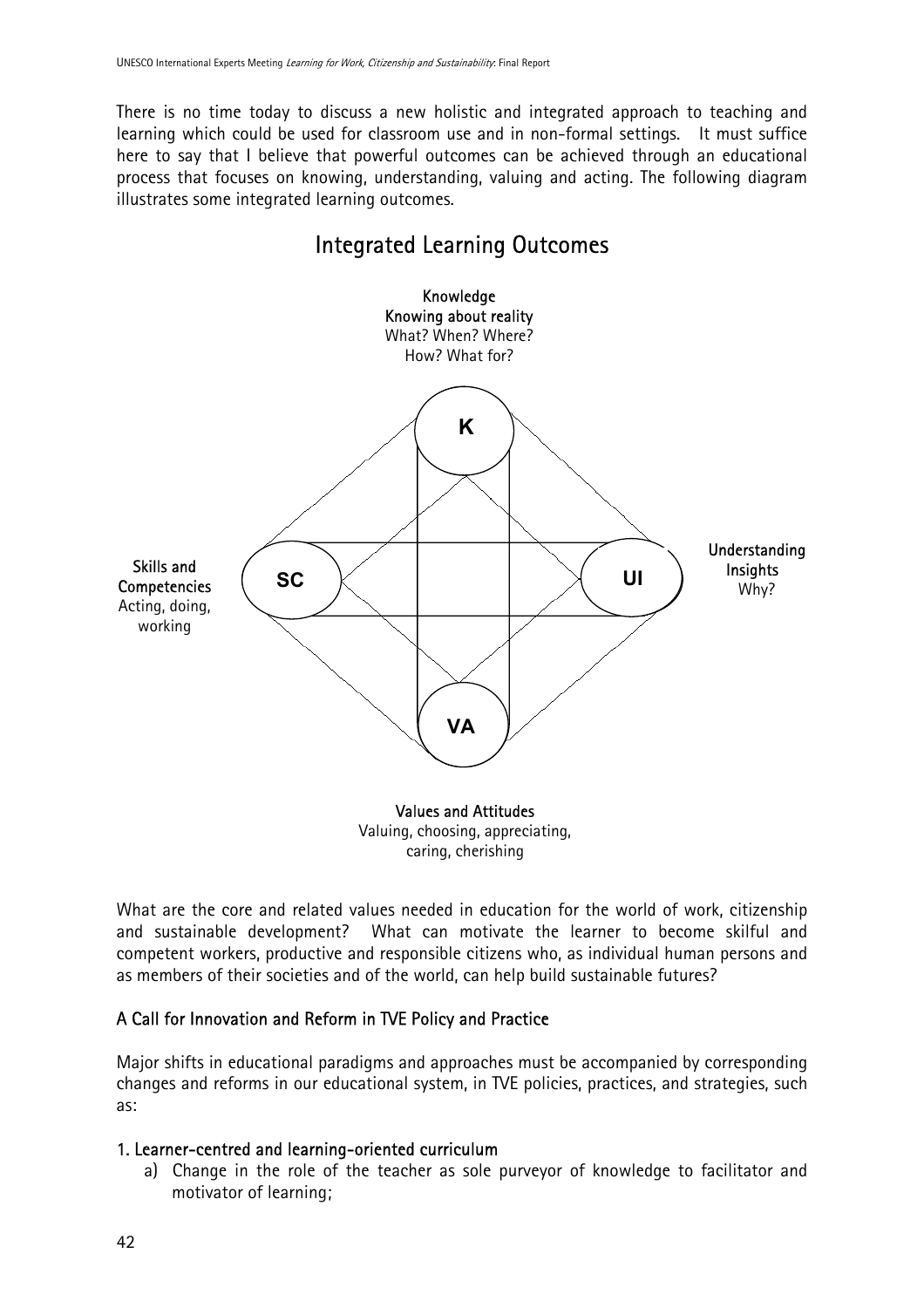- b) From rigid selection of students based on single and fixed criteria to more open and flexible standards taking into account the learner's multiple intelligences, aptitudes and interests; and,
- c) From prescribed methodology to more flexible teaching styles that respect the uniqueness of the learners' intelligences, motivations, needs and situations.

### 2. Contextualised learning

- a) From pre-organised subject matter to contextualised themes, relevant and appropriate to the society and culture;
- b) From knowledge limited to the local scene to globalised knowledge, values, attitudes and skills interfaced with local wisdom;
- c) From traditional methodologies to more modern strategies of teaching and learning with the freedom to use mixed modes of instruction and more interactive technology; and,
- d) From rigid subject matter boundaries to more interdisciplinary and multidisciplinary approaches to problems and issues.

### 3. Holistic and innovative methods of assessing educational outcomes

- a) Revising the scope and content of assessment of learning outcomes for greater relevance;
- b) Designing qualitative and quantitative methods of assessment of performance according to objectives; and,
- c) Developing more diversified and creative forms of assessment that can be applied to such categories as civic values and attitudes, rights and obligations in the workplace, etc.

### **Conclusion**

All this calls for bold innovations in TVE educational philosophy and practice. Instead of a rigid and compartmentalised knowledge-based and skills-oriented curriculum, we need a more holistic view of education which aims at the development of the faculties and powers of the whole person – cognitive, affective, emotional, aesthetic, volitional and behavioural. Quality TVE needs a teaching-learning approach which does not stop at knowledge and information nor at developing skills and competence, but proceeds to understanding and gaining insights, educates the heart and the emotions and develops the ability to choose freely and to value, to make decisions and to translate knowledge and values into action.

The heart of education is the education of the heart. Values education is a necessary component of a holistic work education and citizenship education.

By values education we do not mean merely teaching about values, but rather learning how to value, how to bring knowledge into the deeper level of understanding and insights; into the affective realm of our feelings and emotions, our cherished choices and priorities into loving and appreciating, and how to internalise and translate these into our behaviour. Truly, values education is a holistic process and a total learning experience.

Indeed, it is time for decision-makers and practitioners in the field of TVE to lead in the total effort of designing and implementing new and more effective ways of preparing our future workers, citizens and leaders to lead in the creation of better societies, the transformation of our present culture of violence and greed into a culture of peace and non-violence.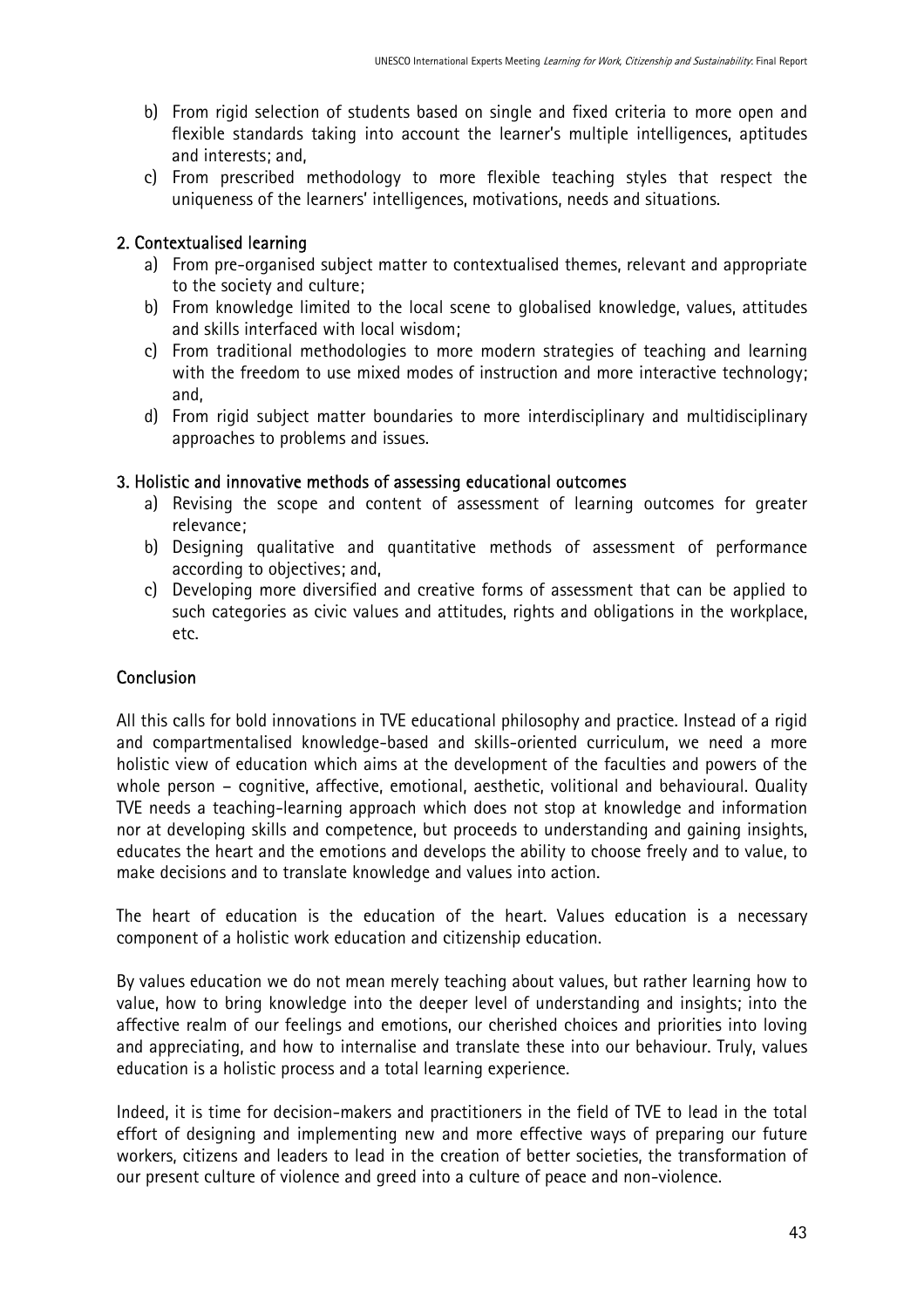Our priority task is to translate the valuable learnings and insights, as well as recommendations of this meeting and of previous ones, into planning and development of curricula, in designing concrete but flexible programmes, courses, subjects, and activities, so that the technical and vocational school can fulfil its mission in this diverse, multi-cultural world, educating youth for the world of work, for a citizenship that possesses the knowledge, values and action competencies needed to create a better and more human world for themselves and the future generations, a culture of peace, justice and love.

The final challenge is how to bring these paradigms and approaches, concepts and values to each and every technical and vocational school, indeed to every place of education, formal and non-formal, and to each and every place of work, as well as to all sectors of society and culture.

#### **References**

- Campbell, Jack, Balkaloff, Nick and Power, Colin. (2004). *Educating World Citizens*. Queensland, World Education Fellowship, International.
- Delors, Jacques. (1996). Learning: the Treasure Within. Report to UNESCO of the International Commission on the Development of Education (J. Delors, chair). Paris: UNESCO.
- Grossman, David. (2000). "The Global and the Local in Partnership: Innovative Approaches to Citizenship Education." Paper presented at the 6<sup>th</sup> UNESCO-ACEID International Conference on Education, Bangkok.
- Lifelong learning and training: A bridge to the future, Final Report of the Second International Congress on TVE, Seoul, Korea 1999.
- Quisumbing, Lourdes R. (2002). "Citizenship Education For Better World Societies: A Holistic Approach." Paper read at the 8th UNESCO APEID International Conference on Education, Bangkok.
- Quisumbing, Lourdes R. (2003). "Towards Quality Education for All-Round Human Development." Paper read at the 9th UNESCO-APEID International Conference on Education: Educational Innovations for Development in Asia and the Pacific, Hangzhou, China.
- Technical and Vocational Education and Training: A Vision for the Twenty-First Century, UNESCO and ILO Recommendations, 2001.

UNEVOC-APNIEVE. (2004). Sourcebook 4. Learning To Do.

World Commission on Environment and Development. (1987). Our Common Future, Oxford University Press.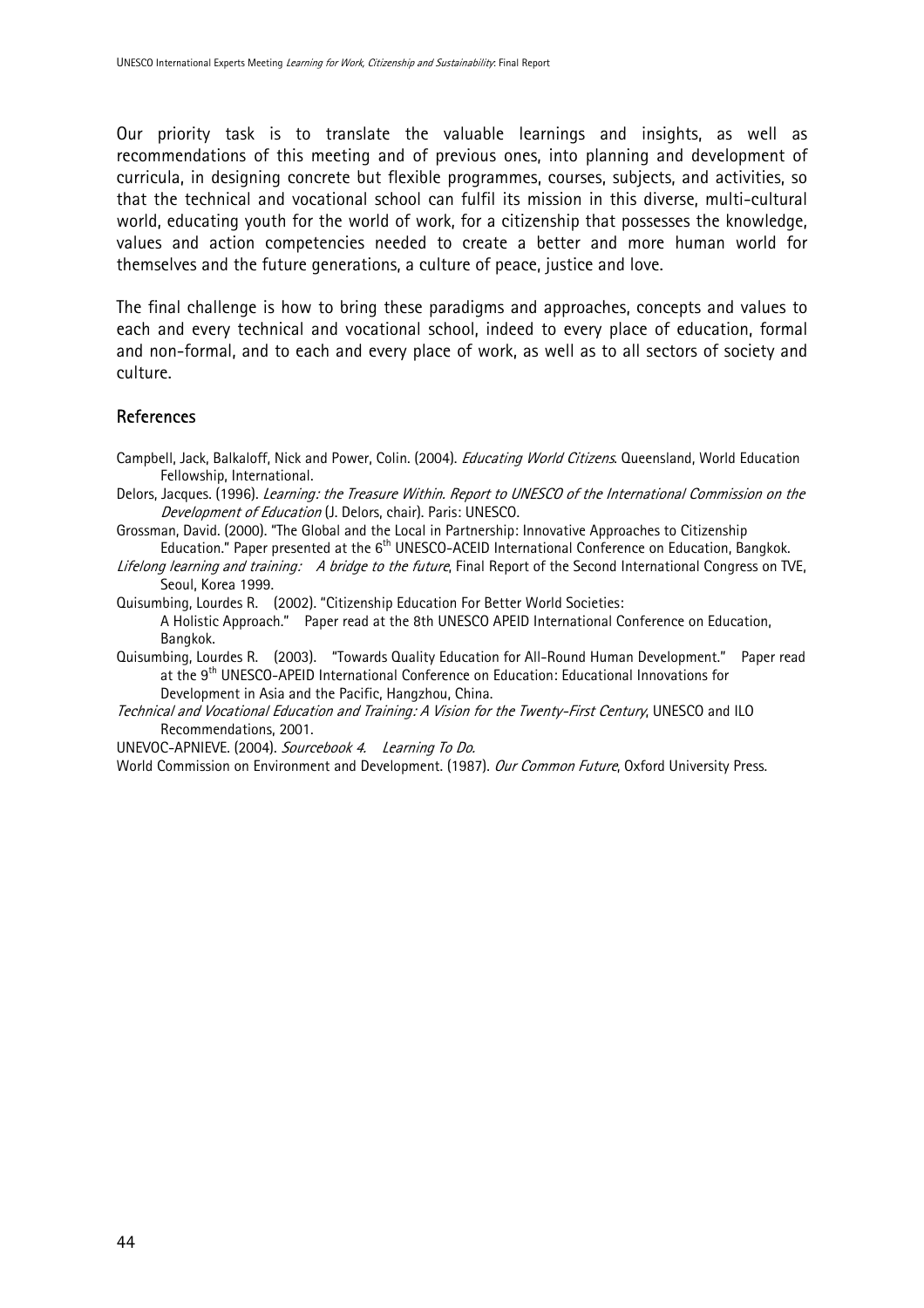# Corporate Responsibility for Sustainable Development

# Mr Albrecht Sanner

Director of Corporate Human Resources and Educational Policies, DaimlerChrysler AG Stuttgart, Germany

Good morning Ladies and Gentlemen,

I would like to begin with the question: Corporate Social Responsibility – is that really a new issue?

And my answer is "No and Yes".

For the "No" answer, let us have a look back some 120 years. In Germany this was called the "time of the founders", corresponding to the period of industrial mechanisation. Many founders – we can call them "pioneers" – led their companies like families; the employees were family members with some adequate attributes like company flats, kindergardens or social security. But there was also a clear family structure. The owner was the "father" and the "family" had to follow his instructions. Nevertheless – in his town, in his region, he practised social responsibility. The sustainability (of the company) was guaranteed by sons and daughters (mostly sons) who were the pioneers' natural successors.

Successful companies grew up, some of them still existing in the fifth or sixth generation; some successors failed, some lost their interest in leading the company, some sold or founded a stock company. The pioneers retired, the "manager" was born; with defined responsibility for his department – not more. The formerly practised Social Responsibility did not keep pace with the expansion of the company; the family spirit got lost and some typical attributes too; in French (and other) languages the stock company is called "Société Anonyme". That may describe with two words what happened to the spirit of the company.

In this anonymity the feeling for entirety and context had no place, was not requested and no one was paid for it. Many examples of environmental incidents, of inacceptable working conditions including child work, of wasting natural resources and of violating human rights bear witness of the dark side of this development.

And thus we are coming to the "Yes":

Corporate Social Responsibility with this background and in today's definition is new. It is new because it is the brother of globalisation – or, to complete it – Globalisation, Corporate Social Responsibility and Corporate Citizens are siblings in a world network with limited resources (which was not seen 120 years ago).

### Why is Corporate Social Responsibility important?

Companies – "Global Players" – which are doing business in this world are part of it. If they want it or not – they are Corporate Citizens. Today we have the insight that – in the long run – a company can only exist if it is a good Corporate Citizen, recognising the social impact of its business, recognising the environmental impact of its business.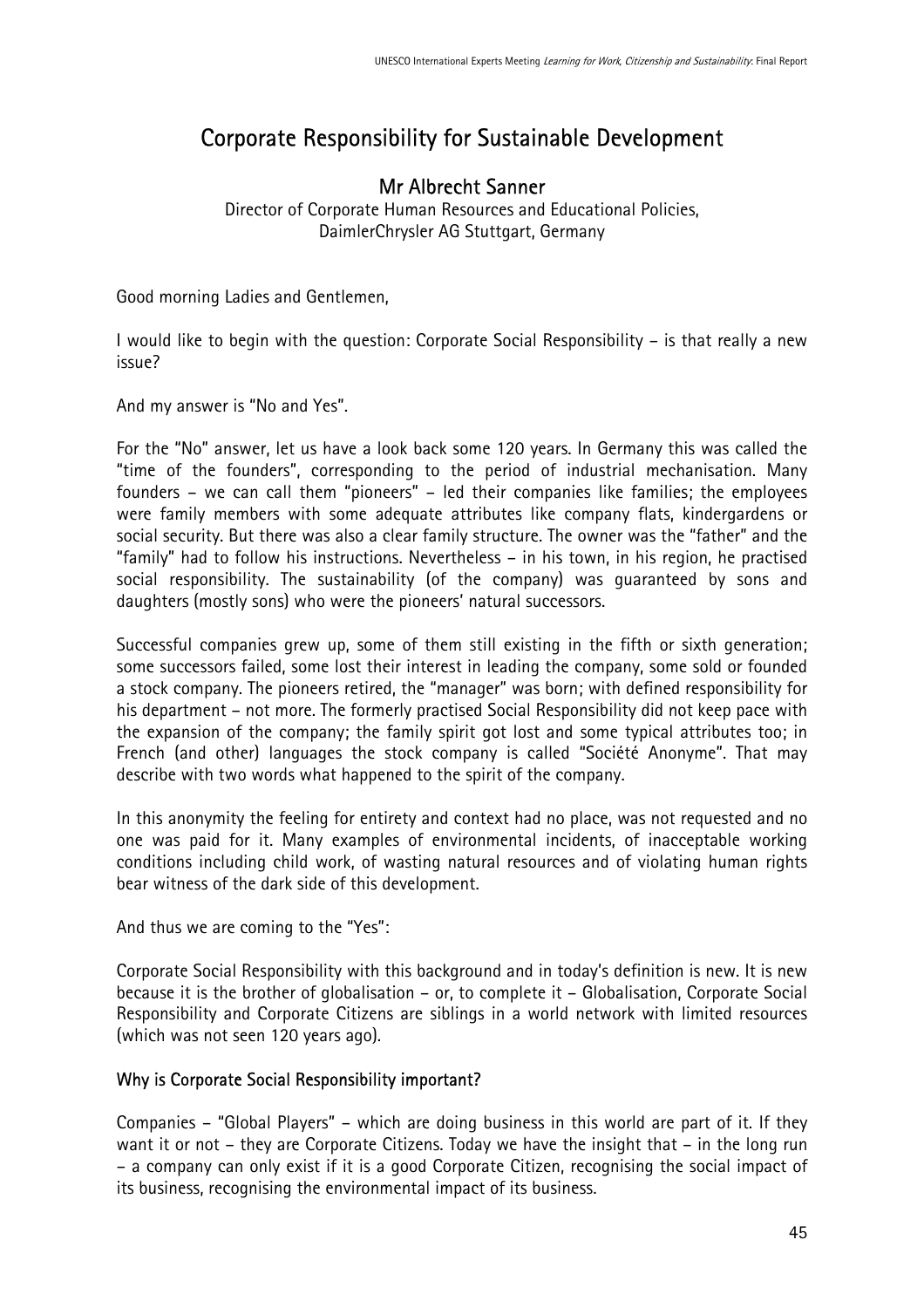That is one reason – probably the most important one – why DaimlerChrysler immediately signed the "Global Compact", and agreed to the "Principles of Social Responsibility" with our World Employee Committee and is working with lots of projects concerning environmental and social development.

As a Corporate Citizen – as part of our communities as well as a citizen of this world – we are very sure that there is no way out of the interdepencies between the company and its worldwide surroundings. But – beyond brochures and speeches – how to begin and where to begin to lever this awareness within our workforce? The answer seems to be easy: As soon as possible in our own vocational training – with our future workforce – worldwide. Vocational education and training for us means not only to "deliver" skilled people to manufacturing sites. It means to educate and train for employability – including social awareness.

"Social learning" is an integrated part of our vocational training worldwide. And – as we are practising this since many years – it is part of our educational culture. Social learning takes place in internal courses but also – more and more – in projects in cities and countries where we are maintaining training centres. So – for example (that is my most favourite example), the apprentices of DaimlerChrysler Thailand will plan and build up a public school during their "social learning courses". And this year, it will be the ninth school so far because they have built one public school per year in the poorest landscapes of Thailand for eight years.

### Conclusion (our findings)

- a) Without profit social engagement is not possible. Without social engagement profit in the long run is nothing because a company will not be accepted as a good Corporate Citizen.
- b) Corporate Social Responsibility is a prerequisite for Sustainable Development.
- c) The mindset for Sustainability can only be successfully developed if there is a basis in the culture of a company. The respective culture can only be developed in a sense of Sustainability. That is a cycle or better – a symbiosis – between both. This needs time, perseverance and continuity!
- d) It is not always necessary to create big programmes. It is more important to have someone who takes the initiative and who has access to an efficient network. So he "only" has to connect the needs and the resources. This is what we are doing in Afghanistan where people are trained in mechanics by the skilled people of the German military.
- e) Education for Social Responsibility and Sustainability should begin as early as possible, not only in TVET but firstly in schools. Young people/students are open for this, as we saw at the Mondialogo Symposium in Barcelona.

Thank you for listening.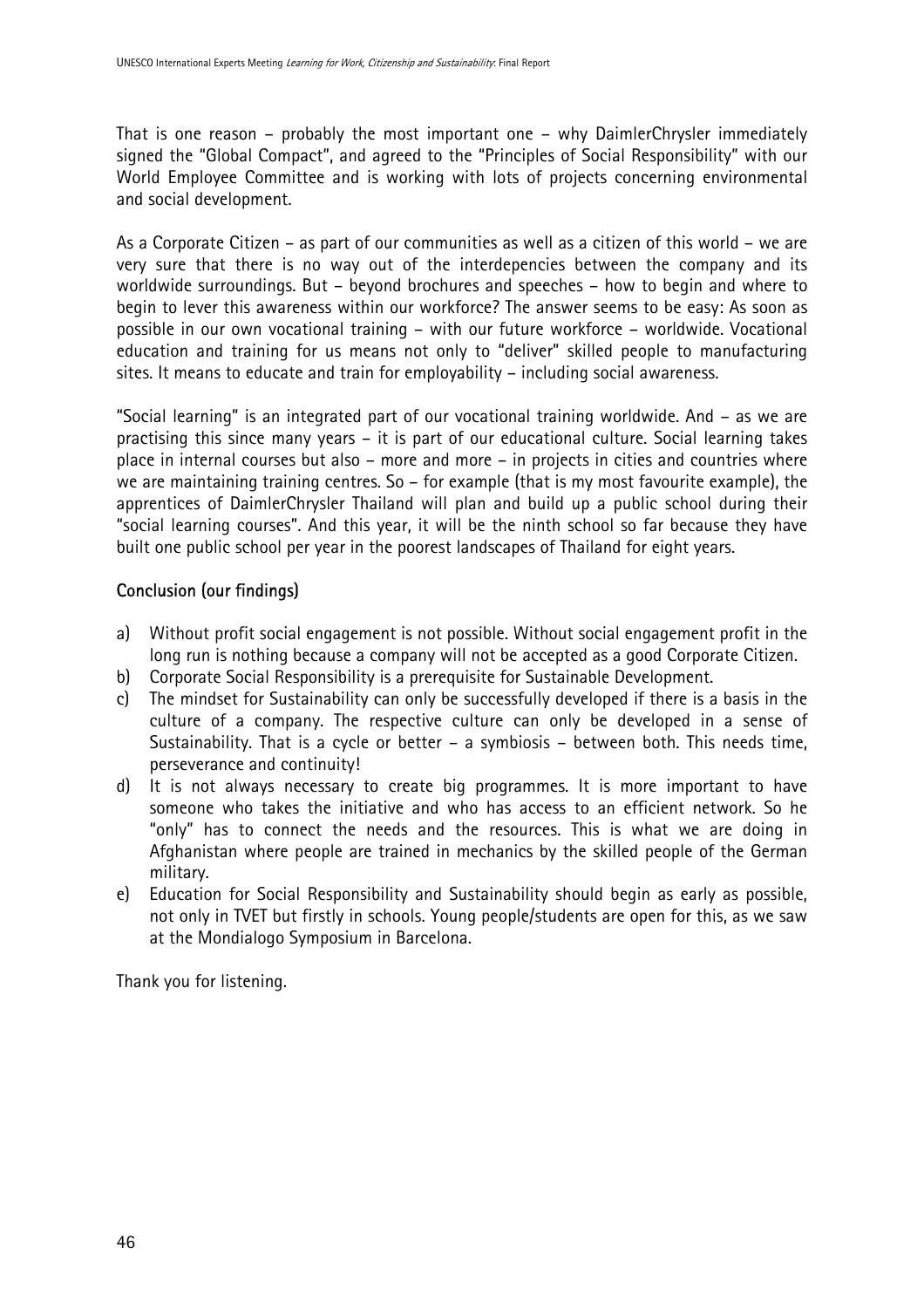# IV

# Orienting Presentations

- Skills for Work in the Future: A Youth Perspective. Mr Bremley Lyngdoh, Youth Employment Summit Campaign, USA; PhD Scholar, London School of Economics, UK
- Economy, Ecology and Society: The Contribution of TVET. Ms Shaizada Tasbulatova, UNEVOC Centre, Kazakhstan
- International Data for TVET and Their Limitations. Mr Simon Ellis, UNESCO Institute for Statistics, Canada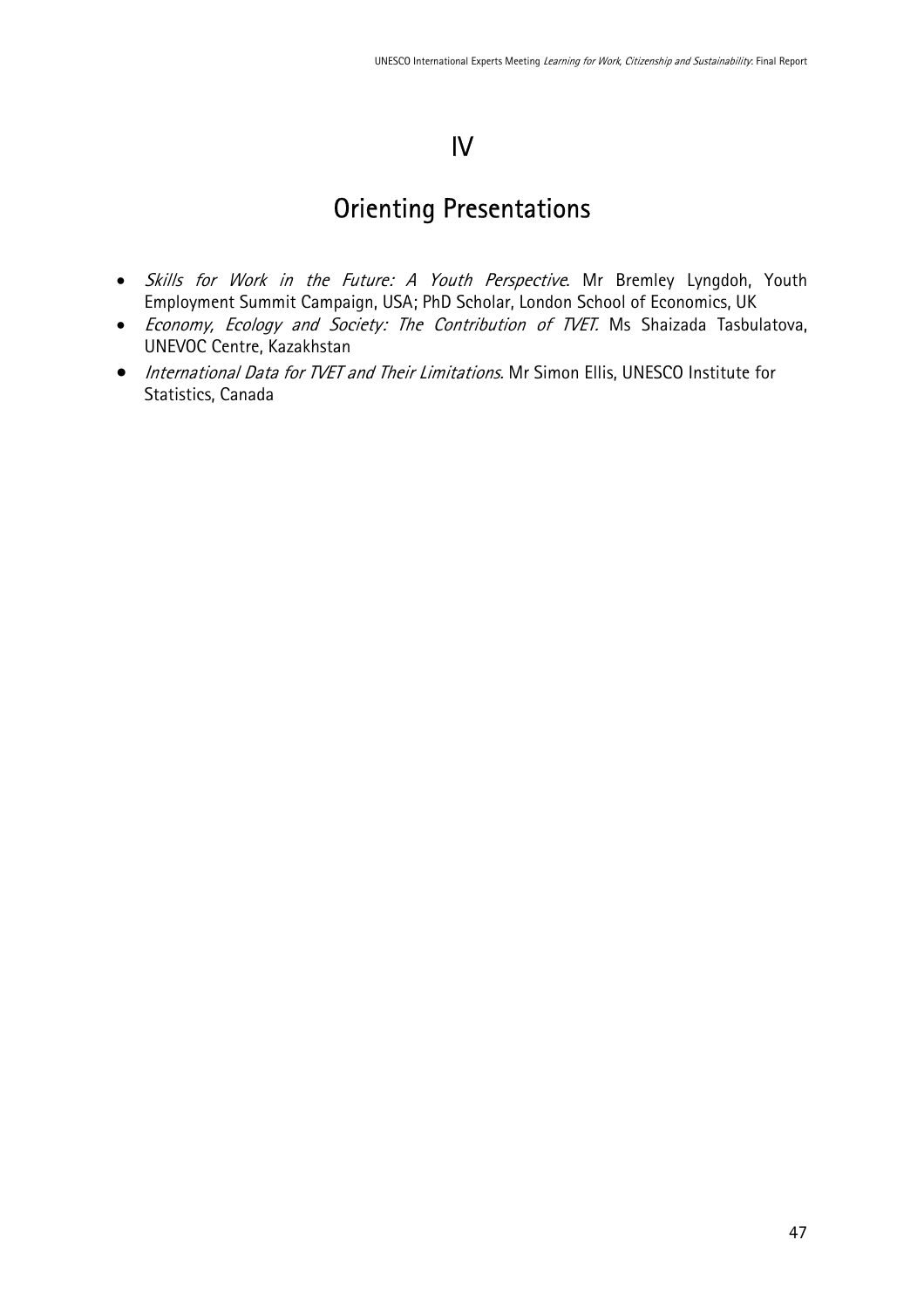# Skills for Work in the Future: A Youth Perspective

# Mr Bremley W.B. Lyngdoh

Youth Employment Summit Campaign, USA Ph.D. Scholar, London School of Economics and Political Science

As the representative of the Youth Employment Summit Campaign, it is a great honour to address this Seoul  $+ 5$  UNESCO international technical experts' meeting on "Learning for Work, Citizenship and Sustainability", I want to take this opportunity in saluting UNESCO for organising this meeting and for the important role it played as task manager for Education since the Earth Summit in Rio back in 1992. On behalf of the YES Campaign, I would also like to extend our full support to UNESCO as it leads the United Nations Decade on Education for Sustainable Development which is to commence in 2005.

The point of my presentation is to set the tone for the next few days of the meeting in terms of highlighting the important "Voice of Youth". As the youth speaker I hope to help all the participants to be mindful of the youth demographic throughout the meeting, in the ideas and policies that will be carried forward into the declaration and other meeting outcomes. The focus of my presentation will be on "Skills for Work in the Future: A Youth Perspective" and it will combine many different elements such as: Sustainable Development (3 pillars – economic, environmental, social); the role of TVET; how the role of youth plays out in all of this; how it affects them in particular; what their specific roles need to be. I will try to draw the connections between skills development for employability and the changing nature of work using success stories from some of the 70 YES Country Networks.

We know that many developed countries face challenges associated with aging populations; however, the situation in most developing countries is the very opposite. The rapid population growth rates in many developing countries require listening to their voices and giving central roles in any comprehensive approach to vocational education and training. The creation of Sustainable Livelihoods has become an important factor in sustainable development, particularly in developing countries and among disadvantaged populations. A livelihood comprises the capabilities, assets and activities required for a means of living. It is sustainable when it can cope with and recover from stresses and shocks and still maintain or enhance its capabilities and assets both now and in the future, while not undermining the natural resource base. Therefore, more support should be given to the promotion and development of economically and environmentally sustainable youth livelihoods.

According to a new ILO report, young people represent 130 million of the world's 550 million working poor who are unable to lift themselves and their families above the equivalent of the \$1 per day poverty line. These young people struggle to survive, often performing work under unsatisfactory conditions in the informal economy. The report puts global youth unemployment at 14.4 per cent in 2003, a 26.8 per cent increase over the past decade, with rates highest in the Middle East and North Africa (25.6 per cent), followed by sub-Saharan Africa (21 per cent), transition economies (18.6 per cent), Latin America and the Caribbean (16.6 per cent), Southeast Asia (16.4 per cent), South Asia (13.9 per cent), industrialised economies (13.4 per cent), and East Asia (7 per cent). The industrialised economies region was the only region where youth unemployment saw a distinct decrease from 15.4 per cent in 1993. The report shows that the growth in the number of young people is rapidly outstripping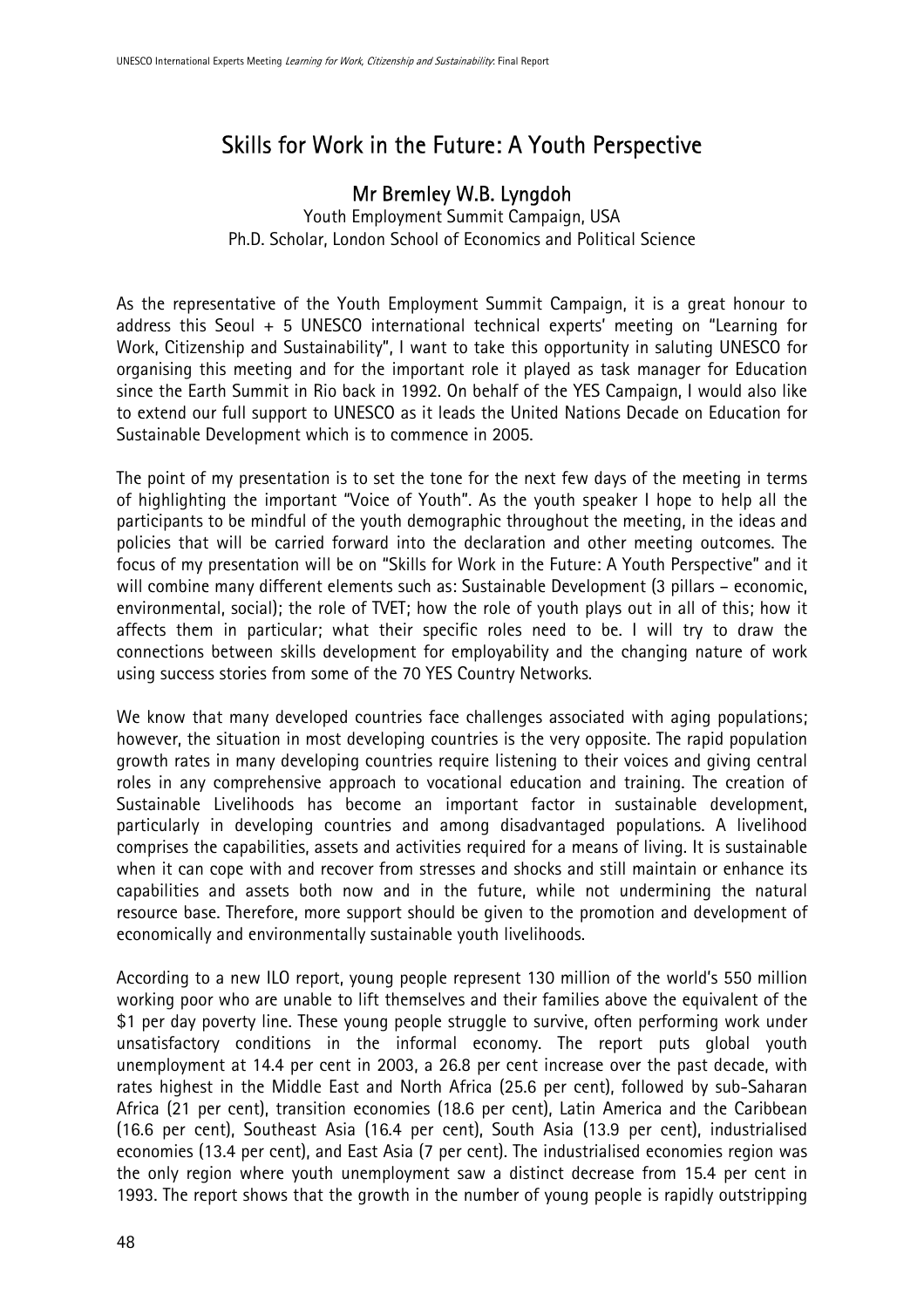the ability of economies to provide them with jobs. While the overall youth population grew by 10.5 per cent over the last 10 years to more than 1.1 billion in 2003, youth employment grew by only 0.2 per cent to around 526 million.

I believe that addressing these unemployment concerns of young people worldwide is critical to the success of achieving the UN Millennium Development Goals because they are the current and future leaders of our communities. Encouraging civic involvement and investing in youth's key concerns must be an urgent priority of governments and civil society. Recent major international conferences have addressed issues surrounding youth livelihoods development through technical and vocational education and training. However, the resolutions that emerged from these conferences have, in some areas, failed to be sufficiently acted upon. Therefore, it is up to us the youth to take actions consistent with the commitment made by governments in these world conferences. To that end we have created a global movement called the Youth Employment Summit Campaign, which is working with all concerned stakeholders to implement the Millennium Development Goals of the United Nations through its 70 YES Country Networks. About 1500 young people from 150 countries launched a Decade Campaign of Action in Alexandria, Egypt at the first Youth Employment Summit in 2002 so that young adults, especially youth facing poverty, will be engaged in educational, technical and vocational training programmes that will then give them the skills and capacity to create productive and sustainable livelihoods for themselves and their communities. Policies to tackle global youth unemployment have also been identified by Secretary-General Kofi Annan's Youth Employment Network (YEN), a UN-World Bank-ILO partnership that pools the skills, experiences and knowledge of diverse partners at the global, national and local level.

Young people are the forefront of social, economic and political developments, and they are often agents of change and innovation. The world of work provides the environment through which youth can actively participate in society, contribute their talents and visions for the future and develop a sense of commitment and belonging. Yet, youth unemployment is on average two to three times higher than that of the older populations.

While 88 million young women and men are unemployed throughout the world, millions more barely eke out a living, often under hazardous conditions. Therefore, I think that technical and vocational educational and training (TVET) for Sustainability issues are particularly important for youth because they will inherit many of the environmental, economic and social problems created over the past decades and incorporating their opinions and perspectives into the educational and training programmes at all levels is critical to the success of achieving sustainable development. This will help build and shape the capacity of young people to address sustainability issues and become leaders in their communities and countries. We must also realise that sustainable development is not solely about tackling the environmental issues, but also the economic and social sustainability aspects that it includes. Therefore, by implementing TVET for Sustainability young people will benefit in the following ways:

*Economic*: Youth face higher unemployment than any other demographic. Youth make up the majority of the enrolled in TVET courses. Therefore, it seems like a natural fit for TVET courses to use one disparity to counteract the other. Young people aged 15 to 24 represent nearly half the world's jobless although they are only 25 per cent of the working age population, and halving world youth unemployment rate would add at least \$2.2 trillion to global gross domestic product (GDP) equal to around 4 per cent of the 2003 value, according to a new ILO analysis, "Global Employment Trends for Youth 2004".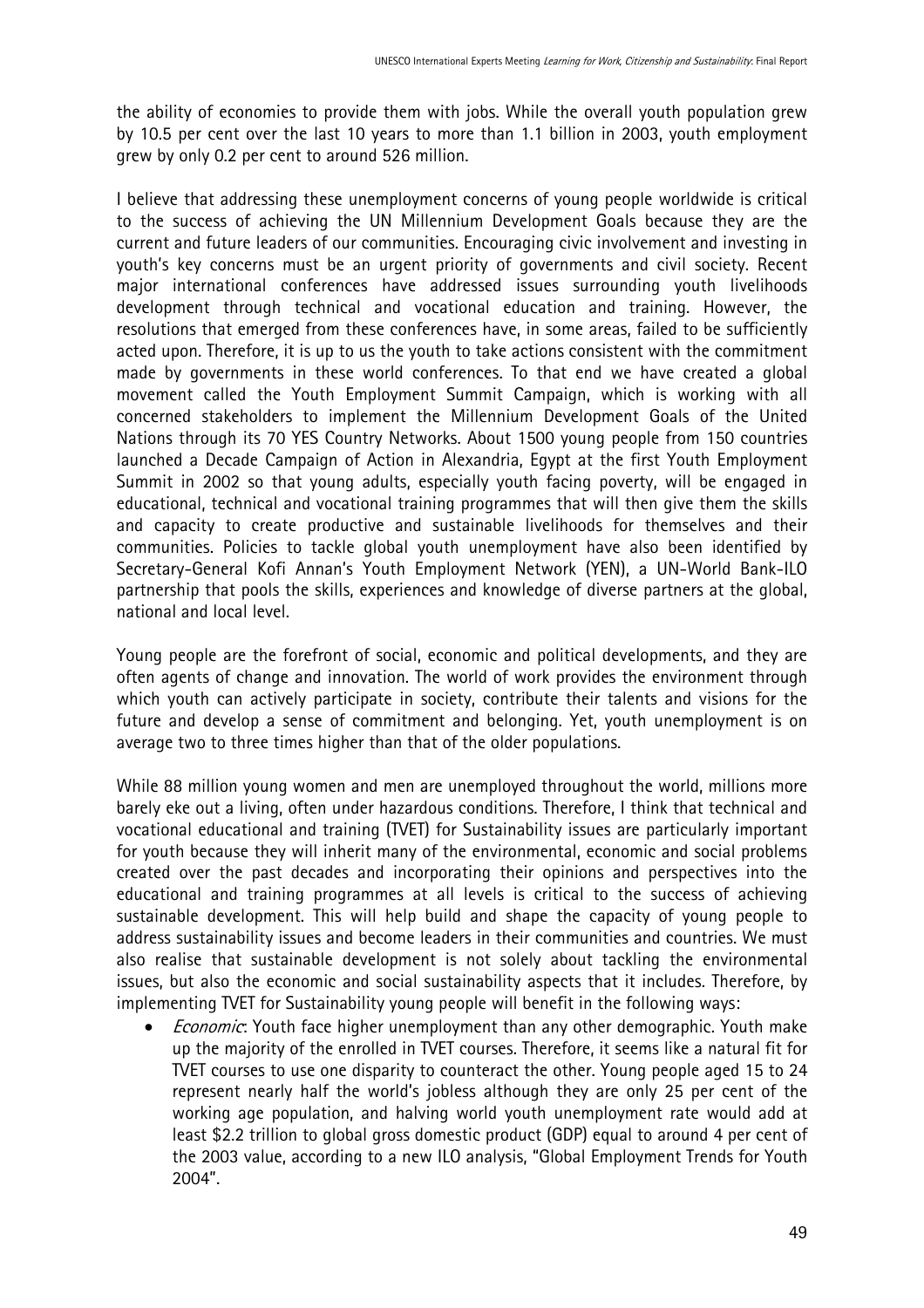- *Environmental*: Because the youth in TVET are learning working habits that will be carried on throughout their working lives it is important that sustainability issues are adequately addressed in curricula to instil environmental-friendly work habits.
- *Social*: Using TVET to create sustainable livelihoods can combat feelings of despair and desperation among youth. Integrating life-skills into TVET can help youth to: cope with daily struggles, integrate into their community/society, decrease criminality, etc.

The YES Campaign sees the relevance of working in partnership with UNEVOC which can offer the services of UNESCO's Network of over 250 UNEVOC Centres in 156 countries to help promote the decade-long global campaign for youth employment. Now I want to draw upon examples of good practices from some of the YES Country Networks that are actually using and shaping TVET to further sustainability in the economic, social, and environmental sense in their countries. The six E's of the YES Campaign, i.e. Employability, Entrepreneurship, Employment creation, Equity, Environmental Sustainability, and Empowerment are the cornerstones of all YES Strategies. However, Education is a fundamental pillar upon which each of these six E's of the YES Campaign is built. The different projects that are being implemented by the YES Country Networks target the six E's of the YES Campaign and include a range of activities such as:

- Translating Ideas into Action: The YES Country Network in Honduras has launched an US\$80,000 project funded by the United States Agency for International Development (USAID). YES Network member organisation, Center for Health and Family Assistance (CEPROSAF) was awarded the grant on behalf of YES-Honduras to work with persons infected with HIV/AIDS, the majority being youths under the age of 35. The project focuses on building the capacity of people living with, or affected by, HIV/AIDS. The focus is on youth creating productive and sustainable livelihoods, in line with the goals of the YES Campaign. Activities include vocational and technical training in a wide variety of skills. This 15 months project that has translated ideas into real action on the ground of using TVET will also include other stakeholders such as local authorities, churches, health workers, communities and families of people living with HIV/AIDS.
- Building Trust and Respect. The YES Country Networks in Burundi and Holland have been building trust and respect with each other since they met in Alexandria in 2002 by collaborating on a joint project. Youth in Reconstruction of World in Destruction (DRWD), the lead YES agency in Burundi, teamed up with the Dutch YES 2002 delegates from Foundation Zero-Kap, to fund a micro-credit scheme for Burundian families. About 37 families received 100 Euros each to begin micro-enterprise activities in late 2002. Other activities included technical training provided by the lead agency for youth to set up small businesses in different villages. In addition, a shipment of school materials arrived in Burundi from Europe in late 2002. The shipment consisting of basic classroom items such as notebooks and pens was donated by HEMA, a Dutch department store and Villa Zebra, a children's art museum.
- Developing a Shared Vision: The YES Country Network in Jordan provides schools with tools to link education to market policies by developing a shared vision and working closely with the academic and training institutions. The campaign on national youth employment started in early 2004 with a national conference attended by concerned stakeholders such as government, private sector, academic institutions, NGOs and other organisations to develop a national strategy for fighting youth unemployment and integrating and empowering youth in productive societies.
- *Negotiating and Impacting the System*: The Ministry of Commerce, Industry and Tourism and the Ministry of Social Protection of Colombia are working together to construct a government bill for employment creation through technical and vocational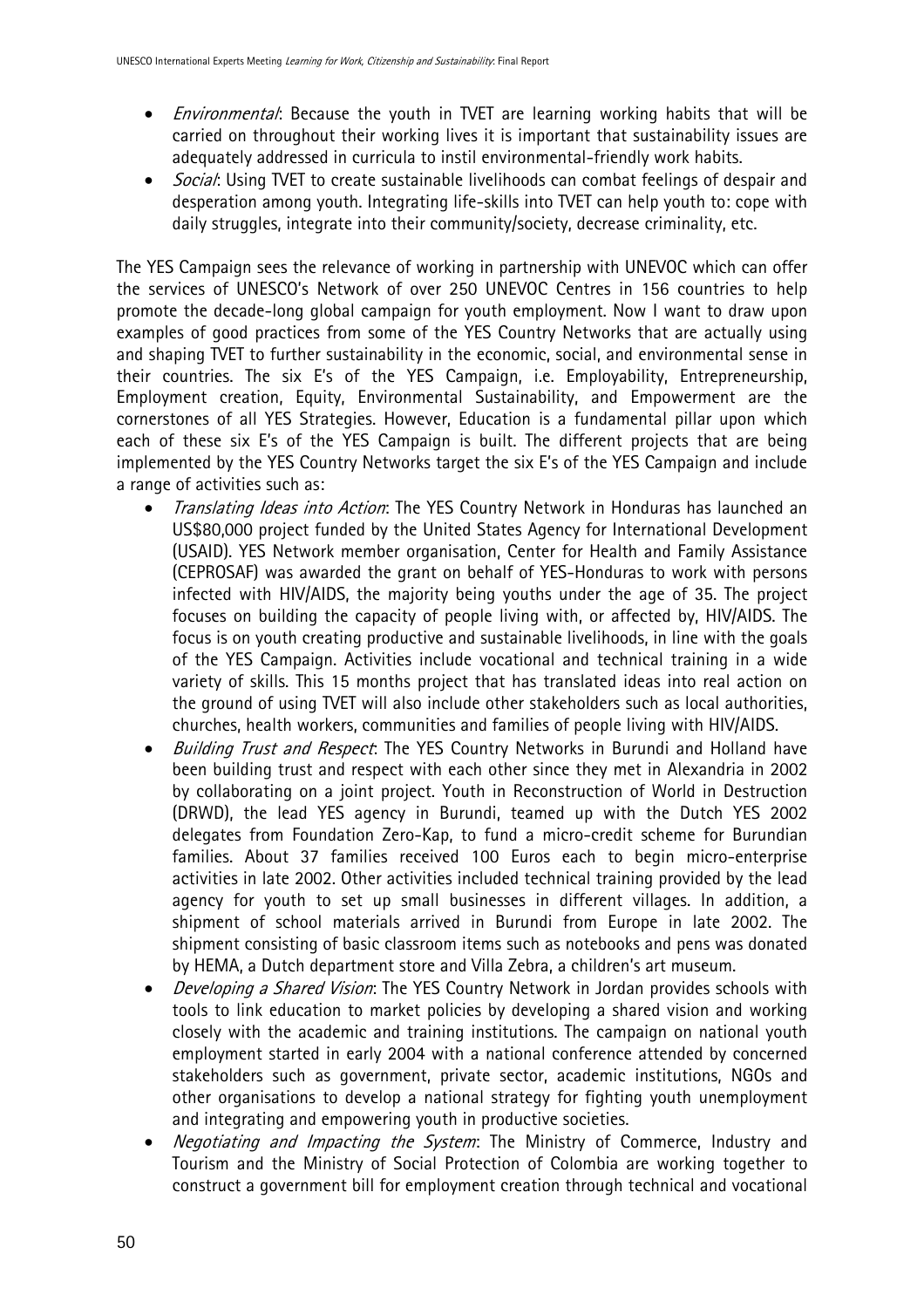training for youth. The members of the YES Country Network in Colombia consulted and negotiated on the initial design of the legislation, and they are developing proposals to support its implementation and hence impacting the system.

From the success stories presented above it is clear that young people bring entrepreneurship, dedication and a sense of possibility to international policy planning. Therefore, I think youth organisations worldwide must maintain sustained international pressure to help forge a coherent follow-up to the UN world conferences commitments. This is the challenge that lies ahead. Young people have contributed to each "Plan of Action or Platform for Action" adopted by the UN conferences. They have joined forces with the broader civil society, after all issues that affect humanity also affect youth.

In order to facilitate discussions, I have identified five barriers that we face in imparting TVET for Sustainability values/education to young people for employment creation. I will share the opportunity that these barriers provide for action and advocacy, and suggest outcomes towards which the participants can focus their strategies and action plans. The other barriers include lack of skilled trainers that truly understand the concept of sustainability, lack of resources to train trainers in developing countries, lack of funding to impart training for rural youth, lack of practical implementation of skills acquired to create employment, etc.

**Barrier #1:** Lack of targeted education, employment and training services to serve youth employment needs.

This provides the opportunity for. Initiating the development of skills-based education, targeted employment and training services to serve Youth Employment needs.

Outcomes and recommendations needed:

- 1. Appropriate use of new technologies in education and training for employment;
- 2. Schools and the public and private sector supporting career counselling and school to work transition programmes;
- 3. Informal and formal education both contributing to providing skills for employment;
- 4. Community participation in linking education and training to employment;
- 5. Full access to education and training for young girls in developing countries;
- 6. International/regional organisations funding learning institutions charged with facilitating dissemination of good practices, lessons learned, success stories, and networking;
- 7. Government and private industry embrace lifelong learning.

**Barrier #2:** Lack of access and appropriate use of new technologies to impart TVET to support youth employment.

This provides the opportunity for. Lobbying for the development and increased access of new information and communications technologies to impart TVET to support youth employment and training services that will serve Youth Employment needs.

#### Outcomes and recommendations needed:

1. Government and the private sector making investments in developing and supporting innovative approaches for using technology to impart TVET to support youth employment and training;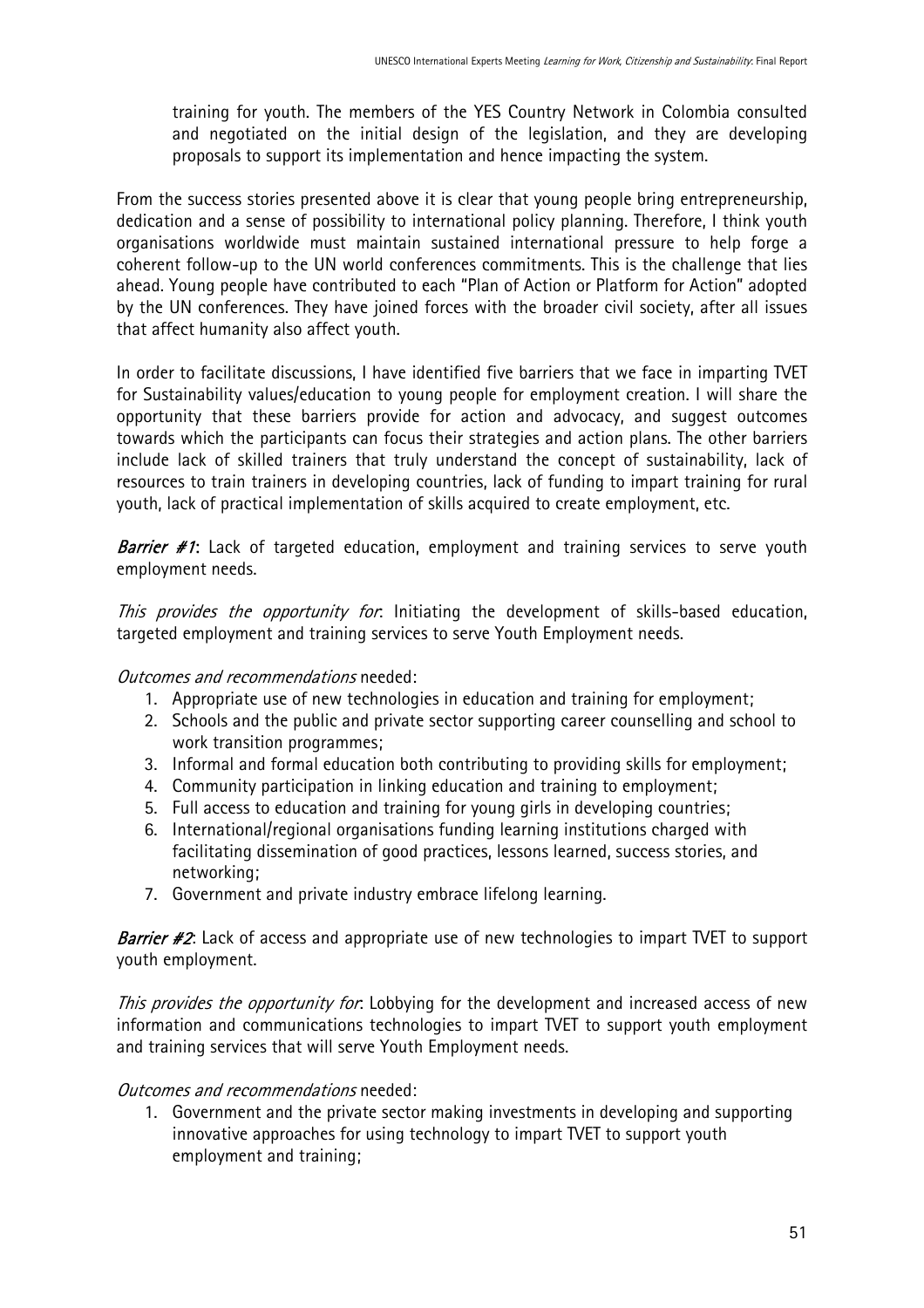- 2. Government and other suppliers of education and training use appropriate technology to increase access and efficiency;
- 3. National governments invest in creating the infrastructure needed for bringing the information super highway to their countries, so that all global citizens have access to technology.

Barrier #3: Lack of enabling policies and partnerships for youth employment.

This provides the opportunity for. Advocating the development of key policies and publicprivate partnerships that promote youth employment.

### Outcomes and recommendations needed:

- 1. Policies and models that lead to:
	- job-led economic growth;
	- enable self-employment;
	- support vulnerable youth, young women, disabled, rural, etc;
	- promote integration of education and training with employment services;
- 2. Awareness among policy-makers on the high cost of neglect violence, alienation, etc;
- 3. Youth participation including lobbing and solidarity groups for creating policies for youth employment;
- 4. National governments setting goals for creating employment opportunities for youth;
- 5. Accountability among government and private sector training providers for demanddriven skills development;
- 6. Governments act as catalyst in supporting the private sector to join in providing a universal education and training infrastructure;
- 7. Emphasis on entrepreneurship, both social and economic.

**Barrier #4**: Lack of credit and other services to serve youth in generating self-employment after education and training.

This provides the opportunity for. Reaching youth with credit and other services to support self-employment.

### Outcomes and recommendations needed:

- 1. Financial institutions providing credit and other services for promoting selfemployment;
- 2. National governments promoting privatisation leading to enterprise development and economic growth;
- 3. Public and private investment in creating an enabling environment for youth enterprise development such as incubators, mentors, teams etc;
- 4. Governments, private sector and communities accept youth enterprise as a viable career option;
- 5. Governments create policies to provide support and to remove barriers to youth selfemployment;
- 6. The promotion of self-employment as a career option;
- 7. Creation of an enabling environment and support structure to help youth in ensuring the sustainability and viability of their initiative;
- 8. Providing the infrastructure needed to ensure that potential entrepreneurs are trained and ready to face the many challenges.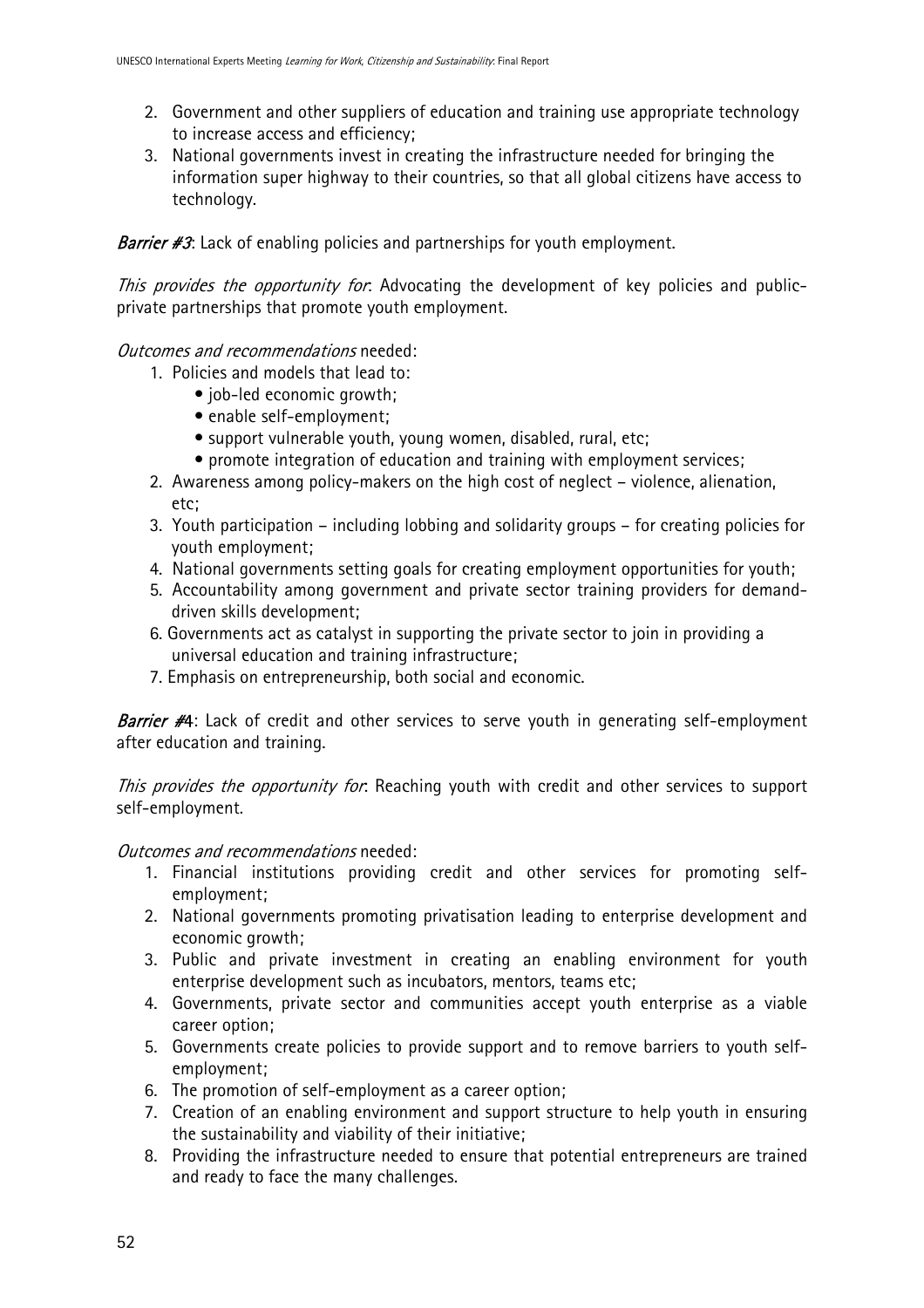**Barrier #5:** Discrimination against young people and specifically young women.

This provides the opportunity for. Lobbying and promoting the empowerment and inclusion of young women.

Outcomes and recommendations needed:

- 1. All government policies tested to ensure that they have no ill effects on women;
- 2. Government policies respect the different needs of men and women;
- 3. Government and private sector ensure equal pay to men and women;
- 4. All social policies support families with the explicit aim of making sure that all girls and young women attend school;
- 5. Governments ensure no gender bias in credit policies, in education, in training and in employment;
- 6. National policies in place for affirmative action for women in countries where they are traditionally discriminated against.

The policies/strategies that we should be considering at this meeting are to allocate more funding for TVET programmes at the country level, retrain the trainers and give them the tools that will enable them to better equip the youth in their programmes, create an enabling environment for young people to be entrepreneurs who can use their new skills to create new jobs for themselves and their peers. This meeting should consider adopting these policies/strategies in order to overcome these barriers. With better policy and programming congruence among education, training and credit provision, youth with enhanced skill sets will be better equipped to access credit, develop and sustain self-employment initiatives. More effective and relevant education and training will result in more productive employment in micro and small businesses, particularly in the informal sector, larger enterprises that seek enterprising self-motivated employees, and government and civil society that seek enterprising employees. The improved skills and self-motivation of the emerging generation will contribute to increased social and economic productivity of communities. Improved skills will also be conducive to fewer social and political problems that are based on youth unemployment and lack of initiative.

Overall, improved skills will contribute to enhanced employment opportunities and the practical generation of sustainable livelihoods for young women and men.

A livelihood is a broader category than employment and more in line with the actual manner in which many young people in developing countries organise themselves and their activities in order to survive. Adaptability and dynamic livelihood capabilities is the key to generating sustainable livelihoods. Dynamic livelihood capabilities can be thought of as enterprising behaviour in a developing context. The institutional challenge is to improve the effectiveness of the non-formal training system in order to mediate the latent potential of young people into productive social and economic activity, while understanding their current livelihood conditions and capabilities. Governments need to address key global policies that affect youth employment and livelihood. They need to take strategies that promote self-employment and entrepreneurship, school-to-work programmes and work-based training.

Partnerships with the private sector must be strengthened and the use of new information and communication technologies to support youth employment and training must be encouraged. The youth themselves must be fully empowered to generate the solutions to youth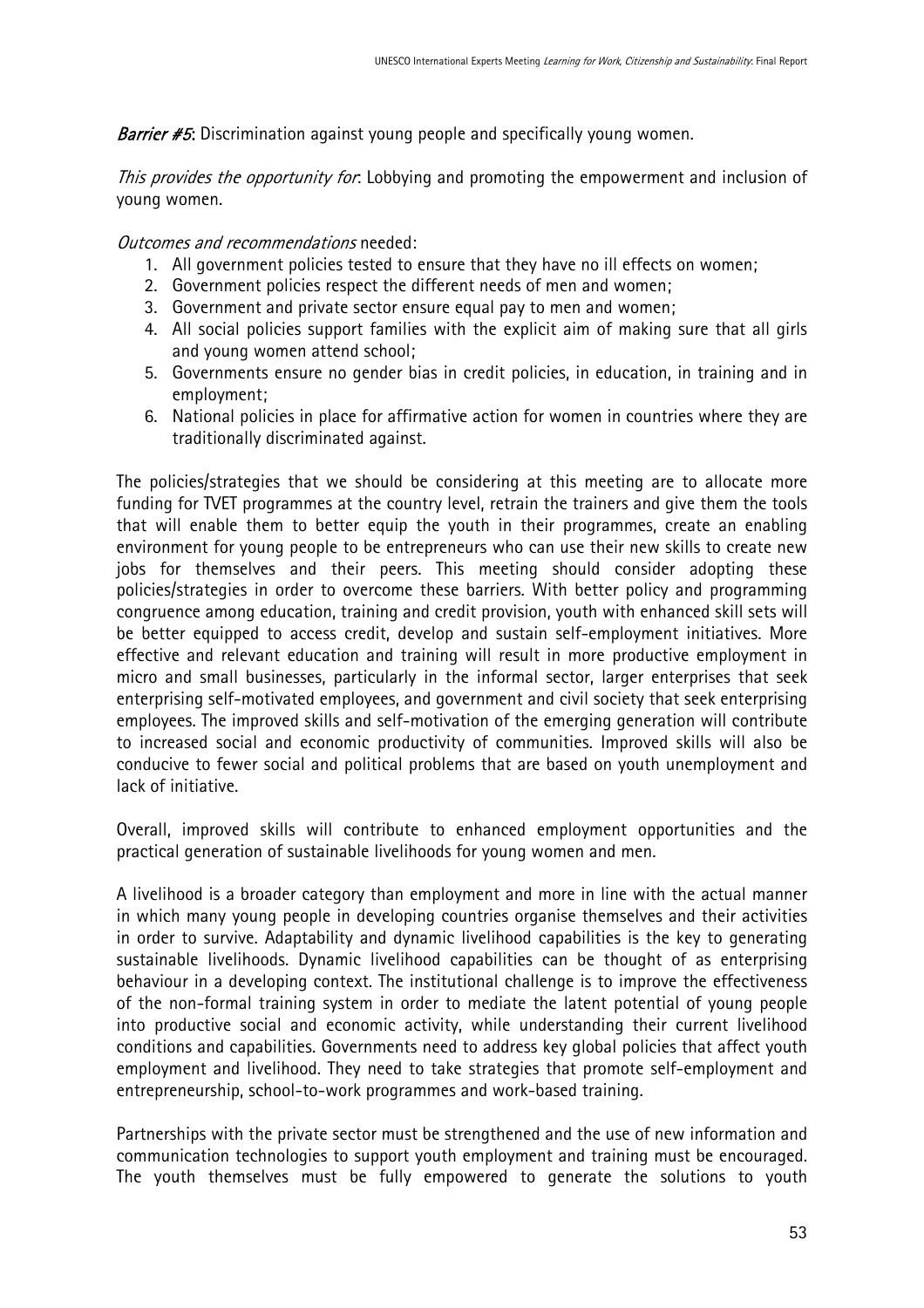employment and their best practices and success stories must be acknowledged at all levels to support further replication of such initiatives from the grassroots to the global level.

To end I want to quote President John F. Kennedy who said, "The future promise of any nation can be directly measured by the present prospects of its youth". Let us show a true partnership with youth in the international community. The youth are not only the leaders of tomorrow but they are your partners for today.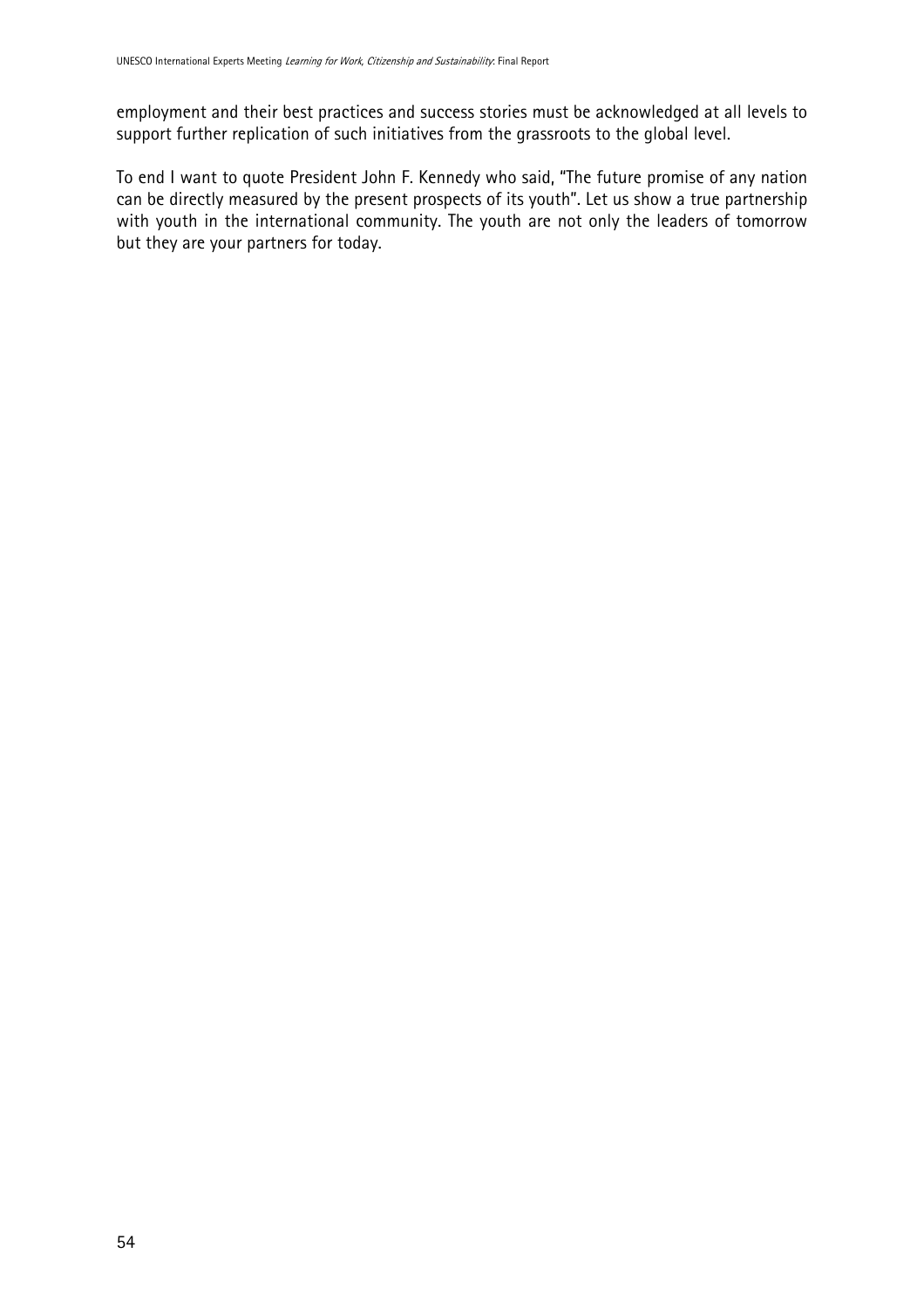# Economy, Ecology and Society: Contribution of TVET

# Ms Shaizada Tasbulatova

Team Leader of the UNEVOC Centre National Observatory for VET in Kazakhstan

I am delighted to be here today, invited to share some observations with my colleagues from around the world. Five years ago I was a delegate at the Seoul Congress and to be here at the Seoul+5 meeting provides the perfect opportunity for reflection on changes in vocational education and training (VET).

I believe that education is the most important tool for developing human resources in any part of the world. Technical and vocational education and training has a special importance for economic and social progress as people trained by this system make up the basis of productive forces of society. However, in the studies that explore the interrelations between the content of education and other areas of human activity, the specific role of VET is not described clearly. Therefore, issues related to the relationship of VET and economy, ecology and social development and how VET affects these important spheres of human life have both theoretical and practical interest.

The focus of this presentation is on the relationship between VET and the economic, social and ecological development of countries and on ways to strengthen the role of initial VET. Recognising the importance of the processes ongoing in the field of VET in developed countries, today I will focus on the situation in transition countries and mainly Kazakhstan as one of them.

### Increasing role of VET in the knowledge-based society

There is a common understanding that VET is not limited to providing the level of qualifications required for the labour market, for increasing labour productivity, but also contributes to developing the individual personality, extending participation of people in the economic and social life. Dr Quisumbing has made a passionate case for educating the whole person, not just the worker. VET graduates contribute to developing national economy, make up a foundation of the civil society, teach children, lead effective governments and make important decisions affecting the life of the whole society. Vocational education, its formal sector in particular, covering primarily young people, contributes to strengthening social cohesion, reducing crime and increasing fair distribution of income.

Countries that do not invest in developing professional qualifications for people, and do not create conditions for updating skills required on the labour market, risk being marginalised in the knowledge-based economy.

Such understanding is shared by the majority of government leaders in many countries. In his message to the people of Kazakhstan, President Nazarbaev underlined that the "physical and intellectual abilities of the people of Kazakhstan in the situation of globalisation and increasing world competition are key factors to the success of our plans, the competitive ability of the country and its survival under the current conditions". In this connection we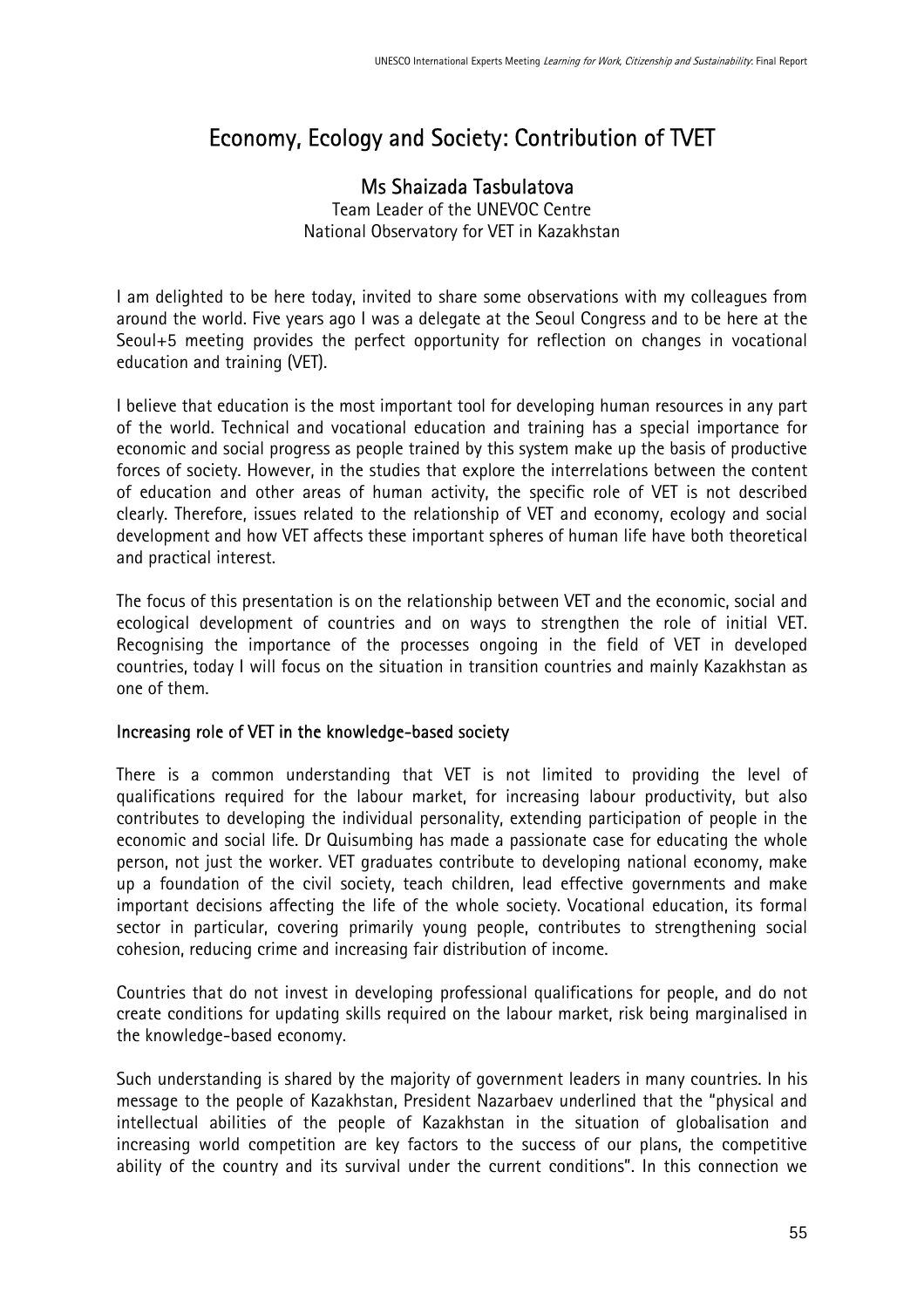have to reconsider the role of VET in the knowledge-based economy, and to establish a stronger relationship between VET and environmental and social development.

### VET and economy

Knowledge-based economies have far-ranging implications for education and training through several key features:

- *Knowledge is being developed and applied in new ways*. The information revolution has expanded networks and provided new opportunities for access to information, for education institutions as well. Changes in information and communication technologies have revolutionised the transmission of information. Semiconductors are getting faster, computer memories are expanding, and ICT prices are falling. Data transmission costs have fallen considerably, Internet has become more accessible and cellular phone usage is growing worldwide. All this adds to the pace of, and capacity for, change and innovation both in economy and education.
- Product cycles are shorter and the need for innovation greater. In 1990 it took six years to go from concept to production in the automobile industry; today that process takes just two years. The number of patent applications is growing, and more and more international and multiple applications are being filed. As OECD reports, industrial countries filed 82,846 patent applications at the European Patent Office in 1997, a 37 percent increase over 1990.
- Trade is increasing worldwide, increasing competitive demands on producers. Countries that are able to integrate into the world economy may be able to achieve higher economic growth and improve health and education outcomes.
- Small and medium-sized enterprises in the service sector have become increasingly important players, in terms of both economic growth and employment. Such tendencies in the economy require that these processes should be supported by adequate developments in the education system as well and in VET in particular. The level of VET conformity to the achievements and principles of knowledge-based economy can be judged by indicators proposed by the World Bank. The proposed indicators are:
	- o A supportive economic and institutional regime to provide incentives for the efficient use of existing and new knowledge and the flourishing of entrepreneurship.
	- o An educated and skilled population to create, share, and use knowledge.
	- $\circ$  A dynamic information infrastructure to facilitate the effective communication, dissemination, and processing of information.
	- o An efficient innovation system of firms, research centres, universities, consultants, and other organisations to tap into the growing stock of global knowledge, assimilate and adapt it to local needs, and create new technology.

Availability of these conditions in the countries demonstrates harmony of education and economy and vice versa. The lack of one of the mentioned factors can be viewed as a challenge, a problem reflecting inadequacy of the education system, unpreparedness to train human resources able to provide economic growth.

Certainly, the mentioned indicators are very approximate and describe the nature of links between economy and education in very general terms. However, there are a number of research studies where this link is more evident. In particular, there has been proved a link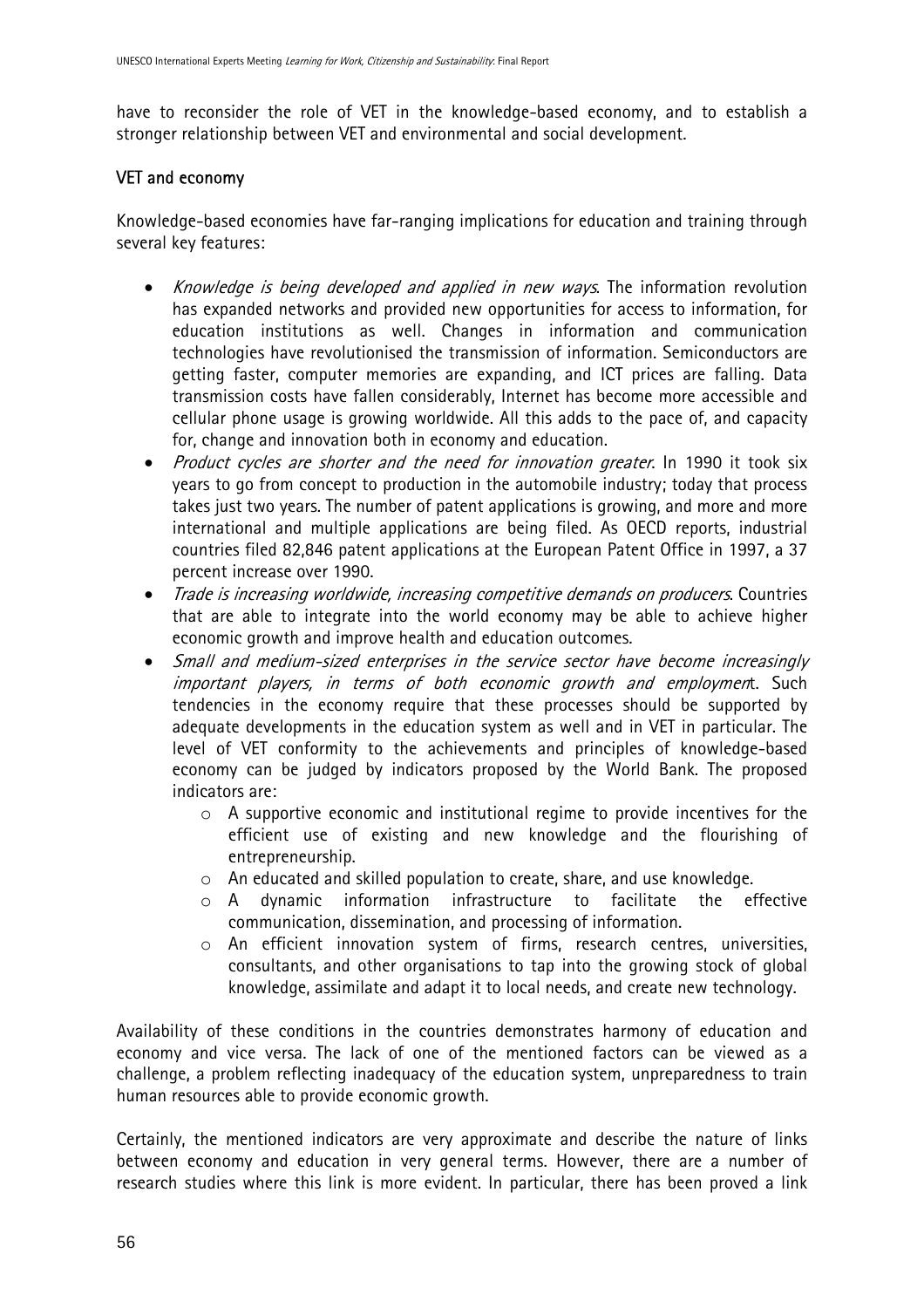between investments in human capital and growth of GDP. OECD inter-country comparative studies have shown that lack of qualifications causes decrease of labour productivity and reduced growth.

A number of studies conducted in the 1990's confirmed the significant influence of R&D and human capital in addition to investments in physical capital, on economic growth. Such researchers as Ankiw, Romer and Weill have even explained 80 per cent of the variation of national income level across 98 countries by the effects of investment in real capital, human capital and the compound effect of population growth, technical change and depreciation.

Research confirms the essential influence of education on economic growth, though the arguments are not always expressed in concrete numbers. Maybe there is no need – it seems to be clear that there is a link and interdependence between economic growth and the level of skills and competences of people.

There is common agreement that education, including VET contributes to increasing labour productivity and income. The relationships may be described as indirect since they operate through the impact of skills of the workforce on growth, innovation and technical progress, and these can be difficult to measure and present in numbers.

To put it in other words, it is difficult to imagine that the above mentioned economic and technological changes could have been achieved without high investments in education and training in previous years. And it is clear that lack of efforts to raise the skill level of the population would result in economic and social stagnation, especially in view of the challenges to be met in the global economy and dynamic technological changes.

Five years after the Seoul Congress, we gather to assess changes, we assume improvements in vocational education and training. But for some countries in transition, such as Kazakhstan, the effects of socio-economic change have been uneven.

In Kazakhstan, VET has become an orphan of the education and social policy of the country. There has been a dramatic decrease in the number of VET institutions and a decrease in their financing. During the ten year period of 1990 to 2000 (a period when many countries invested in skills development) the number of VET institutions in the country decreased by nearly 60 per cent, from 471 to 276. Over the same period the number of trainees decreased by nearly two thirds from over 212,000 people in 1990 to around 85,000.

Changes in the scheme and volume of financing has resulted in significant reduction of, or closing down of, subsidised residential hostels. Rural young people could not continue their study in cities leading to an imbalance in the social distribution of qualifications. Following these changes the structure of training specialists in terms of occupations has changed and caused oversupply in such sectors as economy, business, law, the service sector and an undersupply in others, i.e. metal works, machine building, etc.

In order to fill the skill gap many enterprises set up their own in-company training centres (for example, Philip Morris). The basic training package is accompanied by providing technical and information support, exchange of experience, provision of micro-credits and grants (either separately or along with training), consultancy services. The content of training is demanddriven and to a considerable extent depends on the available resources and priorities of the organisation implementing such programmes. In the "agronomical project" implemented by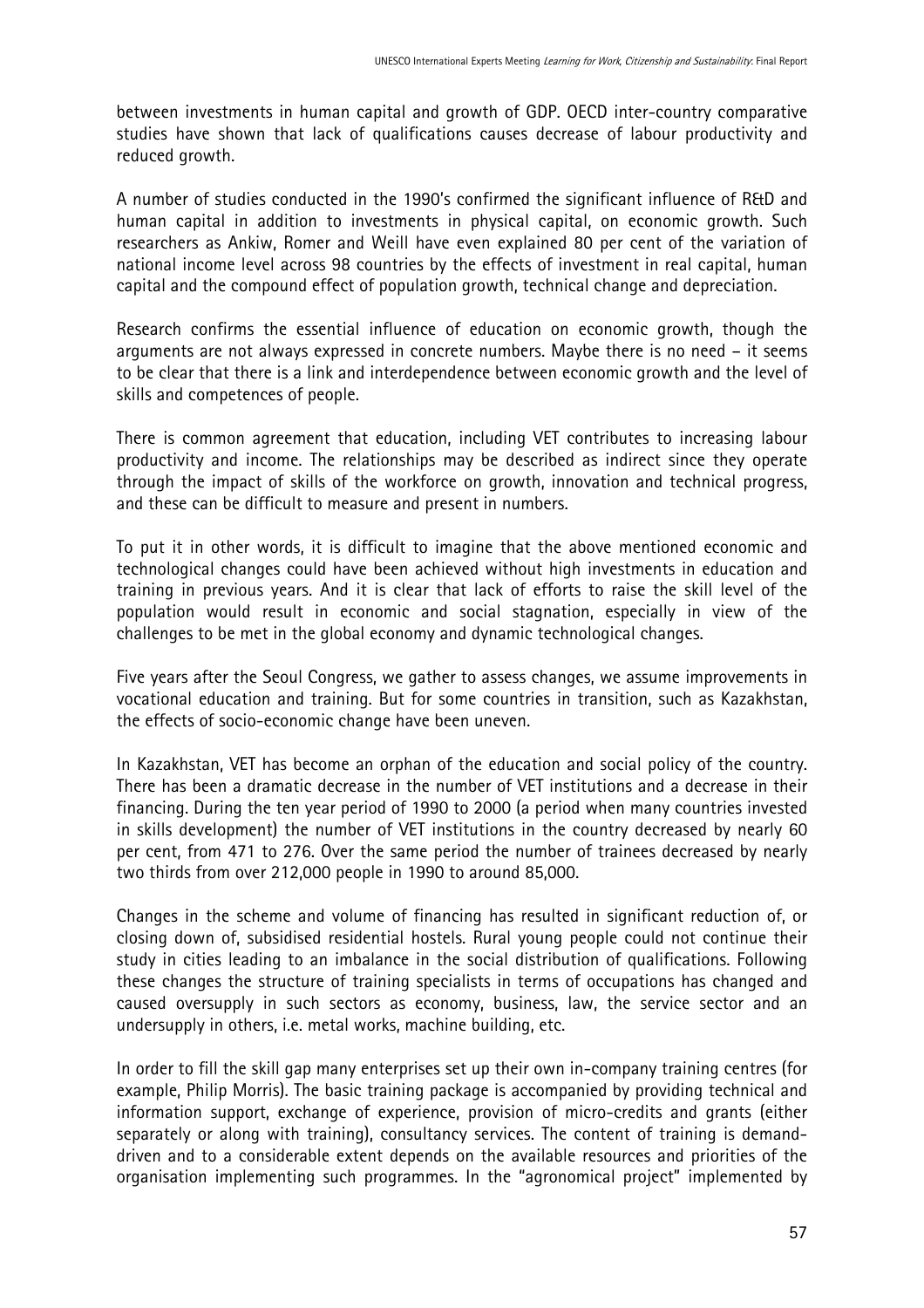Philip Morris training is complemented by free provision of plants, technical means and transport (for agronomists), i.e. the company takes care of the whole cycle of professional training and skills upgrade of trainees. And it clear that it is based on the specific production needs of the company which the trainees are supposed to satisfy.

Summarising we can say that the link between economy and VET is evident, though being indirect it is not always expressed in numbers. Under a stable economy this link might be observed not as clearly as it is in the transition economy. It can be seen especially well from the example of enterprises that "are forced" to invest in HRD as they need trained staff to increase the efficiency of production. Another observation I would make is that at present skills training is better done in the non-formal sector.

#### Response of VET: how the content of training needs to be changed

Preparing workers to compete in the knowledge economy requires a new model of education and training, a model of lifelong learning. A lifelong learning framework encompasses learning throughout the life cycle, from early childhood to retirement. Its specific feature – integrity of formal, non-formal and in-formal education and training when people have choice of training programmes – depending on the needs of individuals and the labour market. In an OECD study in 2001, Rychen and Salganik pointed out that operating successfully in the knowledge economy requires mastery of a set of knowledge and competencies. There are three key categories of competencies: acting autonomously, using tools interactively, functioning in socially heterogeneous groups.

Performing in the global economy and functioning in a global society require mastery of technical, interpersonal, and methodological skills. Technical skills include literacy, foreign language, math, science, problem-solving, and analytical skills. Interpersonal skills include teamwork, leadership, and communication skills. Methodological skills include the ability to learn on one's own, to pursue lifelong learning, and to cope with risk and change.

People also need to be able to create and disseminate knowledge as a knowledge-based economy relies primarily on the use of ideas rather than physical abilities and on the application of technology rather than the transformation of raw materials or the exploitation of cheap labour.

In traditional industries most jobs require employees to learn how to perform routine functions, which, for the most part, remain constant over time. In the rapidly changing knowledge economy workers must constantly acquire new skills while on the job.

Therefore, the nature of knowledge and skills acquired by new labour market entrants has to be changed. In this environment, firms can no longer rely solely on new graduates or new labour market entrants as the primary source of new skills and knowledge. They need workers who are willing and able to update their skills throughout their lifetime. To support the new demands, the national systems of education have to equip graduates with required skills and train them to create new knowledge.

However, experience shows that many countries have not solved the problem of equipping people with skills and competences required on the labour market. In the vast majority of countries education is inadequate for sustainable development. Coverage is insufficient, access is inequitable, especially in employee and adult training, and the quality of education is poor.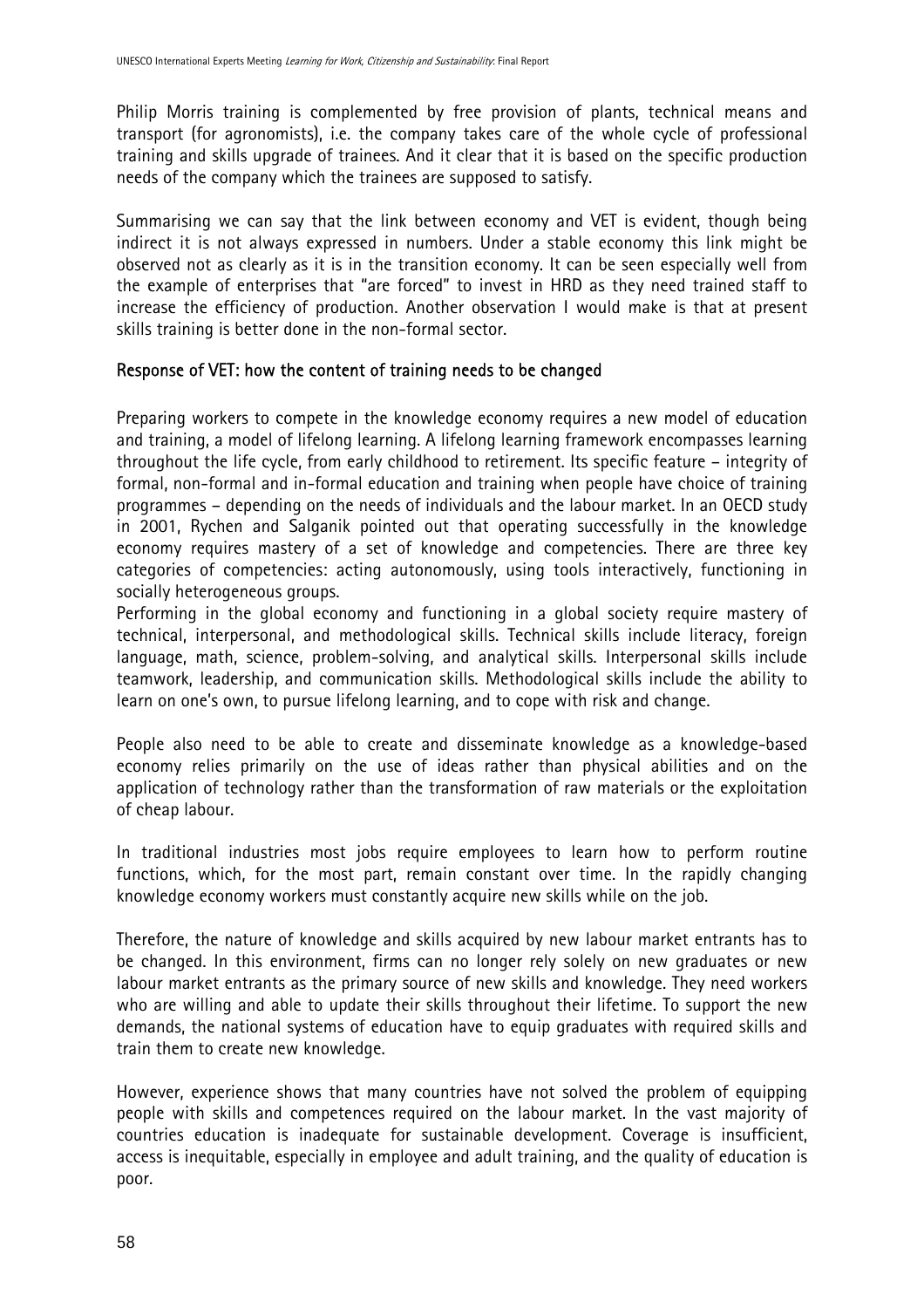In the transition economies of newly independent states, the problems in the field of adult learning are especially big. Evidence from international assessments of students suggests that some developing countries and transition economies lag significantly behind industrial countries in providing their people with the skills needed in the knowledge economy, in particular for the ability to apply knowledge in practice. Lack of flexibility, exam-driven schooling, prevalence of rote learning, and the high cost of private education are still important policy concerns in our countries. Nevertheless there are some optimistic practical examples in various countries that deserve attention and dissemination.

To conclude, we can say that in order to fit the level of economic development in the knowledge economy, VET should:

- Have a continuing nature;
- Be holistic and flexible;
- Support mastery of new knowledge and competences;
- Be oriented towards needs of economy, social groups and people of all ages;
- Have sufficient investments to implement the strategies demanded in the country.

#### Ecology and VET: need for new competences

During recent years environment skills and competences have been increasing in importance. Various measures are being adopted in an effort to reduce energy consumption, volumes of solid, fluid and gasiform pollutants. Separation of wastes is aimed at facilitating recycling of great quantities. It is also useful for storing and destroying residual wastes in an eco-friendly way. The reactive environmental protection previously practiced is insufficient to cover these activities. Preventive environmental protection is gaining importance. This requires a deeper understanding of environmental correlations and greater specific know-how. This also means that technologies for use of renewable energy sources constitute new growth markets in the environmental sector.

This implies that in companies in many sectors new skills and competences have become necessary in order to develop more easily these new markets of energy sources (solar heating market, wind energy market, biodiesel market), which suggest use of products and services less harmful for the environment and which comply with more restrictive legal constraints.

Therefore, there is a need to integrate general knowledge of environmental correlations and specific vocational training in the occupations concerned. It is important as well to equip students in VET institutions for other occupations with basic environmental knowledge.

In various countries there is some experience in this field, which can be divided into two groups:

- Vocational training initiatives in the field of the use of solar and geothermal energy;
- Environmental education and training initiatives aimed at integrating low-skilled or unemployed young people and other problem groups into the labour market.

These initiatives are implemented through a variety of formal and non-formal education and training programmes.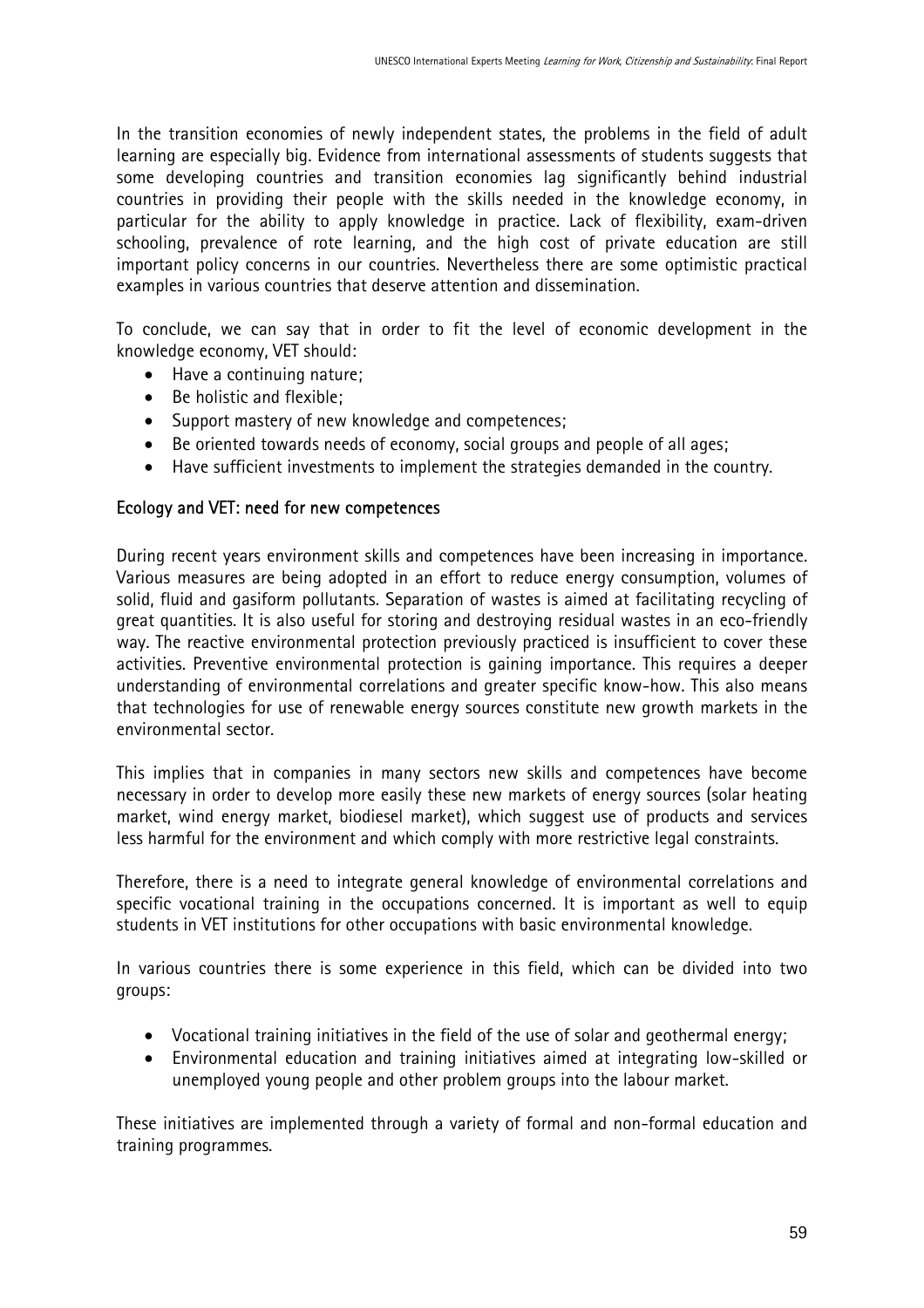However, in Kazakhstan and Central Asian countries, as can be judged from the information available, environmental education in the formal VET is realised implicitly, through the content of general subjects and special disciplines, i.e. in a fragmented way. In this sector training of specialists-ecologists is organised within the framework of agricultural occupations. There is no holistic, integrated approach based on developing environmental education as a life skill. There is some experience of implementing environmental programmes and projects through non-formal education.

In many EU countries (for example Greece, Austria, Sweden, Denmark) laws were adopted to make it possible for teachers to integrate environmental knowledge into general and vocational education as knowledge of global interrelations can be viewed as a basic component of both general and vocational skills. Adoption of more restrictive legislation and the constantly growing environmental awareness of the general public have given rise to new fields of activity and new markets in the environmental protection and environmental technology sectors. According to Roland Roos, these will continue to increase in importance in the future.

Thus, strengthening VET's role in solving environmental problems can be achieved through training new eco-friendly technologies and through development of a supportive and friendly attitude towards natural objects throughout lifetime.

### VET and social development

The process of globalisation has a social aspect, which requires a social reaction on the part of governments. Education and training are one of the components of the social reaction to globalisation. Studies show significant positive correlation of education with non-monetary aspects. For example we will touch upon the contribution of VET to health, employment, reduction of social exclusion and crime. Experts assume that better educated, professionally prepared people can process more health-related information. They generally have better health prospects, lower mortality and morbidity, less heart disease and hospital utilisation and lose less working time through sickness. Research findings reported by Behrman & Stacey in 1997 indicate the major crime reducing effects of education. These are due not only to higher education attainment by individuals, but also the "socializing and supervisory activities of education programmes. Reducing early school drop-out and failure may contribute significantly to avoiding crime and anti-social behaviour among young people". As we know youth makes up the majority of VET trainees.

The avoidance of unemployment by quality education and training is a benefit not only for the individual in terms of work career, avoidance of skill losses and social exclusion. It is a benefit for society which avoids transfer of payments to the unemployed and therefore resources can be allocated more productively for other social actions. OECD estimates show that individuals with higher levels of education are likely to spend fewer years in unemployment than less educated ones. VET helps to reduce poverty and unemployment. If countries do not aim to provide more possibilities for their citizens to learn through lifetime the gap between the developed and developing countries will increase.

Quality VET can be an important tool for preventing social exclusion and discrimination, in particular in the field of employment. In this connection it is important that they involve all groups of population, and especially the disadvantaged ones – women, people with special needs, rural and urban poor, elderly, continuously unemployed, low-skilled workers, migrants,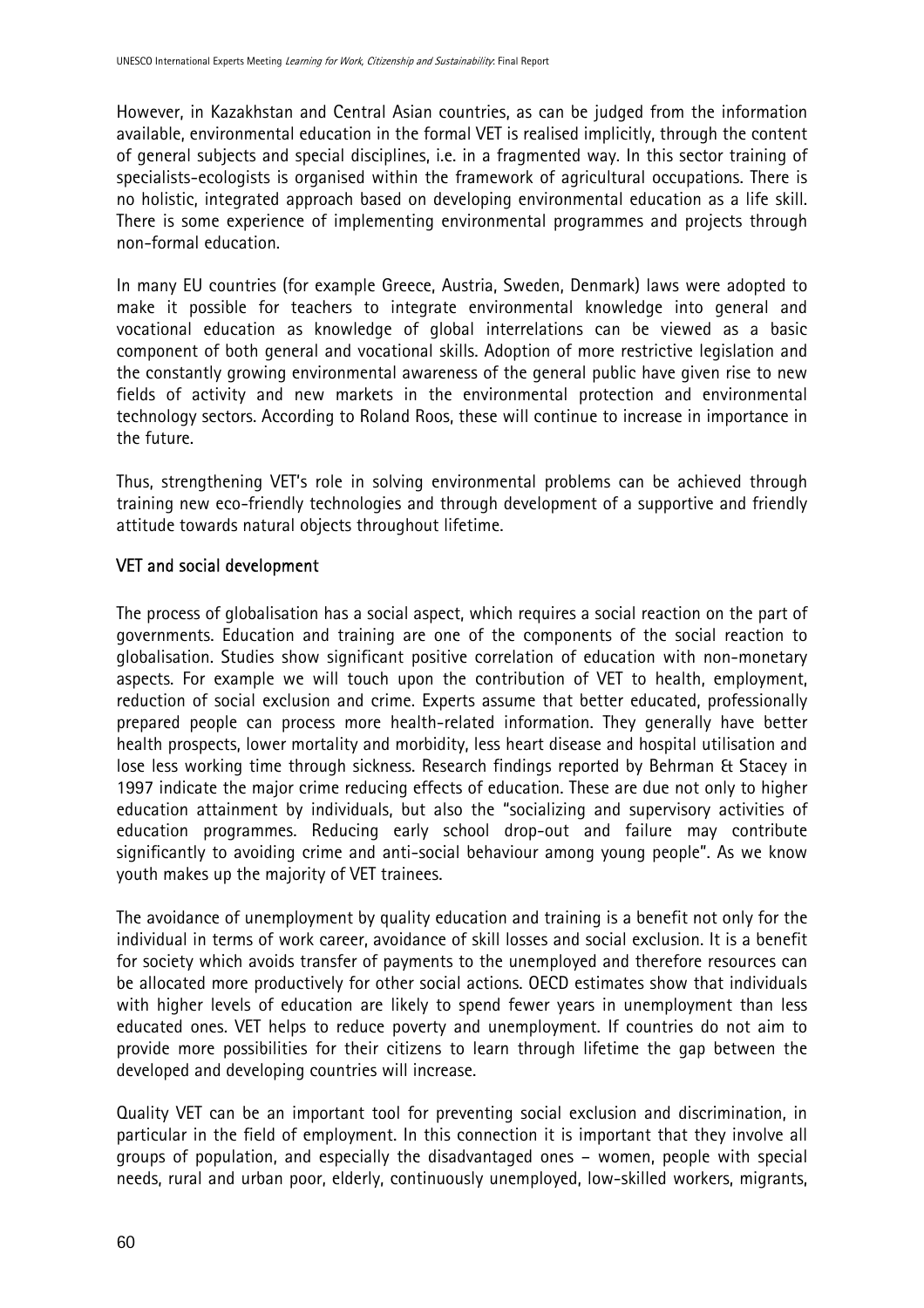etc. Helping these people to acquire necessary skills it is important to offer and develop various forms of formal as well as non-formal vocational education and training.

The importance of these positions is proved by the review of projects implemented in Kazakhstan during 2003-2004, which have a social orientation. The content of their training programmes is aimed at fostering adaptation of people to the market environment, reorientation of business through setting up small business, socialisation of youth, reduction of unemployment and poverty, enabling youth and adult population to update and acquire lifeskills, etc.

Along with social objectives these programmes are targeted at solving economic, ecological and psychological problems of local population. In one of the regions, which according to the agreed criteria is considered to have no potential for development, a combination of training and grant support had a crucial importance. In the situation of management decentralisation, the fact itself of creating the precedent of self-employment through starting an own small business, environment protection and preservation and being involved in such activities was very promising. The experience has shown that the most productive type of training was learning from each other. It should also be noted that local authorities actively participated in implementing these initiatives.

Co-operation of government and communities is a prerequisite for extension of the positive practice in the rural communities. Recently VET institutions are playing an increasing role in local development. Both VET institutions and NGOs were involved in implementing training programmes for local communities. Participating in implementing the state "Programme for reducing unemployment and poverty" through training unemployed in the VET schools they learned to meet the needs of the local labour markets. According to the data of the Ministry of Labour and Social Protection referring to the results of the abovementioned Programme, during 2000-2002 around 56,000 unemployed people were trained and retrained. In 2002 out of 24,000 unemployed people who received training just over 50 per cent (12,400 people) found jobs.

But on the whole we have to admit that the contribution of VET institutions of formal education to community development is very modest. They have not yet become a resource for local communities. They are still conservative, not open enough to implement non-formal programmes, and are insufficiently involved in solving local problems linked to human resource development. Some optimistic examples are there. VET school 18 in Almaty during the last several years regularly conducts labour market analysis based on the adapted EU methodologies. The outcome of the work is used in the content of curricula and training methodologies. This results in the quality of preparing graduates to enter the job market. One hundred per cent of graduates gain employment – this is one of the positive achievements.

The positive impact of the majority of programmes on local communities is proved by the improvement of various aspects of life of people in regions: number of employed, starting own business, increase of income, involvement in the political life, etc. However, the question to what extent exactly these changes contributed to improving the socio-economic situation in the regions remains open, as we do not have enough empirical figures and arguments to carry out such an analysis. It would be more correct and justified to talk of the indirect and intangible effect of training on local development, through the above mentioned and other factors.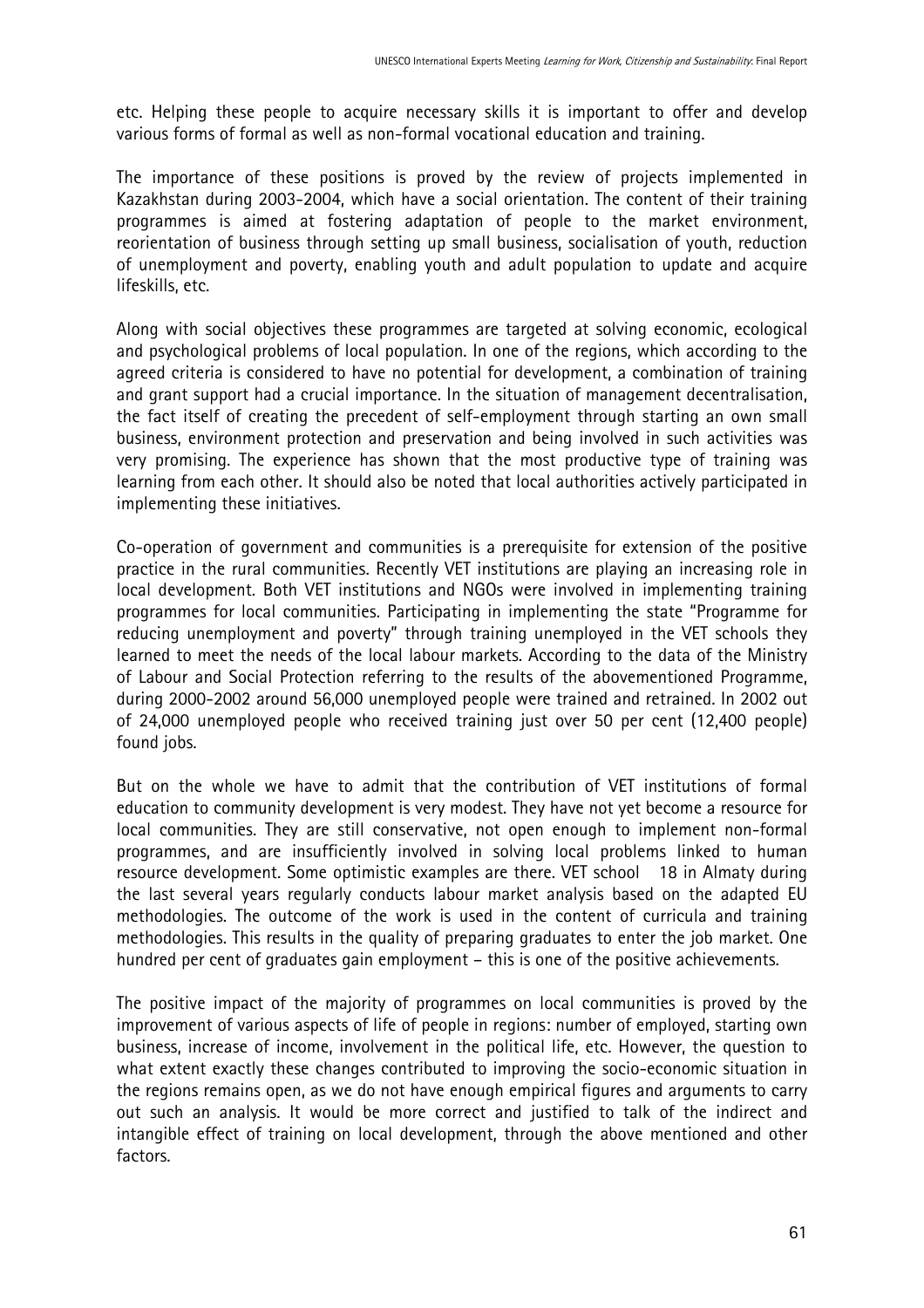# **Summary**

The global knowledge economy is transforming the demands of the labour market throughout the world. It places new demands on citizens, who need more skills and knowledge to be able to function in their day-to-day lives.

Equipping people to deal with these demands requires a new model of education and training, a model of lifelong learning. Lifelong learning is crucial to preparing workers to compete in the global economy. By improving people's ability to function as members of their communities, education and training increase social cohesion, reduce crime, and have other positive effects on the economy, ecology and society.

Vocational education and training based on lifelong learning principles should be viewed as one of the significant prerequisites for growth development not only because it assists to develop human capital, but also to develop social capital. Implementation of VET programmes might not cause immediate changes in the social environment. However, its remote postponed impact results in more favourable conditions for combating poverty and unemployment, starting small business, socialisation of youth. In this way it helps to mitigate the impact of transition through contributing to improving the social situation, professional and psychological adaptation of the population.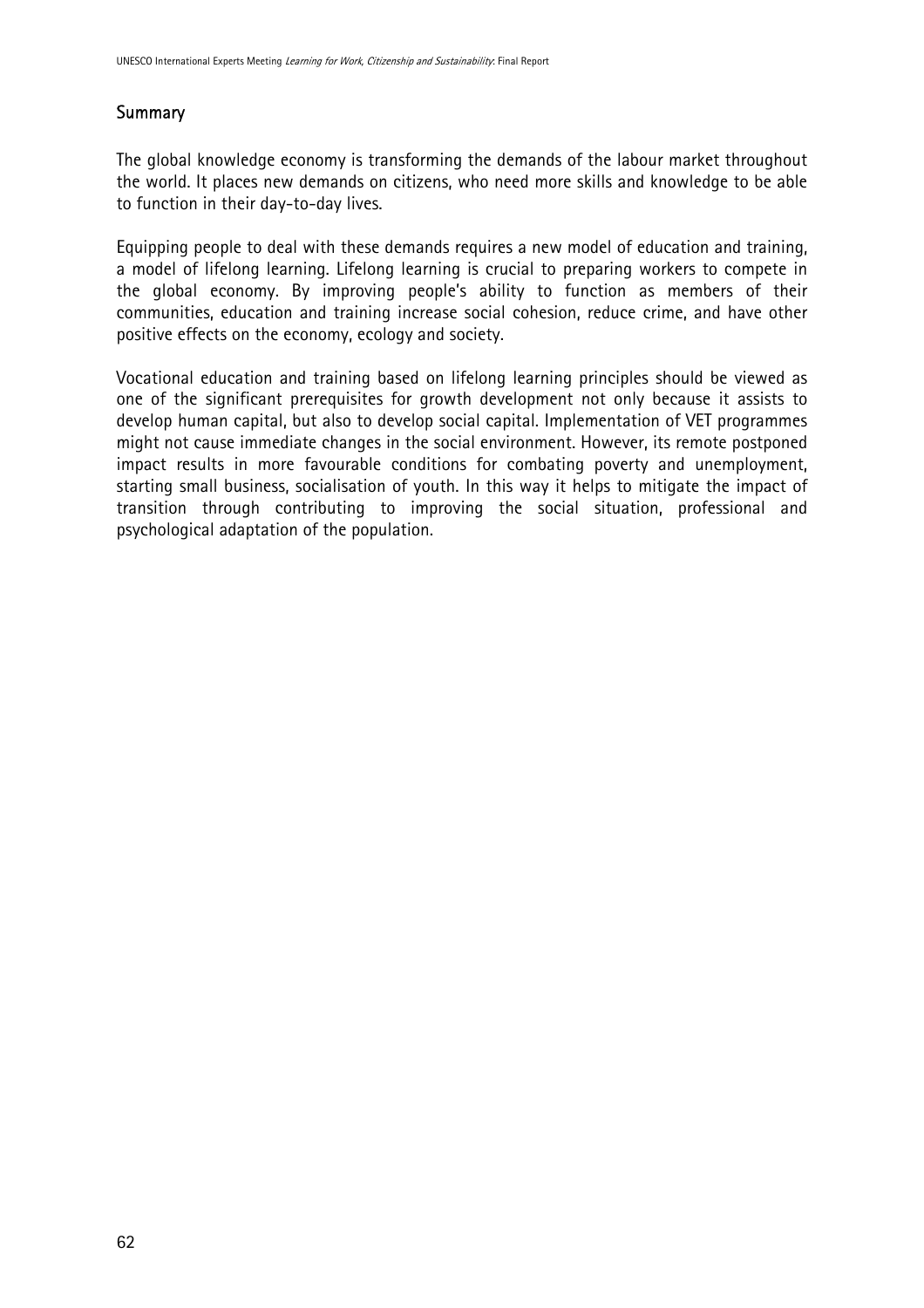# International Data for TVET and Their Limitations

# Mr Simon Ellis

UNESCO Institute for Statistics, Canada

Ideally, this meeting requires a global statistical picture of TVET, presenting, for every country in the world, data such as:

- Enrolment rates by age and programme;
- The relative proportions of people enrolled in general and vocational programmes;
- The relative proportions enrolled in programmes provided by enterprises, government and other agencies (NGOs, private providers, etc.);
- Class size;

 $\overline{a}$ 

- On-the-job v. classroom-based provision;
- Sources of finance for TVET.

To name but a few potential indicators. So why is this not possible?

The UNESCO Institute for Statistics (UIS) is the lead UN agency for education statistics. UIS publishes statistics annually for the vast majority of countries in the world from early childhood provision to tertiary level. UIS is the lead agency for monitoring progress towards the Education for All goals and the Millennium Development Goals related to education. However, for an area such as TVET there are some very immediate and problematic gaps in our data. UIS collects annually from Ministries of Education (including sometimes Ministries of Higher Education), and is limited to what such ministries know. UIS asks for private sector data (including enterprise provision of formal education), but ministries for the most part do not have this data. Such private sector data can, especially in the case of TVET, be held to be commercially sensitive. To make matters worse not only does TVET tend to be private-sectorled, but the majority of it (especially in developing countries) is non-formal or informal provision. [6](#page-62-0)

UIS does not limit its work to data that it collects itself. We have a database of international household survey data, and we work on literacy data obtained from all forms of national survey including national censuses, dedicated literacy assessments, and other surveys. Literacy data indeed covers the whole of adult and lifelong learning. In areas of interest such as literacy UIS freely admits that administrative data is not the ideal source.

However for TVET, whilst there may be many national or regional studies, there are next to no globally or regionally comparable statistics. To address this, UNEVOC and UIS, with the financial support of the German government, have undertaken a study to examine the limits of what can be said about TVET at a global level. The study was principally based on UIS data, as little other internationally comparable data was identified, and aimed to suggest how UIS might aim to improve its collection of TVET data.

<span id="page-62-0"></span><sup>6</sup> UIS has contributed to the development of an EU classification of non-formal and informal learning. Non-formal learning is not institution-based, but does lead to nationally recognised qualifications. Informal learning does not lead to such recognised qualifications.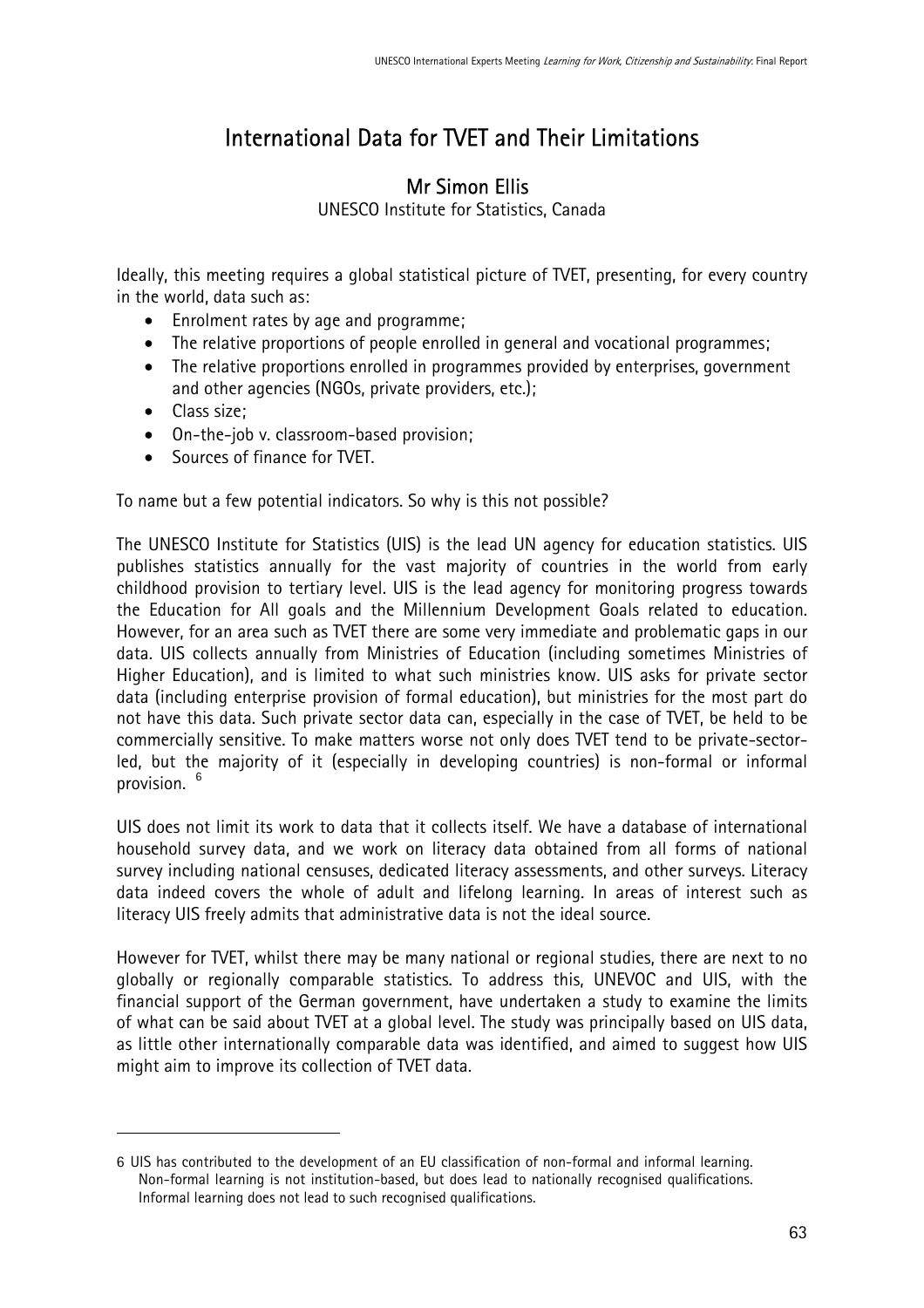The study was undertaken by the Institute of Education of the University of London in the UK.<sup>7</sup> Because of the limitations of the data it was decided that the work should concentrate on the current picture of TVET based on data for 2001-2002 rather than trying to explore trends.

### The International Standard Classification of Education (ISCED)

ISCED classifies education programmes by level, the destination of the learner and to some degree by programme content. It does not classify institutions, and so, for example, a particular college could provide a variety of different learning programmes at a variety of different levels. The main levels that concern us are:

- ISCED 2 Lower secondary, when students start to specialise and are normally taught for the first time by subject teachers. Usually two years in duration
- ISCED 3 Upper secondary, when almost all teaching is by subject. Usually 2-3 years duration.
- ISCED 4 Post secondary non-tertiary education. Generally of one to two years duration.
- ISCED 5 Tertiary education, including advanced occupationally specific skills. Usually three years duration.

In addition to levels, ISCED classifies programmes by destination:

- A programmes lead students to further levels of education and are normally general education programmes.
- B programmes lead to further programmes which prepare students for the labour market. These are often identified with pre-vocational programmes.
- C programmes lead directly to the labour market and out of formal education. These programmes are often identified with vocational programmes.

Thus, for example ISCED 3C is a programme which terminates secondary education and leads directly to the labour market. ISCED 4A, on the other hand, is a post secondary programme that will lead to tertiary education (ISCED5).

ISCED distinguishes in terms of programme-orientation between general education, prevocational or pre-technical education, and vocational or technical education. At tertiary level information is also available on the field of study, allowing more specific occupational courses like Engineering or Medicine to be identified. Examining the various combinations of level, destination, and orientation allows us to say something about TVET in a number of countries, even though the coverage is generally limited to formal public provision.

### Some results and cautions

The study favoured the calculation of a Vocational Gross Enrolment Rate (VGER). This is calculated as the percentage of the general population in a defined age group corresponding to the ISCED level concerned who are enrolled in vocational education (defined by programme orientation). The VGER is complementary to enrolment in general, or non-vocational programmes, with which it would have to be combined to show the overall educational enrolment at the level concerned.

 $\overline{a}$ 

<span id="page-63-0"></span><sup>7</sup> The authors were Andy Green, Moses Oketch and John Preston. The work was managed from UIS by Simon Ellis and José Pessoa.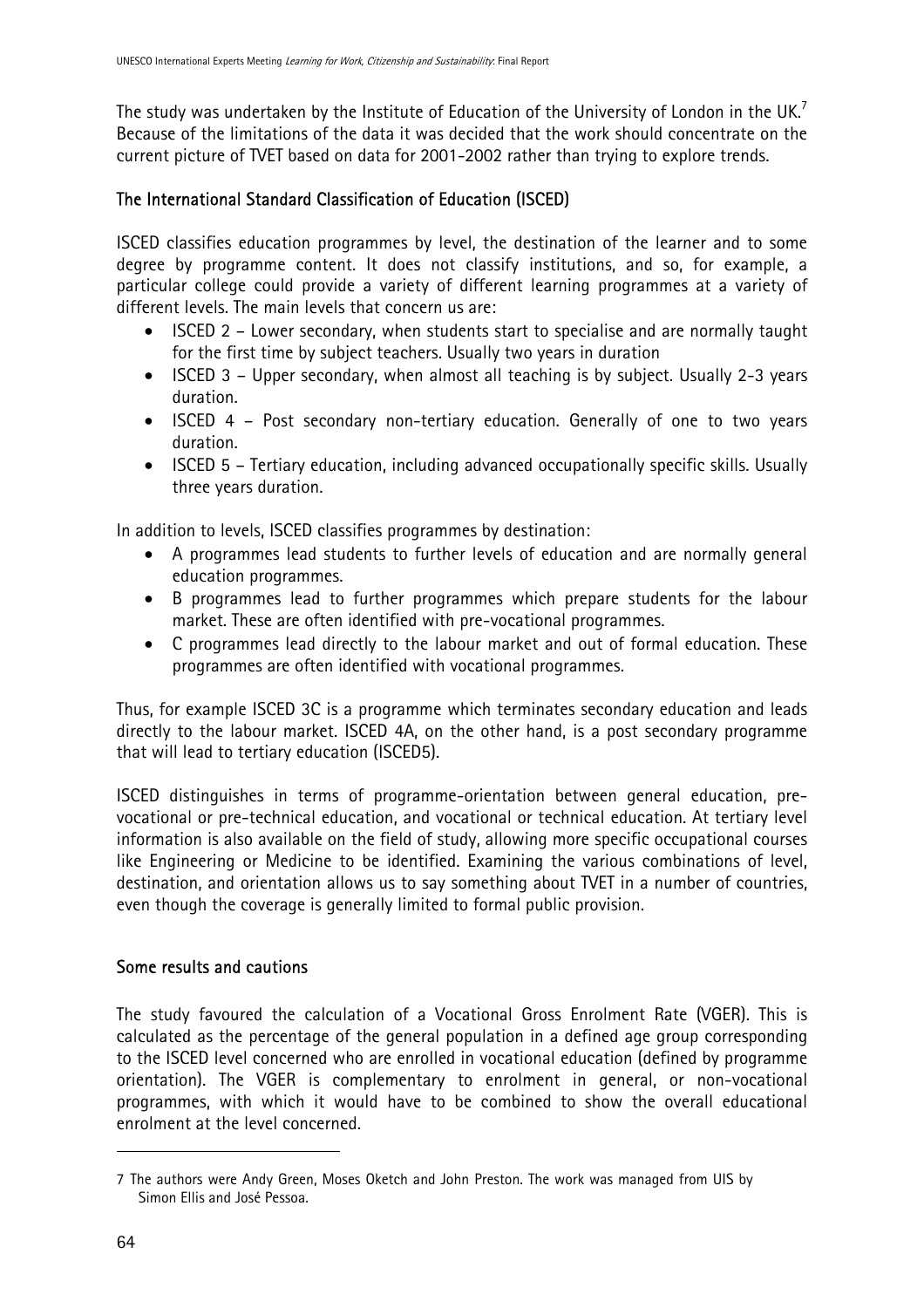VGER is at present probably the only TVET indicator that can be presented for a large number of countries in the world. Some other data such as age distributions, and graduates from secondary courses, can only be reliably presented for a more limited number of countries; usually those belonging to OECD or the World Education Indicators project (WEI). $8$ 

Statisticians in some 17 countries were interviewed as part of the study to assess the validity of their reporting to UIS. Although in many cases responses indicated that statisticians were able to report programmes reliably to UIS, there were in particular several instances in which it was unclear whether programmes should be classed in the A, B or C streams. Such classification issues were not limited to developing countries but also concerned programmes of OECD and EU member states.

Before proceeding to examine the statistics it is worth repeating that, for the most part they concern only public provision, and do not include either non-formal or enterprise-based training. They may, however, include dual programmes; courses which involve both formal public training and an element of work-based training in the same programme. The report highlights the role of apprenticeships as one very important form of TVET training that is not clearly classified, nor data collected, under the existing UIS system.

### TVET at Secondary Level (ISCED 2 and 3)

The pattern of public provision of vocational education varies and shows distinct regional variations. Little data is available for sub-Saharan Africa, but what does exist suggests very low public provision. This is not to say that there is no vocational training, but rather that it is more likely to be informal provision outside government. Two North African countries, Egypt and Libya, have above average VGERs of over 20 per cent. Several countries in Latin America and the Caribbean, in particular the latter sub-region, have VGERs of around 30 per cent. In Asia, public provision of vocational programmes would seem to be quite low, with highest vocational GER that of the Democratic Republic of Korea at 16 per cent. In Europe VGERs of many countries are over 30 per cent, with Sweden providing the highest indicator in 2001- 2002 at 43 per cent. Finally, in Oceania, Australia stands far above any country with a VGER of 68 per cent.

Issues of classification affect these results. Thus, for example, while Asian VGERs are seen to be low, the Malaysian school curriculum includes vocational training at an early age. A "Living Skills" curriculum including "entrepreneurship", and "maintaining, repairing, and producing" is introduced even at primary school. In EU and OECD countries it should be noted that programmes for adults are often included as secondary education, thus raising VGERs above what would otherwise be the case. ISCED classifies provision by programme not by age group, so if a programme has content similar to secondary education, it can be classified as ISCED 2- 3. UIS is considering how to better define adult education and to distinguish programmes aimed at adults from "overage" adults in "basic" or regular "school" education.

The report suggests that throughout the world there is a tendency to value general education more than vocational education. In the majority of countries the emphasis is on high achievement in order to obtain access to higher levels of education (in ISCED terms the A route). Thus, programmes with vocational content may still be classified as general. In Europe

 $\overline{a}$ 

<span id="page-64-0"></span><sup>8</sup> The WEI is a joint OECD/UIS project involving 19 middle-income countries.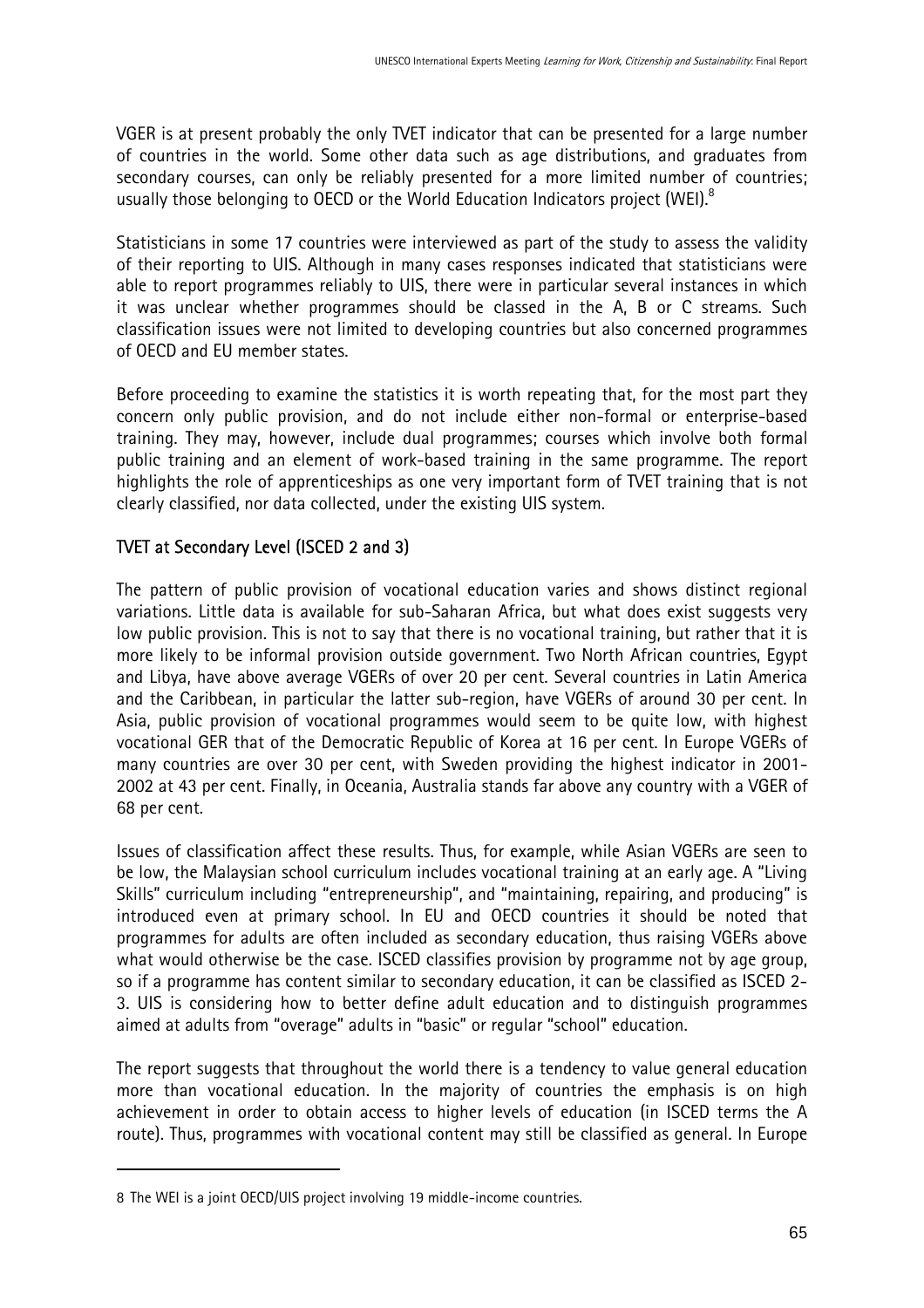there has been a tendency to drop vocational education at lower secondary education (ISCED2) as more and more children stay on to upper secondary education (ISCED3), as a tertiary qualification becomes the main advantage in the labour market. Even outside OECD/Europe the report found only a few countries (Tunisia, Ghana) with lower secondary programmes that gave direct access to the labour market (ISCED2C).

#### TVET at ISCED 4 - post secondary non-tertiary

This is the level at which one would expect to find the majority of TVET courses. However, it is extremely difficult to classify ISCED4 courses due to varying target age groups, differences in programme duration, and a wide variety of programmes of different natures. Because of this it is difficult for any one country to define a particular "official" ISCED4 age group.

ISCED 4A courses include the 3rd year of the 3rd stage of vocational upper secondary education in the Flemish community in Belgium (*gewoon secundair onderwijsñ 3de leerjaar* van de 3de graad BSO) which gives access to higher education and is classified as a vocation 4A type programme. Second cycle Dual System apprenticeships in Germany gives access to technical school (Fachschulen) 5B programmes and are classified as vocational Level 4B. Tunisia has two-year BTS (*brevet de technicien supérieur*) courses for baccalauréat graduates which are classified as vocational Level 4B. They can lead to technician level employment or to higher-level training. Peru's postsecondary vocational programmes (escuela de sub oficiales) require Level 3 completion for entry and lead to technical certificates. They are classified by the OECD as Level 4C. Asian countries in particular tend to see ISCED 4 courses as terminal courses and therefore ISCED 4C.



Numbers of students on ISCED 3C and 4C programmes in Malaysia

One possible form of analysis is to look at the age distribution across ISCED 4 provision. In Malaysia, whereas 3C programmes have a relatively even distribution including people from age 20-40 and over, 4C programmes concentrate on the early 20s, and 30+ age groups. Such bifurcated age distributions may suggest that two distinct programmes are included in the data, one for school leavers, and one for adults of over 30.

In some countries classification of programmes seems to be dependent on the level concerned, thus, in China ISCED 2 programmes are classified as pre-vocational and ISCED 3B-C and 4C programmes are seen as vocational and terminal.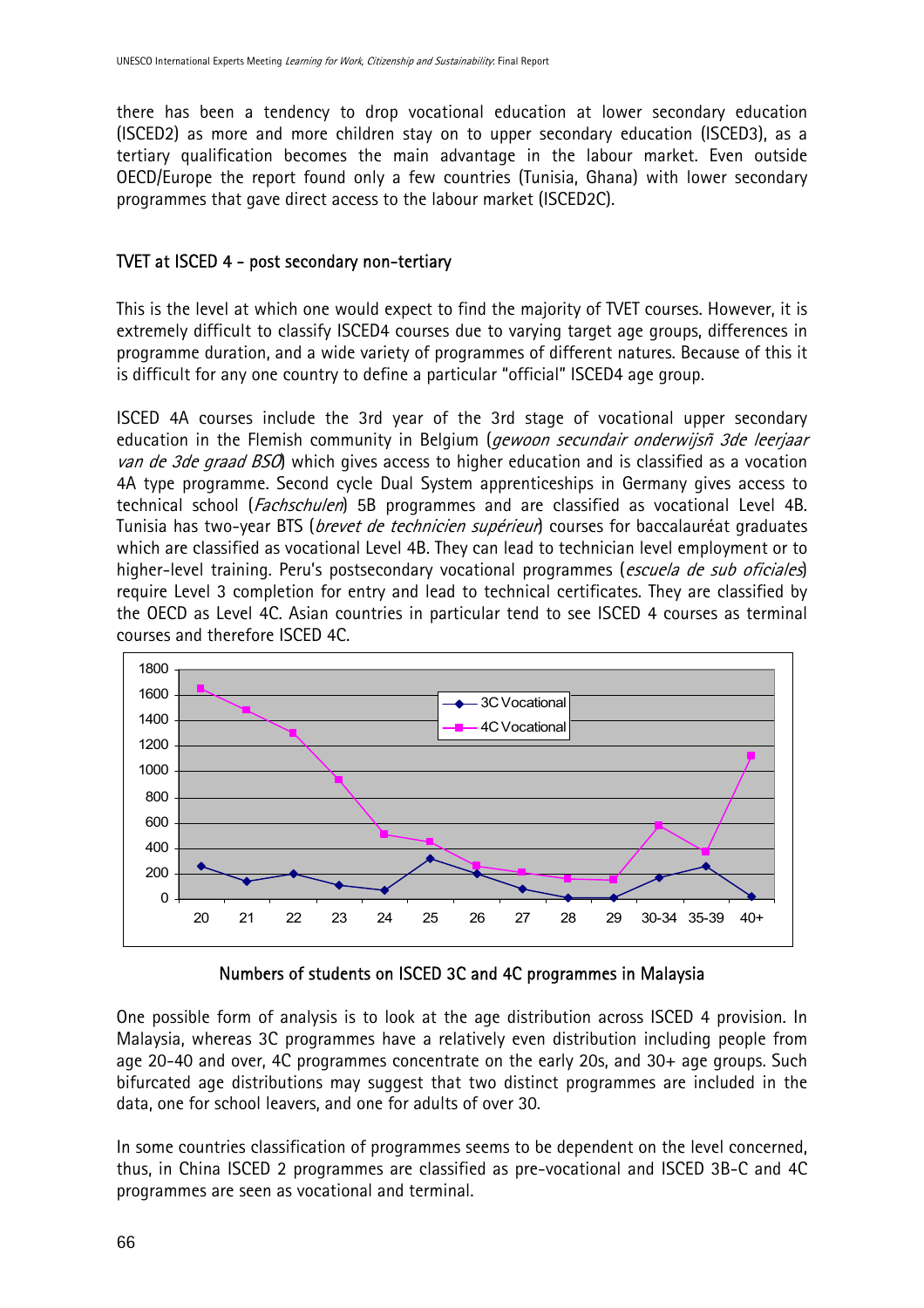### TVET at ISCED5

In higher education it is possible to define vocational education either by field of study or by destination. The report took the latter approach identifying vocational courses as those which concentrated on occupationally specific skills and which led to the labour market. The expansion of higher education in both the developed and developing world is (for different reasons) widening the traditional post compulsory schooling youth age group for this level of education. The main indicator used at this level was the proportion of higher education students who were enrolled in ISCED5B courses that, by the nature of the programme, lead directly to the labour market rather than to any higher research qualification. When this indicator is calculated in this way it suggests that the highest enrolment rates are for small islands.

This is because many islands in both the Caribbean and the Pacific have dedicated tertiary institutions concentrating on applied studies such as fishing, maritime studies, agriculture, etc. Bermuda and Samoa have over 80 per cent of tertiary students enrolled in ISCED 5B programmes. Several African and Asian countries have between 40 and 80 per cent of their tertiary students enrolled in ISCED 5B courses that are expected to lead to the labour market. It should be remembered that an ISCED5B programme is defined as "being more practically oriented and occupationally specific than progammes at ISCED5A, and does not provide direct access to advanced research programmes", "it provides access to an occupation". Nevertheless it is worth considering that many tertiary programmes in developing countries are classified as ISCED5B because there are no higher research programmes in the country. Thus, high enrolment in ISCED5B may reflect absence of research programmes as much as a proclivity for vocational training.

#### Literacy and TVET

Literacy levels are a key educational statistic. Literacy can be seen as a vital skill for acquiring TVET. Though much TVET can be taught "on the job", reading is essential for training manuals, health and safety instructions, etc.

Moreover literacy is measured throughout the adult population and is thus a key indicator for sustainable education, and is included as such in the Millennium Development Goals. Although basic education theory has it that 5 years of schooling are enough to create sustainable literacy it is well known that adults who do not have access to written texts can lose their literacy skills.

A short question asking whether respondents and their families are literate is included in very many censuses and surveys worldwide. This information is often self-declaration rather than tested and is subject to many other provisos – language, cultural context, reading v. writing, numeracy, etc. UIS is working to replace this kind of data with a new literacy assessment (LAMP), which will be internationally comparable and will set a new global standard. Nonetheless until LAMP is undertaken by a significant number of countries, self-declared or reported literacy must be used.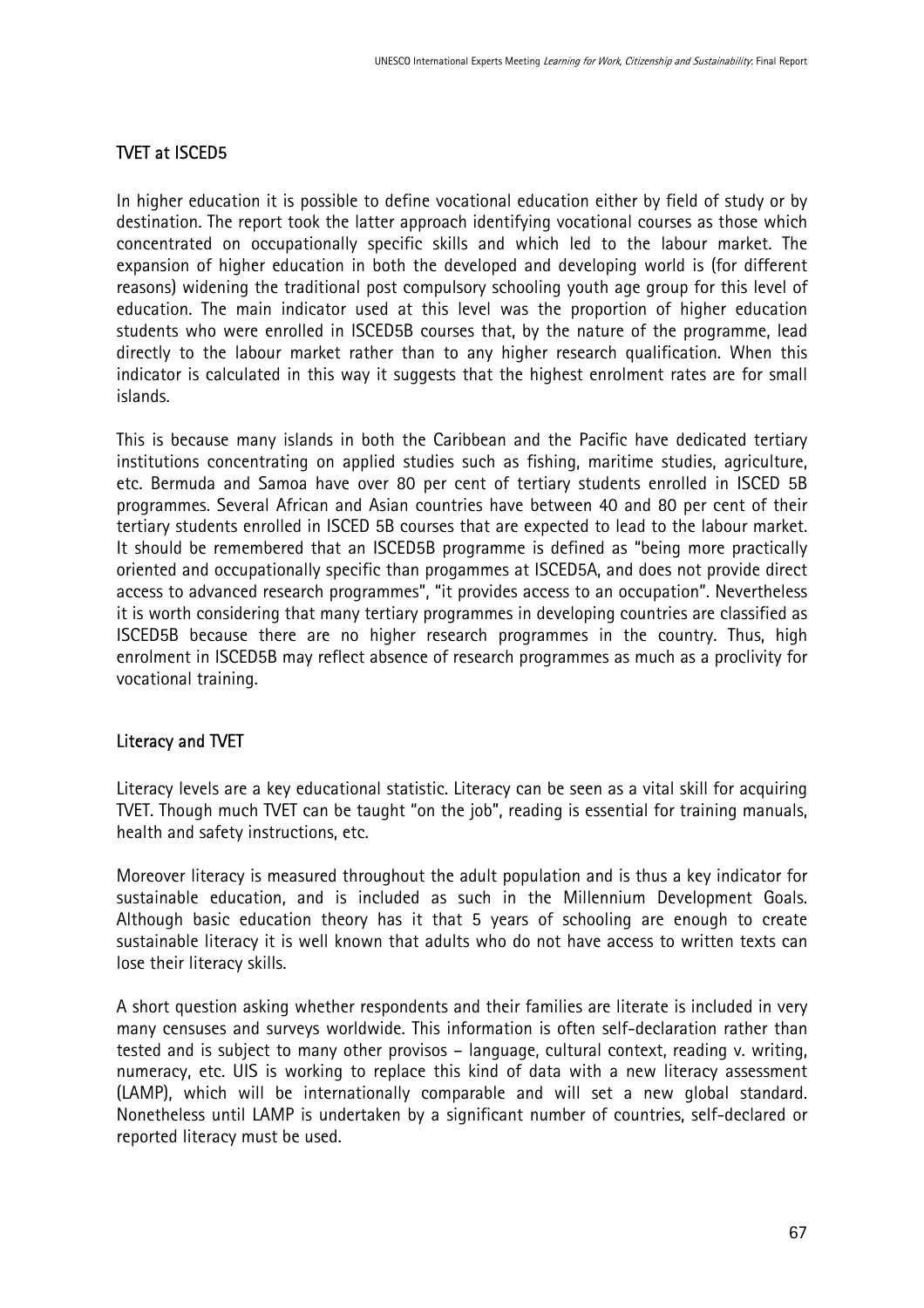When examined at regional level Africa and Asia lag behind the other continents in their level of literacy. It is notable that, whereas the levels of literacy are relatively equal between the sexes in the other continents, in Africa and Asia literacy for women is significantly less common than for men. South Asia as a sub-region has the highest level of illiteracy and contains a large proportion of the world's illiterate adults.

### **Conclusions**

This paper has presented some broad conclusions regarding the global situation for public sector provisions of TVET, as well as some methodological limitations of existing international data.

Developing countries as a whole are more likely to emphasise TVET in curricula earlier in the secondary education cycle. Developed countries by contrast are increasingly emphasising "generic" skills that are more abstracted from everyday tasks. This debate is being encapsulated in the discussion of Education for All Goal 3, which emphasises the training needs of youth and adults especially for "life skills".

Among the trends that have been noted there is an almost universal preference of demand for general education leading to higher qualifications. This has been driven by a desire to increase the number of people with higher level skills. In the developed countries, and to some degree in Asia, this has been driven by globalisation and a sense that only countries and people with the highest qualifications will be able to compete. In developing counties the move has been driven by higher qualifications as a means to move up in society and by countries' needs to expand a more limited tertiary sector. This move towards general education has affected TVET courses themselves resulting in a "broadening" of TVET courses so that they can address a broader learning experience, and to avoid a "low skills" label.

Countries, such as small islands, which lack universities seem more likely to have high levels of TVET enrolment. It has been suggested that such programmes may also reflect a tendency to classify such courses as terminal, rather than specifically labour-market oriented. Thus, for developed countries the figures may also reflect, as at secondary, a concentration on general programmes in regions with a larger tertiary sector.

In all of this it is important to realise that what may be regarded as the most important part of TVET, enterprise-based training, in missing from UIS data. Dual type programmes are captured for some countries such as Sweden and Germany. Such courses may include some apprenticeships. UIS needs to give consideration how its data collections exercise might do more to capture apprenticeship data. Although it is perhaps not possible for UIS to collect data from enterprise surveys in the medium-term future, some data from dual programmes and apprenticeships might be captured from some countries.

### Next steps

The data presented in this report must be regarded as preliminary and subject to validation. UIS needs to acquire metadata for every country to determine what type of provision is included and what proportion of overall TVET it represents. We would welcome comments from everyone at this meeting on this subject.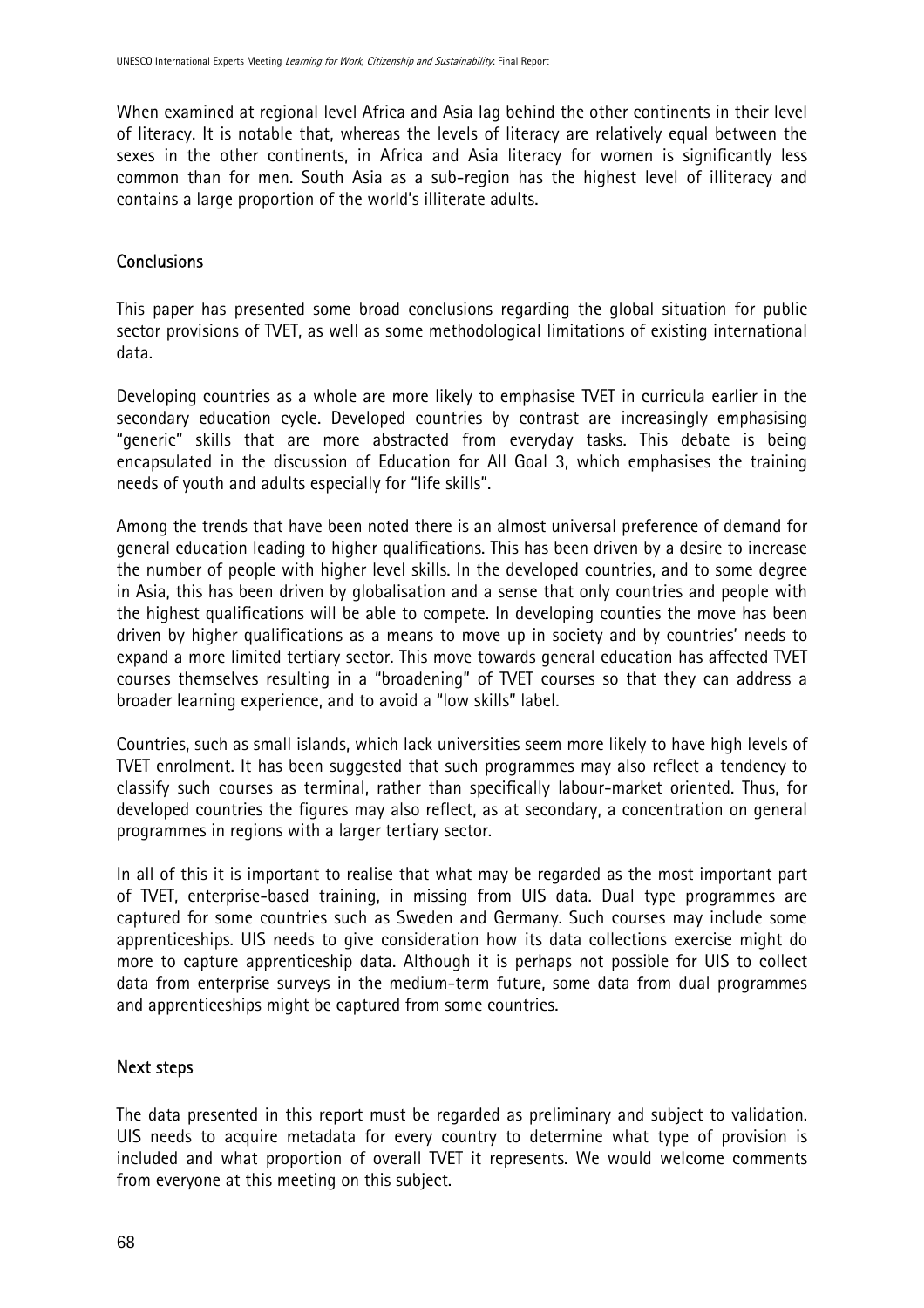We would propose that during 2005 we review further countries' data in this area. For this work we would turn to our contacts in ministries of education, but we would also want to obtain some broader sense of whether such data included broader provision from non-ministry sources. To attempt to address this problem we would propose to seek validation of country data from the UNEVOC Network.

During 2005, UIS will be reviewing the nature of its regular data collection. This presents an important opportunity to see if our questionnaires can be refined to identify apprenticeships, dual programmes and other specific types of TVET programmes. UIS is clear that with this work it has initiated a long-term strategy to provide a reliable, more complete, global coverage of TVET activity.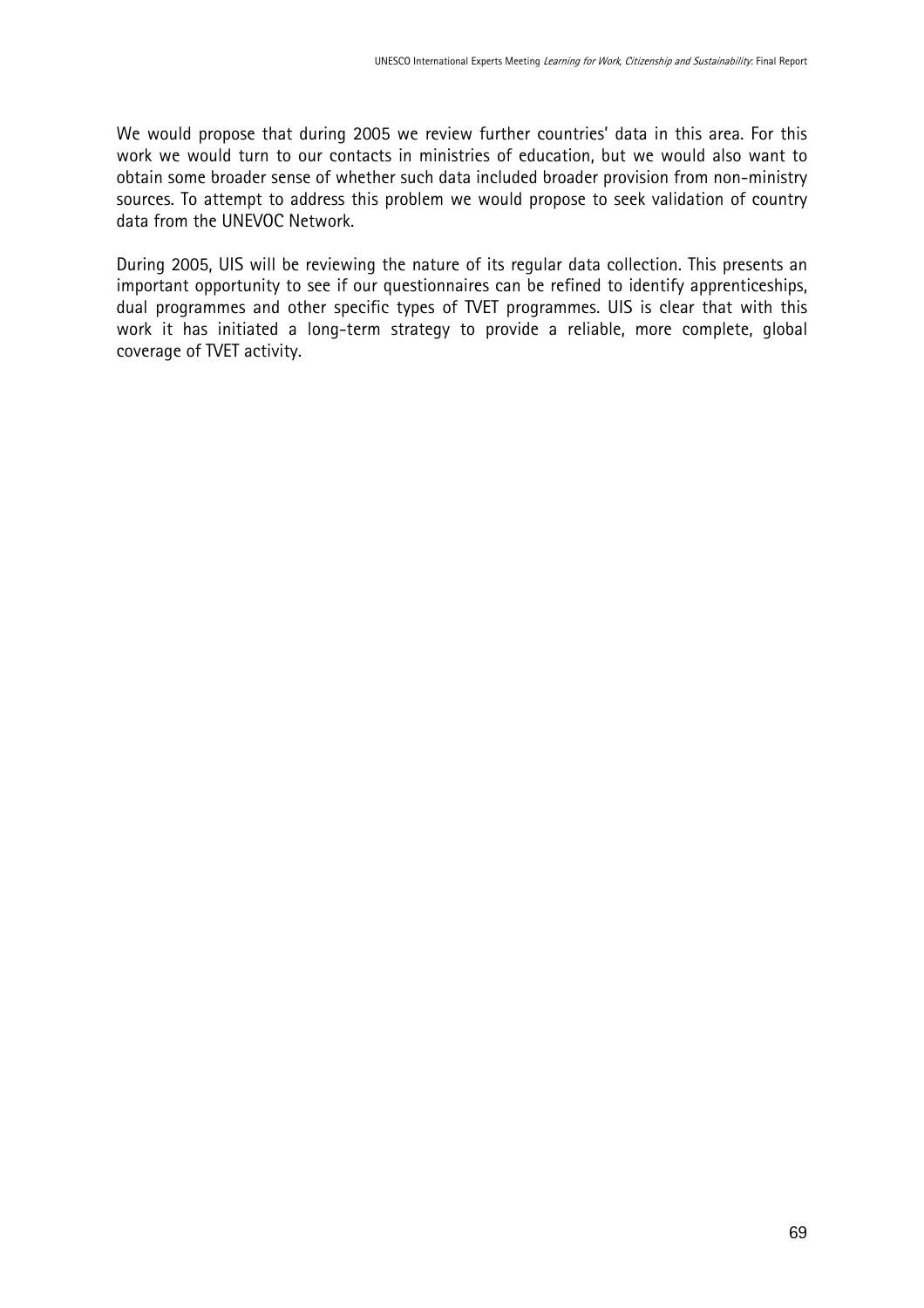|                |              | ISCED 2-3 vocational enrolment as % of<br>secondary school age population |                        |                                 |             | ISCED 5B enrolment as % of all tertiary<br>students |      |                                          |                        |              |
|----------------|--------------|---------------------------------------------------------------------------|------------------------|---------------------------------|-------------|-----------------------------------------------------|------|------------------------------------------|------------------------|--------------|
| Country        | Year         | <b>Enrolment</b>                                                          |                        | <b>School Age</b><br>Population | <b>VGER</b> | <b>ISCED 5B</b><br><b>Enrolment</b>                 |      | <b>Total ISCED 5</b><br><b>Enrolment</b> |                        | 5B%          |
| Albania        | 1998         | 14,486                                                                    | $**$                   | 479,153                         | 3.0         |                                                     |      |                                          |                        |              |
|                | 1999         | 14,501                                                                    |                        | 479,668                         | 3.0         | 1,177                                               |      | 40,125                                   |                        | 2.9          |
|                | 2000         | 16,344                                                                    | $\pmb{\ast}\pmb{\ast}$ | 481,308                         | 3.4         | 1,224                                               |      | 40,859                                   |                        | 3.0          |
|                | 2001         |                                                                           |                        | 484,337                         |             |                                                     |      |                                          |                        |              |
| Algeria        | 1998         | 62,725                                                                    |                        | 4,266,811                       | 1.5         |                                                     |      |                                          |                        |              |
|                | 1999         | 85,442                                                                    |                        | 4,323,237                       | 2.0         |                                                     |      |                                          |                        |              |
|                | 2000         | 84,537                                                                    |                        | 4,370,013                       | 1.9         |                                                     |      |                                          |                        |              |
|                | 2001         | 85,734                                                                    |                        | 4,408,397                       | 1.9         |                                                     |      |                                          |                        |              |
| Angola         | 1998         | 44,334                                                                    |                        | 1,980,092                       | 2.2         |                                                     |      |                                          |                        |              |
|                | 1999         | 58,196                                                                    |                        | 2,037,523                       | 2.9         |                                                     |      | 7,845                                    |                        |              |
|                | 2000<br>2001 | 70,260<br>76,540                                                          |                        | 2,099,961<br>2,168,046          | 3.3<br>3.5  |                                                     |      |                                          |                        |              |
| Anguilla       | 1998         | 47                                                                        |                        |                                 |             |                                                     |      |                                          |                        |              |
|                | 1999         | 50                                                                        |                        |                                 |             |                                                     |      |                                          |                        |              |
|                | 2000         |                                                                           |                        |                                 |             |                                                     |      |                                          |                        |              |
|                | 2001         | 52                                                                        | $**$                   | 1,078                           | 4.8         |                                                     |      |                                          |                        |              |
| Argentina      | 1998         | 557,096                                                                   |                        | 3,993,483                       | 14.0        |                                                     |      |                                          |                        |              |
|                | 1999         | 854,384                                                                   |                        | 3,974,009                       | 21.5        |                                                     |      |                                          |                        |              |
|                | 2000         | 987,509                                                                   |                        | 3,964,955                       | 24.9        |                                                     |      |                                          |                        |              |
|                | 2001         | 1,209,638                                                                 |                        | 3,969,778                       | 30.5        | 481,472                                             |      | 1,918,708                                |                        | 25.1         |
| Armenia        | 1998         |                                                                           |                        | 454,362                         |             |                                                     |      |                                          |                        |              |
|                | 1999         |                                                                           |                        | 452,373                         |             |                                                     |      | 67,193                                   | $**$                   |              |
|                | 2000         | 4,966                                                                     |                        | 446,472                         | 1.1         |                                                     |      | 68,669                                   |                        |              |
|                | 2001         | 4,929                                                                     |                        | 436,484                         | 1.1         |                                                     |      | 75,474                                   | $\pmb{\ast}\pmb{\ast}$ |              |
| Aruba          | 1998         | 1,125                                                                     |                        | 6,121                           | 18.4        |                                                     |      |                                          |                        |              |
|                | 1999         | 939                                                                       |                        | 6,151                           | 15.3        | 1,166                                               |      | 1,578                                    |                        | 73.9         |
|                | 2000         | 1,076                                                                     |                        | 6,594                           | 16.3        | 1,166                                               |      | 1,578                                    |                        | 73.9         |
|                | 2001         | 1,198                                                                     |                        | 6,660                           | 18.0        | 1,168                                               |      | 1,592                                    |                        | 73.4         |
| Australia      | 1998         |                                                                           |                        | 1,572,004                       |             | 221,714                                             |      | 869,172                                  |                        | 25.5         |
|                | 1999         |                                                                           |                        | 1,593,329                       |             | 195,911                                             |      | 838,397                                  |                        | 23.4         |
|                | 2000         | 1,213,168                                                                 |                        | 1,611,382                       | 75.3        | 191,061                                             |      | 845,032                                  |                        | 22.6         |
|                | 2001         | 1,110,875                                                                 |                        | 1,625,053                       | 68.4        |                                                     |      | 868,689                                  |                        |              |
| Austria        | 1998         | 260,902                                                                   |                        | 756,786                         | 34.5        |                                                     |      |                                          |                        |              |
|                | 1999         | 261,722                                                                   |                        | 757,921                         | 34.5        |                                                     |      | 289,722                                  |                        |              |
|                | 2000         | 263,081                                                                   |                        | 759,716                         | 34.6        |                                                     |      |                                          |                        |              |
|                | 2001         |                                                                           |                        |                                 |             | 26,592                                              |      | 223,735                                  |                        | 11.9         |
| Azerbaijan     | 1998         | 23,527                                                                    |                        | 1,207,602                       | 1.9         | 36,657                                              | (60) | 144,440                                  | (60)                   | 25.4         |
|                | 1999         | 22,696                                                                    |                        | 1,247,583                       | 1.8         | 39,755                                              | (60) | 156,832                                  | (60)                   | 25.3         |
|                | 2000<br>2001 | 22,944<br>21,619                                                          |                        | 1,280,157<br>1,304,880          | 1.8<br>1.7  | 42,612<br>49,203                                    |      | 163,305<br>170,678                       |                        | 26.1<br>28.8 |
| <b>Bahamas</b> | 1998         |                                                                           |                        | 34,429                          |             |                                                     |      |                                          |                        |              |
|                | 1999         |                                                                           |                        | 34,350                          |             |                                                     |      |                                          |                        |              |
|                | 2000         |                                                                           |                        | 34,416                          |             |                                                     |      |                                          |                        |              |
|                | 2001         | 7,924                                                                     | $\pmb{\ast}\pmb{\ast}$ | 34,656                          | 22.9        |                                                     |      |                                          |                        |              |
| Bahrain        | 1998         | 8,930                                                                     |                        | 62,619                          | 14.3        |                                                     |      |                                          |                        |              |
|                | 1999         | 10,143                                                                    |                        | 63,996                          | 15.8        |                                                     |      |                                          |                        |              |
|                | 2000         | 11,392                                                                    |                        | 65,711                          | 17.3        |                                                     |      |                                          |                        |              |
|                | 2001         | 13,115                                                                    |                        | 67,814                          | 19.3        |                                                     |      |                                          |                        |              |

# Annex: TVET Statistics by Country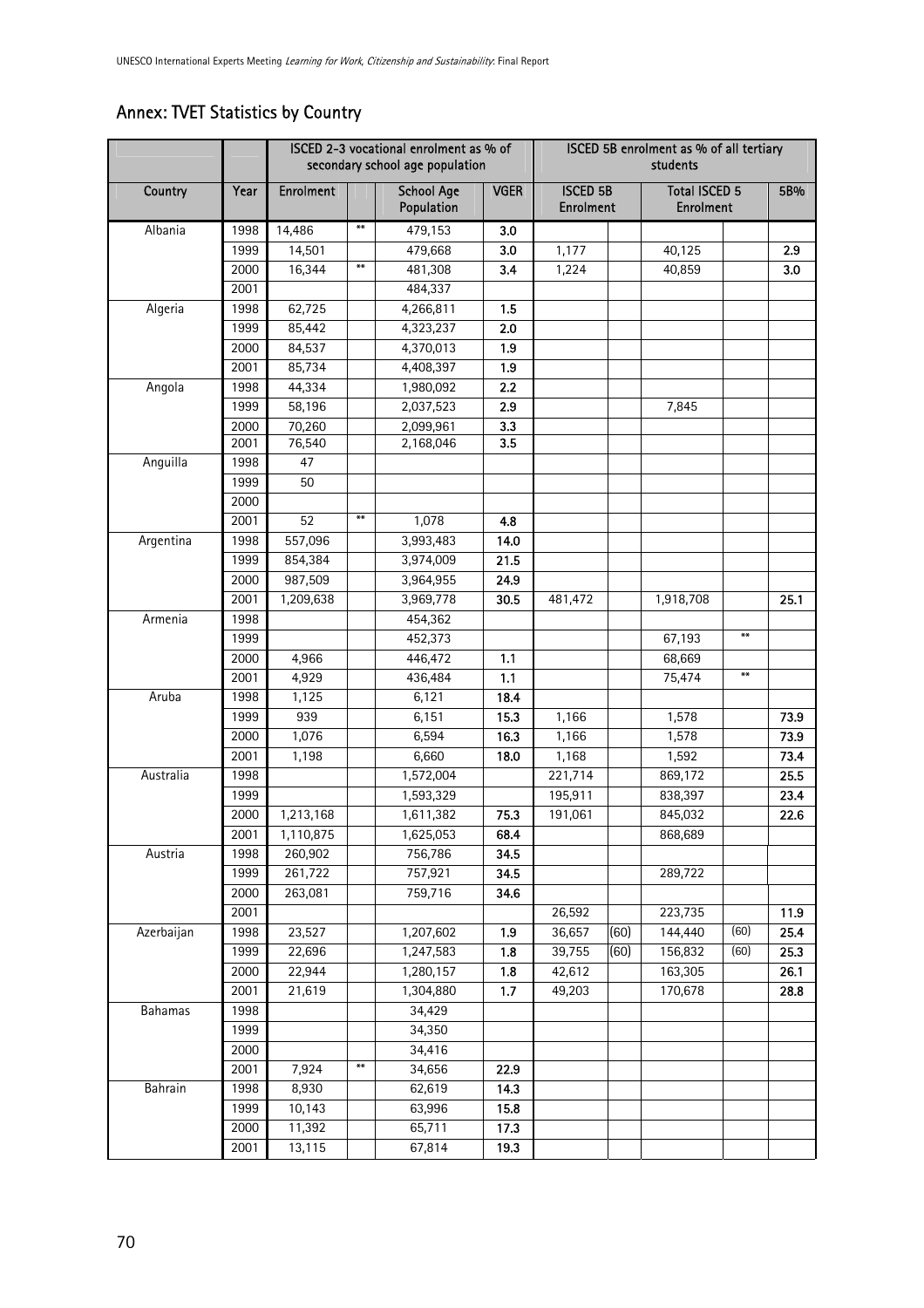|                       |              |                  | ISCED 2-3 vocational enrolment as % of<br>secondary school age population | ISCED 5B enrolment as % of all tertiary<br>students |             |                                     |     |                                          |     |              |
|-----------------------|--------------|------------------|---------------------------------------------------------------------------|-----------------------------------------------------|-------------|-------------------------------------|-----|------------------------------------------|-----|--------------|
| Country               | Year         | <b>Enrolment</b> |                                                                           | <b>School Age</b><br>Population                     | <b>VGER</b> | <b>ISCED 5B</b><br><b>Enrolment</b> |     | <b>Total ISCED 5</b><br><b>Enrolment</b> |     | 5B%          |
| Bangladesh            | 1998         | 102,499          |                                                                           | 21,531,203                                          | 0.5         |                                     |     | 709,224                                  |     |              |
|                       | 1999         | 105,791          |                                                                           | 21,961,877                                          | 0.5         |                                     |     | 726,701                                  |     |              |
|                       | 2000         | 105,157          |                                                                           | 22,387,236                                          | 0.5         |                                     |     | 878,537                                  |     |              |
|                       | 2001         | 123,746          |                                                                           | 22,805,033                                          | 0.5         | 77,936                              |     | 855,339                                  |     | 9.1          |
| <b>Barbados</b>       | 1998         |                  |                                                                           | 21,007                                              |             |                                     |     | 3,908                                    |     |              |
|                       | 1999         |                  |                                                                           | 20,800                                              |             |                                     |     | 6,508                                    |     |              |
|                       | 2000         | 114              |                                                                           | 20,540                                              | 0.6         | 3,591                               |     | 7,307                                    |     | 49.1         |
|                       | 2001         | 110              |                                                                           | 20,207                                              | 0.5         |                                     |     |                                          |     |              |
| <b>Belarus</b>        | 1998         | 6,608            |                                                                           | 1,176,125                                           | 0.6         | 104,181                             |     | 353,108                                  |     | 29.5         |
|                       | 1999         | 6,146            |                                                                           | 1,183,190                                           | 0.5         | 109,559                             |     | 377,039                                  |     | 29.1         |
|                       | 2000         | 5,721            |                                                                           | 1,172,974                                           | 0.5         |                                     |     |                                          |     |              |
|                       | 2001         | 5,148            |                                                                           | 1,167,908                                           | 0.4         | 155,352                             |     | 463,544                                  |     | 33.5         |
| Belgium               | 1998         | 556,868          |                                                                           | 725,878                                             | 76.7        |                                     |     |                                          |     |              |
|                       | 1999         | 580,842          |                                                                           | 727,074                                             | 79.9        | 181,939                             |     | 355,907                                  |     | 51.1         |
|                       | 2000         | 643,304          |                                                                           | 728,998                                             | 88.2        | 184,738                             |     | 359,265                                  |     | 51.4         |
|                       | 2001         |                  |                                                                           |                                                     |             | 189,681                             |     | 366,982                                  |     | 51.7         |
| <b>Belize</b>         | 1998         |                  |                                                                           | 33,436                                              |             |                                     |     |                                          |     |              |
|                       | 1999         |                  |                                                                           | 33,882                                              |             |                                     |     |                                          |     |              |
|                       | 2000         | 900              |                                                                           | 34,410                                              | 2.6         |                                     |     |                                          |     |              |
|                       | 2001         |                  |                                                                           | 35,048                                              |             |                                     |     |                                          |     |              |
| Benin                 | 1998<br>1999 | 25,439<br>20,343 |                                                                           | 1,011,903<br>1,045,990                              | 2.5         | 3,297                               | (8) | 16,284<br>18,753                         | (8) | 20.2<br>13.3 |
|                       | 2000         | 23,567           | $***$                                                                     | 1,077,418                                           | 1.9<br>2.2  | 2,488                               |     |                                          |     |              |
|                       | 2001         | 24,338           | **                                                                        | 1,105,864                                           | 2.2         |                                     |     |                                          |     |              |
| Bermuda               | 1998         |                  |                                                                           |                                                     |             |                                     |     |                                          |     |              |
|                       | 1999         |                  |                                                                           |                                                     |             |                                     |     |                                          |     |              |
|                       | 2000         |                  |                                                                           |                                                     |             | 1,942                               |     | 1,942                                    |     | 100.0        |
|                       | 2001         |                  |                                                                           |                                                     |             |                                     |     |                                          |     |              |
| Bhutan                | 1998         |                  |                                                                           | 53,237                                              |             |                                     |     |                                          |     |              |
|                       | 1999         |                  |                                                                           | 54,887                                              |             |                                     |     |                                          |     |              |
|                       | 2000         |                  |                                                                           | 56,588                                              |             |                                     |     |                                          |     |              |
|                       | 2001         | 444              |                                                                           | 58,342                                              | 0.8         |                                     |     |                                          |     |              |
| Bolivia               | 1998         | 52,053           |                                                                           | 1,045,767                                           | 5.0         |                                     |     |                                          |     |              |
|                       | 1999         | 48,784           | $**$                                                                      | 1,070,240                                           | 4.6         |                                     |     |                                          |     |              |
|                       | 2000         | 63,753           | $\pmb{\ast}\pmb{\ast}$                                                    | 1,096,440                                           | 5.8         |                                     |     |                                          |     |              |
|                       | 2001         | 64,823           |                                                                           | 1,124,363                                           | 5.8         |                                     |     |                                          |     |              |
| Botswana              | 1998         | 4,022            |                                                                           | 207,327                                             | 1.9         |                                     |     |                                          |     |              |
|                       | 1999         | 5,529            |                                                                           | 210,514                                             | 2.6         |                                     |     | 6,332                                    |     |              |
|                       | 2000         | 4,184            |                                                                           | 213,382                                             | 2.0         | 697                                 |     | 7,551                                    |     | 9.2          |
|                       | 2001         | 5,104            |                                                                           | 215,933                                             | 2.4         | 957                                 |     | 8,372                                    |     | 11.4         |
| Brazil                | 1998         |                  |                                                                           | 17,837,813                                          |             |                                     |     |                                          |     |              |
|                       | 1999         | 1,520,554        |                                                                           | 24,892,457                                          | 6.1         |                                     |     |                                          |     |              |
|                       | 2000         |                  |                                                                           | 24,775,184                                          |             |                                     |     |                                          |     |              |
|                       | 2001         |                  |                                                                           | 24,590,506                                          |             |                                     |     | 3,125,745                                |     |              |
| <b>British Virgin</b> | 1998         | 161              | $**$                                                                      | 1,529                                               | 10.5        |                                     |     |                                          |     |              |
| Islands               | 1999         |                  |                                                                           | 1,567                                               |             |                                     |     |                                          |     |              |
|                       | 2000         | 240              | $\pmb{\ast}\pmb{\ast}$                                                    | 1,615                                               | 14.9        |                                     |     |                                          |     |              |
|                       | 2001         | 271              |                                                                           | 1,673                                               | 16.2        |                                     |     |                                          |     |              |
| Brunei<br>Darussalam  | 1998         | 1,707            |                                                                           | 40,045                                              | 4.3         | 1,550                               |     | 2,917                                    |     | 53.1         |
|                       | 1999         | 1,848            |                                                                           | 40,608                                              | 4.6         | 1,840                               |     | 3,705                                    |     | 49.7         |
|                       | 2000         | 1,862            |                                                                           | 41,316                                              | 4.5         | 1,824                               |     | 3,984                                    |     | 45.8         |
|                       | 2001         | 2,149            |                                                                           | 42,192                                              | 5.1         | 1,894                               |     | 4,479                                    |     | 42.3         |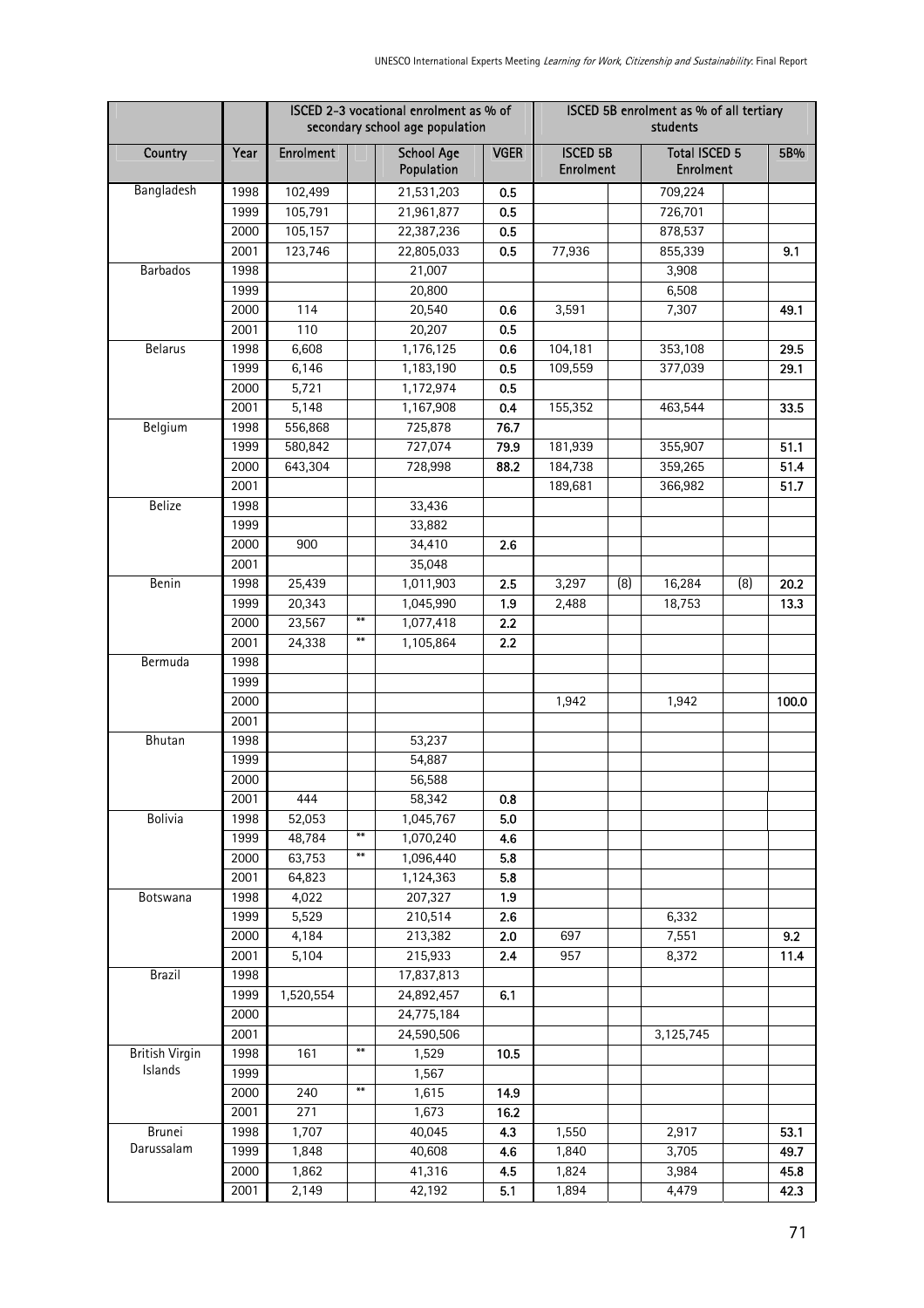|                 |              |                  | ISCED 2-3 vocational enrolment as % of<br>secondary school age population |                                 |             |                                     | ISCED 5B enrolment as % of all tertiary<br>students |                                          |      |  |  |
|-----------------|--------------|------------------|---------------------------------------------------------------------------|---------------------------------|-------------|-------------------------------------|-----------------------------------------------------|------------------------------------------|------|--|--|
| Country         | Year         | <b>Enrolment</b> |                                                                           | <b>School Age</b><br>Population | <b>VGER</b> | <b>ISCED 5B</b><br><b>Enrolment</b> |                                                     | <b>Total ISCED 5</b><br><b>Enrolment</b> |      |  |  |
| <b>Bulgaria</b> | 1998         | 189,851          |                                                                           | 782,781                         | 24.3        | 22,065                              | 270,077                                             |                                          | 8.2  |  |  |
|                 | 1999         |                  |                                                                           | 767,619                         |             | 18,461                              | 261,321                                             |                                          | 7.1  |  |  |
|                 | 2000         | 186,135          |                                                                           | 751,695                         | 24.8        | 16,369                              | 247,006                                             |                                          | 6.6  |  |  |
|                 | 2001         |                  |                                                                           | 735,383                         |             | 16,646                              | 228,394                                             |                                          | 7.3  |  |  |
| Burkina Faso    | 1998         | 13,109           |                                                                           | 1,833,397                       | 0.7         |                                     |                                                     |                                          |      |  |  |
|                 | 1999         | 15,188           |                                                                           | 1,889,915                       | 0.8         |                                     |                                                     |                                          |      |  |  |
|                 | 2000         | 17,396           |                                                                           | 1,946,888                       | 0.9         |                                     |                                                     |                                          |      |  |  |
|                 | 2001         | 17,923           | $**$                                                                      | 2,004,204                       | 0.9         |                                     |                                                     |                                          |      |  |  |
| Burundi         | 1998         | 5,800            | $**$                                                                      | 1,027,303                       | 0.6         |                                     |                                                     |                                          |      |  |  |
|                 | 1999         | 5,837            | $**$                                                                      | 1,065,035                       | 0.5         |                                     |                                                     |                                          |      |  |  |
|                 | 2000         | 8,542            | $\ddot{*}$                                                                | 1,103,482                       | 0.8         |                                     |                                                     |                                          |      |  |  |
|                 | 2001         | 9,293            | $**$                                                                      | 1,142,816                       | 0.8         |                                     |                                                     |                                          |      |  |  |
| Cambodia        | 1998         | 8,176            |                                                                           | 1,993,713                       | 0.4         |                                     |                                                     |                                          |      |  |  |
|                 | 1999         | 8,049            |                                                                           | 2,114,725                       | 0.4         |                                     |                                                     |                                          |      |  |  |
|                 | 2000         | 7,856            |                                                                           | 2,196,021                       | 0.4         |                                     |                                                     |                                          |      |  |  |
|                 | 2001         | 8,814            |                                                                           | 2,229,981                       | 0.4         |                                     |                                                     |                                          |      |  |  |
| Cameroon        | 1998         | 164,929          | $**$                                                                      | 2,359,585                       | 7.0         |                                     |                                                     |                                          |      |  |  |
|                 | 1999         |                  |                                                                           | 2,427,663                       |             |                                     |                                                     |                                          |      |  |  |
|                 | 2000         |                  | $***$                                                                     | 2,495,104                       |             |                                     |                                                     |                                          |      |  |  |
|                 | 2001         | 160,821          |                                                                           | 2,561,767                       | 6.3         |                                     |                                                     |                                          |      |  |  |
| Canada          | 1998         |                  |                                                                           | 2,435,963                       |             |                                     |                                                     |                                          |      |  |  |
|                 | 1999         |                  |                                                                           | 2,450,677                       |             |                                     |                                                     |                                          |      |  |  |
|                 | 2000<br>2001 | 102,377          |                                                                           | 2,468,479                       | 4.1         | 302,385                             | $***$<br>1,192,570                                  | **                                       |      |  |  |
|                 | 1998         |                  | $***$                                                                     | 2,490,070<br>65,609             | 1.5         |                                     |                                                     |                                          | 25.4 |  |  |
| Cape Verde      | 1999         | 1,000            |                                                                           |                                 |             |                                     |                                                     |                                          |      |  |  |
|                 | 2000         | 1,050            | $***$                                                                     | 67,226<br>68,675                | 1.5         |                                     |                                                     |                                          |      |  |  |
|                 | 2001         | 1,424            |                                                                           | 69,954                          | 2.0         |                                     |                                                     |                                          |      |  |  |
| Chad            | 1998         | 2,885            |                                                                           | 1,149,267                       | 0.3         |                                     |                                                     |                                          |      |  |  |
|                 | 1999         | 3,310            |                                                                           | 1,189,196                       | 0.3         |                                     |                                                     |                                          |      |  |  |
|                 | 2000         | 3,310            | $\ast\ast$                                                                | 1,230,269                       | 0.3         |                                     |                                                     |                                          |      |  |  |
|                 | 2001         |                  |                                                                           | 1,272,518                       |             |                                     |                                                     |                                          |      |  |  |
| Chile           | 1998         | 358,278          |                                                                           | 1,564,462                       | 22.9        |                                     |                                                     |                                          |      |  |  |
|                 | 1999         | 370,016          |                                                                           | 1,596,519                       | 23.2        |                                     |                                                     |                                          |      |  |  |
|                 | 2000         | 377,958          |                                                                           | 1,627,361                       | 23.2        |                                     |                                                     |                                          |      |  |  |
|                 | 2001         |                  |                                                                           | 1,656,458                       |             |                                     |                                                     |                                          |      |  |  |
| Colombia        | 1998         |                  |                                                                           |                                 |             |                                     |                                                     |                                          |      |  |  |
|                 | 1999         |                  |                                                                           |                                 |             |                                     |                                                     |                                          |      |  |  |
|                 | 2000         |                  |                                                                           |                                 |             |                                     |                                                     |                                          |      |  |  |
|                 | 2001         |                  |                                                                           |                                 |             | 178,841                             | 977,243                                             |                                          | 18.3 |  |  |
| Comoros         | 1998         | 159              |                                                                           | 115,810                         | 0.1         |                                     |                                                     |                                          |      |  |  |
|                 | 1999         | 116              | $**$                                                                      | 118,464                         | 0.1         |                                     |                                                     |                                          |      |  |  |
|                 | 2000         | 49               |                                                                           | 120,659                         | 0.0         |                                     |                                                     |                                          |      |  |  |
|                 | 2001         | 226              |                                                                           | 122,326                         | 0.2         |                                     |                                                     |                                          |      |  |  |
| Congo           | 1998         |                  |                                                                           | 516,942                         |             |                                     |                                                     |                                          |      |  |  |
|                 | 1999         |                  |                                                                           | 535,204                         |             |                                     |                                                     |                                          |      |  |  |
|                 | 2000         | 20,327           | $***$                                                                     | 553,293                         | 3.7         | 2,598                               | 13,403                                              |                                          | 19.4 |  |  |
|                 | 2001         | 18,196           | $**$                                                                      | 571,077                         | 3.2         |                                     | 12,164                                              |                                          |      |  |  |
| Costa Rica      | 1998         |                  |                                                                           | 400,010                         |             |                                     |                                                     |                                          |      |  |  |
|                 | 1999         | 46,596           |                                                                           | 412,333                         | 11.3        |                                     |                                                     |                                          |      |  |  |
|                 | 2000         | 48,892           |                                                                           | 422,372                         | 11.6        |                                     |                                                     |                                          |      |  |  |
|                 | 2001         | 59,384           |                                                                           | 429,813                         | 13.8        | 13,758                              | 79,182                                              |                                          | 17.4 |  |  |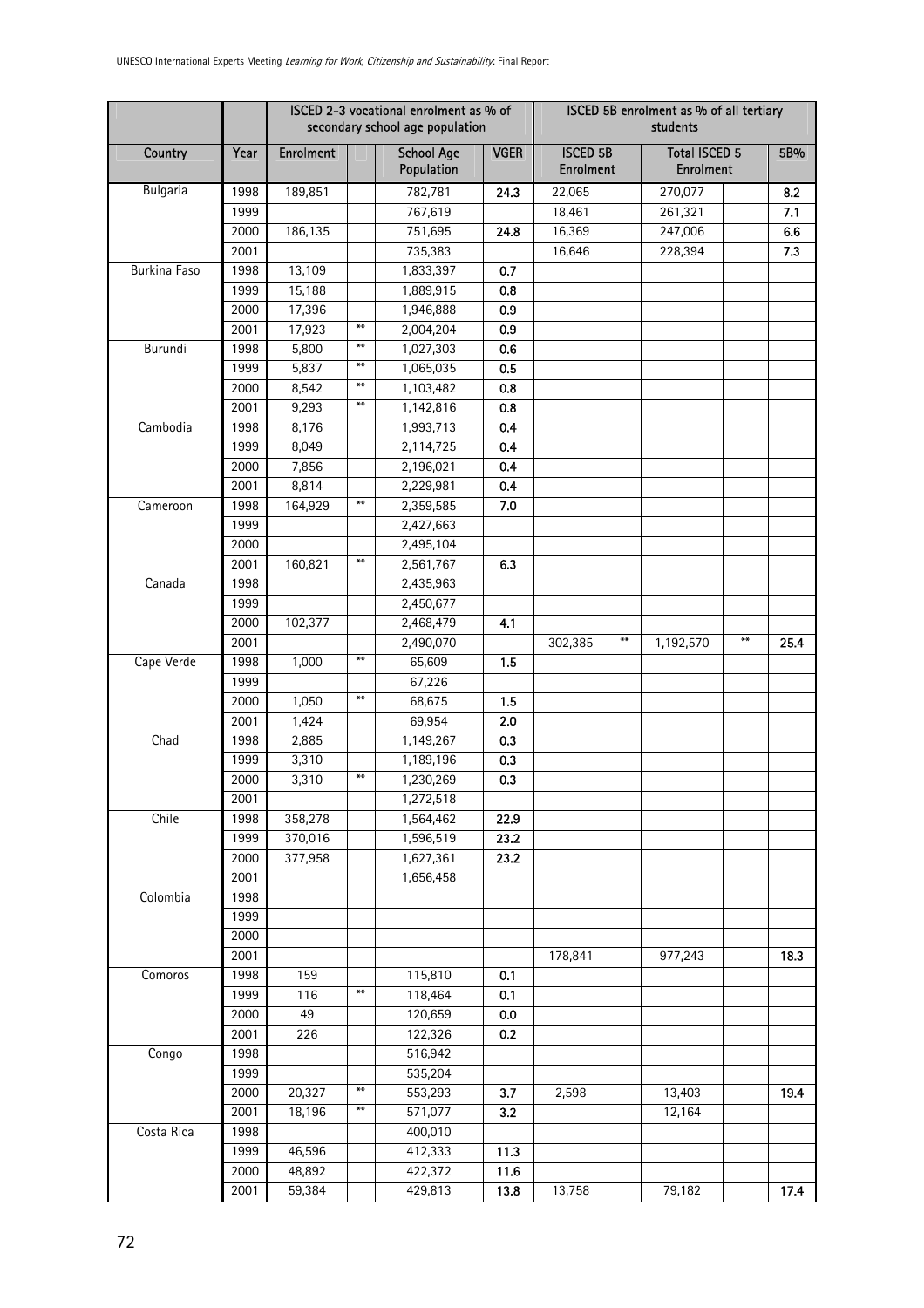|                   |      |                  |                        | ISCED 2-3 vocational enrolment as % of<br>secondary school age population |             | ISCED 5B enrolment as % of all tertiary<br>students |                                          |       |      |  |  |
|-------------------|------|------------------|------------------------|---------------------------------------------------------------------------|-------------|-----------------------------------------------------|------------------------------------------|-------|------|--|--|
| Country           | Year | <b>Enrolment</b> |                        | <b>School Age</b><br>Population                                           | <b>VGER</b> | <b>ISCED 5B</b><br><b>Enrolment</b>                 | <b>Total ISCED 5</b><br><b>Enrolment</b> |       | 5B%  |  |  |
| Côte d'Ivoire     | 1998 | 25,699           | $***$                  | 2,633,288                                                                 | 1.0         |                                                     |                                          |       |      |  |  |
|                   | 1999 |                  |                        | 2,717,802                                                                 |             |                                                     |                                          |       |      |  |  |
|                   | 2000 |                  | $**$                   | 2,789,254                                                                 |             |                                                     |                                          |       |      |  |  |
|                   | 2001 |                  | $**$                   | 2,846,587                                                                 |             |                                                     |                                          |       |      |  |  |
| Croatia           | 1998 | 161,652          |                        | 475,435                                                                   | 34.0        | 23,362                                              | 95,889                                   |       | 24.4 |  |  |
|                   | 1999 | 156,681          |                        | 470,224                                                                   | 33.3        |                                                     |                                          |       |      |  |  |
|                   | 2000 | 155,360          |                        | 463,441                                                                   | 33.5        | 30,460                                              | 104,168                                  |       | 29.2 |  |  |
|                   | 2001 | 155,213          |                        | 454,900                                                                   | 34.1        | 36,262                                              | 112,537                                  |       | 32.2 |  |  |
| Cuba              | 1998 | 183,515          |                        | 932,024                                                                   | 19.7        |                                                     |                                          |       |      |  |  |
|                   | 1999 | 202,286          |                        | 963,860                                                                   | 21.0        |                                                     |                                          |       |      |  |  |
|                   | 2000 | 226,761          |                        | 988,832                                                                   | 22.9        |                                                     |                                          |       |      |  |  |
|                   | 2001 | 257,400          |                        | 1,004,800                                                                 | 25.6        |                                                     | 191,262                                  |       |      |  |  |
| Cyprus            | 1998 | 4,261            |                        | 67,630                                                                    | 6.3         | 8,463                                               | 10,842                                   | (169) | 78.1 |  |  |
|                   | 1999 | 4,392            |                        | 68,190                                                                    | 6.4         | 7,825                                               | 10,414                                   |       | 75.1 |  |  |
|                   | 2000 | 4,497            |                        | 68,559                                                                    | 6.6         | 9,068                                               | 11,934                                   |       | 76.0 |  |  |
|                   | 2001 |                  |                        | 65,910                                                                    |             | 10,771                                              | 13,927                                   |       | 77.3 |  |  |
| Czech Republic    | 1998 | 315,952          |                        | 1,124,838                                                                 | 28.1        |                                                     | 231,224                                  |       |      |  |  |
|                   | 1999 | 347,320          |                        | 1,089,054                                                                 | 31.9        | 32,345                                              | 253,695                                  |       | 12.7 |  |  |
|                   | 2000 | 388,548          |                        | 1,060,842                                                                 | 36.6        | 27,738                                              | 260,044                                  |       | 10.7 |  |  |
|                   | 2001 | 391,928          |                        | 1,042,272                                                                 | 37.6        | 27,977                                              | 284,485                                  |       | 9.8  |  |  |
| Denmark           | 1998 | 113,728          |                        | 336,366                                                                   | 33.8        |                                                     | 189,970                                  |       |      |  |  |
|                   | 1999 | 119,878          |                        | 332,356                                                                   | 36.1        |                                                     | 189,158                                  |       |      |  |  |
|                   | 2000 |                  |                        | 332,550                                                                   |             | 18,499                                              | 186,997                                  |       | 9.9  |  |  |
|                   | 2001 |                  |                        | 337,334                                                                   |             | 20,142                                              | 196,204                                  |       | 10.3 |  |  |
| Djibouti          | 1998 | 2,207            |                        | 95,700                                                                    | 2.3         |                                                     |                                          |       |      |  |  |
|                   | 1999 | 1,242            |                        | 99,152                                                                    | 1.3         |                                                     |                                          |       |      |  |  |
|                   | 2000 | 1,280            |                        | 102,220                                                                   | 1.3         | 261                                                 | 496                                      |       | 52.6 |  |  |
|                   | 2001 | 1,447            |                        | 104,808                                                                   | 1.4         |                                                     |                                          |       |      |  |  |
| Dominica          | 1998 | 1,351            |                        | 8,333                                                                     | 16.2        |                                                     |                                          |       |      |  |  |
|                   | 1999 | 1,130            |                        |                                                                           |             |                                                     |                                          |       |      |  |  |
|                   | 2000 | 957              |                        | 7,818                                                                     | 12.2        |                                                     |                                          |       |      |  |  |
|                   | 2001 |                  |                        |                                                                           |             |                                                     |                                          |       |      |  |  |
| Dominican         | 1998 | 35,484           |                        | 1,087,903                                                                 | 3.3         |                                                     |                                          |       |      |  |  |
| Republic          | 1999 | 36,352           |                        | 1,105,156                                                                 | 3.3         |                                                     |                                          |       |      |  |  |
|                   | 2000 | 36,948           | $***$                  | 1,116,829                                                                 | 3.3         |                                                     |                                          |       |      |  |  |
|                   | 2001 | 36,622           |                        | 1,122,134                                                                 | 3.3         |                                                     |                                          |       |      |  |  |
| Ecuador           | 1998 | 173,703          |                        | 1,601,883                                                                 | 10.8        |                                                     |                                          |       |      |  |  |
|                   | 1999 | 176,179          |                        | 1,612,865                                                                 | 10.9        |                                                     |                                          |       |      |  |  |
|                   | 2000 | 185,166          |                        | 1,623,311                                                                 | 11.4        |                                                     |                                          |       |      |  |  |
|                   | 2001 | 203,179          |                        | 1,633,415                                                                 | 12.4        |                                                     |                                          |       |      |  |  |
| Egypt             | 1998 |                  |                        | 9,489,591                                                                 |             |                                                     |                                          |       |      |  |  |
|                   | 1999 |                  |                        | 9,644,669                                                                 |             |                                                     |                                          |       |      |  |  |
|                   | 2000 | 2,420,734        | $***$                  | 9,753,650                                                                 | 24.8        |                                                     |                                          |       |      |  |  |
|                   | 2001 | 2,532,868        | $***$                  | 9,812,826                                                                 | 25.8        |                                                     |                                          |       |      |  |  |
| El Salvador       | 1998 | 96,813           |                        | 799,601                                                                   | 12.1        |                                                     |                                          |       |      |  |  |
|                   | 1999 |                  | $**$                   | 787,757                                                                   |             |                                                     |                                          |       |      |  |  |
|                   | 2000 | 86,900           |                        | 780,799                                                                   | 11.1        |                                                     |                                          |       |      |  |  |
|                   | 2001 | 86,226           | $\pmb{\ast}\pmb{\ast}$ | 779,780                                                                   | 11.1        |                                                     |                                          |       |      |  |  |
| Equatorial Guinea | 1998 | 1,254            |                        | 64,738                                                                    | 1.9         |                                                     |                                          |       |      |  |  |
|                   | 1999 | 1,222            | $\pmb{\ast}\pmb{\ast}$ | 66,913                                                                    | 1.8         |                                                     |                                          |       |      |  |  |
|                   | 2000 | 1,254            |                        | 69,118                                                                    | 1.8         |                                                     |                                          |       |      |  |  |
|                   | 2001 | 1,425            |                        | 71,350                                                                    | 2.0         |                                                     |                                          |       |      |  |  |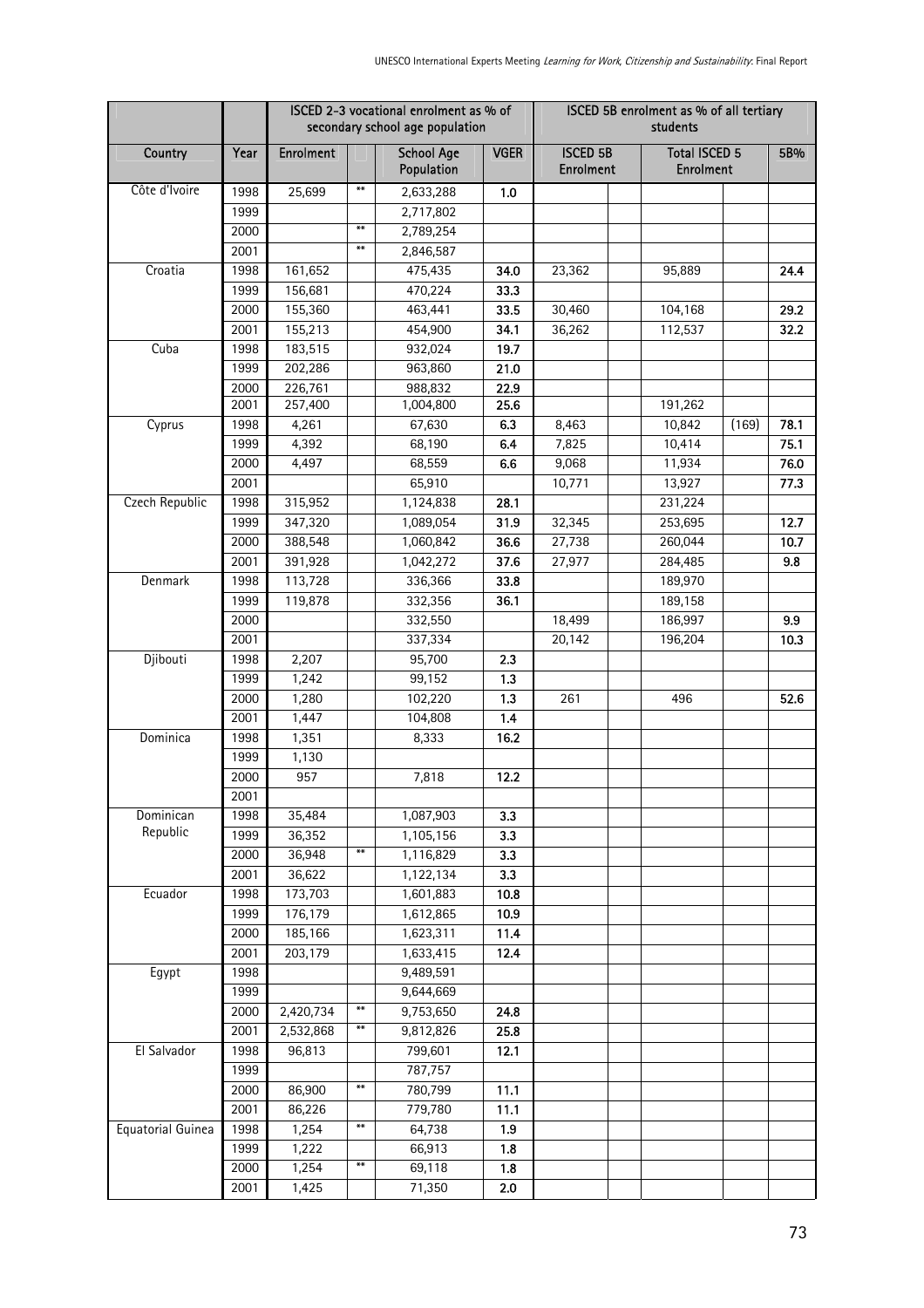|           |      |                  |       | ISCED 2-3 vocational enrolment as % of<br>secondary school age population |             | ISCED 5B enrolment as % of all tertiary<br>students |                                          |       |      |  |  |
|-----------|------|------------------|-------|---------------------------------------------------------------------------|-------------|-----------------------------------------------------|------------------------------------------|-------|------|--|--|
| Country   | Year | <b>Enrolment</b> |       | <b>School Age</b><br>Population                                           | <b>VGER</b> | <b>ISCED 5B</b><br><b>Enrolment</b>                 | <b>Total ISCED 5</b><br><b>Enrolment</b> |       | 5B%  |  |  |
| Eritrea   | 1998 | 839              |       | 494,575                                                                   | 0.2         |                                                     | 3,994                                    |       |      |  |  |
|           | 1999 | 1,266            |       | 513,296                                                                   | 0.2         |                                                     | 4,135                                    |       |      |  |  |
|           | 2000 | 1,609            |       | 532,952                                                                   | 0.3         |                                                     | 5,505                                    |       |      |  |  |
|           | 2001 | 1,662            |       | 553,328                                                                   | 0.3         |                                                     | 5,507                                    |       |      |  |  |
| Estonia   | 1998 | 18,896           |       | 105,320                                                                   | 17.9        | 8,063                                               | 48,684                                   |       | 16.6 |  |  |
|           | 1999 | 18,000           | $***$ | 107,262                                                                   | 16.8        | 7,204                                               | 53,613                                   |       | 13.4 |  |  |
|           | 2000 | 17,714           |       | 108,076                                                                   | 16.4        | 6,964                                               | 57,778                                   |       | 12.1 |  |  |
|           | 2001 |                  |       | 107,638                                                                   |             | 7,862                                               | 60,648                                   |       | 13.0 |  |  |
| Ethiopia  | 1998 | 3,374            |       | 8,215,092                                                                 | 0.0         |                                                     | 52,305                                   |       |      |  |  |
|           | 1999 | 7,738            |       | 8,491,343                                                                 | 0.1         |                                                     | 67,732                                   |       |      |  |  |
|           | 2000 | 8,639            |       | 8,786,958                                                                 | 0.1         |                                                     | 87,431                                   |       |      |  |  |
|           | 2001 | 8,716            | $**$  | 9,104,496                                                                 | 0.1         |                                                     | 101,829                                  |       |      |  |  |
| Fiji      | 1998 |                  |       | 122,948                                                                   |             |                                                     |                                          |       |      |  |  |
|           | 1999 |                  |       | 122,141                                                                   |             |                                                     |                                          |       |      |  |  |
|           | 2000 | 2,733            | $***$ | 121,162                                                                   | 2.3         |                                                     |                                          |       |      |  |  |
|           | 2001 | 2,895            | $***$ | 120,011                                                                   | 2.4         |                                                     |                                          |       |      |  |  |
| Finland   | 1998 |                  |       | 396,938                                                                   |             |                                                     | 258,466                                  |       |      |  |  |
|           | 1999 | 161,805          |       | 394,063                                                                   | 41.1        | 15,250                                              | 270,185                                  |       | 5.6  |  |  |
|           | 2000 | 170,466          |       | 391,601                                                                   | 43.5        | 6,959                                               | 279,628                                  |       | 2.5  |  |  |
|           | 2001 |                  |       |                                                                           |             | 2,447                                               | 283,805                                  |       | 0.9  |  |  |
| France    | 1998 | 1,515,437        |       | 5,435,320                                                                 | 27.9        |                                                     |                                          |       |      |  |  |
|           | 1999 | 1,505,783        |       | 5,455,250                                                                 | 27.6        |                                                     |                                          |       |      |  |  |
|           | 2000 | 1,461,392        |       | 5,453,912                                                                 | 26.8        |                                                     |                                          |       |      |  |  |
|           | 2001 |                  |       |                                                                           |             | 502,927                                             | 2,029,179                                |       | 24.8 |  |  |
| Gabon     | 1998 | 6,161            |       | 189,334                                                                   | 3.3         |                                                     |                                          |       |      |  |  |
|           | 1999 | 6,377            | $**$  | 195,345                                                                   | 3.3         |                                                     |                                          |       |      |  |  |
|           | 2000 | 6,605            | $***$ | 201,148                                                                   | 3.3         |                                                     |                                          |       |      |  |  |
|           | 2001 | 7,587            |       | 206,704                                                                   | 3.7         |                                                     |                                          |       |      |  |  |
| Gambia    | 1998 | 337              |       | 153,115                                                                   | 0.2         |                                                     |                                          |       |      |  |  |
|           | 1999 | 373              |       | 159,143                                                                   | 0.2         |                                                     | 1,169                                    |       |      |  |  |
|           | 2000 | 405              |       | 165,042                                                                   | 0.2         |                                                     |                                          |       |      |  |  |
|           | 2001 | 417              |       | 170,781                                                                   | 0.2         |                                                     |                                          |       |      |  |  |
| Georgia   | 1998 | 25,225           |       | 605,163                                                                   | 4.2         |                                                     | 130,164                                  |       |      |  |  |
|           | 1999 | 23,705           |       | 602,249                                                                   | 3.9         |                                                     | 137,046                                  |       |      |  |  |
|           | 2000 | 20,703           |       | 594,234                                                                   | 3.5         |                                                     | 140,627                                  |       |      |  |  |
|           | 2001 | 19,537           |       | 580,526                                                                   | 3.4         |                                                     | 149,142                                  |       |      |  |  |
| Germany   | 1998 | 1,729,976        |       | 8,339,190                                                                 | 20.7        |                                                     | 2,087,044                                | (169) |      |  |  |
|           | 1999 | 1,735,846        |       | 8,427,574                                                                 | 20.6        | 312,604                                             | 2,054,838                                |       | 15.2 |  |  |
|           | 2000 | 1,740,473        |       | 8,478,369                                                                 | 20.5        | 317,211                                             | 2,083,945                                |       | 15.2 |  |  |
|           | 2001 | 1,753,409        |       | 8,484,615                                                                 | 20.7        | 324,150                                             |                                          |       |      |  |  |
| Ghana     | 1998 | 22,947           |       | 2,790,157                                                                 | 0.8         |                                                     |                                          |       |      |  |  |
|           | 1999 | 13,830           | $***$ | 2,848,175                                                                 | 0.5         | 21,857                                              | 54,658                                   |       | 40.0 |  |  |
|           | 2000 | 14,090           |       | 2,899,191                                                                 | 0.5         | 23,824                                              | 64,098                                   |       | 37.2 |  |  |
|           | 2001 | 15,172           | $**$  | 2,942,751                                                                 | 0.5         | 20,439                                              | 68,389                                   |       | 29.9 |  |  |
| Greece    | 1998 | 101,362          |       | 821,014                                                                   | 12.3        |                                                     |                                          |       |      |  |  |
|           | 1999 | 119,644          |       | 799,081                                                                   | 15.0        |                                                     |                                          |       |      |  |  |
|           | 2000 | 134,515          |       | 776,900                                                                   | 17.3        |                                                     |                                          |       |      |  |  |
|           | 2001 |                  |       | 754,599                                                                   |             | 171,561                                             | 529,233                                  |       | 32.4 |  |  |
| Guatemala | 1998 | 134,986          | $**$  | 1,302,393                                                                 | 10.4        |                                                     |                                          |       |      |  |  |
|           | 1999 | 132,090          |       | 1,333,803                                                                 | 9.9         |                                                     |                                          |       |      |  |  |
|           | 2000 | 144,758          |       | 1,364,908                                                                 | 10.6        |                                                     |                                          |       |      |  |  |
|           | 2001 | 156,439          |       | 1,653,714                                                                 | 9.5         |                                                     |                                          |       |      |  |  |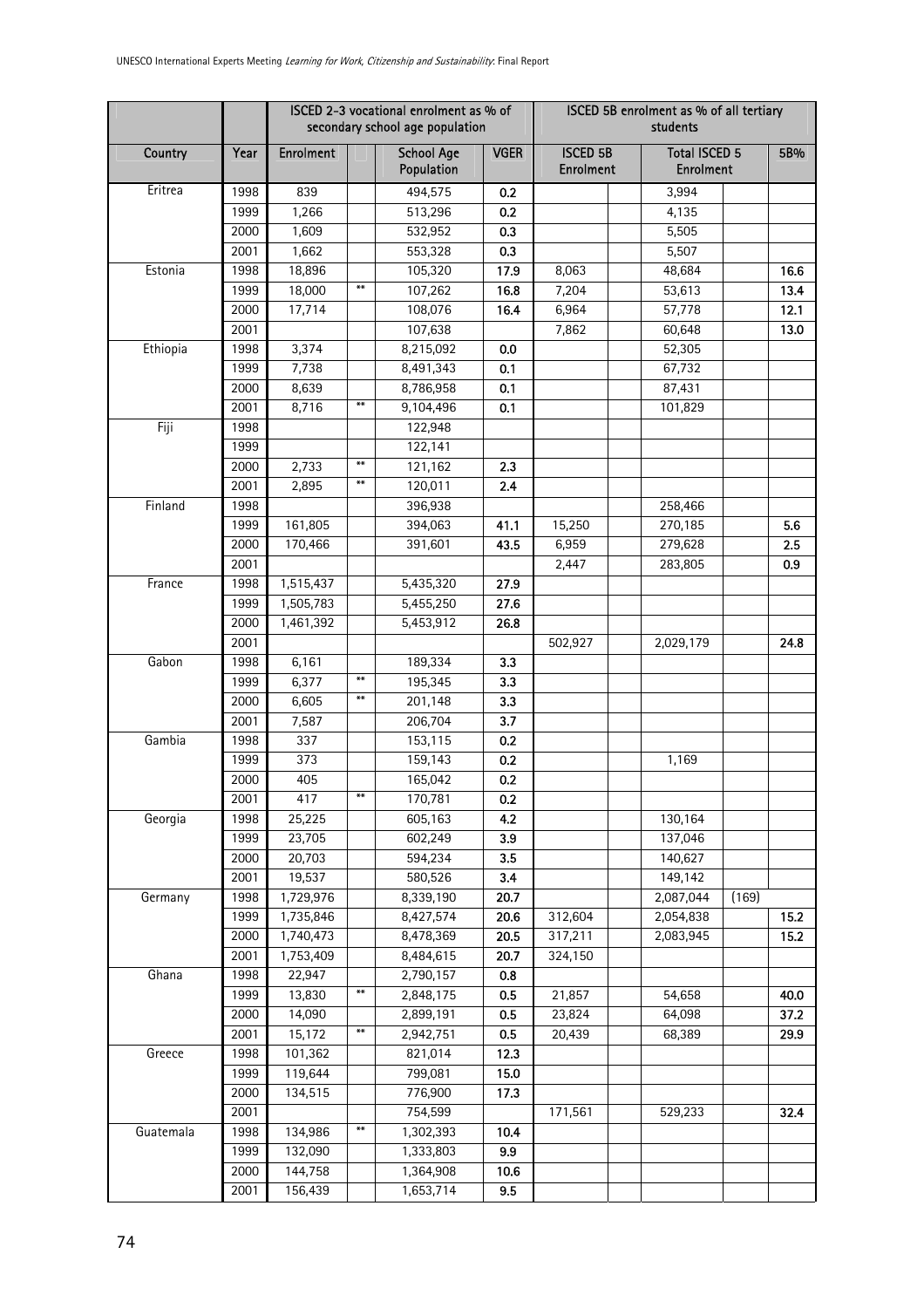|               |      |                  |                        | ISCED 2-3 vocational enrolment as % of<br>secondary school age population |             | ISCED 5B enrolment as % of all tertiary<br>students |                                          |       |  |  |
|---------------|------|------------------|------------------------|---------------------------------------------------------------------------|-------------|-----------------------------------------------------|------------------------------------------|-------|--|--|
| Country       | Year | <b>Enrolment</b> |                        | <b>School Age</b><br>Population                                           | <b>VGER</b> | <b>ISCED 5B</b><br><b>Enrolment</b>                 | <b>Total ISCED 5</b><br><b>Enrolment</b> | 5B%   |  |  |
| Guinea-Bissau | 1998 |                  |                        | 140,740                                                                   |             |                                                     |                                          |       |  |  |
|               | 1999 | 869              |                        | 144,921                                                                   | 0.6         |                                                     |                                          |       |  |  |
|               | 2000 |                  |                        | 149,424                                                                   |             |                                                     |                                          |       |  |  |
|               | 2001 |                  |                        | 154,283                                                                   |             |                                                     |                                          |       |  |  |
| Guyana        | 1998 | 7,353            |                        | 81,966                                                                    | 9.0         |                                                     |                                          |       |  |  |
|               | 1999 | 7,494            | $***$                  | 79,418                                                                    | 9.4         |                                                     |                                          |       |  |  |
|               | 2000 |                  |                        | 77,110                                                                    |             |                                                     |                                          |       |  |  |
|               | 2001 |                  |                        | 75,081                                                                    |             |                                                     |                                          |       |  |  |
| Hong Kong     | 1998 |                  |                        |                                                                           |             |                                                     |                                          |       |  |  |
| (China), SAR  | 1999 |                  |                        |                                                                           |             |                                                     |                                          |       |  |  |
|               | 2000 | 10,812           |                        | 624,705                                                                   | 1.7         | 39,095                                              | 128,052                                  | 30.5  |  |  |
|               | 2001 | 9,675            |                        | 617,576                                                                   | 1.6         | 44,327                                              | 134,038                                  | 33.1  |  |  |
| Hungary       | 1998 | 55,044           |                        | 1,056,616                                                                 | 5.2         |                                                     | 279,397                                  |       |  |  |
|               | 1999 | 50,821           |                        | 1,020,248                                                                 | 5.0         | 2,153                                               | 305,702                                  | 0.7   |  |  |
|               | 2000 |                  |                        | 993,430                                                                   |             | 6,724                                               | 330,549                                  | 2.0   |  |  |
|               | 2001 | 65,400           |                        | 978,206                                                                   | 6.7         | 9,560                                               | 354,386                                  | 2.7   |  |  |
| Iceland       | 1998 | 6,439            |                        | 29,693                                                                    | 21.7        |                                                     | 8,462                                    |       |  |  |
|               | 1999 | 6,576            |                        | 29,804                                                                    | 22.1        | 829                                                 | 9,667                                    | 8.6   |  |  |
|               | 2000 | 7,149            |                        | 29,936                                                                    | 23.9        |                                                     |                                          |       |  |  |
|               | 2001 |                  |                        | 30,084                                                                    |             | 789                                                 | 11,584                                   | 6.8   |  |  |
| India         | 1998 |                  |                        | 122,108,039                                                               |             |                                                     |                                          |       |  |  |
|               | 1999 | 618,116          |                        | 146,798,516                                                               | 0.4         |                                                     |                                          |       |  |  |
|               | 2000 | 513,548          |                        | 149,368,719                                                               | 0.3         | 77,993                                              | 9,834,046                                | 0.8   |  |  |
|               | 2001 |                  |                        | 151,602,188                                                               |             | 81,656                                              | 10,576,653                               | 0.8   |  |  |
| Indonesia     | 1998 |                  |                        | 26,024,475                                                                |             |                                                     |                                          |       |  |  |
|               | 1999 | 2,053,893        | $\pmb{\ast}\pmb{\ast}$ | 26,087,959                                                                | 7.9         |                                                     |                                          |       |  |  |
|               | 2000 |                  |                        | 26,127,654                                                                |             |                                                     |                                          |       |  |  |
|               | 2001 |                  |                        | 26,145,623                                                                |             | 748,307                                             | 3,175,833                                | 23.6  |  |  |
| Iran, Islamic | 1998 | 586,235          |                        | 12,574,722                                                                | 4.7         |                                                     |                                          |       |  |  |
| Republic of   | 1999 | 673,343          |                        | 12,747,541                                                                | 5.3         |                                                     |                                          |       |  |  |
|               | 2000 | 698,697          |                        | 12,851,880                                                                | 5.4         |                                                     |                                          |       |  |  |
|               | 2001 | 736,199          |                        | 12,894,245                                                                | 5.7         |                                                     |                                          |       |  |  |
| Iraq          | 1998 | 66,725           |                        | 3,091,656                                                                 | 2.2         |                                                     | 271,508                                  |       |  |  |
|               | 1999 | 75,808           |                        | 3,195,816                                                                 | 2.4         |                                                     | 288,670                                  |       |  |  |
|               | 2000 |                  |                        | 3,292,472                                                                 |             |                                                     |                                          |       |  |  |
|               | 2001 |                  |                        | 3,380,098                                                                 |             |                                                     |                                          |       |  |  |
| Ireland       | 1998 |                  |                        |                                                                           |             |                                                     | 151,137                                  |       |  |  |
|               | 1999 |                  |                        |                                                                           |             | 65,329                                              | 160,611                                  | 40.7  |  |  |
|               | 2000 |                  |                        |                                                                           |             | 62,718                                              | 166,600                                  | 37.6  |  |  |
|               | 2001 |                  |                        |                                                                           |             | 68,599                                              | 176,296                                  | 38.9  |  |  |
| Israel        | 1998 | 138,825          |                        | 626,933                                                                   | 22.1        |                                                     | 245,963                                  |       |  |  |
|               | 1999 | 113,337          |                        | 632,168                                                                   | 17.9        | 50,288                                              | 255,891                                  | 19.7  |  |  |
|               | 2000 | 115,424          |                        | 637,257                                                                   | 18.1        | 58,797                                              | 270,979                                  | 21.7  |  |  |
|               | 2001 | 125,674          |                        | 642,206                                                                   | 19.6        | 63,094                                              | 299,716                                  | 21.1  |  |  |
| Italy         | 1998 |                  |                        |                                                                           |             |                                                     | 1,797,241                                |       |  |  |
|               | 1999 | 636,068          |                        | 4,747,720                                                                 | 13.4        | 26,938                                              | 1,770,002                                | 1.5   |  |  |
|               | 2000 | 688,093          |                        | 4,663,231                                                                 | 14.8        | 43,705                                              | 1,812,325                                | 2.4   |  |  |
|               | 2001 |                  |                        |                                                                           |             | 22,887                                              | 1,854,200                                | $1.2$ |  |  |
| Jamaica       | 1998 |                  |                        |                                                                           |             |                                                     |                                          |       |  |  |
|               | 1999 | 457              |                        | 273,887                                                                   | 0.2         |                                                     |                                          |       |  |  |
|               | 2000 | 498              |                        | 273,319                                                                   | 0.2         |                                                     |                                          |       |  |  |
|               | 2001 | 371              |                        | 273,109                                                                   | 0.1         | 25,517                                              | 45,394                                   | 56.2  |  |  |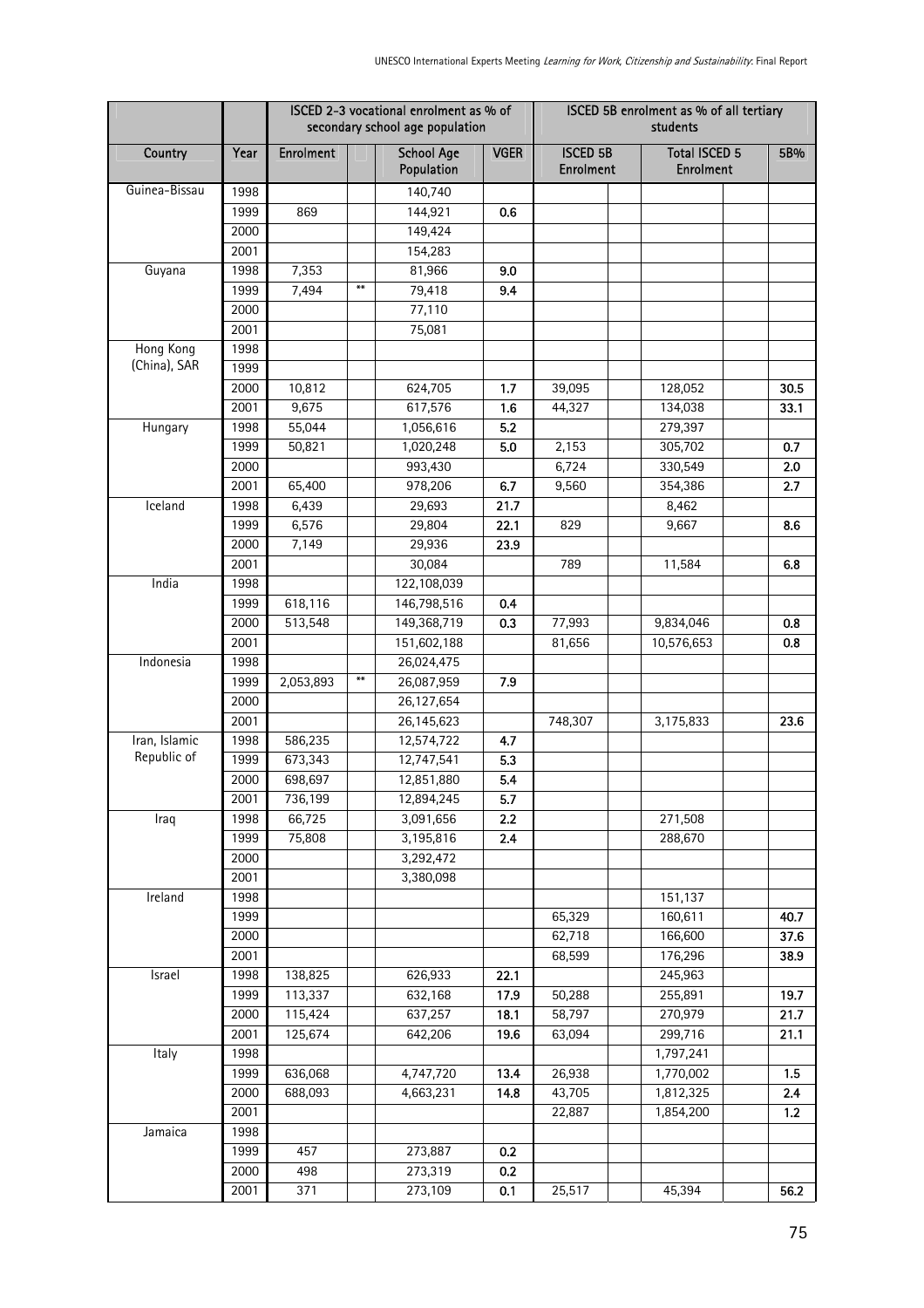|                            |              |                  |                        | ISCED 2-3 vocational enrolment as % of<br>secondary school age population |             | ISCED 5B enrolment as % of all tertiary<br>students |                                          |             |  |  |
|----------------------------|--------------|------------------|------------------------|---------------------------------------------------------------------------|-------------|-----------------------------------------------------|------------------------------------------|-------------|--|--|
| Country                    | Year         | <b>Enrolment</b> |                        | <b>School Age</b><br>Population                                           | <b>VGER</b> | <b>ISCED 5B</b><br><b>Enrolment</b>                 | <b>Total ISCED 5</b><br><b>Enrolment</b> | 5B%         |  |  |
| Japan                      | 1998         | 1,170,216        |                        | 8,803,820                                                                 | 13.3        |                                                     | 3,940,756                                |             |  |  |
|                            | 1999         | 1,144,475        |                        | 8,603,059                                                                 | 13.3        | 1,066,925                                           | 3,982,069                                | 26.8        |  |  |
|                            | 2000         | 1,125,375        |                        | 8,397,453                                                                 | 13.4        | 1,015,309                                           | 3,972,468                                | 25.6        |  |  |
|                            | 2001         | 1,091,676        |                        | 8,183,613                                                                 | 13.3        | 980,492                                             | 3,966,667                                | 24.7        |  |  |
| Jordan                     | 1998         | 41,821           |                        | 666,910                                                                   | 6.3         |                                                     |                                          |             |  |  |
|                            | 1999         | 41,534           |                        | 677,842                                                                   | 6.1         |                                                     |                                          |             |  |  |
|                            | 2000         |                  |                        | 689,128                                                                   |             |                                                     |                                          |             |  |  |
|                            | 2001         | 42,169           |                        | 700,939                                                                   | 6.0         | 19,177                                              | 162,688                                  | 11.8        |  |  |
| Kazakhstan                 | 1998         | 94,863           |                        | 2,249,472                                                                 | 4.2         |                                                     |                                          |             |  |  |
|                            | 1999         | 89,863           |                        | 2,275,233                                                                 | 3.9         |                                                     |                                          |             |  |  |
|                            | 2000         | 86,089           |                        | 2,284,373                                                                 | 3.8         |                                                     |                                          |             |  |  |
|                            | 2001         | 87,327           |                        | 2,275,843                                                                 | 3.8         |                                                     |                                          |             |  |  |
| Kenya                      | 1998         | 16,720           | $\pmb{\ast}\pmb{\ast}$ | 3,870,454                                                                 | 0.4         |                                                     |                                          |             |  |  |
|                            | 1999         | 16,500           | $***$                  | 3,986,905                                                                 | 0.4         | 41,712                                              | 89,016                                   | 46.9        |  |  |
|                            | 2000         | 16,638           |                        | 4,084,602                                                                 | 0.4         | 45,602                                              | 95,104<br>$**$                           | 47.9        |  |  |
|                            | 2001         | 24,500           | $***$                  | 4,162,498                                                                 | 0.6         |                                                     | 98,607                                   |             |  |  |
| Kuwait                     | 1998         | 3,991            |                        | 240,454                                                                   | 1.7         |                                                     |                                          |             |  |  |
|                            | 1999         | 4,145            | $\pmb{\ast}\pmb{\ast}$ | 260,094                                                                   | 1.6         |                                                     |                                          |             |  |  |
|                            | 2000         | 4,237            | $***$                  | 275,616                                                                   | 1.5         |                                                     |                                          |             |  |  |
|                            | 2001         | 4,470            |                        | 285,730                                                                   | 1.6         |                                                     | $**$                                     |             |  |  |
| Kyrgyzstan                 | 1998         | 25,469           |                        | 741,963                                                                   | 3.4         |                                                     | 131,222<br>$***$                         |             |  |  |
|                            | 1999         | 26,541           |                        | 764,832                                                                   | 3.5         |                                                     | 134,096                                  |             |  |  |
|                            | 2000         | 26,541           |                        | 783,079                                                                   | 3.4         |                                                     | 190,508                                  |             |  |  |
|                            | 2001         | 25,903           |                        | 796,121                                                                   | 3.3         |                                                     | 209,245                                  |             |  |  |
| Lao People's<br>Democratic | 1998         | 3,110            |                        | 718,312                                                                   | 0.4         | 7,456                                               | 12,076                                   | 61.7        |  |  |
| Republic                   | 1999         | 3,789            |                        | 744,179                                                                   | 0.5         | 8,054                                               | 14,149                                   | 56.9        |  |  |
|                            | 2000         | 4,019<br>4,542   |                        | 768,087                                                                   | 0.5         | 9,995                                               | 16,745                                   | 59.7        |  |  |
| Latvia                     | 2001<br>1998 | 35,067           |                        | 789,654<br>288,861                                                        | 0.6<br>12.1 | 20,916<br>5,389                                     | 28,540<br>82,042                         | 73.3<br>6.6 |  |  |
|                            | 1999         | 39,985           |                        | 294,022                                                                   | 13.6        | 6,268                                               | 91,237                                   | 6.9         |  |  |
|                            | 2000         | 40,009           |                        | 295,968                                                                   | 13.5        | 10,867                                              | 102,783                                  | 10.6        |  |  |
|                            | 2001         |                  |                        | 294,335                                                                   |             | 16,408                                              | 110,500                                  | 14.8        |  |  |
| Lebanon                    | 1998         | 38,280           |                        | 480,602                                                                   | 8.0         |                                                     |                                          |             |  |  |
|                            | 1999         | 39,642           |                        | 491,628                                                                   | 8.1         | 12,145                                              | 116,014                                  | 10.5        |  |  |
|                            | 2000         | 39,959           |                        | 426,532                                                                   | 9.4         | 14,531                                              | 134,018                                  | 10.8        |  |  |
|                            | 2001         | 41,466           |                        | 434,478                                                                   | 9.5         | 18,221                                              | 142,951                                  | 12.7        |  |  |
| Lesotho                    | 1998         | 973              | $\ast$                 | 227,876                                                                   | 0.4         | 856                                                 | 4,046                                    | 21.2        |  |  |
|                            | 1999         | 1,183            |                        | 231,414                                                                   | 0.5         |                                                     | 3,524                                    |             |  |  |
|                            | 2000         | 1,321            |                        | 234,184                                                                   | 0.6         | 2,028                                               | 4,449                                    | 45.6        |  |  |
|                            | 2001         | 1,347            |                        | 236,158                                                                   | 0.6         | 2,025                                               | 5,005                                    | 40.5        |  |  |
| Liberia                    | 1998         | 19,752           |                        | 373,198                                                                   | 5.3         |                                                     |                                          |             |  |  |
|                            | 1999         | 45,067           |                        | 400,545                                                                   | 11.3        | 17,416                                              | 52,251                                   | 33.3        |  |  |
|                            | 2000         |                  |                        | 424,854                                                                   |             |                                                     |                                          |             |  |  |
|                            | 2001         |                  |                        | 445,271                                                                   |             |                                                     |                                          |             |  |  |
| Libyan Arab                | 1998         |                  |                        | 811,762                                                                   |             |                                                     |                                          |             |  |  |
| Jamahiriya                 | 1999         |                  |                        | 812,142                                                                   |             |                                                     | 290,060                                  |             |  |  |
|                            | 2000         | 245,165          |                        | 804,192                                                                   | 30.5        |                                                     |                                          |             |  |  |
|                            | 2001         | 183,393          |                        | 787,129                                                                   | 23.3        |                                                     |                                          |             |  |  |
| Lithuania                  | 1998         | 51,357           |                        | 425,076                                                                   | 12.1        | 32,887                                              | 107,419                                  | 30.6        |  |  |
|                            | 1999         |                  |                        | 434,485                                                                   |             | 37,559                                              | 121,904                                  | 30.8        |  |  |
|                            | 2000         | 43,594           |                        | 439,853                                                                   | 9.9         | 40,330                                              | 135,923                                  | 29.7        |  |  |
|                            | 2001         |                  |                        | 440,518                                                                   |             | 41,875                                              | 148,788                                  | 28.1        |  |  |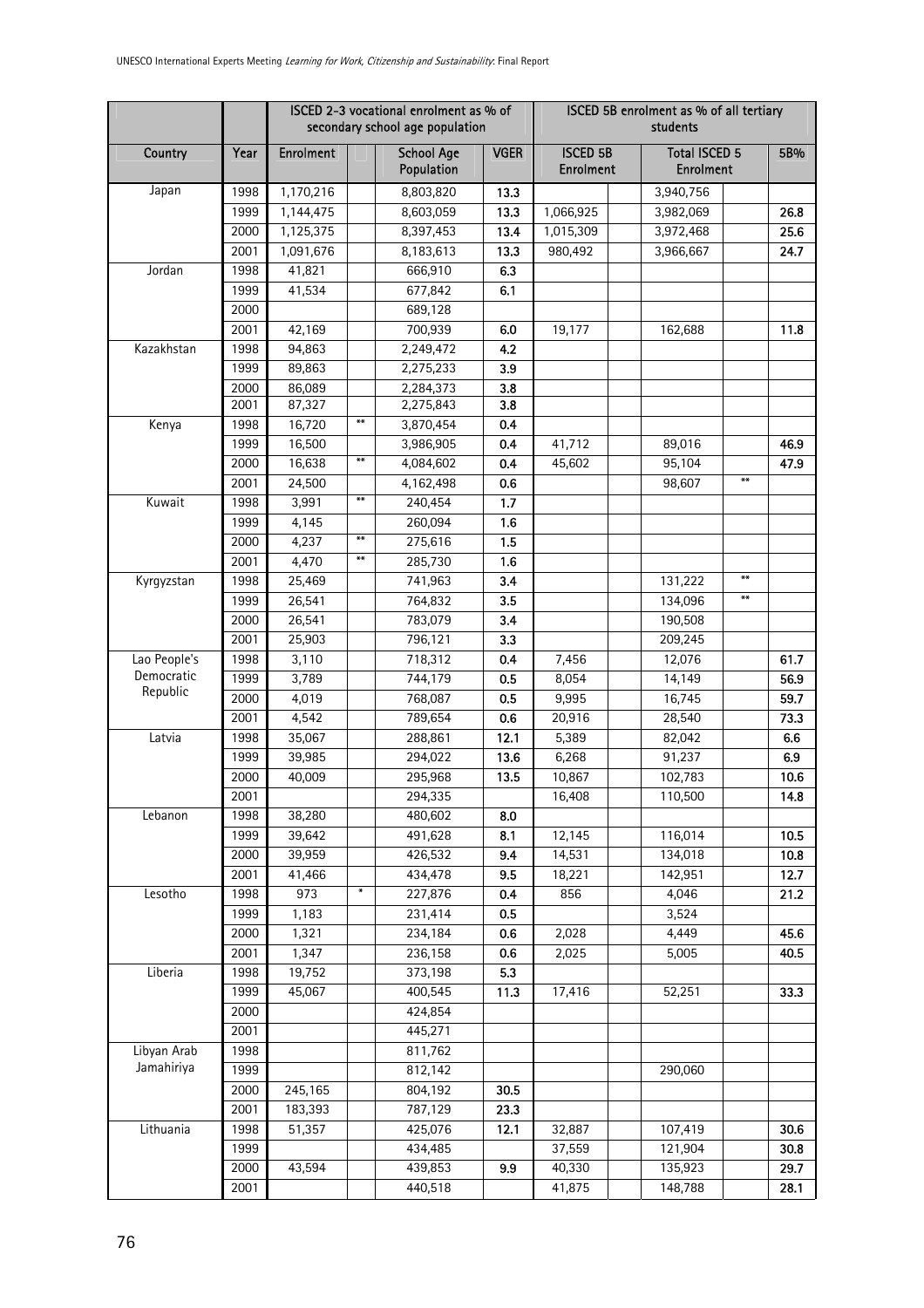|                   |      |                  |                        | ISCED 2-3 vocational enrolment as % of<br>secondary school age population |             | ISCED 5B enrolment as % of all tertiary<br>students |                                          |      |  |  |
|-------------------|------|------------------|------------------------|---------------------------------------------------------------------------|-------------|-----------------------------------------------------|------------------------------------------|------|--|--|
| Country           | Year | <b>Enrolment</b> |                        | <b>School Age</b><br>Population                                           | <b>VGER</b> | <b>ISCED 5B</b><br><b>Enrolment</b>                 | <b>Total ISCED 5</b><br><b>Enrolment</b> | 5B%  |  |  |
| Luxembourg        | 1998 | 10,622           |                        | 35,251                                                                    | 30.1        |                                                     | 2,717                                    |      |  |  |
|                   | 1999 | 10,853           |                        | 34,943                                                                    | 31.1        | 1,886                                               | 2,437                                    | 77.4 |  |  |
|                   | 2000 | 11,172           |                        | 34,977                                                                    | 31.9        | 1,053                                               | 2,533                                    | 41.6 |  |  |
|                   | 2001 |                  |                        |                                                                           |             | 1,179                                               | 2,965                                    | 39.8 |  |  |
| Macao (China)     | 1998 | 1,361            |                        | 42,197                                                                    | 3.2         | $***$<br>2,163                                      | 7,458                                    | 29.0 |  |  |
|                   | 1999 | 2,190            |                        | 44,877                                                                    | 4.9         | 2,167                                               | 7,471                                    | 29.0 |  |  |
|                   | 2000 | 2,478            |                        | 46,919                                                                    | 5.3         |                                                     |                                          |      |  |  |
|                   | 2001 | 2,588            |                        | 48,234                                                                    | 5.4         | 2,521                                               | 20,420                                   | 12.3 |  |  |
| Madagascar        | 1998 | 12,691           | $\pmb{\ast}\pmb{\ast}$ | 2,426,736                                                                 | 0.5         |                                                     |                                          |      |  |  |
|                   | 1999 |                  |                        | 2,496,347                                                                 |             |                                                     |                                          |      |  |  |
|                   | 2000 |                  |                        | 2,568,633                                                                 |             | 6,070                                               | 31,386                                   | 19.3 |  |  |
|                   | 2001 |                  |                        | 2,643,368                                                                 |             | 6,611                                               | 32,593                                   | 20.3 |  |  |
| Malaysia          | 1998 |                  |                        | 3,103,212                                                                 |             |                                                     |                                          |      |  |  |
|                   | 1999 | 124,816          |                        | 3,141,753                                                                 | 4.0         |                                                     |                                          |      |  |  |
|                   | 2000 | 131,511          |                        | 3,183,433                                                                 | 4.1         |                                                     |                                          |      |  |  |
|                   | 2001 | 134,302          |                        | 3,227,385                                                                 | 4.2         | 263,602                                             | 557,118                                  | 47.3 |  |  |
| Maldives          | 1998 |                  |                        | 33,658                                                                    |             |                                                     |                                          |      |  |  |
|                   | 1999 |                  |                        | 35,091                                                                    |             |                                                     |                                          |      |  |  |
|                   | 2000 | 1,154            |                        | 36,306                                                                    | 3.2         |                                                     |                                          |      |  |  |
|                   | 2001 | 2,139            |                        | 37,273                                                                    | 5.7         |                                                     |                                          |      |  |  |
| Mali              | 1998 | 26,784           |                        | 1,602,453                                                                 | 1.7         |                                                     |                                          |      |  |  |
|                   | 1999 |                  |                        | 1,649,023                                                                 |             |                                                     |                                          |      |  |  |
|                   | 2000 |                  |                        | 1,697,622                                                                 |             |                                                     |                                          |      |  |  |
|                   | 2001 |                  |                        | 1,748,410                                                                 |             |                                                     |                                          |      |  |  |
| Malta             | 1998 | 4,445            |                        | 40,862                                                                    | 10.9        |                                                     | 5,768                                    | (40) |  |  |
|                   | 1999 | 3,636            |                        | 40,601                                                                    | 9.0         | 1,079                                               | 6,315                                    | 17.1 |  |  |
|                   | 2000 | 4,286            |                        | 40,290                                                                    | 10.6        | 1,204                                               | 7,422                                    | 16.2 |  |  |
|                   | 2001 |                  |                        | 39,944                                                                    |             | 1,325                                               | 7,259                                    | 18.3 |  |  |
| Mauritania        | 1998 | 1,682            |                        | 338,854                                                                   | 0.5         |                                                     |                                          |      |  |  |
|                   | 1999 | 1,871            |                        | 346,636                                                                   | 0.5         |                                                     |                                          |      |  |  |
|                   | 2000 | 1,916            |                        | 354,837                                                                   | 0.5         |                                                     |                                          |      |  |  |
|                   | 2001 | 1,893            |                        | 363,510                                                                   | 0.5         |                                                     |                                          |      |  |  |
| Mauritius         | 1998 | 7,153            |                        | 144,506                                                                   | 4.9         | 4,314                                               | 7,559                                    | 57.1 |  |  |
|                   | 1999 | 8,883            |                        | 140,509                                                                   | 6.3         | 3,993                                               | 8,256                                    | 48.4 |  |  |
|                   | 2000 | 9,984            |                        | 137,858                                                                   | 7.2         | 7,396                                               | 12,469                                   | 59.3 |  |  |
|                   | 2001 | 11,136           | $\pmb{\ast}\pmb{\ast}$ | 136,788                                                                   | 8.1         | 6,929                                               | 12,602                                   | 55.0 |  |  |
| Mexico            | 1998 | 1,238,452        |                        | 12,618,575                                                                | 9.8         |                                                     | 1,837,884                                |      |  |  |
|                   | 1999 | 1,367,199        |                        | 12,670,774                                                                | 10.8        | 43,750                                              | 1,962,763                                | 2.2  |  |  |
|                   | 2000 | 1,413,243        |                        | 12,732,568                                                                | 11.1        | 53,633                                              | 2,047,895                                | 2.6  |  |  |
|                   | 2001 | 1,448,550        |                        | 12,805,513                                                                | 11.3        | 62,049                                              | 2,147,075                                | 2.9  |  |  |
| Micronesia        | 1998 | 610              |                        | 61,372                                                                    | $1.0\,$     |                                                     |                                          |      |  |  |
| (Federated States | 1999 |                  |                        | 62,432                                                                    |             |                                                     |                                          |      |  |  |
| of)               | 2000 |                  |                        | 63,583                                                                    |             |                                                     |                                          |      |  |  |
|                   | 2001 |                  |                        | 64,833                                                                    |             |                                                     |                                          |      |  |  |
| Mongolia          | 1998 | 11,650           |                        | 352,228                                                                   | 3.3         | 4,094                                               | 64,272                                   | 6.4  |  |  |
|                   | 1999 | 9,251            |                        | 360,163                                                                   | 2.6         | 4,371                                               | 74,025                                   | 5.9  |  |  |
|                   | 2000 | 12,177           |                        | 366,397                                                                   | 3.3         | 4,224                                               | 84,970                                   | 5.0  |  |  |
|                   | 2001 | 13,056           |                        | 370,872                                                                   | 3.5         | 3,605                                               | 90,275                                   | 4.0  |  |  |
| Morocco           | 1998 | 103,448          |                        | 3,895,595                                                                 | 2.7         | 2,700                                               | 273,183                                  | 1.0  |  |  |
|                   | 1999 | 100,112          |                        | 3,920,221                                                                 | 2.6         | 5,555                                               | 276,375                                  | 2.0  |  |  |
|                   | 2000 | 104,745          | $**$                   | 3,929,836                                                                 | 2.7         |                                                     | 310,258                                  |      |  |  |
|                   | 2001 |                  | $\pmb{\ast}\pmb{\ast}$ | 3,923,770                                                                 |             |                                                     |                                          |      |  |  |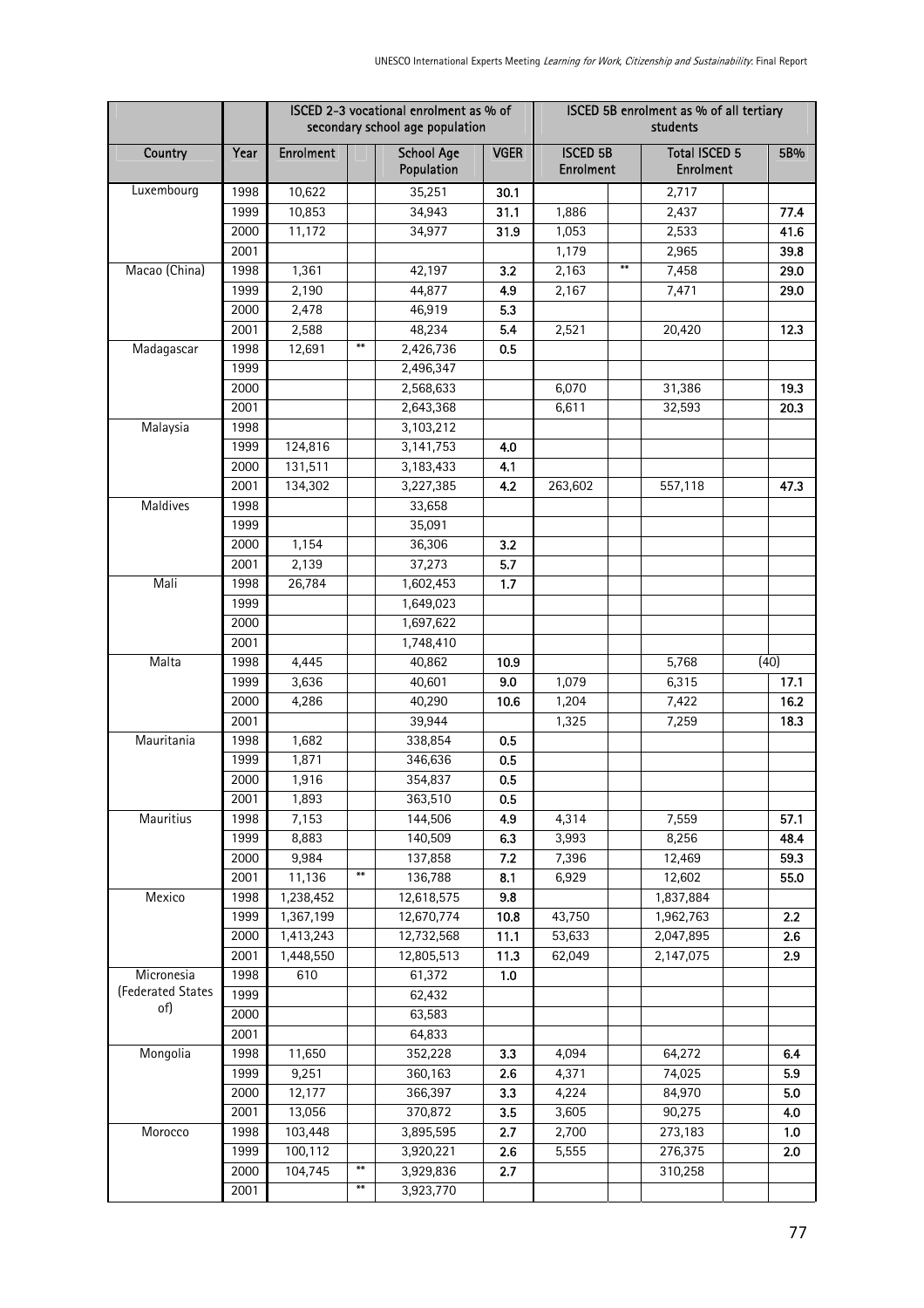|                          |              |                  |                        | ISCED 2-3 vocational enrolment as % of<br>secondary school age population |             | ISCED 5B enrolment as % of all tertiary<br>students |                                          |            |  |  |
|--------------------------|--------------|------------------|------------------------|---------------------------------------------------------------------------|-------------|-----------------------------------------------------|------------------------------------------|------------|--|--|
| Country                  | Year         | <b>Enrolment</b> |                        | <b>School Age</b><br>Population                                           | <b>VGER</b> | <b>ISCED 5B</b><br><b>Enrolment</b>                 | <b>Total ISCED 5</b><br><b>Enrolment</b> | 5B%        |  |  |
| Mozambique               | 1998         | 15,581           | $**$                   | 2,748,829                                                                 | 0.6         |                                                     |                                          |            |  |  |
|                          | 1999         | 20,573           |                        | 2,845,208                                                                 | 0.7         |                                                     | $**$<br>9,303                            |            |  |  |
|                          | 2000         | 20,047           |                        | 2,940,888                                                                 | 0.7         |                                                     |                                          |            |  |  |
|                          | 2001         | 20,880           |                        | 3,035,143                                                                 | 0.7         |                                                     |                                          |            |  |  |
| Myanmar                  | 1998         |                  |                        |                                                                           |             |                                                     |                                          |            |  |  |
|                          | 1999         |                  |                        |                                                                           |             |                                                     |                                          |            |  |  |
|                          | 2000         |                  |                        |                                                                           |             | 2,600                                               | 553,456                                  | 0.5        |  |  |
|                          | 2001         |                  |                        |                                                                           |             |                                                     |                                          |            |  |  |
| Namibia                  | 1998         |                  |                        |                                                                           |             | 8,711                                               | 11,209                                   | 77.7       |  |  |
|                          | 1999         |                  |                        |                                                                           |             |                                                     |                                          |            |  |  |
|                          | 2000         |                  |                        |                                                                           |             |                                                     |                                          |            |  |  |
|                          | 2001         |                  |                        |                                                                           |             | 3,890                                               | 11,266                                   | 34.5       |  |  |
| Nepal                    | 1998         | 28,462           |                        | 3,569,241                                                                 | 0.8         |                                                     |                                          |            |  |  |
|                          | 1999         | 18,463           |                        | 3,664,006                                                                 | 0.5         |                                                     | 94,401                                   |            |  |  |
|                          | 2000         | 20,856           |                        | 3,758,601                                                                 | 0.6         |                                                     | 103,290                                  |            |  |  |
|                          | 2001         | 20,546           |                        | 3,852,520                                                                 | 0.5         |                                                     | 119,670                                  |            |  |  |
| Netherlands              | 1998         | 456,479          |                        | 1,096,982                                                                 | 41.6        |                                                     | 469,885                                  |            |  |  |
|                          | 1999         | 464,948          |                        | 1,111,932                                                                 | 41.8        | 7,485                                               | 487,649                                  | 1.5        |  |  |
|                          | 2000<br>2001 | 487,832          |                        | 1,127,805                                                                 | 43.3        | 7,265                                               | 504,042<br>510,843                       | 1.4<br>1.4 |  |  |
| Netherlands              | 1998         | 2,064            |                        | 20,587                                                                    | 10.0        | 7,252                                               |                                          |            |  |  |
| Antilles                 | 1999         | 6,440            |                        | 20,782                                                                    | 31.0        | 1,682                                               | 2,561                                    | 65.7       |  |  |
|                          | 2000         | 5,554            |                        | 21,000                                                                    | 26.4        | 1,567                                               | 2,433                                    | 64.4       |  |  |
|                          | 2001         | 6,158            |                        | 21,242                                                                    | 29.0        |                                                     |                                          |            |  |  |
| New Zealand              | 1998         |                  |                        | 378,821                                                                   |             | 41,882                                              | 161,288                                  | 26.0       |  |  |
|                          | 1999         |                  |                        | 386,858                                                                   |             | 41,596                                              | 167,308                                  | 24.9       |  |  |
|                          | 2000         | 70,116           | $***$                  | 394,974                                                                   | 17.8        | 43,156                                              | 171,962                                  | 25.1       |  |  |
|                          | 2001         |                  |                        | 403,020                                                                   |             |                                                     | 177,634                                  |            |  |  |
| Nicaragua                | 1998         | 15,481           | $\ddot{*}$             | 593,953                                                                   | 2.6         |                                                     |                                          |            |  |  |
|                          | 1999         | 17,324           | $**$                   | 606,562                                                                   | 2.9         |                                                     |                                          |            |  |  |
|                          | 2000         | 17,856           |                        | 617,206                                                                   | 2.9         |                                                     |                                          |            |  |  |
|                          | 2001         | 18,738           |                        | 625,354                                                                   | 3.0         |                                                     |                                          |            |  |  |
| Niger                    | 1998         | 6,571            |                        | 1,569,539                                                                 | 0.4         |                                                     |                                          |            |  |  |
|                          | 1999         | 6,402            | $**$                   | 1,620,407                                                                 | 0.4         |                                                     |                                          |            |  |  |
|                          | 2000         | 5,888            | $\pmb{\ast}\pmb{\ast}$ | 1,672,847                                                                 | 0.4         | 64                                                  | 3,606                                    | 1.8        |  |  |
|                          | 2001         | 2,736            |                        | 1,727,046                                                                 | 0.2         |                                                     |                                          |            |  |  |
| Norway                   | 1998         | 119,238          |                        | 313,986                                                                   | 38.0        |                                                     | 187,482                                  |            |  |  |
|                          | 1999         | 122,294          |                        | 317,816                                                                   | 38.5        | 15,445                                              | 190,944                                  | 8.1        |  |  |
|                          | 2000         | 119,650          |                        | 322,830                                                                   | 37.1        | 13,308                                              | 190,054                                  | 7.0        |  |  |
|                          | 2001         |                  |                        |                                                                           |             | 9,358                                               | 197,064                                  | 4.7        |  |  |
| Pakistan                 | 1998         | 75,093           | $\boldsymbol{\ast}$    | 22,787,936                                                                | 0.3         |                                                     |                                          |            |  |  |
|                          | 1999         | 90,829           | $\ast$                 | 23,516,941                                                                | 0.4         |                                                     |                                          |            |  |  |
|                          | 2000         | 82,714           | $\ast$                 | 24,207,367                                                                | 0.3         |                                                     |                                          |            |  |  |
|                          | 2001         |                  |                        | 24,854,631                                                                |             |                                                     |                                          |            |  |  |
| Palestinian<br>Authority | 1998         | 2,274            |                        | 563,700                                                                   | 0.4         | 5,436                                               | 66,282                                   | 8.2        |  |  |
|                          | 1999         | 2,898            |                        | 591,884                                                                   | 0.5         | 5,157                                               | 71,207                                   | 7.2        |  |  |
|                          | 2000         | 3,605<br>4,045   |                        | 618,094                                                                   | 0.6         | 4,964                                               | 80,543                                   | 6.2        |  |  |
| Panama                   | 2001<br>1998 | 101,000          | $**$                   | 641,567<br>339,073                                                        | 0.6<br>29.8 | 5,313                                               | 88,930                                   | 6.0        |  |  |
|                          | 1999         | 101,309          |                        | 344,146                                                                   | 29.4        |                                                     |                                          |            |  |  |
|                          | 2000         | 99,976           |                        | 348,712                                                                   | 28.7        |                                                     |                                          |            |  |  |
|                          | 2001         | 101,170          |                        | 352,631                                                                   | 28.7        |                                                     |                                          |            |  |  |
|                          |              |                  |                        |                                                                           |             |                                                     |                                          |            |  |  |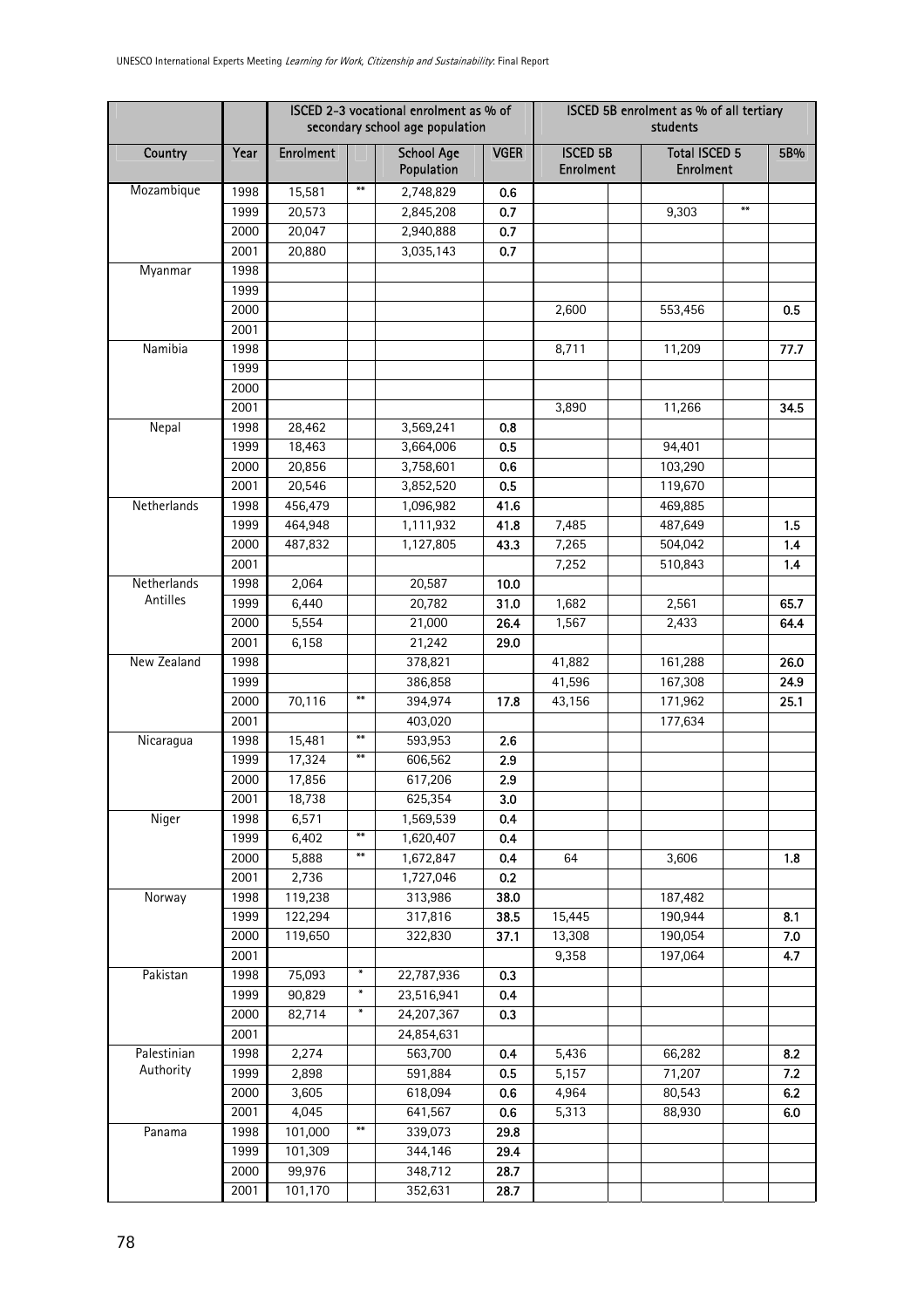|                   |              |                   |                        | ISCED 2-3 vocational enrolment as % of<br>secondary school age population |              | ISCED 5B enrolment as % of all tertiary<br>students |      |                                          |       |      |  |
|-------------------|--------------|-------------------|------------------------|---------------------------------------------------------------------------|--------------|-----------------------------------------------------|------|------------------------------------------|-------|------|--|
| Country           | Year         | <b>Enrolment</b>  |                        | <b>School Age</b><br>Population                                           | <b>VGER</b>  | <b>ISCED 5B</b><br><b>Enrolment</b>                 |      | <b>Total ISCED 5</b><br><b>Enrolment</b> |       | 5B%  |  |
| Papua New         | 1998         | 15,663            |                        | 649,341                                                                   | 2.4          |                                                     |      |                                          |       |      |  |
| Guinea            | 1999         | 15,579            |                        | 667,751                                                                   | 2.3          |                                                     |      |                                          |       |      |  |
|                   | 2000         | 14,484            |                        | 686,343                                                                   | 2.1          |                                                     |      |                                          |       |      |  |
|                   | 2001         | 14,827            | $\pmb{\ast}\pmb{\ast}$ | 704,552                                                                   | 2.1          |                                                     |      |                                          |       |      |  |
| Paraguay          | 1998         | 22,512            |                        | 723,696                                                                   | 3.1          |                                                     |      |                                          |       |      |  |
|                   | 1999         | 31,136            |                        | 746,066                                                                   | 4.2          |                                                     |      |                                          |       |      |  |
|                   | 2000         | 34,639            |                        | 766,261                                                                   | 4.5          |                                                     |      |                                          |       |      |  |
|                   | 2001         | 39,861            |                        | 783,929                                                                   | 5.1          | 34,554                                              |      |                                          |       |      |  |
| Peru              | 1998         | 293,713           |                        | 2,706,322                                                                 | 10.9         |                                                     |      |                                          |       |      |  |
|                   | 1999         |                   |                        | 2,731,990                                                                 |              |                                                     |      |                                          |       |      |  |
|                   | 2000         |                   |                        | 2,761,231                                                                 |              |                                                     |      |                                          |       |      |  |
|                   | 2001         |                   |                        | 2,794,699                                                                 |              |                                                     |      |                                          |       |      |  |
| Philippines       | 1998         |                   |                        | 6,747,002                                                                 |              |                                                     |      |                                          |       |      |  |
|                   | 1999         |                   |                        | 6,865,801                                                                 |              |                                                     |      |                                          |       |      |  |
|                   | 2000         |                   |                        | 6,985,416                                                                 |              |                                                     |      |                                          |       |      |  |
|                   | 2001         |                   |                        | 7,106,100                                                                 |              | 216,550                                             |      | 2,467,267                                |       | 8.8  |  |
| Poland            | 1998         | 1,768,262         |                        | 4,011,499                                                                 | 44.1         |                                                     |      | 1,399,090                                |       |      |  |
|                   | 1999         | 1,758,058         |                        | 3,981,262                                                                 | 44.2         | 18,020                                              |      | 1,579,571                                |       | 1.1  |  |
|                   | 2000         | 1,725,570         |                        | 3,924,128                                                                 | 44.0         | 17,809                                              |      | 1,774,985                                |       | 1.0  |  |
|                   | 2001         | 1,338,304         |                        | 3,838,386                                                                 | 34.9         | 19,421                                              |      | 1,906,268                                |       | 1.0  |  |
| Portugal          | 1998         | 102,730           |                        | 773,651                                                                   | 13.3         |                                                     |      |                                          |       |      |  |
|                   | 1999         | 98,490<br>114,438 |                        | 742,080<br>715,560                                                        | 13.3<br>16.0 | 18,713                                              |      | 373,745                                  |       | 5.0  |  |
|                   | 2000<br>2001 |                   |                        | 694,831                                                                   |              | 7,109                                               |      | 393,738                                  |       | 1.8  |  |
| Qatar             | 1998         | 741               |                        | 48,107                                                                    | 1.5          |                                                     |      | 8,880                                    | **    |      |  |
|                   | 1999         | 760               |                        | 50,773                                                                    | 1.5          |                                                     |      |                                          |       |      |  |
|                   | 2000         | 593               |                        | 52,902                                                                    | 1.1          |                                                     |      | 7,808                                    |       |      |  |
|                   | 2001         | 552               |                        | 54,349                                                                    | 1.0          |                                                     |      | 7,831                                    |       |      |  |
| Republic of Korea | 1998         |                   |                        | 4,372,988                                                                 |              | 1,062,173                                           |      | 2,636,388                                |       | 40.3 |  |
|                   | 1999         | 860,150           | $***$                  | 4,283,285                                                                 | 20.1         | 1,143,292                                           |      | 2,837,880                                |       | 40.3 |  |
|                   | 2000         | 753,587           |                        | 4,203,949                                                                 | 17.9         | 1,224,180                                           |      | 3,003,498                                |       | 40.8 |  |
|                   | 2001         | 656,606           |                        | 4,135,080                                                                 | 15.9         | 1,284,723                                           |      | 3,129,899                                |       | 41.0 |  |
| Republic of       | 1998         | 32,476            |                        | 575,489                                                                   | 5.6          |                                                     |      | 105,493                                  |       |      |  |
| Moldova           | 1999         | 22,972            |                        | 579,648                                                                   | 4.0          | 20,572                                              | $**$ | 106,053                                  |       | 19.4 |  |
|                   | 2000         | 22,804            |                        | 578,544                                                                   | 3.9          | 19,946                                              |      | 102,825                                  |       | 19.4 |  |
|                   | 2001         | 22,999            |                        | 571,801                                                                   | 4.0          |                                                     |      |                                          |       |      |  |
| Romania           | 1998         | 654,738           |                        | 2,812,534                                                                 | 23.3         | 27,244                                              |      | 407,720                                  | (169) | 6.7  |  |
|                   | 1999         | 573,110           |                        | 2,776,696                                                                 | 20.6         | 36,028                                              |      | 452,621                                  |       | 8.0  |  |
|                   | 2000         | 592,465           |                        | 2,732,079                                                                 | 21.7         | 49,080                                              |      | 533,152                                  |       | 9.2  |  |
|                   | 2001         |                   |                        | 2,679,398                                                                 |              | 55,070                                              |      | 582,221                                  |       | 9.5  |  |
| Russian           | 1998         | 1,353,100         |                        | 16,959,863                                                                | 8.0          |                                                     |      |                                          |       |      |  |
| Federation        | 1999         |                   |                        | 16,921,836                                                                |              |                                                     |      |                                          |       |      |  |
|                   | 2000         |                   |                        | 16,631,479                                                                |              |                                                     |      |                                          |       |      |  |
|                   | 2001         | 1,399,112         |                        | 16,059,577                                                                | 8.7          | 2,462,966                                           |      | 8,022,791                                |       | 30.7 |  |
| Rwanda            | 1998         | 13,794            |                        | 951,955                                                                   | 1.4          |                                                     |      |                                          |       |      |  |
|                   | 1999         | 22,033            | $\ast\ast$             | 1,044,913                                                                 | 2.1          |                                                     |      |                                          |       |      |  |
|                   | 2000         | 19,923            | $\pmb{\ast}\pmb{\ast}$ | 1,114,720                                                                 | 1.8          |                                                     |      |                                          |       |      |  |
|                   | 2001         | 20,662            |                        | 1,155,842                                                                 | 1.8          |                                                     |      |                                          |       |      |  |
| Samoa             | 1998         |                   |                        |                                                                           |              |                                                     |      |                                          |       |      |  |
|                   | 1999         |                   |                        |                                                                           |              |                                                     |      |                                          |       |      |  |
|                   | 2000<br>2001 |                   |                        |                                                                           |              | 950                                                 |      | 1,182                                    |       | 80.4 |  |
|                   |              |                   |                        |                                                                           |              |                                                     |      |                                          |       |      |  |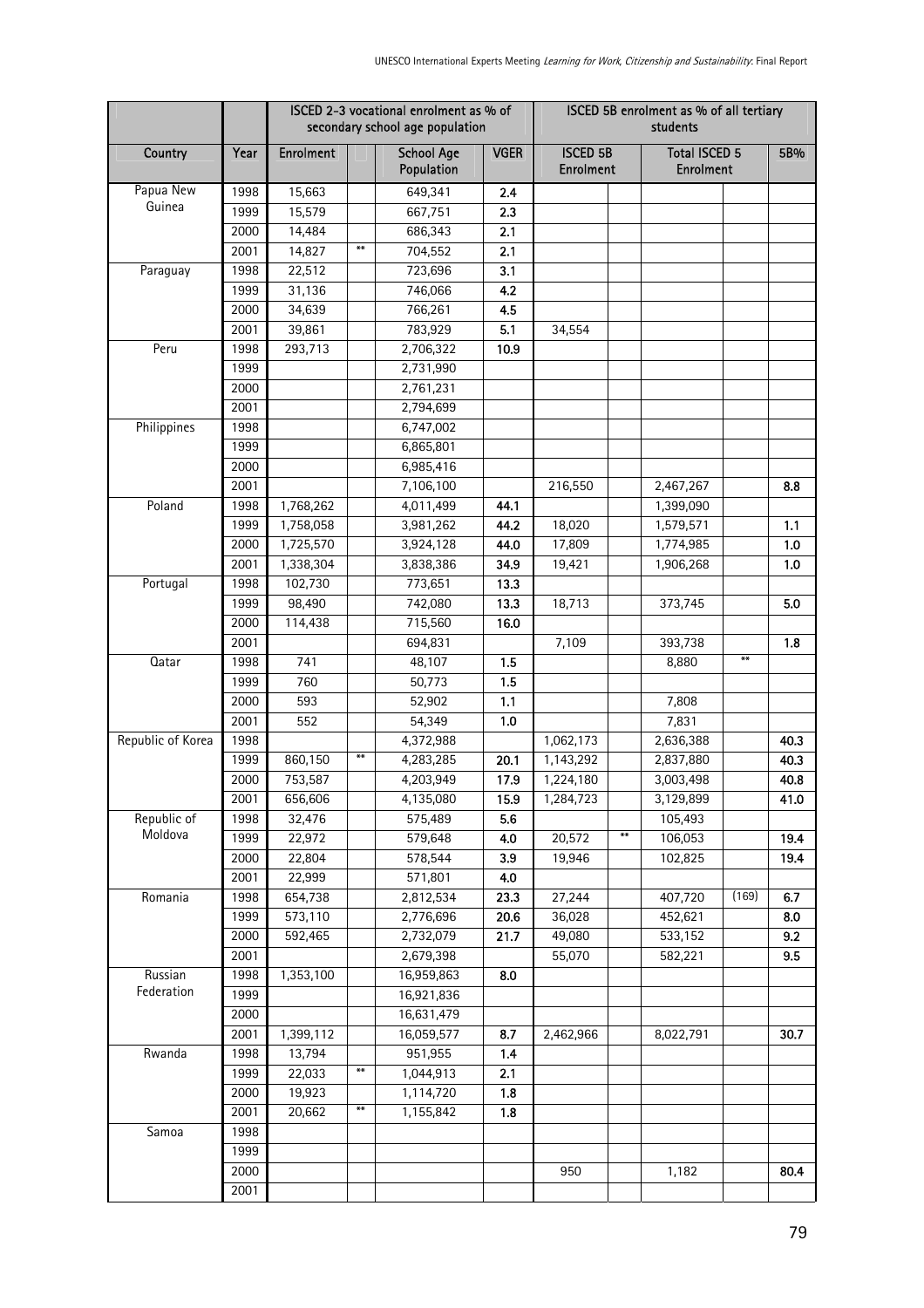|                          |              |                  |                        | ISCED 2-3 vocational enrolment as % of<br>secondary school age population |             | ISCED 5B enrolment as % of all tertiary<br>students |       |                                          |       |      |  |  |
|--------------------------|--------------|------------------|------------------------|---------------------------------------------------------------------------|-------------|-----------------------------------------------------|-------|------------------------------------------|-------|------|--|--|
| Country                  | Year         | <b>Enrolment</b> |                        | <b>School Age</b><br>Population                                           | <b>VGER</b> | <b>ISCED 5B</b><br><b>Enrolment</b>                 |       | <b>Total ISCED 5</b><br><b>Enrolment</b> |       | 5B%  |  |  |
| San Marino               | 1998         |                  |                        |                                                                           |             |                                                     |       |                                          |       |      |  |  |
|                          | 1999         | 282              |                        |                                                                           |             | 811                                                 |       | 942                                      |       | 86.1 |  |  |
|                          | 2000         |                  |                        |                                                                           |             |                                                     |       |                                          |       |      |  |  |
|                          | 2001         |                  |                        |                                                                           |             |                                                     |       |                                          |       |      |  |  |
| Sao Tome and             | 1998         |                  |                        | 19,156                                                                    |             |                                                     |       |                                          |       |      |  |  |
| Principe                 | 1999         |                  |                        | 19,135                                                                    |             |                                                     |       |                                          |       |      |  |  |
|                          | 2000         | 40               |                        | 19,023                                                                    | 0.2         |                                                     |       | 181                                      |       |      |  |  |
|                          | 2001         | 40               |                        | 18,809                                                                    | 0.2         |                                                     |       |                                          |       |      |  |  |
| Saudi Arabia             | 1998         | 33,797           |                        | 2,612,943                                                                 | 1.3         | 16,329                                              |       | 349,599                                  |       | 4.7  |  |  |
|                          | 1999         | 33,161           |                        | 2,698,199                                                                 | 1.2         | 47,916                                              |       | 404,094                                  |       | 11.9 |  |  |
|                          | 2000         | 35,503           |                        | 2,787,462                                                                 | 1.3         |                                                     |       |                                          |       |      |  |  |
|                          | 2001         | 40,098           |                        | 2,881,873                                                                 | 1.4         |                                                     |       |                                          |       |      |  |  |
| Senegal                  | 1998         | 9,180            | $\pmb{\ast}\pmb{\ast}$ | 1,436,692                                                                 | 0.6         |                                                     |       |                                          |       |      |  |  |
|                          | 1999         | 6,334            | $**$<br>$***$          | 1,476,918                                                                 | 0.4         |                                                     |       |                                          |       |      |  |  |
|                          | 2000         | 6,452            | $**$                   | 1,517,695                                                                 | 0.4         |                                                     |       |                                          |       |      |  |  |
|                          | 2001         | 5,952            |                        | 1,559,281                                                                 | 0.4         |                                                     |       |                                          |       |      |  |  |
| Serbia and<br>Montenegro | 1998         | 278,497          |                        | 882,180                                                                   | 31.6        | 42,216                                              | (154) | 197,410                                  | (154) | 21.4 |  |  |
|                          | 1999         | 274,314          |                        | 870,635                                                                   | 31.5        | 61,147                                              |       | 233,043                                  |       | 26.2 |  |  |
|                          | 2000         | 267,129          |                        | 858,035                                                                   | 31.1        | 50,901                                              |       | 208,689                                  |       | 24.4 |  |  |
|                          | 2001         |                  |                        | 858,035                                                                   |             |                                                     |       |                                          |       |      |  |  |
| Sierra Leone             | 1998         |                  |                        | 560,228                                                                   |             |                                                     |       |                                          |       |      |  |  |
|                          | 1999         |                  |                        | 572,777                                                                   |             | 5,098                                               |       | 6,744                                    |       | 75.6 |  |  |
|                          | 2000         | 21,454           |                        | 589,547                                                                   | 3.6         | 4,938                                               |       | 8,913                                    |       | 55.4 |  |  |
|                          | 2001         |                  |                        | 611,185                                                                   |             |                                                     |       | 9,041                                    | $**$  |      |  |  |
| Slovakia                 | 1998         | 240,606          |                        | 791,475                                                                   | 30.4        |                                                     |       | 122,886                                  |       |      |  |  |
|                          | 1999         | 206,629          |                        | 775,648                                                                   | 26.6        | 5,605                                               |       | 135,914                                  |       | 4.1  |  |  |
|                          | 2000         | 205,610          |                        | 759,862                                                                   | 27.1        | 6,001                                               |       | 143,909                                  |       | 4.2  |  |  |
|                          | 2001         | 210,209          |                        | 744,739                                                                   | 28.2        | 6,109                                               |       | 152,182                                  |       | 4.0  |  |  |
| Slovenia                 | 1998         | 87,544           |                        | 222,876                                                                   | 39.3        | 32,891                                              |       | 79,126                                   |       | 41.6 |  |  |
|                          | 1999         | 84,534           |                        | 217,225                                                                   | 38.9        | 38,267                                              |       | 83,816                                   |       | 45.7 |  |  |
|                          | 2000         | 90,408           |                        | 211,308                                                                   | 42.8        | 44,682                                              |       | 91,494                                   |       | 48.8 |  |  |
|                          | 2001         |                  |                        | 205,228                                                                   |             | 48,261                                              |       | 99,214                                   |       | 48.6 |  |  |
| South Africa             | 1998         | 160,351          | $\boldsymbol{\ast}$    | 4,725,717                                                                 | 3.4         | 51,490                                              |       | 633,918                                  |       | 8.1  |  |  |
|                          | 1999         | 160,351          |                        | 4,797,302                                                                 | 3.3         |                                                     |       | 632,911                                  |       |      |  |  |
|                          | 2000         | 198,328          |                        | 4,854,544                                                                 | 4.1         |                                                     |       | 644,763                                  |       |      |  |  |
|                          | 2001         | 199,937          | $***$                  | 4,893,933                                                                 | 4.1         | 93,927                                              |       | 658,588                                  |       | 14.3 |  |  |
| Spain                    | 1998         | 444,318          |                        | 3,029,177                                                                 | 14.7        |                                                     |       | 1,786,778                                |       |      |  |  |
|                          | 1999         | 409,189          |                        | 2,902,579                                                                 | 14.1        | 159,569                                             |       | 1,828,987                                |       | 8.7  |  |  |
|                          | 2000         | 432,196          |                        | 2,787,536                                                                 | 15.5        | 199,358                                             |       | 1,833,527                                |       | 10.9 |  |  |
|                          | 2001         | 443,665          |                        | 2,686,155                                                                 | 16.5        | 225,327                                             |       | 1,832,760                                |       | 12.3 |  |  |
| St. Kitts and<br>Nevis   | 1998         |                  | **                     |                                                                           |             |                                                     |       |                                          |       |      |  |  |
|                          | 1999         | 586              |                        |                                                                           |             |                                                     |       |                                          |       |      |  |  |
|                          | 2000<br>2001 | 511              |                        | 3,985                                                                     | 12.8        |                                                     |       |                                          |       |      |  |  |
| St. Lucia                | 1998         |                  |                        | 15,419                                                                    |             |                                                     |       |                                          |       |      |  |  |
|                          | 1999         | 519              |                        | 15,046                                                                    | 3.4         |                                                     |       |                                          |       |      |  |  |
|                          | 2000         |                  |                        | 14,834                                                                    |             |                                                     |       |                                          |       |      |  |  |
|                          | 2001         |                  |                        | 14,821                                                                    |             |                                                     |       |                                          |       |      |  |  |
|                          |              |                  |                        |                                                                           |             |                                                     |       |                                          |       |      |  |  |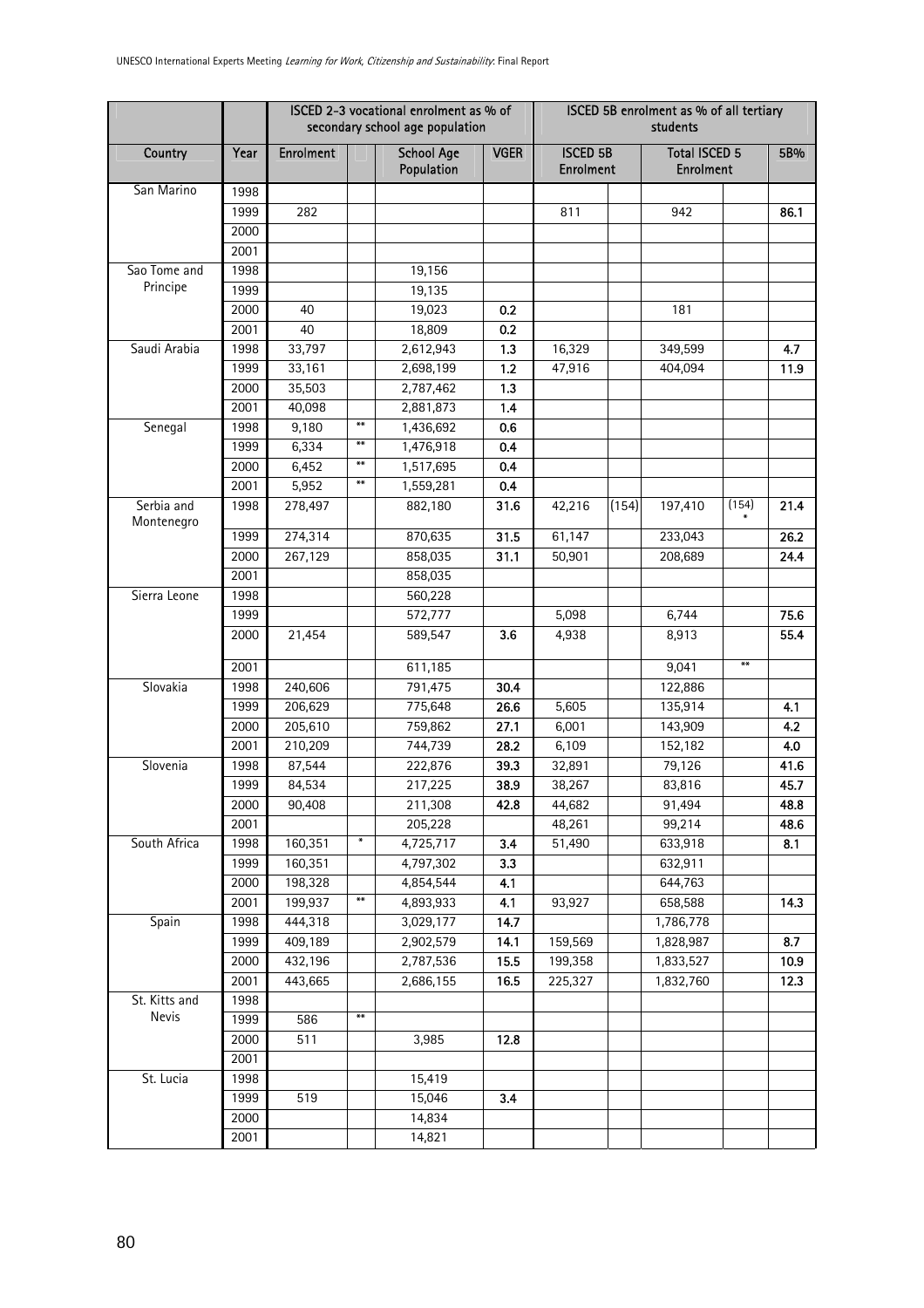|                               |              |                  |                        | ISCED 2-3 vocational enrolment as % of<br>secondary school age population |             | ISCED 5B enrolment as % of all tertiary<br>students |                                          |       |       |  |  |
|-------------------------------|--------------|------------------|------------------------|---------------------------------------------------------------------------|-------------|-----------------------------------------------------|------------------------------------------|-------|-------|--|--|
| Country                       | Year         | <b>Enrolment</b> |                        | <b>School Age</b><br>Population                                           | <b>VGER</b> | <b>ISCED 5B</b><br><b>Enrolment</b>                 | <b>Total ISCED 5</b><br><b>Enrolment</b> |       | 5B%   |  |  |
| St. Vincent and               | 1998         |                  |                        | 14,240                                                                    |             |                                                     |                                          |       |       |  |  |
| the Grenadines                | 1999         | 1,814            | $**$                   | 14,279                                                                    | 12.7        |                                                     |                                          |       |       |  |  |
|                               | 2000         | 1,795            | $***$                  | 14,238                                                                    | 12.6        |                                                     |                                          |       |       |  |  |
|                               | 2001         | 1,763            |                        | 14,112                                                                    | 12.5        |                                                     |                                          |       |       |  |  |
| Sudan                         | 1998         | 24,270           | $***$                  | 3,382,891                                                                 | 0.7         |                                                     |                                          |       |       |  |  |
|                               | 1999         | 25,708           |                        | 3,437,981                                                                 | 0.7         |                                                     |                                          |       |       |  |  |
|                               | 2000<br>2001 | 30,657<br>31,028 |                        | 3,500,739<br>3,571,787                                                    | 0.9<br>0.9  |                                                     |                                          |       |       |  |  |
| Suriname                      | 1998         |                  |                        | 59,053                                                                    |             |                                                     |                                          |       |       |  |  |
|                               | 1999         |                  |                        | 59,120                                                                    |             |                                                     |                                          |       |       |  |  |
|                               | 2000         | 19,613           |                        | 58,601                                                                    | 33.5        |                                                     |                                          |       |       |  |  |
|                               | 2001         | 19,170           |                        | 57,379                                                                    | 33.4        |                                                     | 5,186                                    |       |       |  |  |
| Swaziland                     | 1998         | 355              | $***$                  | 125,560                                                                   | 0.3         | 902                                                 | 4,880                                    |       | 18.5  |  |  |
|                               | 1999         | 366              | $***$                  | 129,128                                                                   | 0.3         | 330                                                 | 4,738                                    |       | 7.0   |  |  |
|                               | 2000         | 377              | $***$                  | 132,471                                                                   | 0.3         |                                                     | 4,762                                    | $**$  |       |  |  |
|                               | 2001         | 348              | $***$                  | 135,558                                                                   | 0.3         |                                                     | 5,193                                    |       |       |  |  |
| Sweden                        | 1998         |                  |                        | 602,159                                                                   |             |                                                     | 335,124                                  |       |       |  |  |
|                               | 1999         | 282,478          |                        | 611,178                                                                   | 46.2        | 13,877                                              | 346,878                                  |       | 4.0   |  |  |
|                               | 2000         | 293,265          |                        | 624,146                                                                   | 47.0        | 13,501                                              | 358,020                                  |       | 3.8   |  |  |
|                               | 2001         | 275,887          |                        | 641,389                                                                   | 43.0        | 13,615                                              | 382,851                                  |       | 3.6   |  |  |
| Switzerland                   | 1998         | 175,874          |                        | 544,876                                                                   | 32.3        |                                                     | 156,390                                  |       |       |  |  |
|                               | 1999         | 179,474          |                        | 549,980                                                                   | 32.6        | 34,506                                              | 156,879                                  |       | 22.0  |  |  |
|                               | 2000         | 180,156          |                        | 555,659                                                                   | 32.4        | 33,624                                              | 163,373                                  |       | 20.6  |  |  |
|                               | 2001         |                  |                        |                                                                           |             | 34,627                                              | 170,085                                  |       | 20.4  |  |  |
| Syrian Arab                   | 1998         | 104,434          |                        | 2,534,638                                                                 | 4.1         |                                                     |                                          |       |       |  |  |
| Republic                      | 1999         | 113,750          |                        | 2,590,990                                                                 | 4.4         |                                                     |                                          |       |       |  |  |
|                               | 2000         | 114,595          |                        | 2,630,507                                                                 | 4.4         |                                                     |                                          |       |       |  |  |
|                               | 2001         | 117,505          |                        | 2,651,687                                                                 | 4.4         |                                                     |                                          |       |       |  |  |
| Tajikistan                    | 1998         | 24,688           |                        | 1,015,076                                                                 | 2.4         |                                                     |                                          |       |       |  |  |
|                               | 1999         | 23,827           |                        | 1,051,514                                                                 | 2.3         |                                                     |                                          |       |       |  |  |
|                               | 2000         | 24,450           |                        | 1,079,066                                                                 | 2.3         |                                                     | 78,540                                   |       |       |  |  |
|                               | 2001         | 25,323           |                        | 1,096,407                                                                 | 2.3         |                                                     | 85,171                                   |       |       |  |  |
| Thailand                      | 1998         |                  |                        | 6,904,180                                                                 |             |                                                     |                                          |       |       |  |  |
|                               | 1999         |                  |                        | 6,819,128                                                                 |             |                                                     |                                          |       |       |  |  |
|                               | 2000         | 634,881          |                        | 6,738,423                                                                 | 9.4         |                                                     |                                          |       |       |  |  |
|                               | 2001         | 592,370          |                        | 6,664,045                                                                 | 8.9         | 445,800                                             | 2,155,334                                |       | 20.7  |  |  |
| The Former                    | 1998         | 59,027           |                        | 265,855                                                                   | 22.2        | 2,429                                               | 35,141                                   | (169) | 6.9   |  |  |
| Yugoslav Rep. of<br>Macedonia | 1999         | 59,665           |                        | 264,411                                                                   | 22.6        | 2,532                                               | 36,922                                   |       | 6.9   |  |  |
|                               | 2000         | 59,087           |                        | 262,637                                                                   | 22.5        | 2,444                                               | 40,246                                   |       | 6.1   |  |  |
|                               | 2001         |                  |                        | 260,558                                                                   |             | 3,120                                               | 44,710                                   |       | 7.0   |  |  |
| Togo                          | 1998         | 15,464           |                        | 690,798                                                                   | 2.2         |                                                     |                                          |       |       |  |  |
|                               | 1999         | 17,287           | $\pmb{\ast}\pmb{\ast}$ | 714,942                                                                   | 2.4         | 256                                                 | 15,171                                   |       | $1.7$ |  |  |
|                               | 2000         |                  | $***$                  | 738,278                                                                   |             |                                                     |                                          |       |       |  |  |
|                               | 2001         |                  | $***$                  | 760,520                                                                   |             |                                                     |                                          |       |       |  |  |
| Tonga                         | 1998         | 575              |                        | 14,644                                                                    | 3.9         |                                                     |                                          |       |       |  |  |
|                               | 1999         | 896              |                        | 14,418                                                                    | 6.2         |                                                     |                                          |       |       |  |  |
|                               | 2000         | 878              | $**$                   | 14,261                                                                    | 6.2         |                                                     |                                          |       |       |  |  |
|                               | 2001         | 830              | $***$                  | 14,184                                                                    | 5.9         |                                                     |                                          |       |       |  |  |
| Trinidad and                  | 1998         | 2,000            | $\ast\ast$             | 143,191                                                                   | 1.4         |                                                     |                                          |       |       |  |  |
| Tobago                        | 1999         | 2,014            | $***$                  | 141,738                                                                   | 1.4         | 1,340                                               | 7,737                                    |       | 17.3  |  |  |
|                               | 2000         | 2,100            | $**$                   | 139,224                                                                   | 1.5         | 1,300                                               | 8,614                                    |       | 15.1  |  |  |
|                               | 2001         | 2,500            | $\ddot{*}$             | 135,619                                                                   | 1.8         | 1,612                                               | 9,867                                    |       | 16.3  |  |  |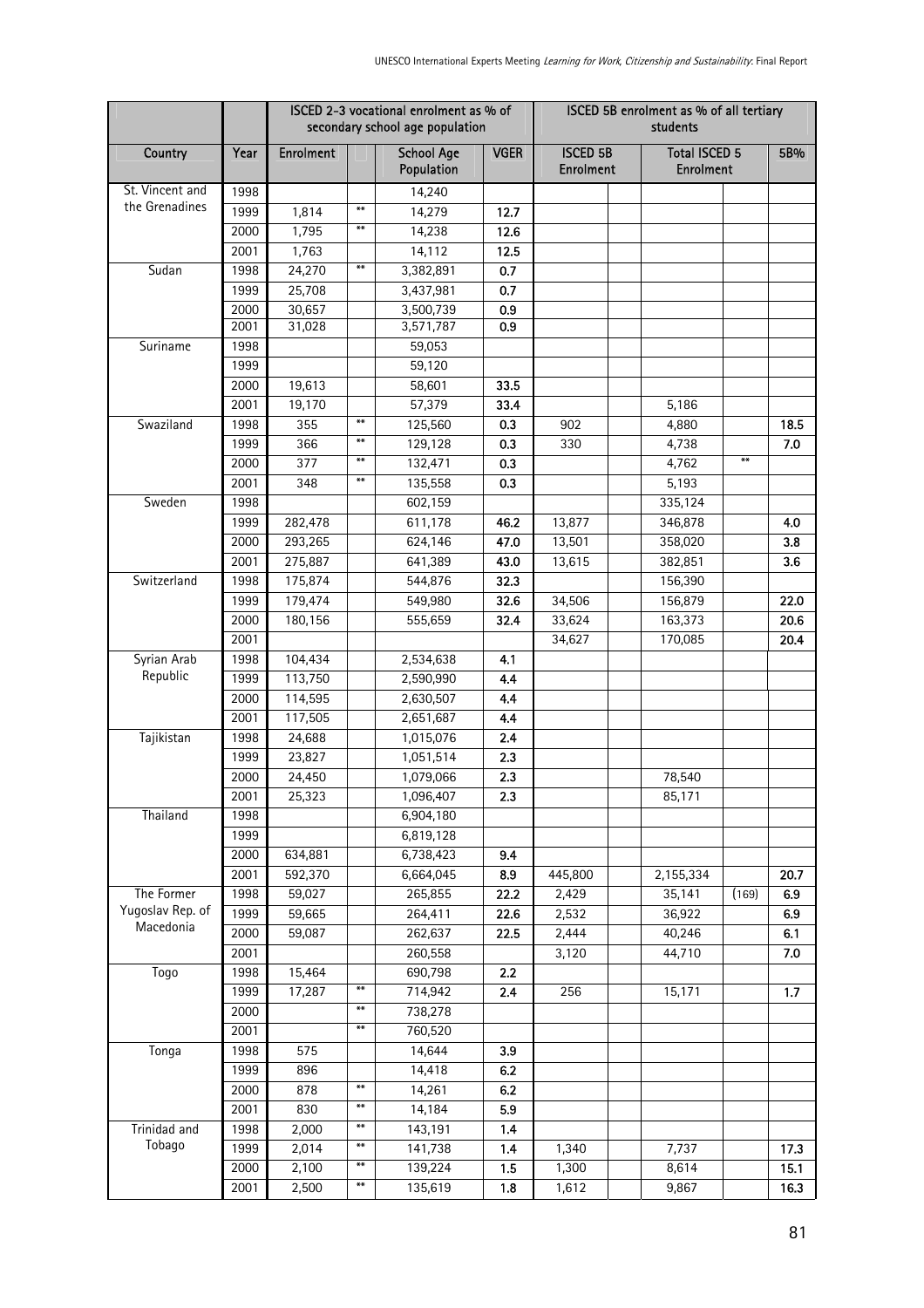|                        |      |                  |       | ISCED 2-3 vocational enrolment as % of<br>secondary school age population |             | ISCED 5B enrolment as % of all tertiary<br>students |      |                                          |            |                     |
|------------------------|------|------------------|-------|---------------------------------------------------------------------------|-------------|-----------------------------------------------------|------|------------------------------------------|------------|---------------------|
| Country                | Year | <b>Enrolment</b> |       | <b>School Age</b><br>Population                                           | <b>VGER</b> | <b>ISCED 5B</b><br><b>Enrolment</b>                 |      | <b>Total ISCED 5</b><br><b>Enrolment</b> |            | 5B%                 |
| Tunisia                | 1998 |                  |       | 1,451,547                                                                 |             |                                                     |      |                                          |            |                     |
|                        | 1999 | 88,761           |       | 1,463,742                                                                 | 6.1         |                                                     |      |                                          |            |                     |
|                        | 2000 | 78,942           |       | 1,472,607                                                                 | 5.4         |                                                     |      |                                          |            |                     |
|                        | 2001 | 63,648           |       | 1,478,359                                                                 | 4.3         |                                                     |      | 226,102                                  |            | $\overline{**}$ (8) |
| Turkey                 | 1998 |                  |       | 7,057,935                                                                 |             |                                                     |      |                                          |            |                     |
|                        | 1999 | 1,129,606        |       | 7,134,772                                                                 | 15.8        | 218,099                                             |      | 1,015,412                                |            | 21.5                |
|                        | 2000 | 1,121,291        |       | 7,194,882                                                                 | 15.6        |                                                     |      |                                          |            |                     |
|                        | 2001 | 1,240,288        |       | 7,236,776                                                                 | 17.1        | 401,969                                             |      | 1,677,936                                |            | 24.0                |
| Uganda                 | 1998 | 38,113           |       | 3,086,735                                                                 | $1.2$       | 19,198                                              |      | 40,591                                   |            | 47.3                |
|                        | 1999 |                  |       | 3,187,969                                                                 |             | 25,276                                              |      | 55,066                                   |            | 45.9                |
|                        | 2000 | 28,043           |       | 3,288,496                                                                 | 0.9         | 26,393                                              |      | 62,586                                   |            | 42.2                |
|                        | 2001 | 30,734           | $***$ | 3,387,928                                                                 | 0.9         |                                                     |      | 71,544                                   | $**$       |                     |
| Ukraine                | 1998 | 354,343          | $***$ | 5,356,104                                                                 | 6.6         | 503,687                                             |      | 1,736,999                                |            | 29.0                |
|                        | 1999 | 348,132          | $***$ | 5,364,353                                                                 | 6.5         | 525,652                                             | $**$ | 1,954,817                                | $\ddot{x}$ | 26.9                |
|                        | 2000 | 346,106          |       | 5,328,967                                                                 | 6.5         | 528,041                                             |      | 1,955,371                                |            | 27.0                |
|                        | 2001 | 333,634          |       | 5,149,541                                                                 | 6.5         | 561,265                                             |      | 2,134,676                                |            | 26.3                |
| <b>United Arab</b>     | 1998 | 1,772            |       | 245,378                                                                   | 0.7         |                                                     |      |                                          |            |                     |
| Emirates               | 1999 | 1,713            |       | 260,378                                                                   | 0.7         |                                                     |      |                                          |            |                     |
|                        | 2000 | 1,659            |       | 273,743                                                                   | 0.6         |                                                     |      |                                          |            |                     |
|                        | 2001 | 1,667            |       | 285,223                                                                   | 0.6         |                                                     |      |                                          |            |                     |
| United Kingdom         | 1998 | 3,898,368        |       | 5,133,669                                                                 | 75.9        |                                                     |      | 2,080,960                                |            |                     |
|                        | 1999 | 4,042,939        |       | 5,221,775                                                                 | 77.4        | 612,162                                             |      | 2,024,138                                |            | 30.2                |
|                        | 2000 | 4,051,489        |       | 5,303,521                                                                 | 76.4        | 644,514                                             |      | 2,067,349                                |            | 31.2                |
|                        | 2001 |                  |       |                                                                           |             | 710,923                                             |      | 2,240,680                                |            | 31.7                |
| <b>United Republic</b> | 1998 | 22,881           | $***$ | 4,520,097                                                                 | 0.5         | 10                                                  |      |                                          |            |                     |
| of Tanzania            | 1999 | 23,567           | $**$  | 4,659,889                                                                 | 0.5         |                                                     |      |                                          |            |                     |
|                        | 2000 |                  |       | 4,800,849                                                                 |             |                                                     |      | 21,960                                   |            |                     |
|                        | 2001 |                  |       | 4,943,167                                                                 |             |                                                     |      |                                          |            |                     |
| <b>United States</b>   | 1998 |                  |       |                                                                           |             |                                                     |      | 13,769,362                               |            |                     |
|                        | 1999 |                  |       |                                                                           |             | 2,764,387                                           |      | 13,202,880                               |            | 20.9                |
|                        | 2000 |                  |       |                                                                           |             | 2,947,624                                           |      | 13,595,580                               |            | $21.\overline{7}$   |
|                        | 2001 |                  |       |                                                                           |             | 599,701                                             |      | 15,927,987                               |            | 3.8                 |
| Uruguay                | 1998 |                  |       | 311,510                                                                   |             |                                                     |      |                                          |            |                     |
|                        | 1999 |                  |       | 310,045                                                                   |             |                                                     |      |                                          |            |                     |
|                        | 2000 | 59,397           |       | 309,943                                                                   | 19.2        |                                                     |      |                                          |            |                     |
|                        | 2001 | 61,227           |       | 311,454                                                                   | 19.7        | 20,968                                              |      | 99,301                                   |            | 21.1                |
| Uzbekistan             | 1998 |                  |       | 3,963,346                                                                 |             |                                                     |      |                                          |            |                     |
|                        | 1999 |                  |       | 4,096,005                                                                 |             |                                                     |      |                                          |            |                     |
|                        | 2000 |                  |       | 4,207,753                                                                 |             |                                                     |      |                                          |            |                     |
|                        | 2001 | 373,615          | $***$ | 4,296,278                                                                 | 8.7         | 8,203                                               | $**$ | 227,490                                  | $***$      | 3.6                 |
| Vanuatu                | 1998 | 1,660            | $**$  | 33,587                                                                    | 4.9         |                                                     |      |                                          |            |                     |
|                        | 1999 | 1,665            |       | 35,172                                                                    | 4.7         |                                                     |      |                                          |            |                     |
|                        | 2000 | 1,173            |       | 36,590                                                                    | 3.2         |                                                     |      |                                          |            |                     |
|                        | 2001 | 892              |       | 33,723                                                                    | 2.6         |                                                     |      |                                          |            |                     |
| Venezuela              | 1998 | 33,660           |       | 2,530,009                                                                 | 1.3         |                                                     |      |                                          |            |                     |
|                        | 1999 | 41,129           |       | 2,570,146                                                                 | 1.6         |                                                     |      |                                          |            |                     |
|                        | 2000 | 50,941           | $***$ | 2,606,929                                                                 | 2.0         |                                                     |      |                                          |            |                     |
|                        | 2001 | 53,622           |       | 2,640,273                                                                 | 2.0         |                                                     |      |                                          |            |                     |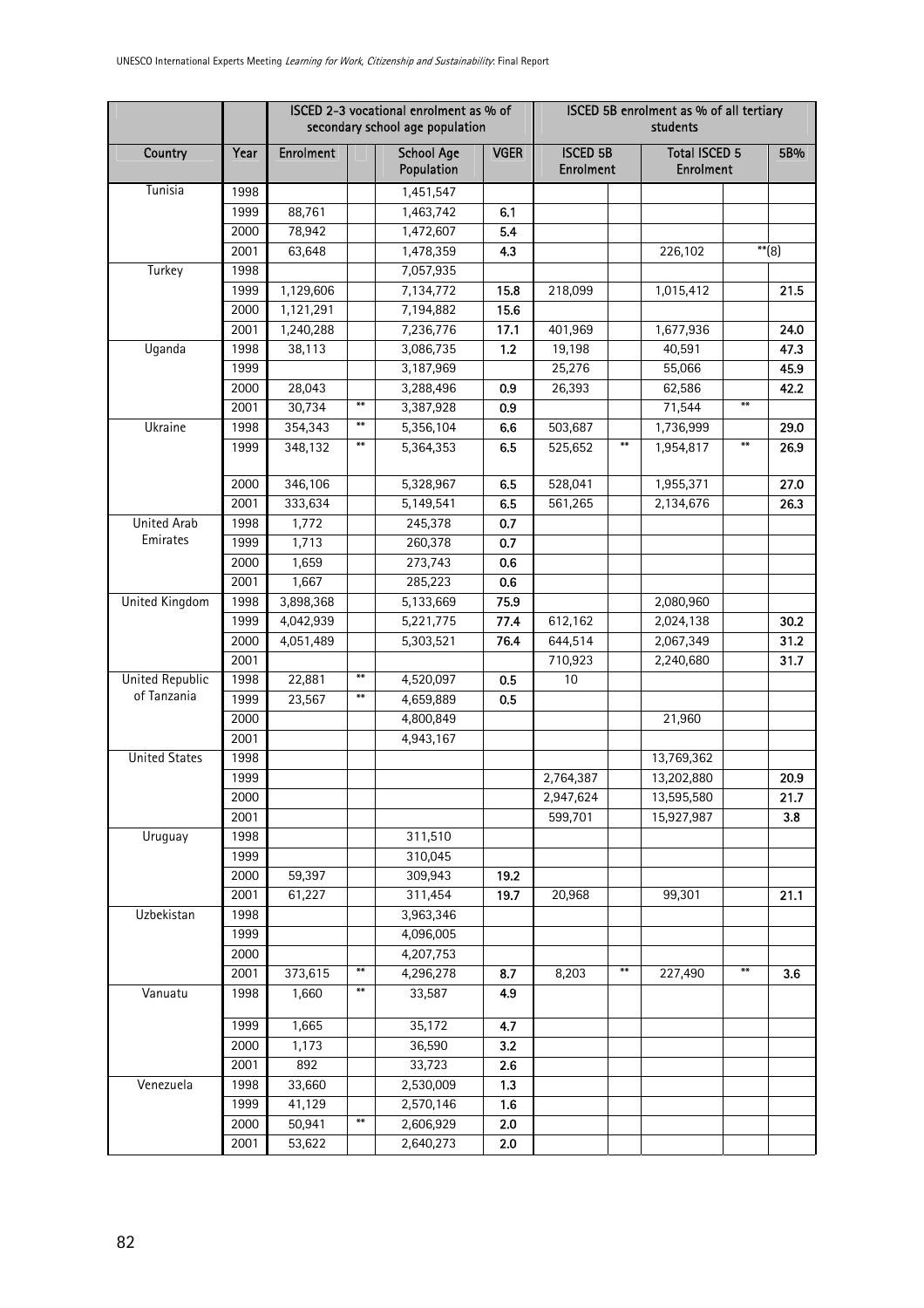|          |      |           |                                                                                       | ISCED 2-3 vocational enrolment as % of<br>secondary school age population |                                          | ISCED 5B enrolment as % of all tertiary<br>students |      |         |      |      |  |
|----------|------|-----------|---------------------------------------------------------------------------------------|---------------------------------------------------------------------------|------------------------------------------|-----------------------------------------------------|------|---------|------|------|--|
| Country  | Year | Enrolment | <b>ISCED 5B</b><br><b>VGER</b><br><b>School Age</b><br>Population<br><b>Enrolment</b> |                                                                           | <b>Total ISCED 5</b><br><b>Enrolment</b> |                                                     | 5B%  |         |      |      |  |
| Viet Nam | 1998 | 178,244   |                                                                                       | 11,963,701                                                                | 1.5                                      |                                                     |      | 810,072 |      |      |  |
|          | 1999 | 182,994   |                                                                                       | 12,192,284                                                                | 1.5                                      | 186,779                                             |      | 732,187 |      | 25.5 |  |
|          | 2000 | 200,225   |                                                                                       | 12,405,624                                                                | 1.6                                      | 199,415                                             | $**$ | 749.914 |      | 26.6 |  |
|          | 2001 | 194.831   |                                                                                       | 12,607,862                                                                | 1.5                                      | 217.472                                             |      | 784.675 |      | 27.7 |  |
| Yemen    | 1998 | 9,389     |                                                                                       | 2,486,129                                                                 | 0.4                                      |                                                     |      |         |      |      |  |
|          | 1999 | 10.826    | $**$                                                                                  | 2,591,687                                                                 | 0.4                                      |                                                     |      |         |      |      |  |
|          | 2000 |           |                                                                                       | 2,696,489                                                                 |                                          |                                                     |      |         |      |      |  |
|          | 2001 |           |                                                                                       | 2,800,428                                                                 |                                          |                                                     |      |         |      |      |  |
| Zambia   | 1998 | 5,788     |                                                                                       | 1,142,998                                                                 | 0.5                                      | 9,262                                               |      | 22,701  |      | 40.8 |  |
|          | 1999 | 5,892     |                                                                                       | 1,172,573                                                                 | 0.5                                      |                                                     |      | 23,155  | $**$ |      |  |
|          | 2000 | 6,398     |                                                                                       | 1,202,162                                                                 | 0.5                                      |                                                     |      | 24,553  | $**$ |      |  |
|          | 2001 | 6,967     |                                                                                       | 1,231,627                                                                 | 0.6                                      |                                                     |      |         |      |      |  |

#### NOTES

\* National estimate

\*\* UIS estimate

Countries only shown where data exist for ISCED 2 vocational streams, or ISCED5 enrolment figures. A blank cell or absence from this table does not imply that there is no vocational training at this level.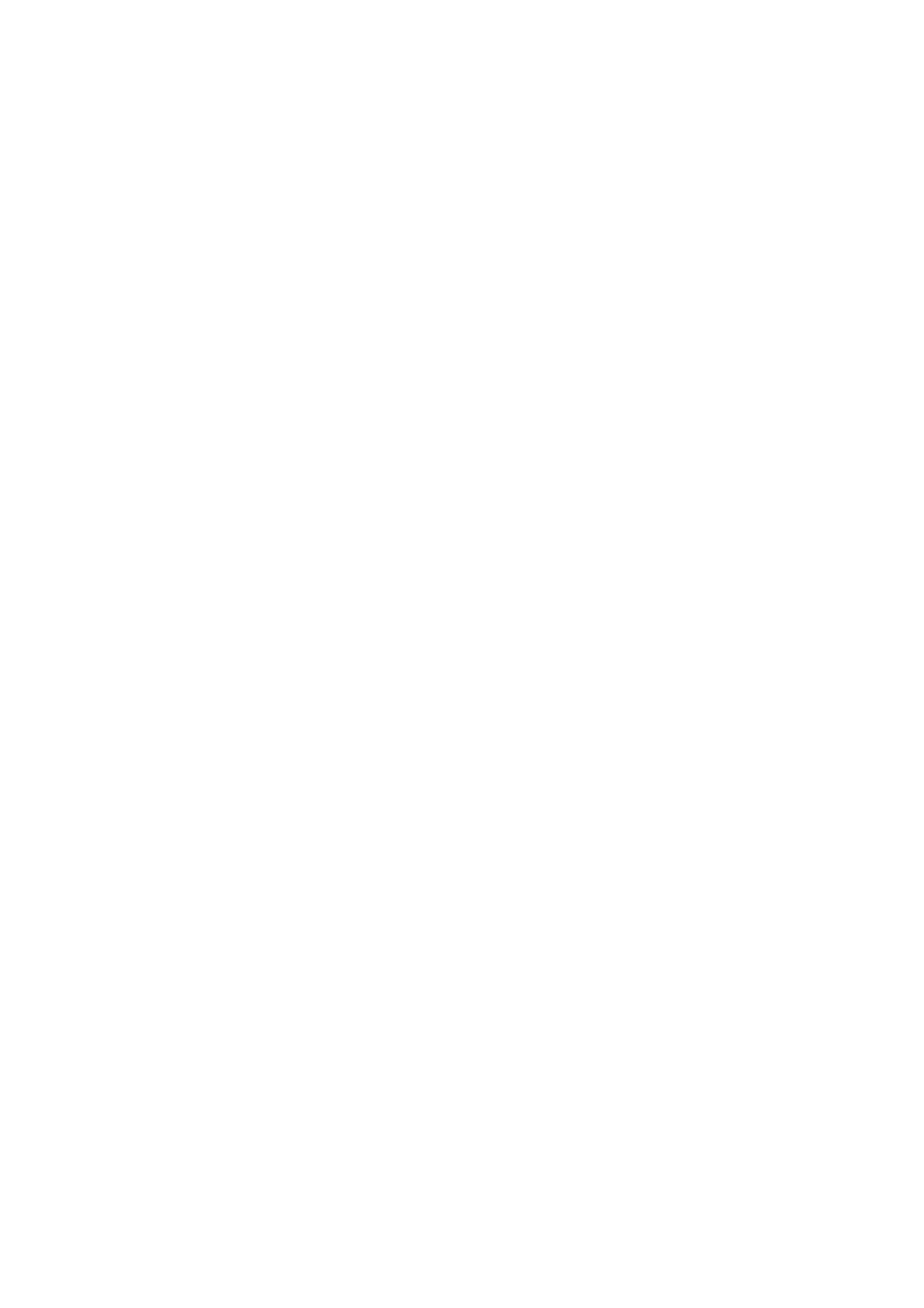### V

# Reports of Working Groups

The focus of the Meeting was an assessment of the extent, and ways in which, the recommendations on TVET from the Seoul conference are being implemented by UNESCO Member States with particular reference to the three themes of:

- A. Learning for Skills Development
- B. Transition to the World of Work.
- C. TVET for Sustainable Development.

Following the Keynote and Orienting Presentations, much of the business of the Meeting was conducted through three Working Groups, one on each of these three themes. This section contains a summary of the deliberations of these three Groups.

### Working Group A. Learning for Skills Development

Group A was structured in five sections: (A1) Globalisation and TVET Policy Reform, (A2) TVET and EFA Planning; (A3) TVET at the Secondary Level: Developing Key Generic Competencies; (A4) Improving Access and Equity; and (A5) Non-formal TVET Skills for Poverty Alleviation. Each section responded to discussion questions and, following thematic presentations and deliberations, generated issues.

Session (A1) was chaired by Mr Abdul-Wahab Al-Akil of Yemen. Thematic presentations for Group (A1) were: a case study on Belize by Mr Ernest Raymond and a case study on India by Dr M. J. Ravindranath. The third presentation was made by Mr Arvil Van Adams of the World Bank, who asserted that *Globalisation* refers to the growing integration of economies in societies, through the flow of information, ideas, activities, technologies, goods and services, capital and people. Countries cannot escape or reverse globalisation, except at very high cost to individual freedom. The problem for many of the poor is not the effects of globalisation, but rather the consequences of being left out of globalisation. TVET is part of this picture in terms of its responsiveness to open markets and change.

Session (A2) was chaired by Mr Gunnar Mandt from Norway and the introductory speech was given by Mr David Atchoarena of UNESCO-IIEP, followed by a case study of Lao PDR by Dr Phonephet Boupha. The issues raised in (A1) Globalisation and TVET Policy Reform were: (1) The need for recognition of private sector contributions to TVET, since no single institution can fully finance TVET; (2) The need to implement compensation for those impacted negatively by globalisation; (3) We can no longer accept TVET systems that are not responsive.

Issues raised in (A2) TVET and EFA Planning were:

(1) An all-round, humanistic component is essential to any technical and vocational training;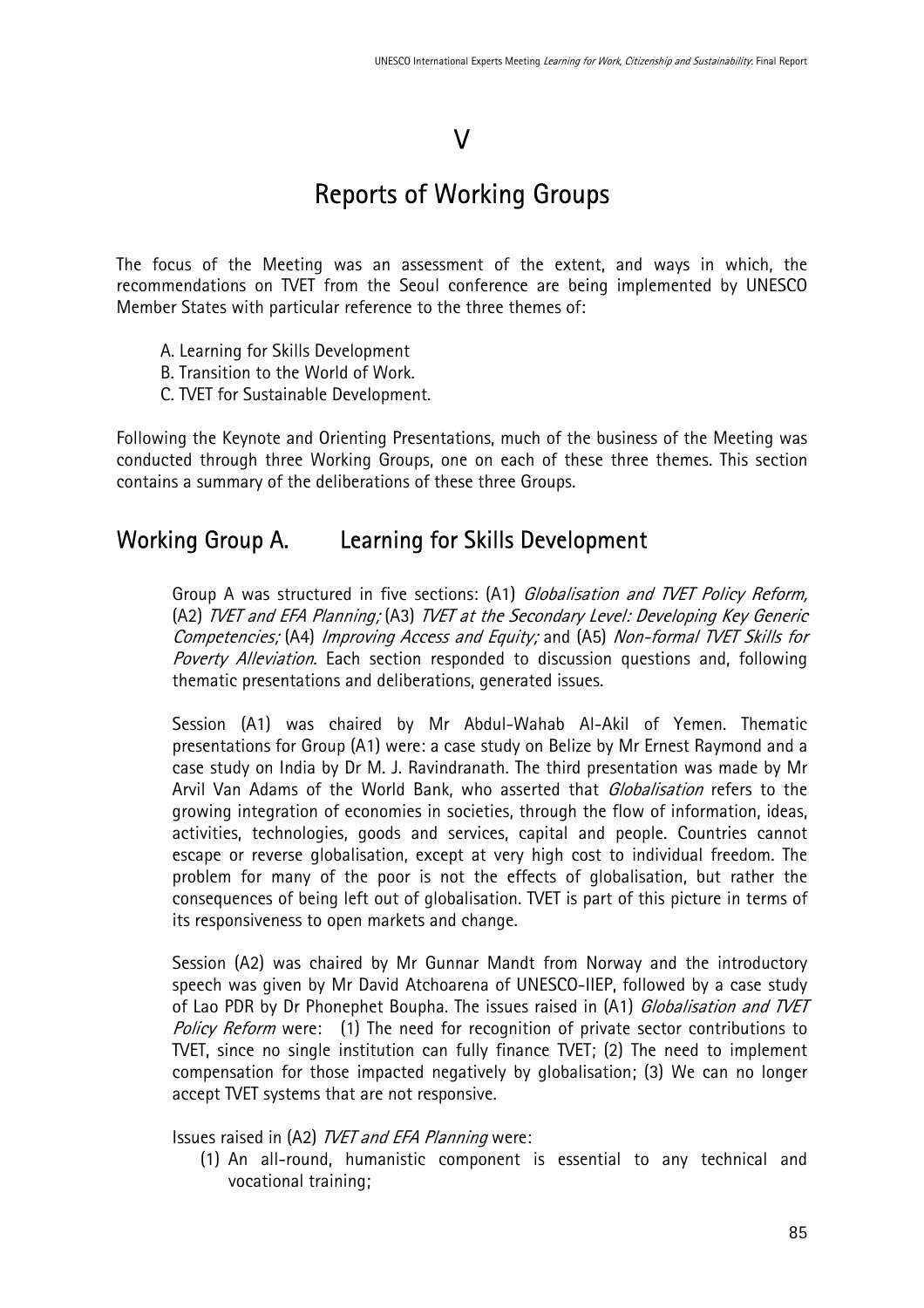(2) Introducing TVET at a very early stage into the curriculum may prevent dropouts from leaving school without any employable skills;

(3) Skills required should not be looked at solely from the point of view of the education system, but also from that of employers; and

(4) Attitudinal skills must be taught in TVET to prepare students for lifelong learning and increase their chances of becoming flexible.

TVET reform in Norway identified five basic competencies to be integrated at all levels and areas of the curriculum: (1) reading ability; (2) writing ability; (3) expression; (4) mathematical skills; and (5) ICT competencies. An IIEP/UNESCO pilot project assisted five countries to ensure integration of skills development components to improve equitable access to appropriate learning and life-skills programmes called for in EFA Goal no. 3. In Lao PDR, education for self-employment was considered the best means for poverty reduction.

Section (A3) was chaired by Mr Zoana Blaise of Madagascar and the introductory speech was given by Mr Teeluck Bhuwanee, UNESCO, BREDA, followed by country reports from Japan by Mr Shigeru Ikemori; Kenya by Mr Meshack Kidenda; Finland by Ms Heli Kuusi; and the Russian Federation by Prof. Evgeny Butko. Issues raised in (A3) **TVET at the Secondary Level were:** 

- (1) There is need to increase the number of young people in TVET;
- (2) Articulation between TVET and General Secondary Education (GSE) should be improved;
- (3) TVET programmes must be made flexible so that they are transferable between GSE and TVET curricula; and
- (4) Integrating TVET into GSE must be done in close collaboration with social partners.

To establish better links between TVET and GSE, a cluster of essential generic competencies was called for. These include: (i) collecting, analysing and organising information, (ii) communicating ideas and information, (iii) planning and organizing activities, (iv) working with others in teams, (v) using mathematical ideas and techniques, (vi) solving problems, (vii) using technology.

The (A4) thematic presentation was given by Mr Efison Munjanganja of UNESCO, Bangkok. Case studies for (A4) Improving Access and Equity were presented by Mr Jones Chafa from Malawi, The Technical, Entrepreneurial and Vocational Education and TVET System in Malawi, and Mr Ernest Raymond from Belize, Enhancement of Technical Vocational Education and Training Project. Issues raised included:

- (1) Access to TVET requires an active policy which allows: (i) structuring of the organisation of TVET; (ii) articulation of response abilities and actions at both national and local levels; (iii) focus on particular groups, if necessary through establishing quotas; (iv) defining complementary forms of recognition of competencies: both formal and non-formal; and
- (2) Access to TVET for disenfranchised groups also required particular actions: (i) financial aid to structures (building and equipping training centres) and people; (ii) training in basic skills, such as literacy; (iii) flexible organisation of programmes; (iv) partnerships with the private sector, which does not necessarily mean adapting completely to the needs of business; and (v) training of trainers.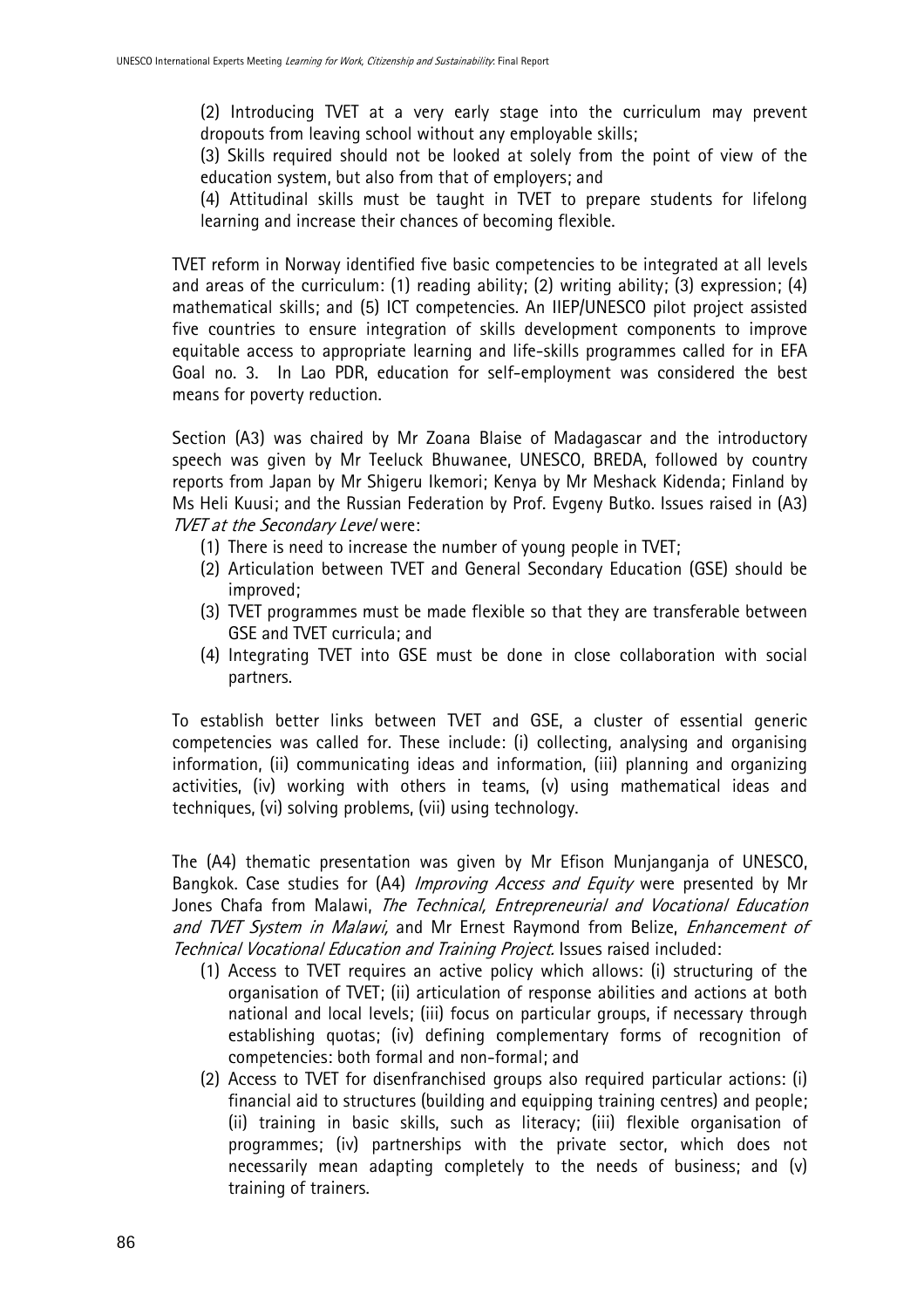The (A5) thematic presentation was given by Mr David Atchoarena, followed by case studies from Mexico by Mr S. Aguado Gutierrez, and Yemen by Mr Abdul-Wahab Al-Akil. Issues raised in (A5) Non-formal TVET Skills for Poverty Alleviation were:

- (1) There is need for a local approach, as development always starts in the local sphere;
- (2) Rural/urban migration patterns should be recognised;
- (3) There is need for skills development mapping at the local level;
- (4) Impact of globalisation should be recognised; and
- (5) Basic skills should be seen as a public good.

Although there is empirical evidence that TVET contributes to productivity, there is no direct relationship between investment in TVET and poverty reduction. Although Skills for Poverty Alleviation refer to primary education and gender equity, they do not refer to other EFA goals. Poverty is a multi-dimensional phenomenon and there is a need to develop skills development "mapping" at the local level. Rural-urban migration patterns should be recognised and TVET should be aware that the provision of skills training in rural areas may not automatically lead to the reduction of poverty, due to migration to rural areas.

### Working Group B. Transition to the World of Work

Group B was also structured in five sections: (B1) *Alianing TVET to the Labour Market:* (B2) Skills for the Future: Guidance and Counseling; (B3) Lifelong Learning, (B4) TVET for Countries in Crisis*;* and (B5) Statistical Measurement of TVET.

Session (B1) was chaired by Mr Nuru Yakubu, NBTE, Nigeria. The introductory paper for (B1) by Mr Trevor Riordan, ILO, stressed that lifelong learning is based on three fundamental principles: (a) the belief that literacy and basic education are fundamental for continual learning throughout a lifetime, (b) the belief that learning occurs in many and varied settings, and (c) the notion that learners should be motivated for the process of learning. The learning society has been visualised as a goal for the future globalised society and it has been recognised that the pursuit of lifelong learning is a societal endeavour, rather than merely an educational venture. The challenges include: (i) reviewing and strengthening the base on which lifelong learning is built, (ii) to engage all partners – the state, enterprises and individuals – and to benefit from the multiplicity of learning contexts, experiences and competencies – at work, in small enterprises, in the community, in trade unions and in social movements, and (iii) to promote conducive and motivating learning environments and a culture of learning and teaching. National case studies were presented on Bahrain by Mr Hassan Saleh Mubarak and Mauritius by Mr Pradeep Kumar Joosery.

The issues raised in (B1) Aligning TVET to the Labour Market included:

- (1) The problems of matching the skills needed in industry and TVET provision across the world are similar;
- (2) Degree and diploma graduates tend to have the highest employment outcomes;
- (3) There is a crisis situation in TVET in some developing countries;
- (4) Issues in developed countries tend to revolve around ageing populations;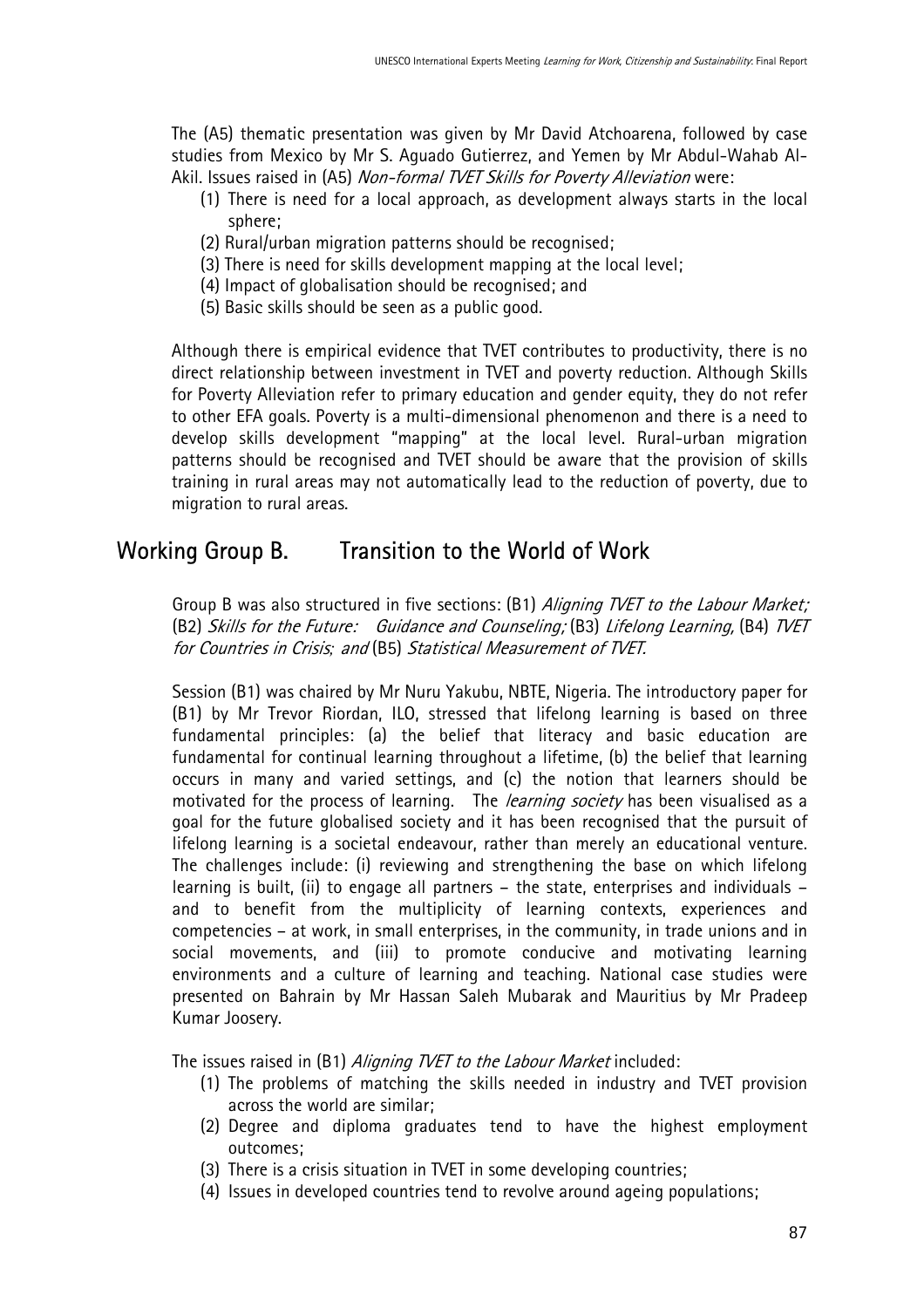- (5) Partnerships are required between industry and training providers;
- (6) The role of government is critical institutional and structural reform, funding and management;
- (7) The closer TVET is to the workplace, the better the chance of a closer match between skills requirements and training provision.

Session (B2) was chaired by Ms Liisa Vehkaoja, EVTEK, Finland, and the thematic presentation was by Mr Brian Hiebert, IAEVG, and Mr William Borgen, IAC, of Canada.

The issues in (B2) Skills for the Future: Guidelines and Counseling are:

- (1) Guidance and Counseling in fact a different view of TVET, providing a focus on the consumers of TVET, i.e. young people navigating the learning and labour markets and a different perspective on the concept of "sustainability";
- (2) Global changes labour shortages, new technologies, perceptions of TVET;
- (3) What is required is: (i) a flexible approach to education and training guided by a vision for one's life; (ii) sustainability for people across career choices; (iii) blurring of boundaries between education and work; (iv) circles of education and training – overlap with work and allowing for mobility; (v) collaboration and partnerships – who provides guidance and counseling in a lifelong learning context;
- (4) Initiatives from Fiji career pathways for those returning to study;
- (5) Initiatives from Saudi Arabia walking the talk.

Session (B3) was chaired by Ms Eliane Clifit-Minot, European Commission. The introductory presentation to Session B3 was given by Dr Madhu Singh of the UIE, Hamburg. She was followed by case studies from France, Ms Maryannick Malicot, Ministère de l'éducation nationale; Australia, by Mr Tom Karmel, NCVER; and Jamaica, by Mr Patrick Facey of the Ministry of Education.

The issues in (B3) *Lifelong Learning*, in a provocative discussion were:

- (1) Lifelong learning is a continuous process, integrating learning vertically and horizontally;
- (2) It is questionable whose knowledge we are talking about;
- (3) Fundamental change is required in teaching and learning systems Australian open system is an example of a holistic approach;
- (4) Individual motivation is a key to lifelong learning;
- (5) European Union goals to improve quality, access, open systems to the wider world. Priority areas include: (i) transparency of qualifications, (ii) validation of formal and informal learning, (iii) counseling and improving quality;
- (6) The French example of how lifelong learning can decrease the number of dropouts from the school system indicates the importance of individuals seeing the value of lifelong learning;
- (7) Quality and the relevance of training are important reasons for participation in educational change throughout a person's life;
- (8) National policy trends tend to be *top down* an approach that is not always the most effective;
- (9) The teacher is crucial to the lifelong learning process what is the role of the teacher and what is required to ensure that teachers can meet these expectations?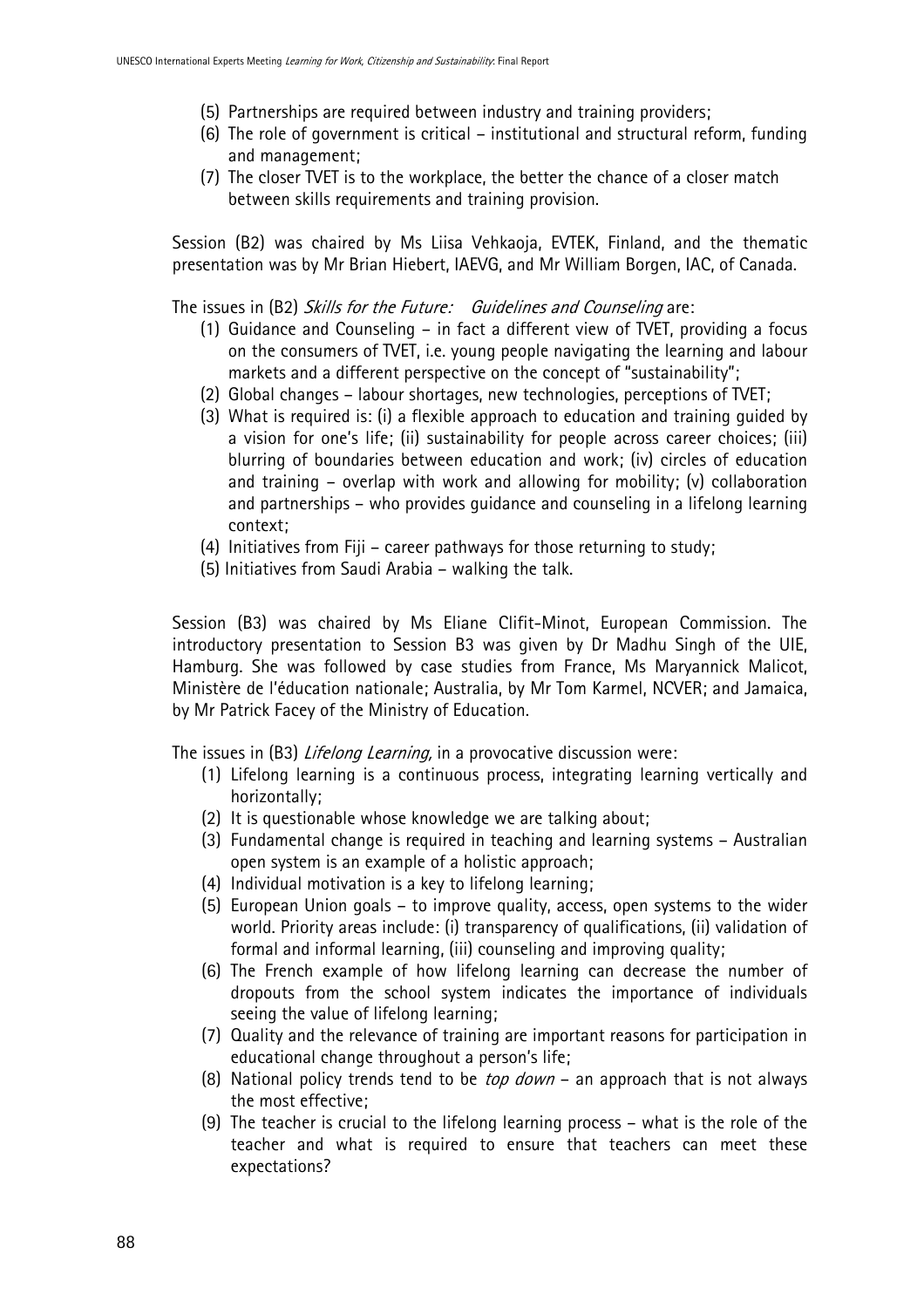Session (B4) was chaired by Minister Youssouf Soumahoro, Côte d'Ivoire. Mr Kacem Bensalah, UNESCO, Paris, gave the thematic presentation, followed by case studies from Somalia, by Mr James Wamwangi; Cambodia, by Mr Phearin Bun; and Sierra Leone, by Mr Mohammed Jalloh.

The issues in (B4) *TVET for Countries in Crisis* were:

- (1) Several examples of situations and contexts of armed conflicts presented the: (i) background to situations of conflict, (ii) reasons and impacts on civil society, (iii) the role of education in post-conflict situations, and (iv) training modalities and principles required for social recovery;
- (2) The impact upon TVET and educational systems affected both infrastructure and human resources;
- (3) Education is at the centre of the peace, development and democracy triangle as a vital component of post-conflict transition and reconstruction and concerns: (i) the right to education, even during conflict situations, (ii) education for peace and tolerance and reconciliation, (iii) social, cultural and economic issues, (iv) should be given priority in sustainable development, (v) TVET is an instrument for human resources development, (vi) TVET is a strategic approach for social and cultural change.

The issues in (B5) Statistical Measurement of TVET concerned:

- (1) The need to monitor and evaluate TVET policies and programmes at both national and international levels, which should be linked to the Bonn Declaration;
- (2) When developing a process for TVET data collection mechanisms, it should be asked: (i) what data need to be collected? The response should be concerned with scope and definitions of the data, (ii) how should these data be used? The response should describe the advantages and disadvantages, collection of administrative versus household survey data, (iii) how to use the data? The response should concern dissemination, analysis and how to formulate and support data usage;
- (3) What are the gaps and challenges for monitoring and evaluation of TVET data? These include: (i) the non-formal sector is large in many countries, (ii) TVET can be supported by enterprises and employers, (iii) criteria for monitoring and evaluation should also include longitudinal studies, which are important but limited.

## Working Group C. TVET for Sustainable Development

Group C was also structured in five sections, each prefaced by *TVET for Sustainable* Development: (C1) National Initiatives; (C2) Outcomes and Activities, (C3) Planning and Implementation, (C4) Drafting the Plan for Action; and (C5) Plan for Action.

Mr Michael Schlicht of BMBF, Vice President for the Europe Region, chaired the Sessions. The first thematic speaker in (C1) was Ms Judith Cohen of the UK Learning and Skills Centre, Learning and Skills Development Agency, who addressed UK skills for *the 21<sup>st</sup> century*. She was followed by Mr Michael Härtel of BIBB, Germany, on Technical and Vocational Education and Training: Policy Making Strategies and Project Experiences in Germany. Ms Qujitera Mabote and Mr Alexander Machin then spoke on "National Policy/Planning in Mozambique: A Case Study."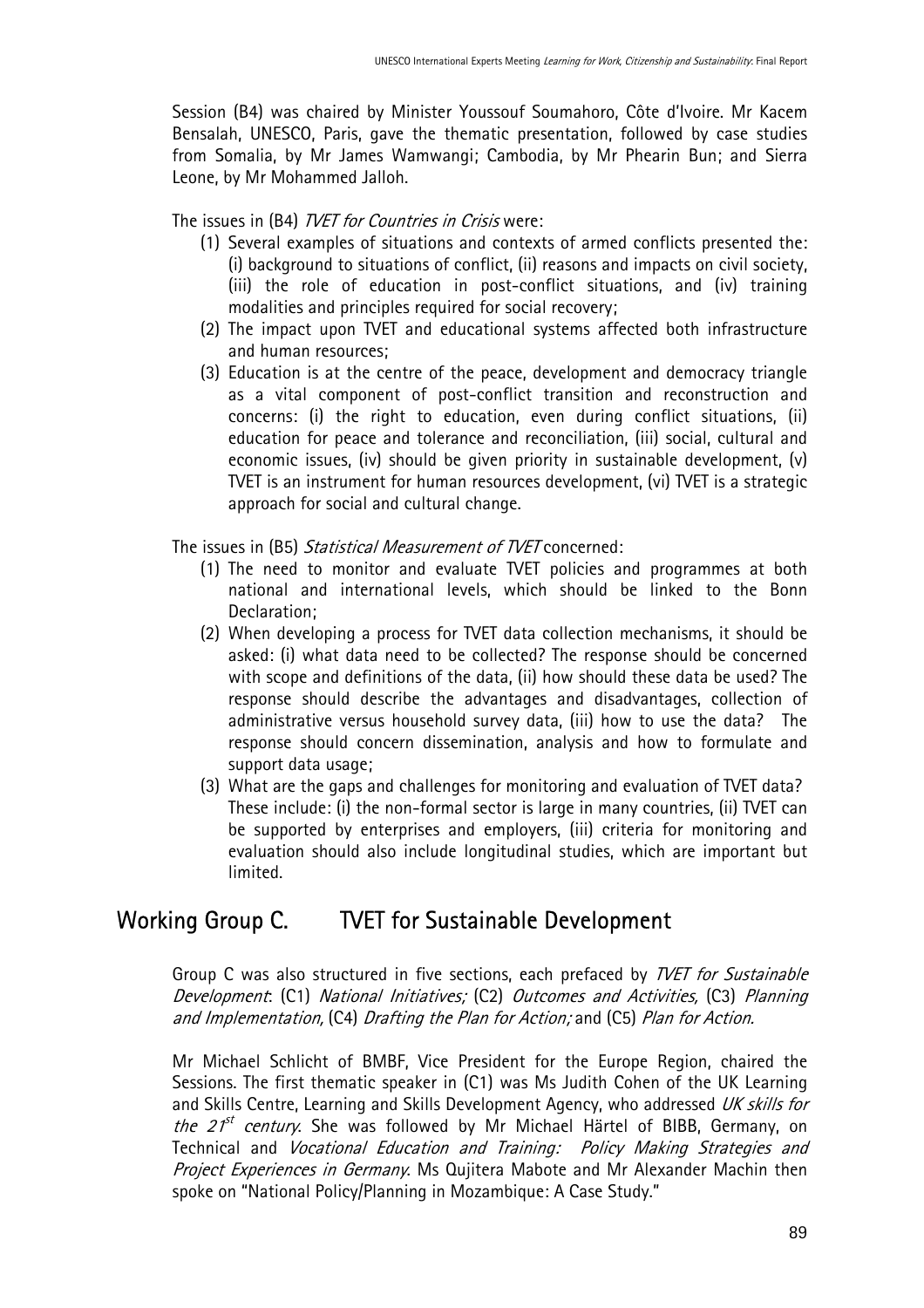The issues in (C1) Sustainable Development: National Initiatives, were:

- (1) It must be ensured that skills and skills training match and are flexible enough to change with our economic needs;
- (2) There is a need to understand the different training needs of Small and Medium-sized Enterprises (SMEs) – particularly regarding course duration. Due to the pace of innovation and the nature of SME, training courses of long duration are not optimal. Motivation was found to be a key issue. Therefore, adopting a "Coaching rather than courses" mentality is important, as is provision through a variety of channels;
- (3) Bridging the gap between sustainable development and sustainable communities requires a common language and understanding of these concepts;
- (4) There is a need to include all relevant actors in SD-related activities (trade unions, private enterprises, universities, governments, NGOs, etc.) – the challenge lies in organising them. We want to avoid resistance to SD due to the perception of it as a burden shouldered by the unlucky few;
- (5) Education for SD does not have to be viewed as an extra-curricular burden, it should be infused throughout existing curricula (using a cross-curricular approach) and does not necessarily have to be stand-alone.
- (6) Education can have a large impact in the reduction of HIV/AIDS. There need to be frank discussions about this topic throughout the community, churches, schools, workplaces and so on. The workplace is particularly important because it is one of the few venues where many adults have access to new knowledge. From a business perspective, it doesn't pay to have a sick workforce.

In section (C2) discussion starters were regional case studies by Mr Efison Munjanganja, UNESCO Bangkok, on Vocational Training in Asia with Reference to Sustainable Development, and Mr Sulieman Sulieman, UNESCO Beirut, on Orienting TVET for SD in Arab States: Progress Report. These were followed by national case studies from India, by Dr M. J. Ravindranath on Integrating Education for Sustainable Development in TVE, and Kazakhstan, by Ms Shaizada Tasbulatova, UNEVOC Centre, on Development of Work Related Skills of Disadvantaged Groups.

The issues in (C2) *TVET for SD: Outcomes and Activities*, were:

- (1) TVET systems are changing in many ways (decentralised, lifelong learning strategies, nationwide curricula development, students' needs prioritised) to meet the needs of changing economies (free market, global competition, etc.) – countries are looking to TVET to impart the necessary skills to maintain competitiveness;
- (2) Developing sensitivity and responsibility in instructors and providing them with training and curriculum in Environmental Education, embracing a lifelong leaning concept and incorporating ICT in TVET should all be priorities in restructuring TVET;
- (3) There is a need to bring learning to the people community learning through mobile training teams and community learning centres;
- (4) The image of TVET needs to be improved and training structured with articulation mechanisms so that TVET graduates can continue on to tertiary education.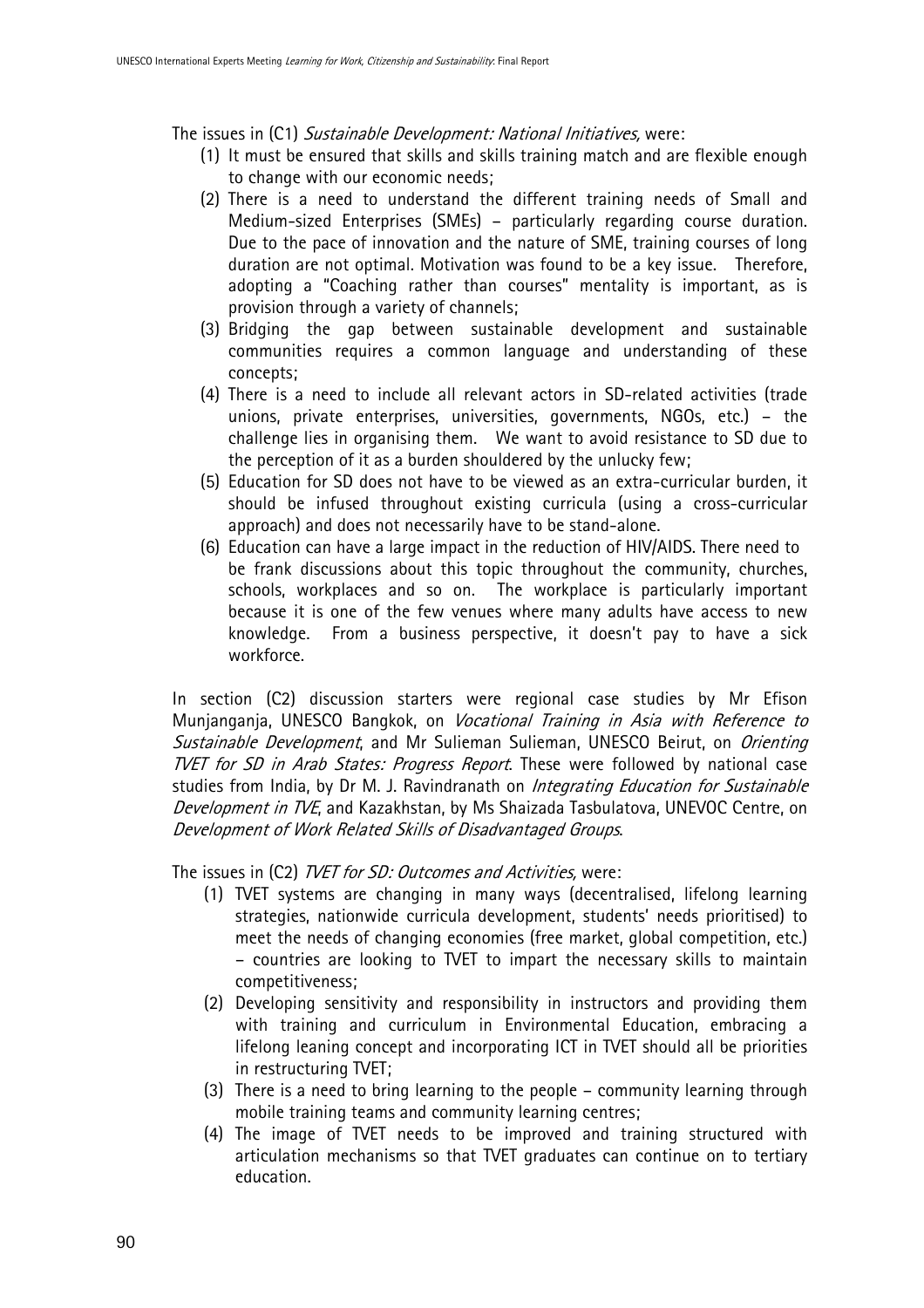Discussion starter speakers for (C3) were: (i) Mr Chris Chinien, UNEVOC Canada, on Generic Sustainable Development Skills for the Workforce, (ii) Mr David Atchoarena, UNESCO IIEP, on TVET and Sustainable Rural Development, and (iii) Mr Trevor Riordan, ILO, on Training for Rural Economic Empowerment in the Philippines.

The issues in (C3) *TVET for SD: Planning and Implementation*, were:

- (1) There needs to be a shift in rural areas from simply delivering agricultural education towards training for rural development;
- (2) We need to focus on bridging the "skills divide" by incorporating a skills element into poverty alleviation strategies;
- (3) It must be recognised that employment in the formal economy is as much a matter of markets or lack thereof. Focus should first be on generating income and establishing a solid foundation of peace, quality training and so on;
- (4) Previous collaboration between the ILO and UNESCO has been useful in pulling sources together – the understanding at headquarters is transmitted to regional offices where inclusion of partners is facilitated;
- (5) TVET for SD must embrace the three pillars of sustainable development in unison – problems arise when one is given precedence over the others.

One salient issue in (C4) *TVET for SD: Planning and Implementation*, was that enforcement is a key concern – you cannot only count on good will. From procurement, maintenance and administration SD is integrated by developing a comprehensive sustainability strategy.

For sections (C4) and (C5) participants broke into four groups to prepare aspects of the Action Plan. Then those completing the four parts in different groups were asked to compare their output. The salient points were:

- (1) If TVET is the key to development, quality TVET teachers are the master key;
- (2) Various national policies were presented for developed, developing nations, NICs, and countries in transition, suggesting that policies for TVET for sustainable development must be relevant to local, national and regional needs and conditions. Having competing policies must be avoided;
- (3) The quality of TVET teachers and instructors, together with curricula relevant to labour market needs, viable facilities and adequate training materials, and competitive salaries are key to attaining TVET for sustainable development.

The constraints identified included:

- (1) Inadequate and/or inappropriate education provision in rural areas. To reach rural people with TVET for SD, HIV/AIDS, and other ideas, one must first create a basic infrastructure, provide trained teachers, etc. It is difficult enough to reach rural areas in developed countries, let alone developing countries.
- (2) There is a human resource shortage in TVET because: (i) The best teachers are lost to private employers as the economy grows (Mozambique). Remaining teachers have low skill levels and the institutions have poor management skills. (ii) Losing many teachers to HIV/AIDS because there is not enough open dialogue on the subject; and (iii) The low status of TVET.
- (3) There are financial resource constraints, due to under-funding of TVET systems, because: (i) TVET provision is expensive to begin with and many nations received TVET institutions requiring considerable budgetary support that was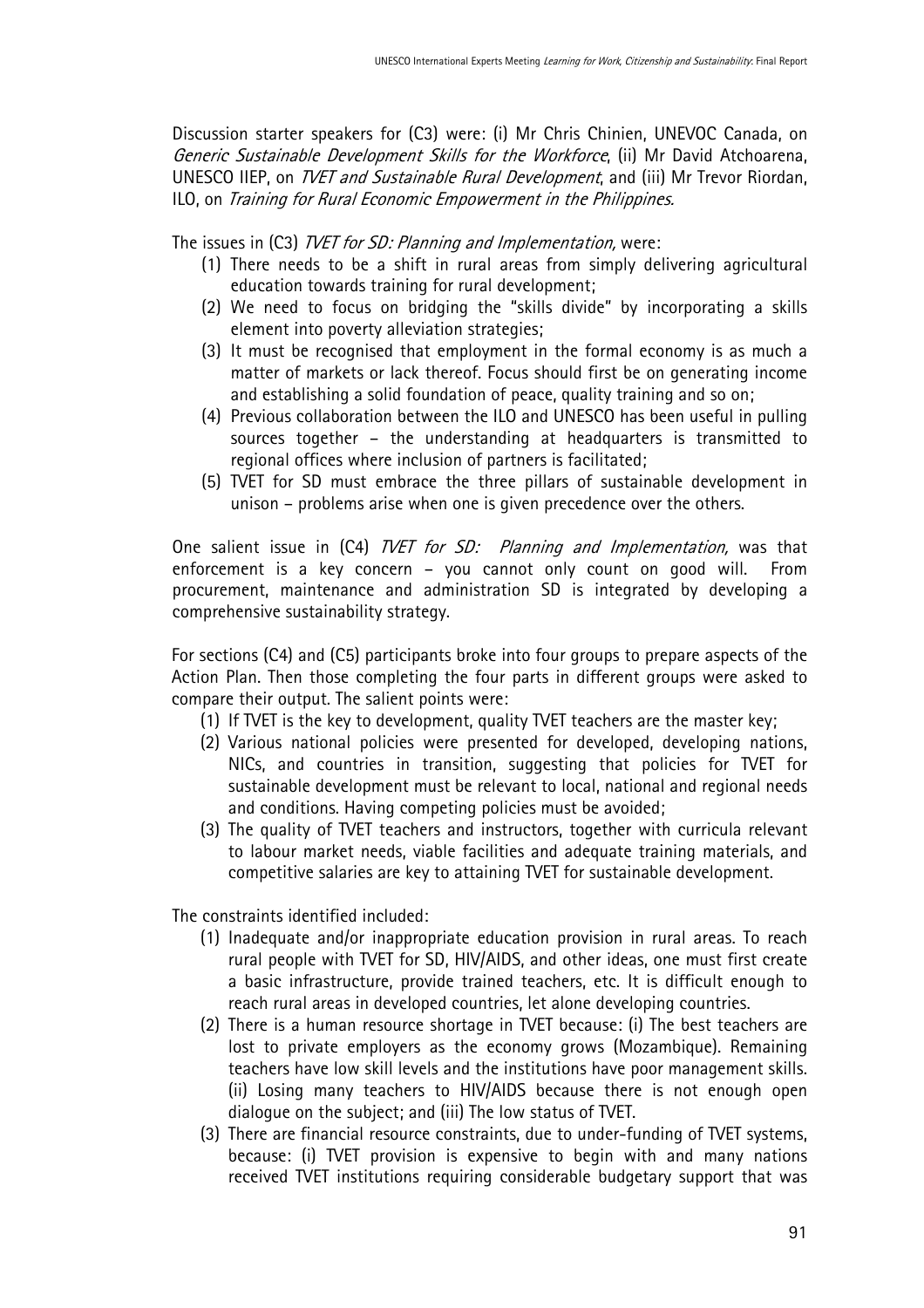not sustainable; (ii) Only those who can forego work and pay for education have access.

- (4) There are also physical infrastructure constraints, in particular, the routine and preventive maintenance of the physical plant has been neglected.
- (5) Access to school problems, including gender enrolment disparities, which are very much an economic issue. Many families cannot afford to have girls/women attend school. Scholarships are an effective means to offset this imbalance.
- (6) Language constraints, including: (i) Transfer of knowledge is difficult, (ii) To reach people in rural areas we must work/publish materials in the local language, (iii) For TVET to have real value, certificates granted need to be widely recognised.
- (7) The environmental dimension for SD is a weak point in some regions;
- (8) (The lack of coordination of activities across and between national ministries;
- (9) Transition in former command economies with dependence on state provision also makes TVET reform difficult;
- (10)The vast majority of the working poor are unskilled, yet most poverty alleviation strategies do not include a skills training element;
- (11)Finally, there is uncertainty of what SD means in practice and how to incorporate it in TVET.

In order to develop the Action Plan, strategies to overcome barriers were devised:

- (1) Relate TVET for SD to national priorities;
- (2) Encourage multi-stakeholder dialogue by involving the private sector and communities;
- (3) Address the social dimension as well as the technical dimension;
- (4) Raise the standards agenda by identification of knowledge, skills and attitudes;
- (5) Reform training and/or re-training of TVET teachers and instructors;
- (6) Link education and training reforms with preparation for work;
- (10) Improve recognition and possible standardisation of TVET certificates;
- (11) Develop recognition mechanisms for informally-acquired skills and/or prior learning assessment;
- (12) Need for networking and sharing of experience;
- (10) Develop new training delivery techniques;
- (11) Provide TVET through a variety of channels: course, NFE, apprenticeship, OJT;
- (12) Preparing people for citizenship is part and parcel of preparing people for the world of work;
- (13) Develop sensitivity and responsibility of TVET instructors towards SD concepts;
- (14) Community saving and credit provision can enhance entrepreneurship training;
- (15) Pre- and post-training support services are essential;
- (16) Embrace local level initiatives;
- (17) Need for capacity development in TVET policy development;
- (18) Change the mentality in transition economies from authoritarian provision to democratic consultation and needs assessment;
- (19) Re-orient agricultural education to broaden sources of work and income for rural people and improve linkages between rural education and economic return;
- (20) Produce guidelines for planning and implementation of TVET for SD.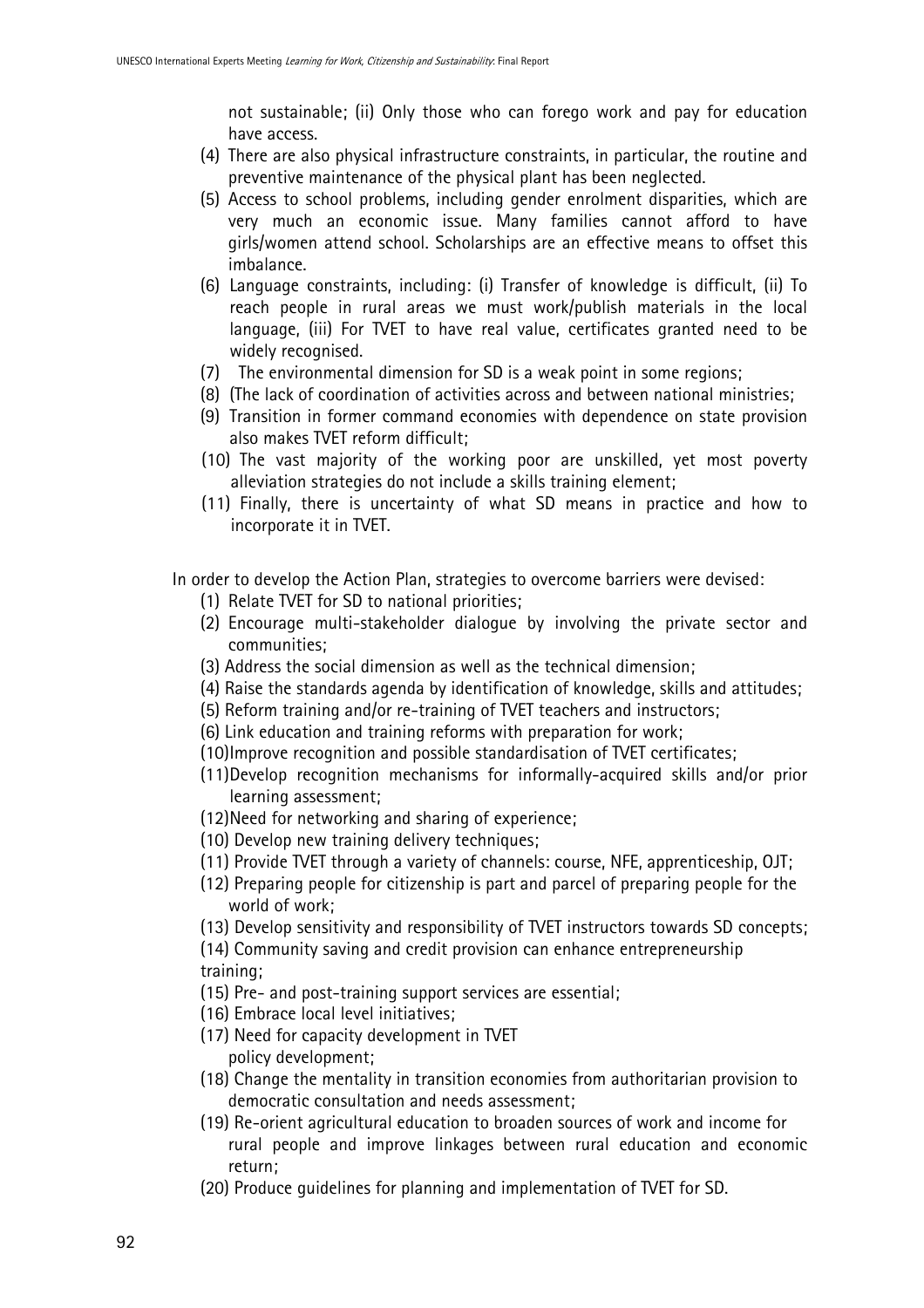## Background Papers for the Working Groups

The Background Paper prepared by UNESCO, Paris, entitled: *Learning for Work, Citizenship and* Sustainability, was intended to provide participants with the background to the first two objectives of the meeting and to orient participants to the thematic areas discussed in the two concurrent working groups Learning for Skills Development and Transition to the World of Work. The issues relating to the working group on Orienting TVET for Sustainable Development were dealt with in the Background Paper prepared by the UNESCO-UNEVOC International Centre and which is being published separately.

Over more than five decades UNESCO has implemented a vigorous technical and vocational education (TVE) programme that has included a significant standard-setting component. During this period the programme was updated periodically in response to needs expressed by interested Member States, but with the advent of the twenty-first century, the profound social and economic changes taking place necessitated a broader consensus on the direction that TVE should follow.

Since TVE is a branch of education directly concerned with the acquisition of the knowledge and skills required for the world of work, it has been increasingly challenged to adapt itself to the diverse and constantly changing needs of the labour market. In addition, the field of TVE is vital for effective participation in societies that are becoming increasingly complex and interdependent.

UNESCO convened the Second International Congress on Technical and Vocational Education in Seoul in April 1999 in close collaboration with the Government of the Republic of Korea. The Seoul Congress, as it has since come to be known, had the theme "Lifelong Learning and Training: A Bridge to the Future."

Since the Seoul Congress recommendations represented an international consensus on the new priorities for the field of TVET, UNESCO used them as the basis for updating its normative instrument, the Revised Recommendation concerning Technical and Vocational Education, that had been first adopted in 1962 and revised in 1974. After further consultations with the Member States and key non-governmental organisations working in this field, the updated normative instrument was adopted by UNESCO's General Conference at its 31st session in November 2001 as the Revised Recommendation concerning Technical and Vocational Education (2001).

Thus, the Revised Recommendation, developed after extensive consultation with technical experts, the Member States and concerned NGOs, represents an internationally acknowledged set of sound standards and practices for the education component in TVET.

In view of the complementary nature of education and training in TVET and the need for Ministries of Education and Labour to co-operate in the management of national TVET systems, UNESCO and the ILO decided to produce in a single publication, UNESCO's Revised Recommendation concerning Technical and Vocational Education (2001) and

the ILO's Conclusions concerning Human Resources Training and Development which had been adopted by the International Labour Conference at its 88th session in 2000.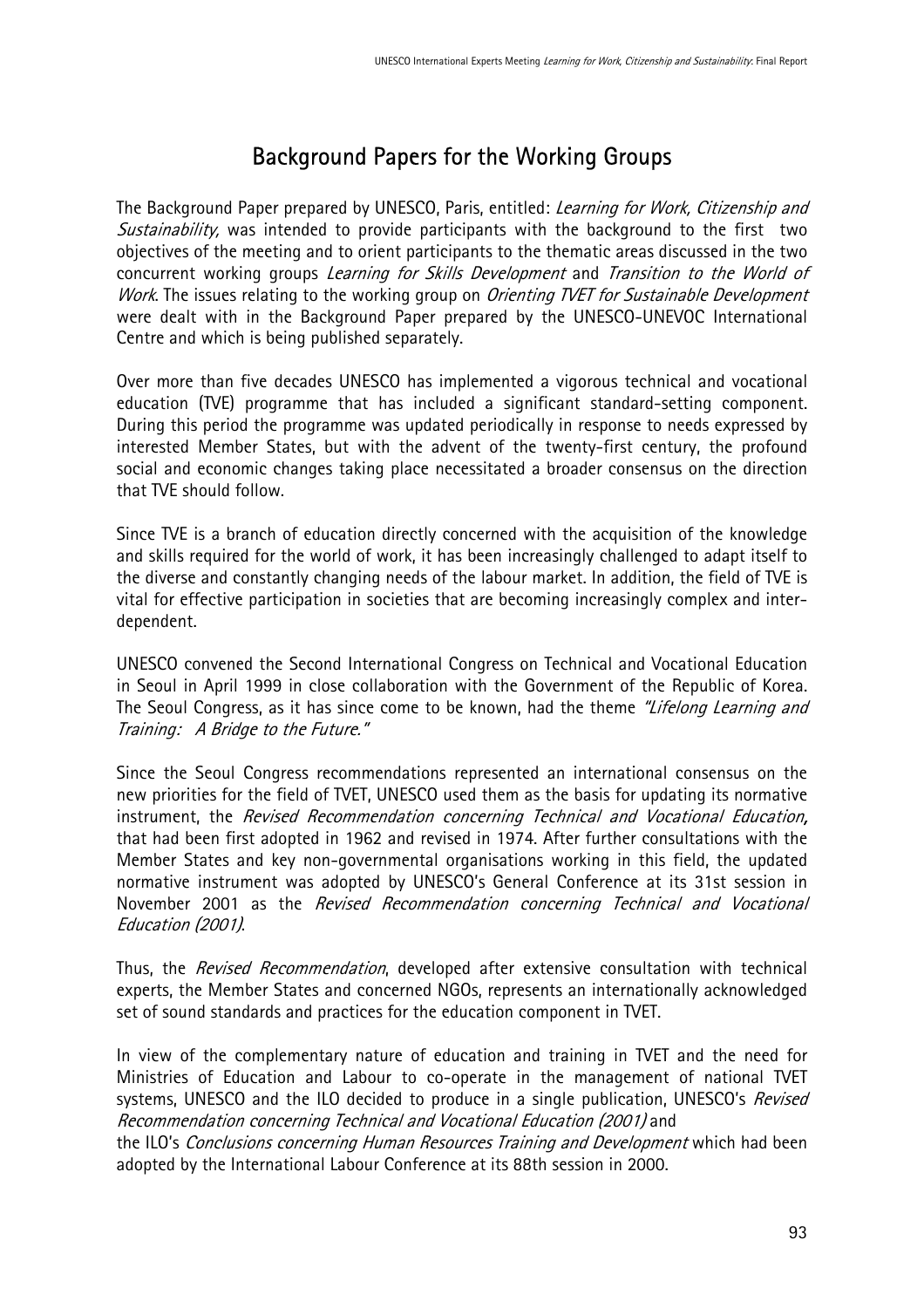In fulfilment of the Seoul Congress' request to UNESCO to carry out five-yearly assessments on the implementation of its recommendations, Learning for Work, Citizenship and Sustainability, which has been called the "Seoul  $+5$ " meeting and was held in close collaboration with the Government of Germany, served as a stock-taking event. This meeting determined how the Seoul Congress recommendations and the UNESCO Revised Recommendation have benefited Member States. In other words, have the UNESCO Revised Recommendations influenced countries to establish new TVET policy and practice that will better prepare their young people and adults for the world of work?

In order to find out, UNESCO's Section for Technical and Vocational Education launched a survey in all its Member States. The survey was not intended a to be a comprehensive statistics gathering exercise. Rather, it was designed to obtain primarily qualitative information about national policy reform in selected broad areas of TVET, such as Policy Planning and Management, Enhancing Access, Relevance and Quality, and Monitoring Progress. The survey consisted of a questionnaire that was sent to the UNESCO National Commission in each country, which in turn was expected to direct it to the national authorities best positioned to provide the required information.

The preliminary survey analyses provided the starting point for discussion at the 10 ninetyminute sessions that made up the two working groups Learning for Skills Development and Transition to the World of Work. Countries that put in place novel policies shared their experience with other countries, especially those with similar developmental situations.

Finally, an important objective of the substantive sessions was to strengthen TVET around the world, the statistical comparison of TVET systems is a complex undertaking. In developing countries and countries in transition, the problem is further compounded by the existence of a large informal economy that draws on workers whose skills have been acquired outside the formal education and training system. Novel methods of evaluation are required if even a rough estimate of the numbers of current learners, trainers and skills needs, as well as projected future needs are to be determined. To accomplish these objectives, the UNESCO Institute for Statistics (UIS) presented the methodology it currently uses for gathering statistics on TVET systems in UNESCO's Member States. This plenary presentation stimulated discussion about more effective methods of measurement, particularly of TVET in the nonformal setting. New proposals for measuring TVET will be considered by UIS in its future data gathering exercises. These new methods may also be adopted for assessing TVET systems in preparation for future UNESCO meetings.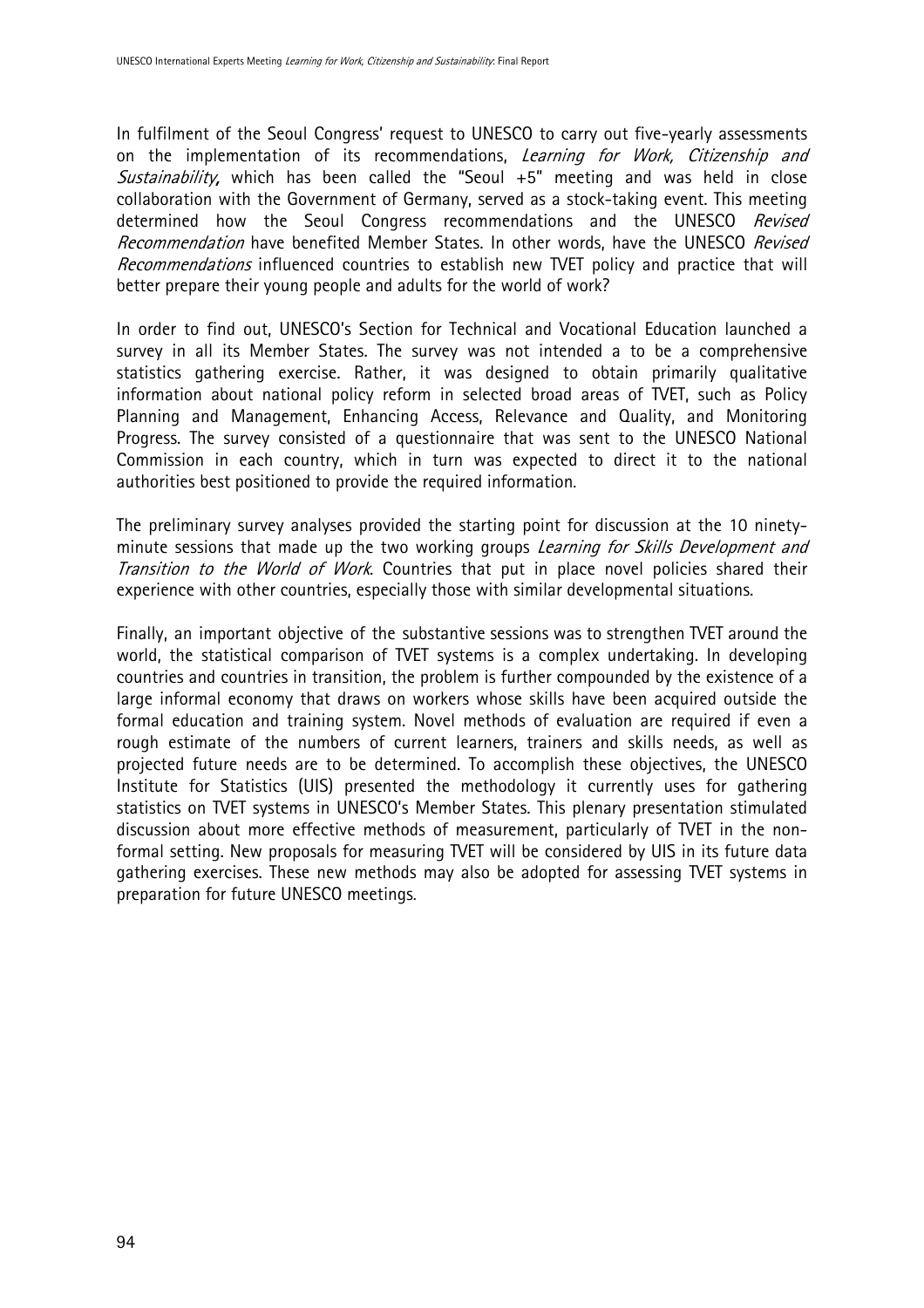# VI

# Report of the Inter-agency Panel

An Inter-agency Panel of TVET experts drawn from major UN and other international agencies was a central feature of the meeting. Hosted by and held at the office of the German Federal Institute for Vocational Education and Training (BIBB), the Panel was chaired by Ms Jane Stewart, Director of Skills Employability at ILO. Panel members comprised:

- Mr Arvil Van Adams, World Bank
- Mr Ulrich Hillenkamp, ETF
- Mr Wataru Iwamoto, UNESCO Headquarters
- Dr Günter Klein, WHO
- Ms Akpezi Ogbuigwe, UNEP
- Mr Juan Carlos Villagrán De León, UNU.

Mr Helmut Puetz, President of BIBB, welcomed participants to the Inter-agency Panel and noted the many years of association with UNESCO and UNEVOC by BIBB. He noted that sustainable development has become the focus of cross-ministerial activity in Germany. Examples of the importance of high-quality TVET to sustainable development were presented. Interrelationship between economy, ecology and social sphere must be taught during initial TVET training. Tomorrow's workers should acquire competence that BIBB has been involved in many years working together with companies to develop instructional materials for use in vocational training. Five pilot projects that BIBB is currently conducting serve the objective of issues of renewable resources and rural development, training for sustainable development in skilled trades, automotive components industry, building and facility management for sports and process control in the manufacturing industries.

As Panel Chair, Ms Stewart asked the panellists to answer three questions:

- 1. What would a TVET system for sustainable development look like?
- 2. Where is this on the agenda? What priority are agencies giving issue of TVET for sustainable development?
- 3. What are the outcomes trying to achieve over the UN Decade for Sustainable Development?

Mr Villagrán addressed Question 1 by noting that the task of UNU is to do research on what sustainable development is and what factors inhibit its attainment, e.g. agricultural practices leading to soil degradation and practices leading to climate change. Steps to be taken to reverse environmental damage should then be studied and recommendations made to policymakers and decision implementers.

Dr Klein addressed Question 1 by noting that environment is not only about butterflies and whales, there is need to find tools to overcome lack of sustainability. TVET is for making people competent to make money and be able to afford good health, living and working conditions. In order to address issues of occupational health, there is a need to bring health ministry people together with those who reach out to people to make HIV/AIDS a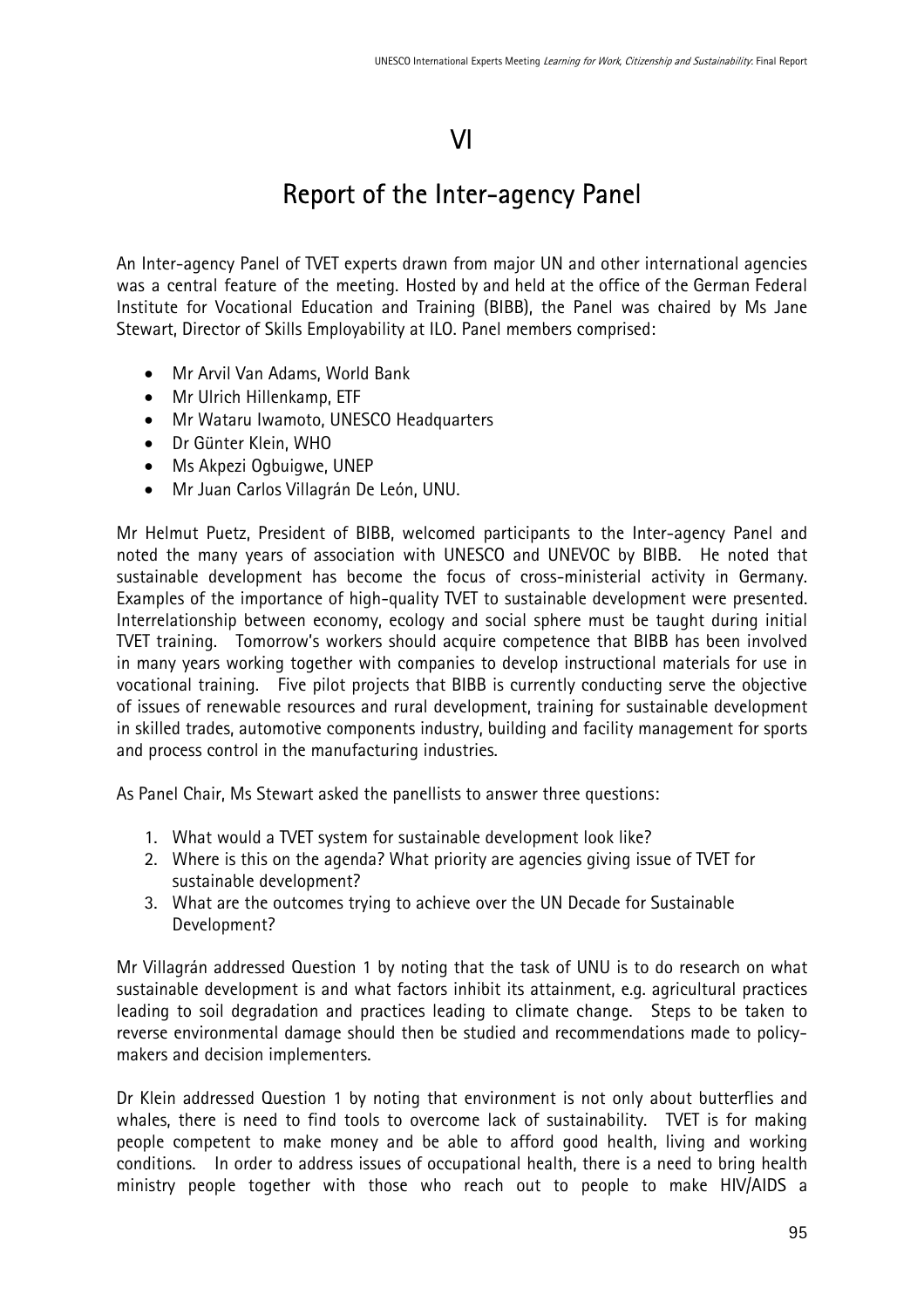commonplace discussion. TVET can bring WHO's vision to people to learn about how to deal with sustainability and non-renewable or renewable resources, like water. Workplace knowledge can be brought home to make children's health better.

Mr Ulrich Hillenkamp was asked to respond to Question 2. The European Training Foundation supports formal training systems and support to employability in the EU and abroad. Sustainable development means to prepare TVET systems to cope with issues of sustainable development, e.g. poverty reduction, health care, environmental issues. A training system would need two features: 1) The Seoul Congress reported that it is not sufficient to provide education only at one point in youths' lives. Lifelong education is necessary to learn more than just skills for one profession. A TVET system must be sustainable by providing multiple opportunities for people to access learning. 2) You need partnerships at all levels, at local, regional and national, to give people a say in what is needed to ensure sustainability.

Ms Akpezi Ogbuigwe of UNEP noted that the destruction of the environment is part of a vicious circle. We need to infuse sustainable values into our training to produce graduates who can dispose of oil, etc. in an environmentally friendly manner. We need to produce people who think of the impact of their work on society, on the environment, and on their future. We need to develop knowledge skills and values to empower people to change TVET.

Mr Iwamoto of UNESCO thinks that TVET policy should contribute to both economic and personal development, and it should encourage countries to adopt environmentally sound policies. Objective 3 of the Dakar framework for Action on EFA is linked with TVET in the sense of the life skills for livelihoods. In the context of the education for sustainable development, we should connect also quality education including value education (Goal 6) to TVET. While UNESCO is the lead Agency for the Decade of Education for sustainable Development, interagency partnership and collaboration is very important in this field.

Mr Arvil Van Adams of the World Bank, asked whether the questions being addressed were the most important ones to address in order to engage agencies to adopt sustainable development. TVET history and goals set in the past have been an instrument: to resolve youth unemployment, reducing demand for costly higher education by diverting students, to create aspirations favourable to the world of work, and to balance opportunity by gender, etc. The sad message is that TVET has fallen short of all of these goals. If it has achieved anything, it has provided skills for jobs where they exist, i.e. economic motivation and goals are key instruments by which TVET can be proved favourable.

What is the World Bank doing about sustainable development? Sustainable development is not a concept well understood and embraced by education people at the Bank. While it has departments engaged in protection of environment, social development, public health and workplace health, etc., these are not well integrated. The Bank is focussing on Millennium Development Goals and we need a standard that is common to make TVET sustainable. Will it take root?

Ms Akpezi Ogbuigwe from UNEP said that the concept of Education for Sustainable Development must lie at the heart of development. We do not have people with the right attitude, background or frame of mind to meet the goals. The mission of UNEP is to provide leadership and provide partnership in caring for the environment to improve quality of life and work. There is a need to educate people to inspire them. This makes UNEP a natural ally to UNESCO. Environmental education that involves sustainability promotes attitude and value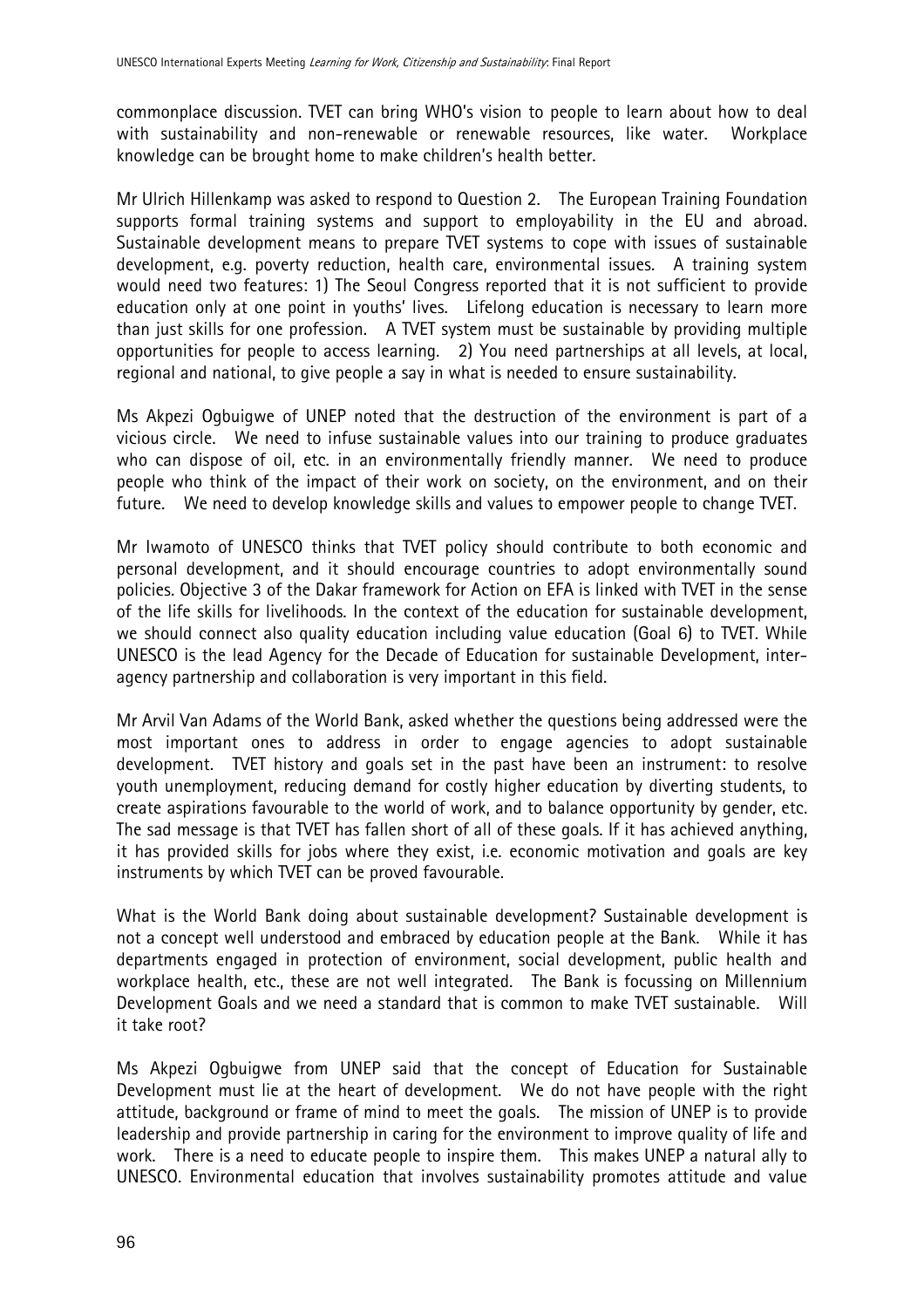systems that encourages people to be active and informed citizens. It cuts across all aspects of sustainable development and forms background of focus on environment. The natural response of UNEP to MDG is to collaborate with UNESCO to see how to strengthen sustainable development. The strategy for the decade is discussed with UNESCO and other partner agencies.

Ms Akpezi Ogbuigwe concluded the panel discussion by stating that listening to the speakers had inspired her to write a poem - Acting Today is Sowing into the Future. This poem is presented in the opening pages of this report.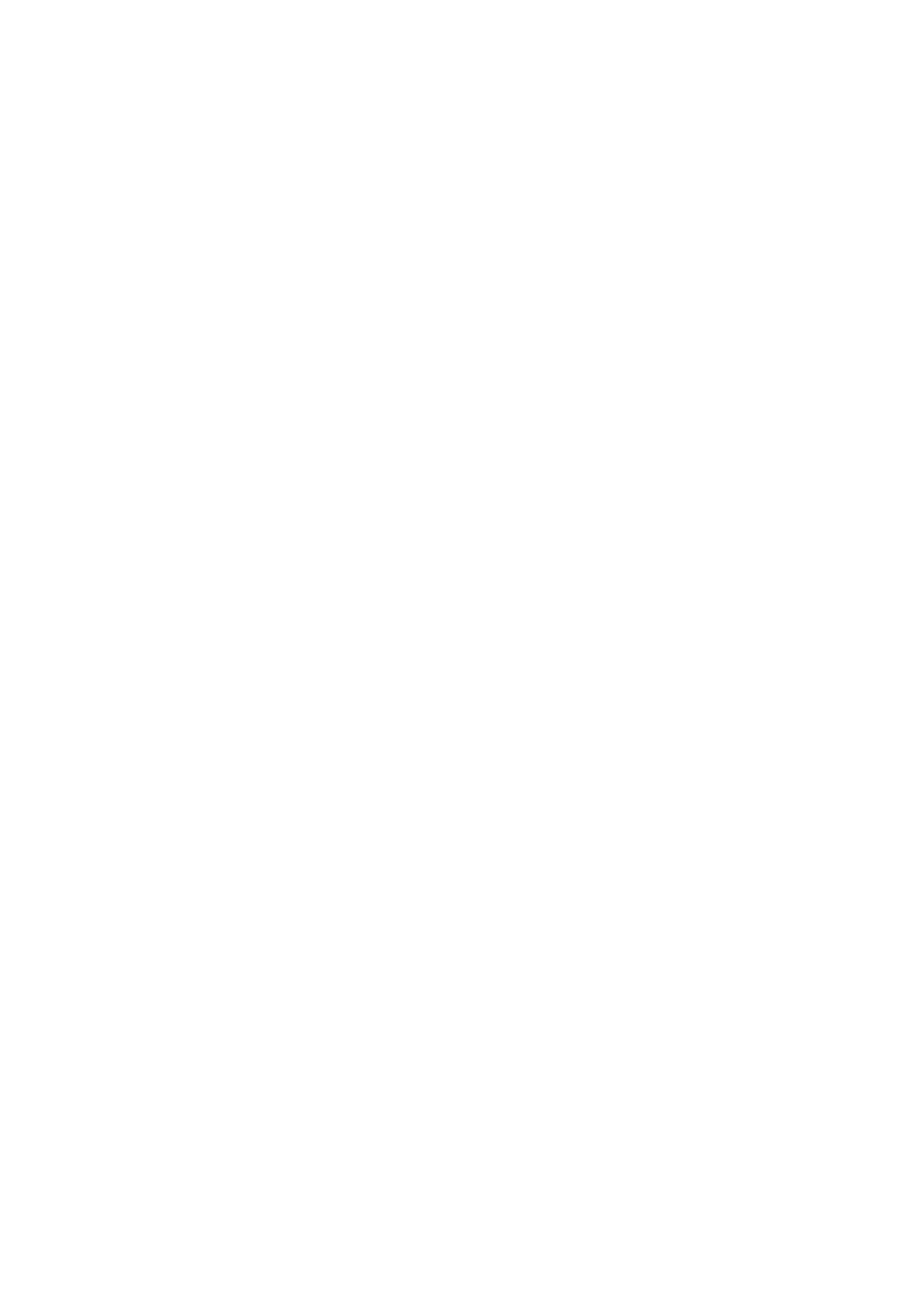# VII

# Summation by Rapporteurs-General

### Prof. John Fien and Prof. David Wilson

Mr President, distinguished participants and, now, at the end of the week, dear friends:

We have been meeting this week, five years on from Seoul, to review progress on what we have been doing to make this old world of ours a fairer, less troubled, richer and more sustainable place in which to live. We have also agreed on a resolution, the Bonn Declaration, to guide us as we make plans for the future.

We have agreed that, through our work in Technical and Vocational Education (TVET), we have major responsibilities to present and future generations.

We have listened to, and heeded, the call from the world leaders who attended the World Summit on Sustainable Development in Johannesburg, who said in their Political Declaration that we have:

… a collective responsibility to advance and strengthen the interdependent and mutually reinforcing pillars of sustainable development – economic development, social development and environmental protection – at local, national, regional and global levels.

Thus, we have been discussing this week how we can respond to the challenge of Seoul to reorient TVET so that it reflects "a new human-centred development paradigm", an approach to development that encourages not just economic growth for its own sake – for after all didn't Ghandi-ji tell us that the world has enough resources for everyone's need but not nearly enough for a single man's greed? – but a paradigm of development based upon environmentally sound development, social cohesion, a culture of peace, and international citizenship.

And, ahead of us, we have the opportunities of the Decade of Education for Sustainable Development in which to enhance the quality and relevance of TVET for sustainability – and we have prepared suggestions for UNESCO when it develops the TVET component of its action plan for the Decade.

Ladies and Gentlemen,

Up until Seoul, we saw our role in TVET as pertaining to two types of capital – human capital and economic capital. Our task was to equip our countries with a world-class labour force, capable of competing in the global economy.

So we taught the technical and vocational skills needed for this and, more subtly, we taught the values of hard work and upward mobility so that each individual employee would seek to maximise his or her income and wealth and thus boost economic growth.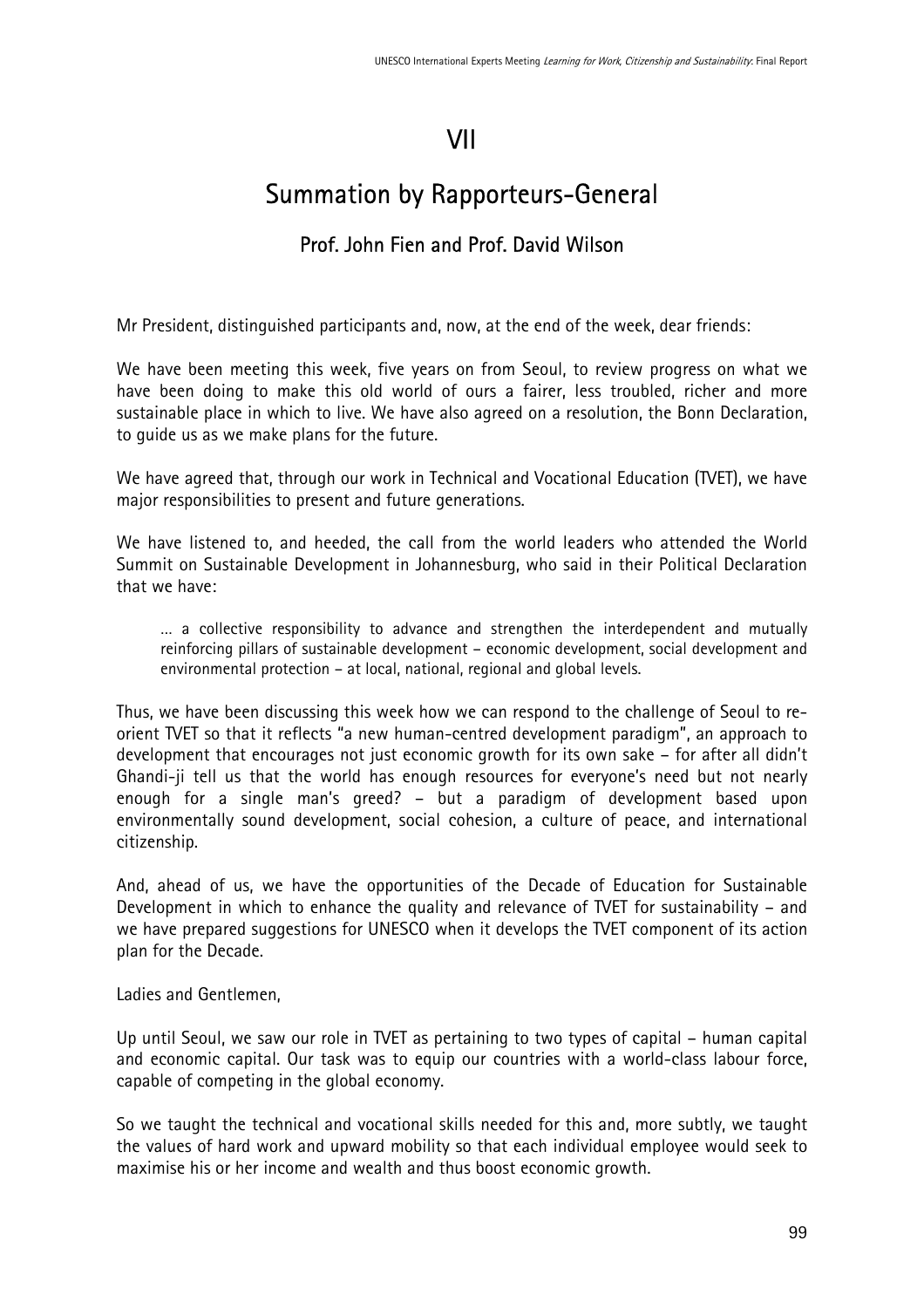Both human capital and economic capital are important, and we need to continue to emphasise and enhance our contribution to them.

However, as agreed at Seoul, we need to balance these two forms of capital with two others – the natural capital of Earth's resources and the social capital that builds strong communities and social well-being.

As the American educator, David Orr, argues:

The generation now being educated will have to do what we, the present generation, have been unable or unwilling to do: … stabilize and then reduce the emission of greenhouse gases …; protect biological diversity …; reverse the destruction of rainforests …; and conserve soils....

Those who follow us must learn how to use energy and materials with great efficiency. They must learn how to utilize solar energy in all its forms. They must rebuild the economy in order to eliminate waste and pollution. They must learn how to manage renewable resources for the long term. They must begin the great work of repairing, as much as possible, the damage done to the earth in the past two hundred years of industrialization. And they must do all of this while addressing worsening social and racial inequities. No generation has ever faced a more daunting agenda. $^9$  $^9$ 

The challenges of reorienting TVET towards conserving and building natural and social capital – as well as human and economic capital – were at the forefront of all the presentations, panel discussions and group deliberations this week.

Perhaps, this point was most graphically made by Dr Quisumbing, a former Secretary of Education, Sports and Culture in the Republic of the Philippines, when she said in her Keynote Presentation that:

... while education is a key to any development strategy. TVE is the **master key** that can transform the world of work and the economy, alleviate poverty, save the environment, and improve the quality of life.

Indeed, one idea was central to all our work this week: The skills, aptitudes and attitudes we used to industrialise the Earth are not necessarily the same as those we need to heal the Earth, eradicate poverty and to build durable economies and healthy communities.

Resolving the great challenges we face requires us to reconsider the purposes, substance and processes of education at all levels.

The purpose of our Meeting was to work out exactly what this means in terms of TVET.

Indeed, the focus on practical ways forward this week means that, if Seoul represented a paradigm shift in TVET philosophy, this Bonn meeting represents a working out of the detail – the paradigm in practice. As Ms Jane Stewart from the ILO challenged us at the Inter-agency Panel, we have been answering the question of what TVET will look like when it is reoriented to integrate work, citizenship and sustainability outcomes.

 $\overline{a}$ 

<span id="page-99-0"></span><sup>9</sup> Orr, D. (1992) Environmental Literacy: Education as if the Earth Mattered, Twelfth Annual E. F. Schumacher Lecture. Available on-line at URL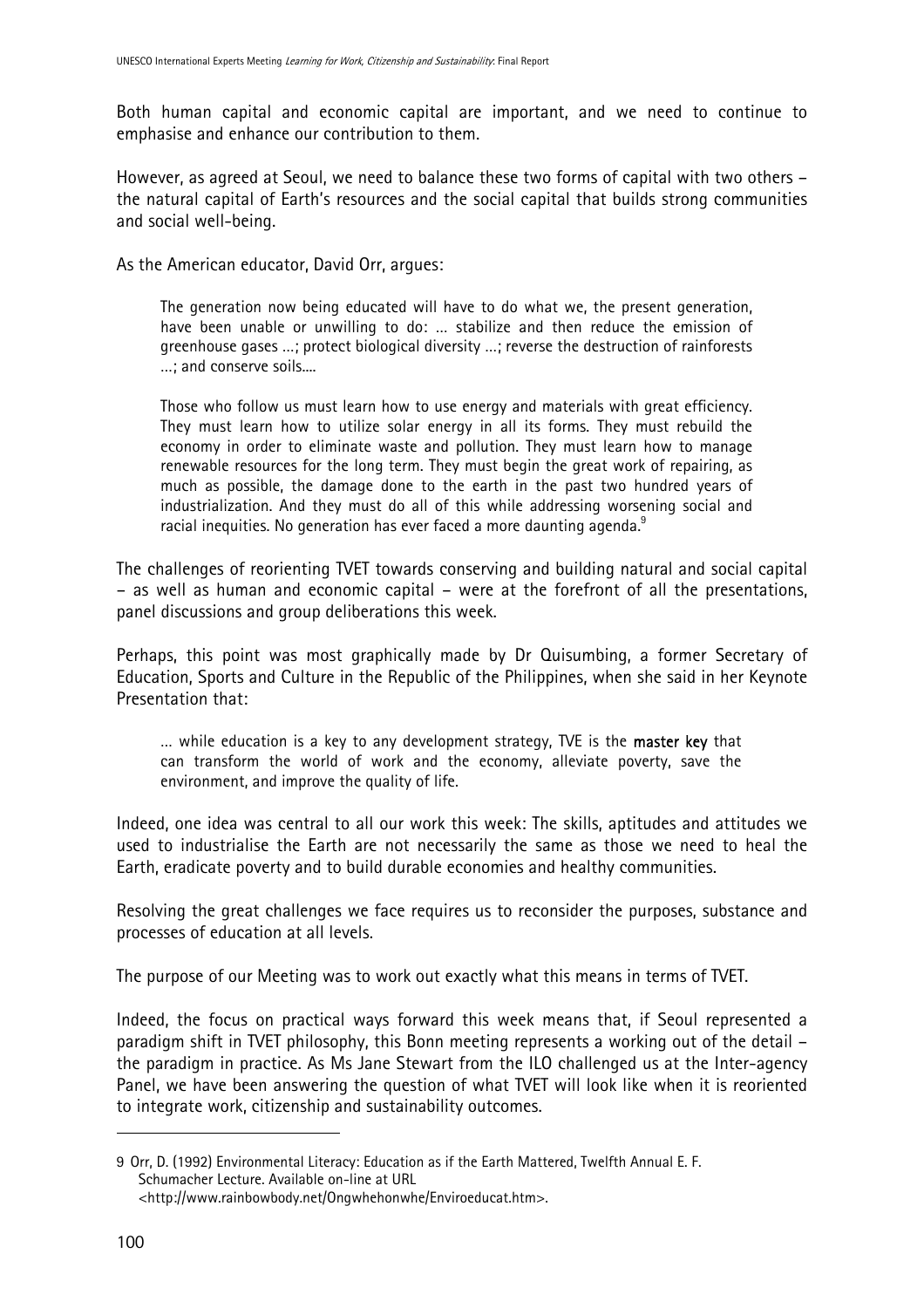These details of a practical way forward focus on at least six important elements:

- 1. Sustainable livelihoods
- 2. Rural development
- 3. Values education
- 4. TVET and basic and general education
- 5. Sustainability
- 6. Importance of partnerships.

However, we must bear in mind that exactly how these elements are defined and how they are applied will be different in every country. Our different cultural contexts, political situations and education systems demand that TVET for sustainable development be culturally appropriate and locally relevant. For example, it may be more appropriate for TVET systems and institutions in industrialised countries to focus special efforts on sustainable/cleaner production strategies involving energy conservation, the use/reuse of materials, etc. to reduce the size of their Ecological Footprints. In countries newly emerging from conflict, it may be appropriate for TVET to focus on developing aptitudes and skills for peace building and enhancing workplaces as centres of community development and learning. Or, in countries where the vast majority of people live in poverty, it may be appropriate for TVET to focus on income generation skills, rural transformation, food security, water quality, and so on. These are but examples and, to repeat, TVET for sustainable development will only be effective if it is culturally appropriate and locally relevant.

1. So to Element 1. This was an affirmation that TVET plays a key role in economic development by developing skills and aptitudes for the world of work. We never want to undermine the importance of livelihood skills, and despite what some people think, sustainable development is not just about environmental protection. Improved access to resources and appropriate economic growth are an integral part of sustainable development. And it is here we need to promote generic work skills, industry specific skills, and the capacity to change careers throughout one's life as local economies change under the influence of globalisation and technological change.

However, TVET for economic livelihoods is not enough. It is certainly necessary, but not sufficient. Indeed, we agreed that we need to see the three components of sustainability – the economic, the social and the environmental – as integrated. Not balanced, but integrated. As the WHO representative explained, the "maldevelopment" of many countries is the result of focussing on economic sustainability – and trusting that the resultant accumulation of wealth would trickle down to pay for environmental protection and improved social well-being. However, societies that have followed that path of development seem to be characterised by great breakthroughs in technology and levels of consumption but also great breakdowns in environmental health, community vitality and the human spirit.

This means that we need to emphasise *TVET for sustainable livelihoods* – not economic livelihoods. And it is here where we asked for increased collaboration between UNESCO, ILO, FAO and the other agencies who have been pioneering the concept of sustainable livelihoods and capacity building and training for them.

And this brings us to Element 2, TVET for rural transformation.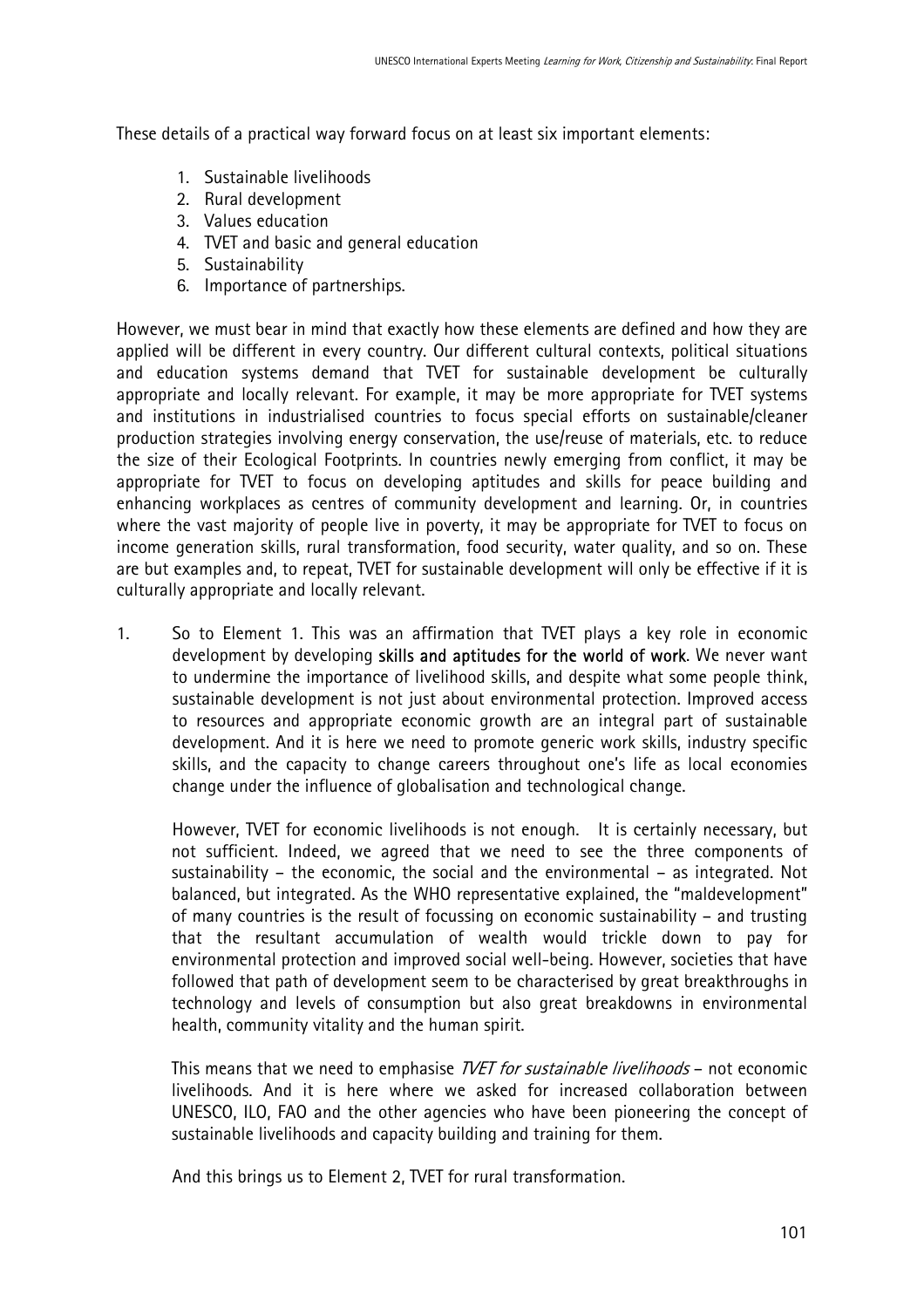2. In spite of rapid urbanisation, three billion people – or 60 per cent of the population in developing countries, indeed half the world's population – still live in rural areas. Three-quarters of the world's working poor, those earning less than a dollar a day, live in the countryside. Today more than ever before, education, especially TVET, is the key to rural transformation. Indeed, TVET is essential to the economic, cultural and ecological vitality of rural areas and communities. Moreover, not a single one of the Millennium Development Goals will be achieved without giving special attention to TVET for rural people.

We saw this as a deep challenge, especially to reach those in the "deepest" rural areas. However, case studies from Kazakstan, Cambodia, the Philippines and several other countries showed us that this was possible – but required a major emphasis on TVET for workers in the non-formal economy, alternative forms of delivery – for example through community-based training – and particular efforts to provide sustainable livelihood training for women, youth, indigenous groups and other special groups such as persons with disabilities.

News of the UNESCO-FAO Flagship Programme on Education for Rural People was received with great enthusiasm and many spoke of the need to expand this initiative.

3. The third element on the new paradigm of TVET is values education. The theme of this meeting, "Learning for Work, Citizenship and Sustainability" emphasised that. This was an important outcome of Seoul, of course, but here in Bonn, we began to detail what the important values were. We saw them in the characteristics of a sustainable future society – which was described for us by Dr Quisumbing as "a planet earth which is sustainable, the provision of basic shelter and health care, for all, social justice, respect and appreciation of diversity, participatory democracy and caring and compassionate relationships that lead to peace."

Importantly, also, we saw a responsible and committed work ethic as an important value to be developed. Do you remember the saying, "You can lead a horse to water but you can't make it drink"? Well, it is the same with TVET. All the skills in the world are of little value without a commitment to the dignity of work and a willingness, to "pull your own weight" and "go the extra mile". In other words, "learning to do" is interdependent with character building goals of "learning to be", the adventure of "learning to know" and the values of "learning to live together", the four pillars from the Delors Report. Mr Sanner from Daimler-Chrysler described this as the important social learning dimension of TVET.

And this brings us to Element 4, the question of the relationship between TVET and general and basic education.

4. On one level, there was a tension in our discussion this week between the technical and the humanistic perspectives in TVET. If we don't have the skills to earn a living, all the humanistic values in the world will not enable us to fulfil our responsibilities to ourselves and our families. As a modern variation of the old Chinese proverb goes, it is more important to be taught how to fish than to be given a free fillet-o-fish dinner! Thus, we spoke of the need to complement the technical perspective with the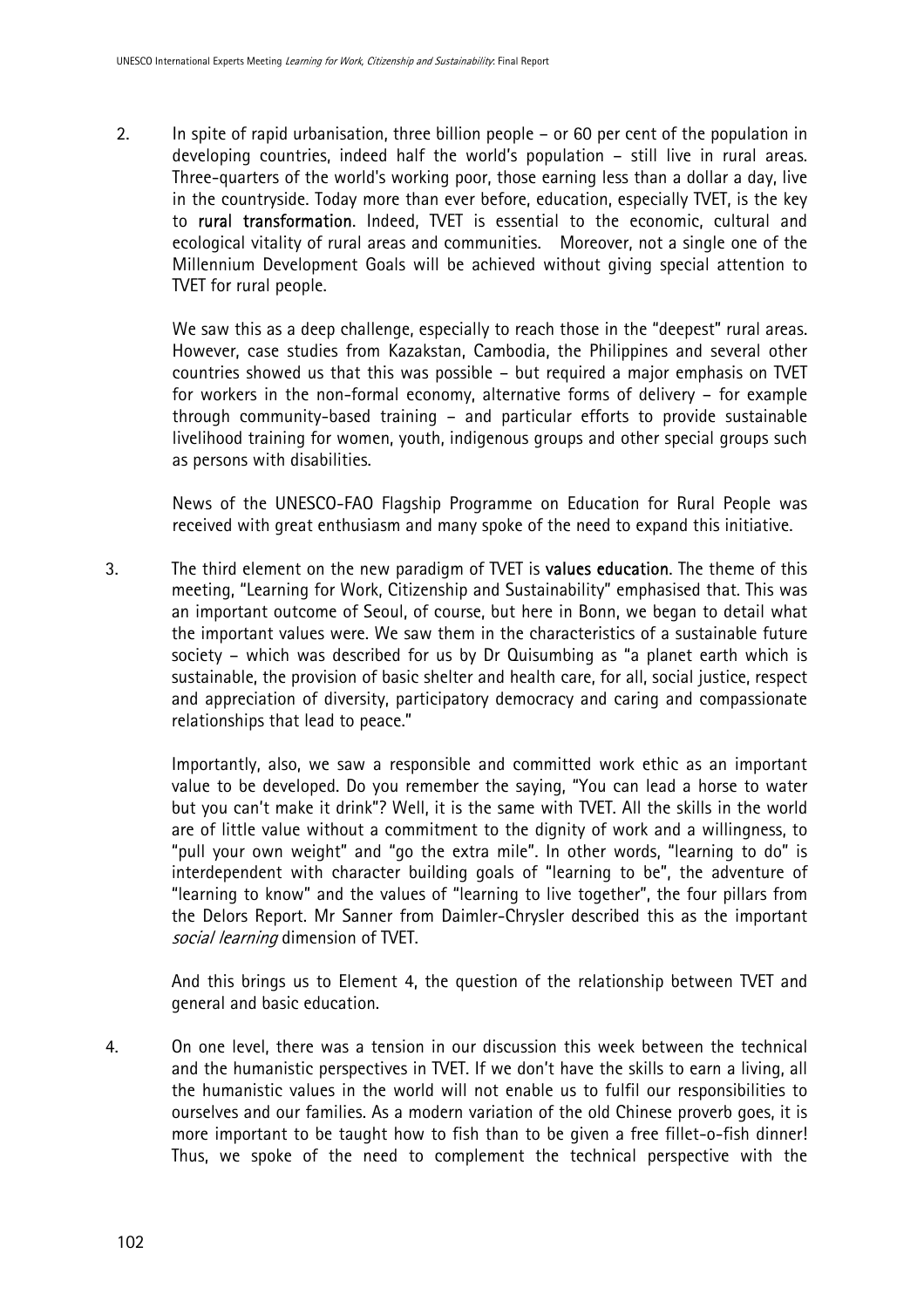humanistic one that underlines the role of TVET as a central feature of basic and general education.

The UNESCO Institute of Statistics report indicated a contrast between OECD economies and others with OECD countries focussing more on generic skills and developing countries focussing more on vocational skills. However, the emphasis on learning for the world of work as an integral part of basic education, through Education for All, means that this distinction is disappearing. We heard of experiences in some countries in which TVET is being developed as an alternative, or at least, parallel system with secondary education and, in others, where pre-vocational skills are being integrated into primary education. Indeed, we have stressed that preparation for the world of work must be integral to basic education as the first step in lifelong learning for work, citizenship and sustainability. This means that we are urging UNESCO, other international agencies and Member States to ensure that skills for the world of work are integral to Education for All policies and programmes.

We were deeply moved by the statement related to this by Mr Hiebert from the International Association for Educational and Vocational Guidance to the Inter-agency Panel when he answered the question of how TVET for work, citizenship and sustainability would be different from other types of TVET by outlining three differences:

First, it would have a learner-centred curriculum: Learner-centred in contrast to programme-centred or stakeholder-centred. Learners would be involved as partners in creating their learning experiences and the resulting programme would have a large inquiry-based focus rather than a lecture- or an instructorcentred format.

Second, the programme would have a component that would help learners, regardless of their age, get in touch with their passions in life. What were they passionate about? What sorts of things really mattered to them? How could those passions be pursued in their paid employment? To what extent would they pursue their passions outside of paid employment, through other kinds of work: volunteer work, church work, hobby work, or perhaps even house work?

Third, and it's related to point number two, the programme would help them engage in the self-exploration needed to develop a vision for their life. What sort of person did they want to be? People's vision for their life, i.e., what they are passionate about, and what sort of person they want to be, will be a central driving force, motivating them to pursue education and training experiences should be an important component in their TVET experiences.

I submit that when a person has a vision for their life that embraces their education and training experiences, it helps them look down the road, stay focused on their personal goals and that ultimately it will lead to more stability in their personal career paths and also lead to more stable and sustainable labour market conditions.

This emphasis on personal and social sustainability clearly shows the links with economic well-being and environmental quality, and brings us to our fifth focus in the new paradigm of TVET – sustainability.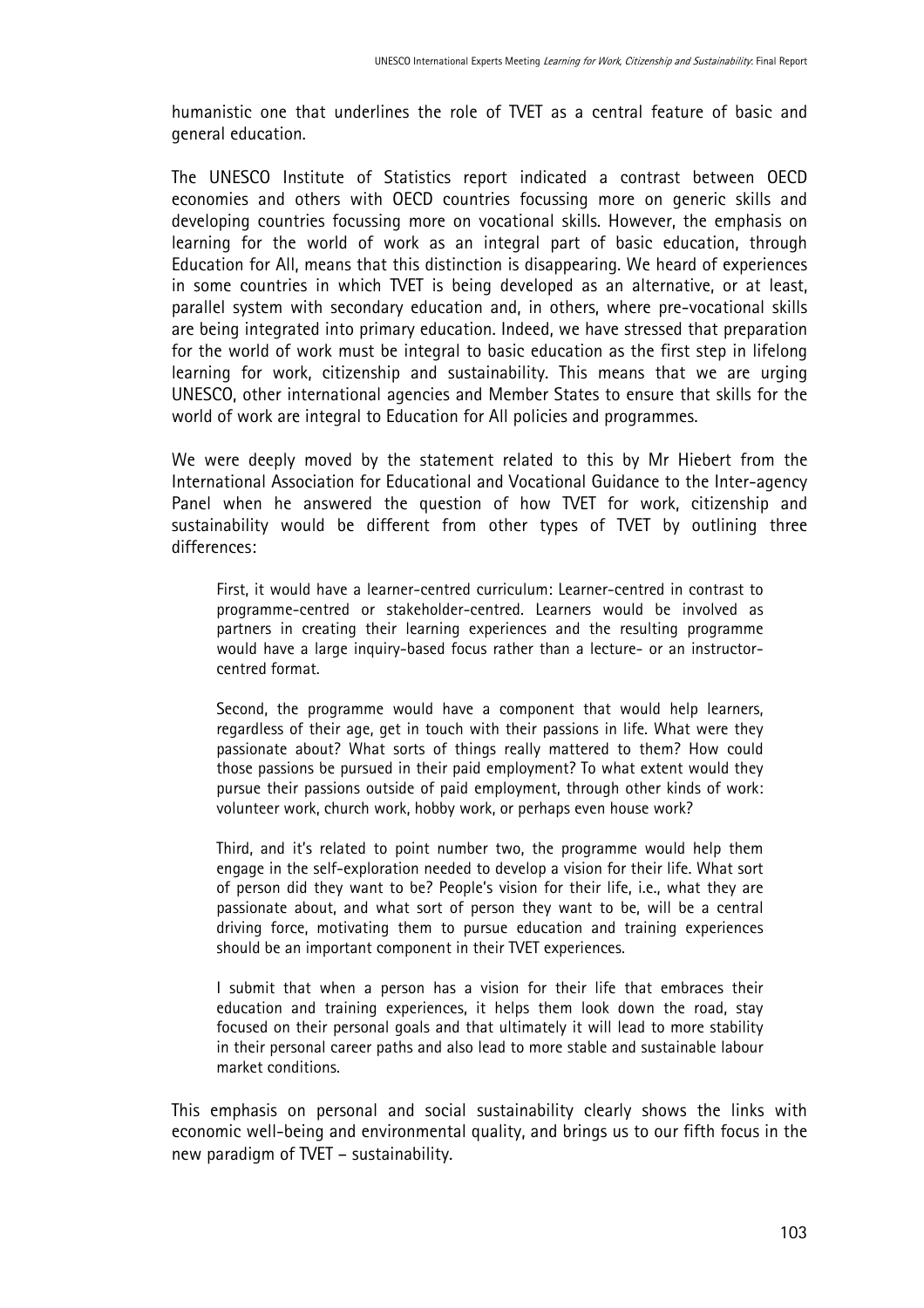- 5. The focus on the interlocking nature of the three dimensions of sustainability brings new opportunities – and the rationale and justification – to focus on key areas such as:
	- TVET and HIV/AIDS in workplace;
	- TVET and cultural tolerance:
	- TVET and human rights;
	- TVET and gender equality;
	- TVET and indigenous knowledge of medicine, agriculture, food preparation, forest management and crafts;
	- TVET and environmental protection;
	- TVET for sustainable production and consumption;
	- TVET and environmental health;
	- TVET for occupational health and safety;
	- TVET for enterprise and entrepreneurship focussing on innovation, creativity, assessing and managing risk, making and managing one's own job, and managing a small business.

All these are important dimensions of TVET and sustainability – and may be integrated as stand-alone courses or infused in general and industry-specific courses. They also remind us that it is not just a matter of integrating sustainability into existing occupations – such as we saw in the marvellous example of the importance of tree planting as a foundation for carpentry and the importance of carefully disposing of chemicals in hairdressing and oil in motor mechanics. They also remind us of the many new jobs being created in sustainability industries, e.g.:

- Environmental care and recycling;
- Landscape rehabilitation and site remediation;
- Water supply and quality;
- Organic agriculture;
- Eco-design;
- Solar and other renewable energy generation:
- Micro-hydro development and repair.

And we invite you to make your own list of new and emerging occupations and industries concentrating on economic and social sustainability.

Sustainability reminds us also of the importance, as the delegate from Saudi Arabia said, of "walking the talk". Our TVET systems and institutions need to walk the talk of sustainability. There was much talk of the importance of monitoring and evaluation and performance indicators. If we are going to "walk the talk", then maybe we could consider performance indicators (PIs) such as:

- Emission of CO2 per student;
- Percentage of materials recycled;
- Percentage of recycled materials purchased;
- Percentage decrease in the use of toxic materials;
- Percentage of renewable energy generated and consumed;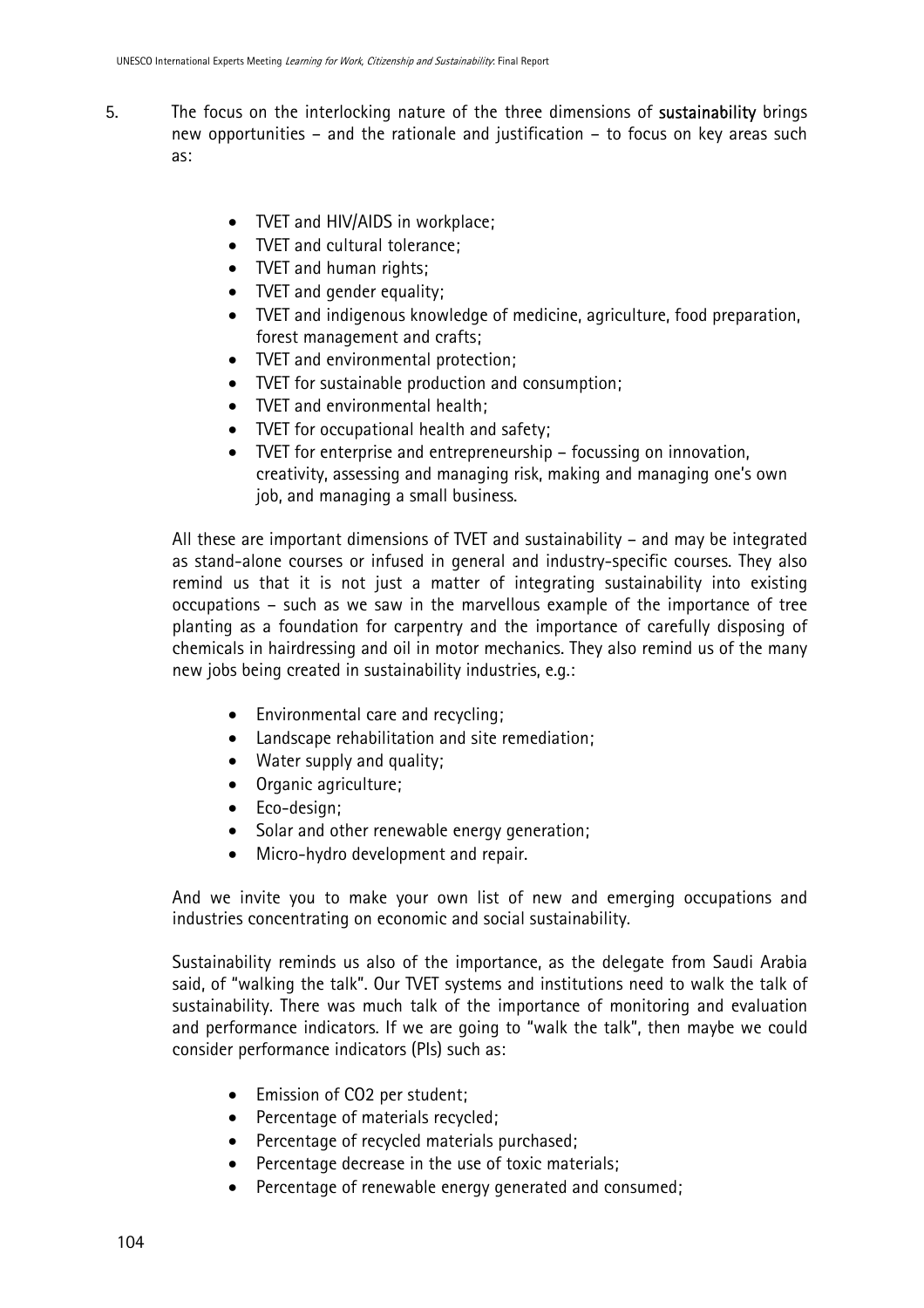- Percentage of organic wastes composted;
- Water use per student; and
- Percentage of food served that was locally and organically grown.

And we invite you to make your own list of PI's for auditing the economic and social sustainability of our institutional operating and management practices.

6. Importance of partnerships. Reorienting TVET towards work, citizenship and sustainability will require great effort. I don't think we should kid ourselves – but then nothing of value in life comes without effort. However, we are fortunate in that we do not have to walk the path alone. We saw at this meeting that partnerships are the key to success.

We were a meeting of TVET administrators, teachers, researchers and policy-makers, of international and non-governmental organisations, business, government and youth. Our success this week was the result of our combined wisdom and spirit of collaboration.

Moving forward in TVET will require us to maintain the partnership spirit.

And it is the spirit of enhancing and expanding our network of partnerships that we have prepared the Bonn Declaration and a set of suggestions for UNESCO in developing an action plan for TVET for the Decade of Education for Sustainable Development. As you have seen in the drafts of the documents this morning, these have been prepared straight from the discussions in our three Working Groups.

And with the start of the Decade only 65 days away, we would like to conclude with an inspiring paragraph from the International Implementation Scheme that was presented to the General Assembly in New York last week:

There can be few more pressing and critical goals for the future of humankind than to ensure steady improvement in the quality of life for this and future generations, in a way that respects our common heritage – the planet we live on.

As people we seek positive change for ourselves, our children and grandchildren; we must do it in ways that respect the right of all to do so. To do this we must learn constantly – about ourselves, our potential, our limitations, our relationships, our society, our environment, our world. Education for sustainable development is a life-wide and lifelong endeavour which challenges individuals, institutions and societies to view tomorrow as a day that belongs to all of us, or it will not belong to anyone.

#### **Conclusion**

We would like to conclude with several personal comments.

We have enjoyed ourselves this week and want to thank everyone concerned, especially our fellow participants for the very high quality of presentations and discussions, and for the professional interactions we have shared. This illustrates the value of small and medium-sized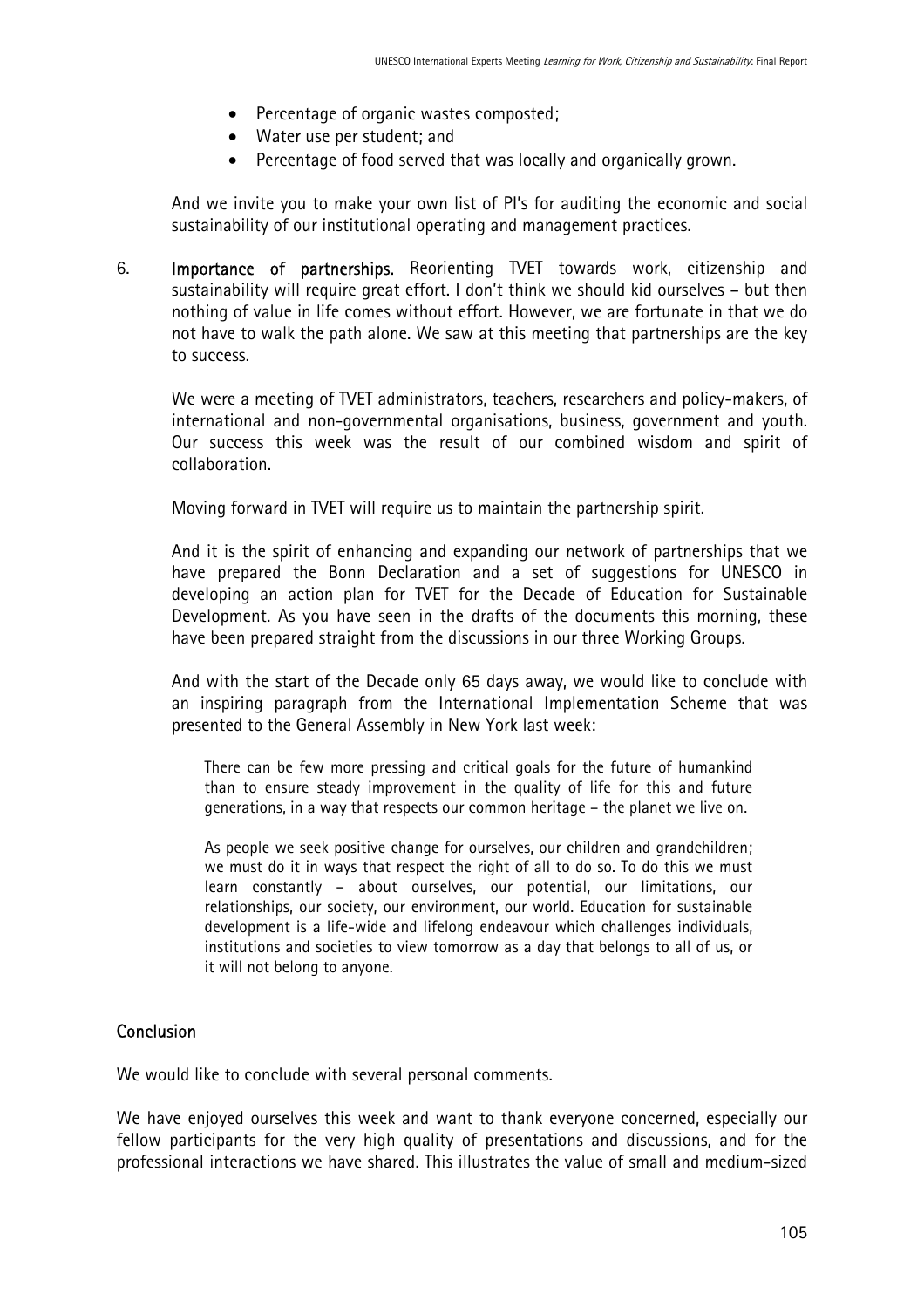meetings of experts where practitioners, administrators, policy-makers and researchers can meet in a spirit of dialogue.

We would also like to thank everyone involved in the organisation of the meeting, especially the demonstration of the value of partnerships given to us by the very hard work, efficient organisation and helpful attitude of the staff from the Divisional Office of UNESCO in Paris, the UNESCO-UNEVOC International Centre, BMBF and BIBB. We value the faith in TVET shown by the contributions to the meeting by the representatives of the many international agencies who participated.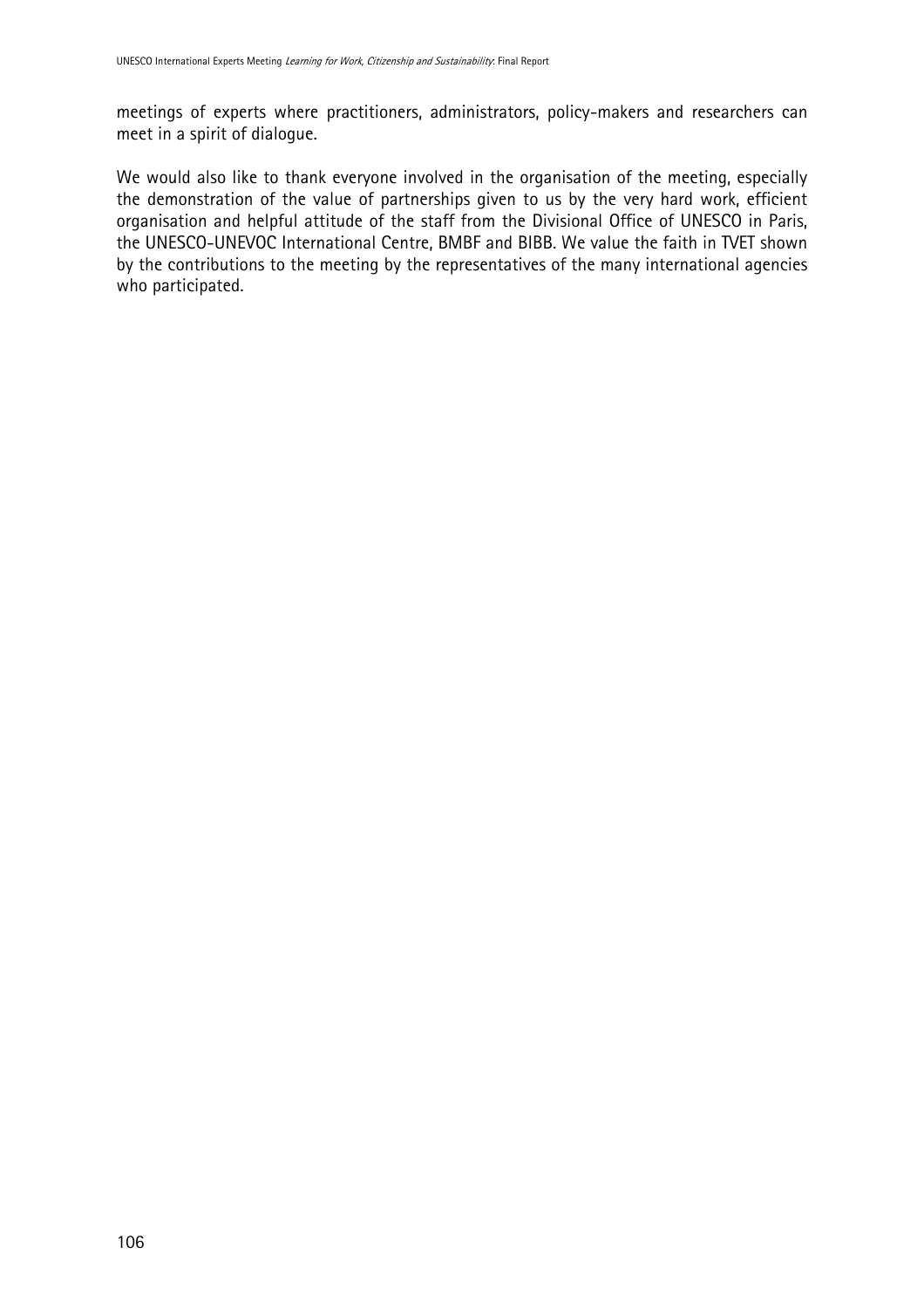# VIII

# The Bonn Declaration

We, the participants in "Learning for Work, Citizenship and Sustainability", a UNESCO meeting of international experts on technical and vocational education and training, are agreed that, since education is considered the key to effective development strategies, technical and vocational education and training (TVET) must be the master key that can alleviate poverty, promote peace, conserve the environment, improve the quality of life for all and help achieve sustainable development. Our conclusion was reached following deliberations among 122 technical experts from Member States, intergovernmental and non-governmental organizations and industry who met in Bonn, Germany, from 25 to 28 October 2004, on the threshold of the United Nations Decade of Education for Sustainable Development, to assess progress since the Second International Congress on Technical and Vocational Education, held in Seoul, Republic of Korea, in April 1999.

- 1. Following the deliberations at this meeting, and recalling:
	- the recommendations of the Second International Congress on Technical and Vocational Education (1999),
	- the goals set out at the World Forum on Education (2000)
	- the Millennium Development Goals adopted by the United Nations General Assembly (2000), and
	- the Revised Recommendation concerning Technical and Vocational Education (2001) adopted by the UNESCO General Conference at its 31st session,

the participants in this meeting of experts affirm that the appropriate development of TVET is central to the attainment of those agreed goals.

- 2. Recognizing that the vast majority of the worldwide labour force, including knowledge workers, require technical and vocational knowledge and skills throughout life, we affirm that skills development leading to age-appropriate TVET should be integral to education at all levels, and can no longer be regarded as optional or marginal. It is especially important to integrate skills development in Education for All (EFA) programmes and to satisfy TVET demand created by learners completing basic education.
- 3. Preparation for work should equip people with the knowledge, competencies, skills, values and attitudes to become productive and responsible citizens who appreciate the dignity of work and contribute to sustainable societies. We call on all stakeholders to adopt this broader perspective for TVET.
- 4. The development of TVET since the Seoul Congress clearly shows that there is enhanced recognition of this branch of education as a means to productive livelihoods and social cohesion. However, the UNESCO TVET Survey of 2004 has revealed that progress has been uneven. Renewed effort to modernise TVET and ensure its enhanced status and sustainability is necessary. Increased scope for TVET is recognised in "sustainability industries" such as environmental conservation, cultural heritage site preservation and renewable energy production.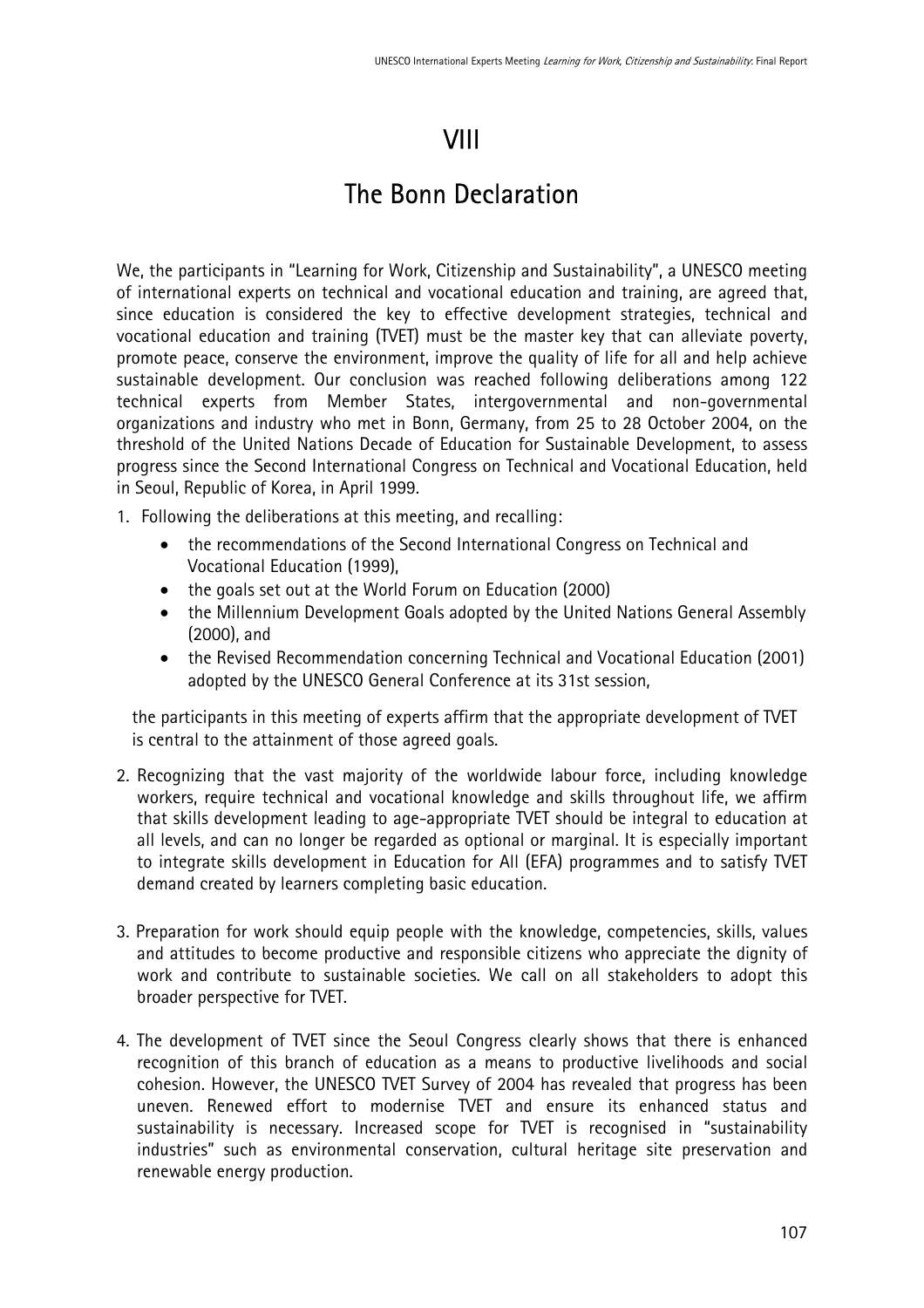- 5. Accordingly, we invite the Director-General of UNESCO to urge Member States, the concerned agencies of the United Nations system and other relevant stakeholders, both public and private, to build partnerships and to revitalise efforts to implement the recommendations that have not yet received sufficient attention or resources.
- 6. Given the scale of the task and the complexity of the conditions in which action must be taken, we ask that particular priority be given to TVET initiatives that alleviate poverty, promote equity, especially in relation to gender, arrest the spread of the HIV/ AIDS epidemic, support youth in crisis, support rural communities and people in excluded groups, encourage north-south and south-south co-operation and assist the development of countries in transition and those in and emerging from crisis and conflict. These TVET initiatives are pivotal to human-centred sustainable development.
- 7. As TVET experts, we call for approaches to development that harmonise economic prosperity, environmental conservation and social well-being. We therefore call for responses to globalization that humanise rather than marginalise, and for applications of information and communication technology that narrow the digital divide.
- 8. We commit ourselves, in each of our own countries and organizations, to taking the action necessary for quality skills development that leads to economically viable, environmentally sound and sustainable communities.

Bonn, Germany 28 October 2004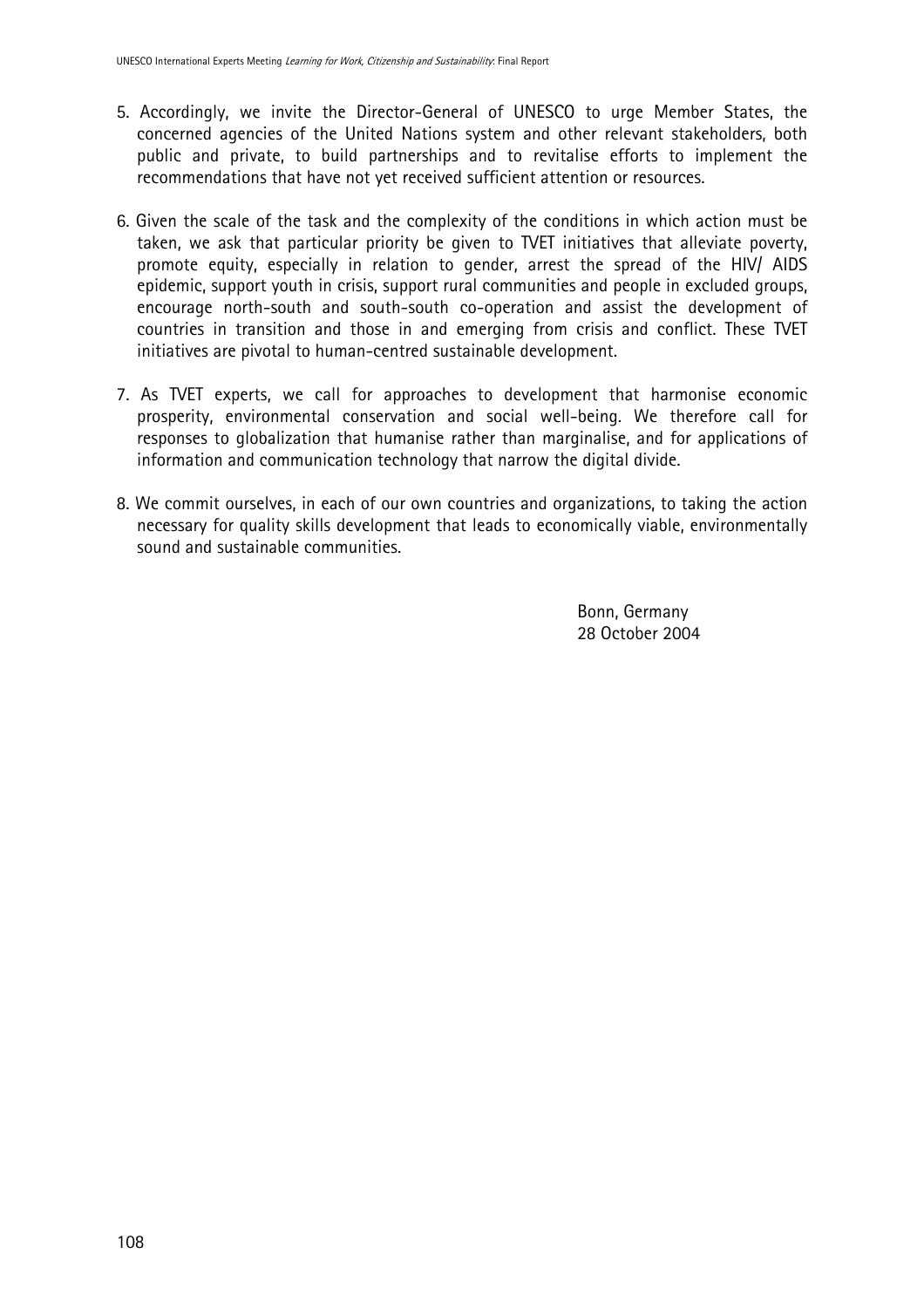# IX

# Suggestions to UNESCO for Action Planning in TVET for Sustainable Development during the United Nations Decade of Education for Sustainable Development

# Preamble

We, participants at an International Experts Meeting on Learning for Work, Citizenship and Sustainability, meeting in Bonn, Germany, 25-28 October 2004, elaborated the following range of activities which we would like UNESCO to take into account when developing an Action Plan for TVET and Sustainable Development to guide its actions in the TVET sector during the United Nations Decade of Education for Sustainable Development (2005-2014).

It is recognised that all Member States have been invited by the General Assembly of the United Nations to develop their own Action Plans for the Decade. However, the varying levels of capacity, resources and physical infrastructure for undertaking this task around the world, especially related to TVET where the relevance and significance of sustainability is a newly emerging priority, means that UNESCO, in partnership with other international agencies, has an important role to play in advocacy and vision building to catalyse understanding and action through knowledge sharing, capacity building, research and innovation, and monitoring and evaluation.

Seven interlinked strategies that are similar to those in the draft International implementation Scheme for the Decade (October 2004) are proposed for TVET for Sustainable Development:

- 1. Advocacy and Vision Building
- 2. Support for the Review and Development of National TVET Policies
- 3. Guidelines for Planning and Implementation
- 4. Capacity Building and Training Programmes
- 5. Learning Support Materials, Resources and Equipment
- 6. Networking and Partnerships in TVET
- 7. Ongoing Monitoring, Evaluation and Research.

We recognise that we have suggested a very diverse range of activities and invite UNESCO to select from these, as relevant to EFA, MDG and TVET priorities in order to develop a manageable, focused and effective Action Plan for TVET and Sustainable Development.

We urge UNESCO to reinforce existing partnerships, and build new ones, with other UN agencies, Member States and concerned stakeholders for the implementation of an action plan for TVET in the UN Decade of Education for Sustainable Development.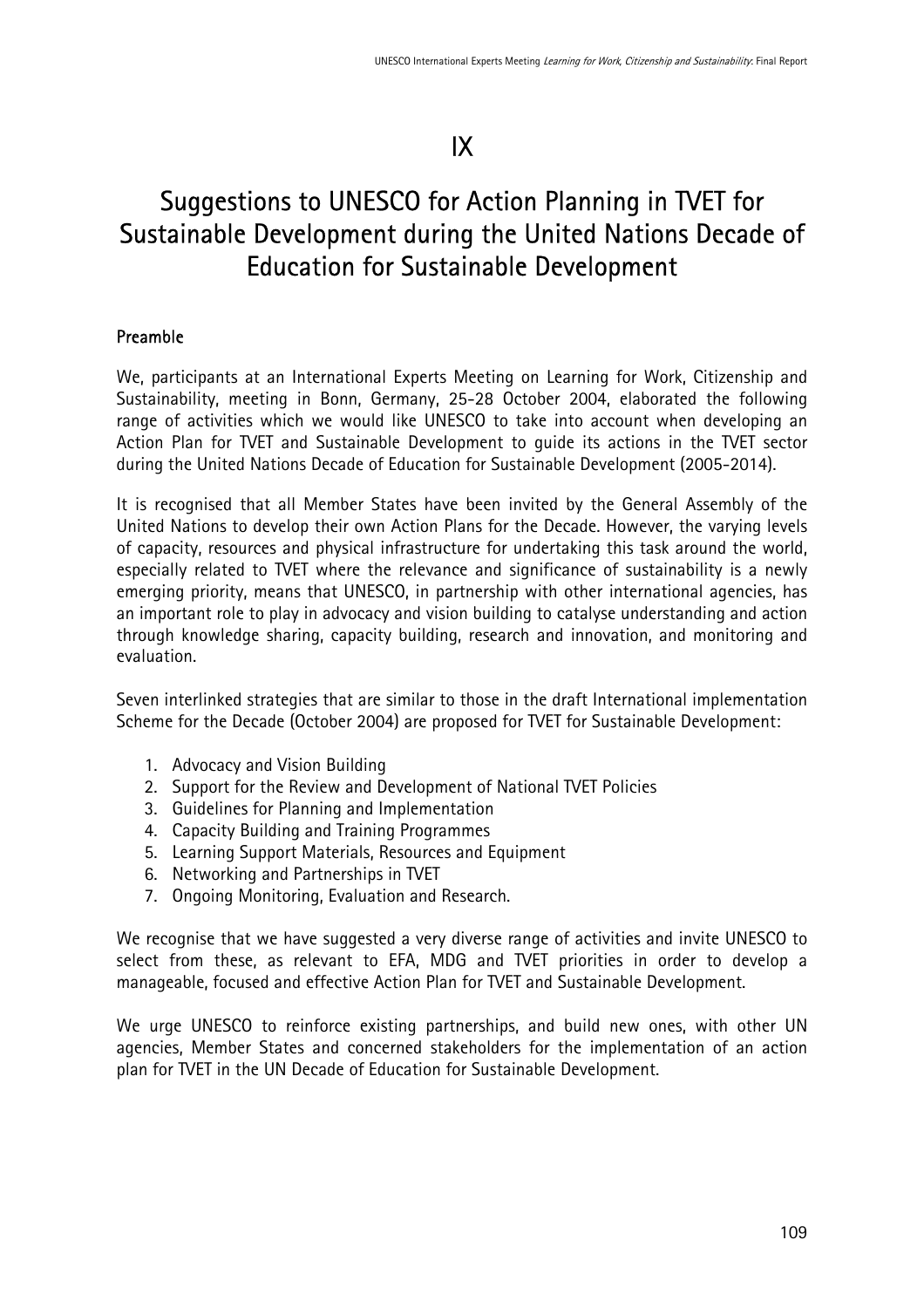|                                                                                           | Long-term activities (7-10 years)    | impact of the Advocacy and Vision-Building<br>Conduct an end-of-decade review of the<br>programme                                                                                                                                                                                                                                                                                                                                                                                                                                                                                                                                                                                                                                                                                                                                                                                                                                                                                                                                                                                               |
|-------------------------------------------------------------------------------------------|--------------------------------------|-------------------------------------------------------------------------------------------------------------------------------------------------------------------------------------------------------------------------------------------------------------------------------------------------------------------------------------------------------------------------------------------------------------------------------------------------------------------------------------------------------------------------------------------------------------------------------------------------------------------------------------------------------------------------------------------------------------------------------------------------------------------------------------------------------------------------------------------------------------------------------------------------------------------------------------------------------------------------------------------------------------------------------------------------------------------------------------------------|
| <b>IESCO for Action Planning in TVET for Sustainable Development</b><br>Suggestions to UN | Medium-term activities (4-6 years)   | documentaries) from activities implemented<br>Publish case studies that illustrate ways in<br>awareness and recognition given to TVET<br>and to take appropriate measures for its<br>Hold interim consultations with member<br>in the first 3 years for mass distribution<br>which TVET is integrating sustainability<br>principles at national, institutional and<br>countries to gauge the extent of the<br>Produce campaign materials (e.g. TV<br>Review, revise and maintain the<br>programmes, multi-media and<br>communication plan<br>programme levels<br>implementation                                                                                                                                                                                                                                                                                                                                                                                                                                                                                                                 |
|                                                                                           | years)<br>Short-term activities (1-3 | integrating sustainable development as a core<br>materials to UNESCO magazines, the<br>UNESCO Clubs, ASP-Net schools and<br>other relevant bodies affiliated with<br>in promoting<br>Recognise premier institutions as "centres of<br>Sustainable<br>other relevant Caucuses at the CSD<br>ents in local<br>Engaging the Education, Youth and<br>Maintaining a UNESCO website on<br>Translate and disseminate relevant TVET for<br><b>TVET</b> for Sustainable Development<br>educational press and mass media<br>encourage access and commitment to TVET<br>Engaging National Commissions,<br>Conduct high-level consultations with all<br>Disseminating regular briefing<br>Develop a communication plan for the<br>dissemination on TVET for Sustainable<br>relevant ministries of governments to<br>and awareness of the importance of<br>UNESCO in Member States<br>excellence" in TVET and sustainable<br>Sustainable Development docum<br>n advocacy of TVET for<br>development to play a lead role<br>Development, including:<br>Development<br>theme in TVET<br>languages<br>the field |
|                                                                                           | Strategy                             | Building for TVET for SD<br>Advocacy and Vision-                                                                                                                                                                                                                                                                                                                                                                                                                                                                                                                                                                                                                                                                                                                                                                                                                                                                                                                                                                                                                                                |

UNITED NATIONS DECADE OF EDUCATION FOR SUSTAINABLE DEVELOPMENT

UNITED NATIONS DECADE OF EDUCATION FOR SUSTAINABLE DEVELOPMENT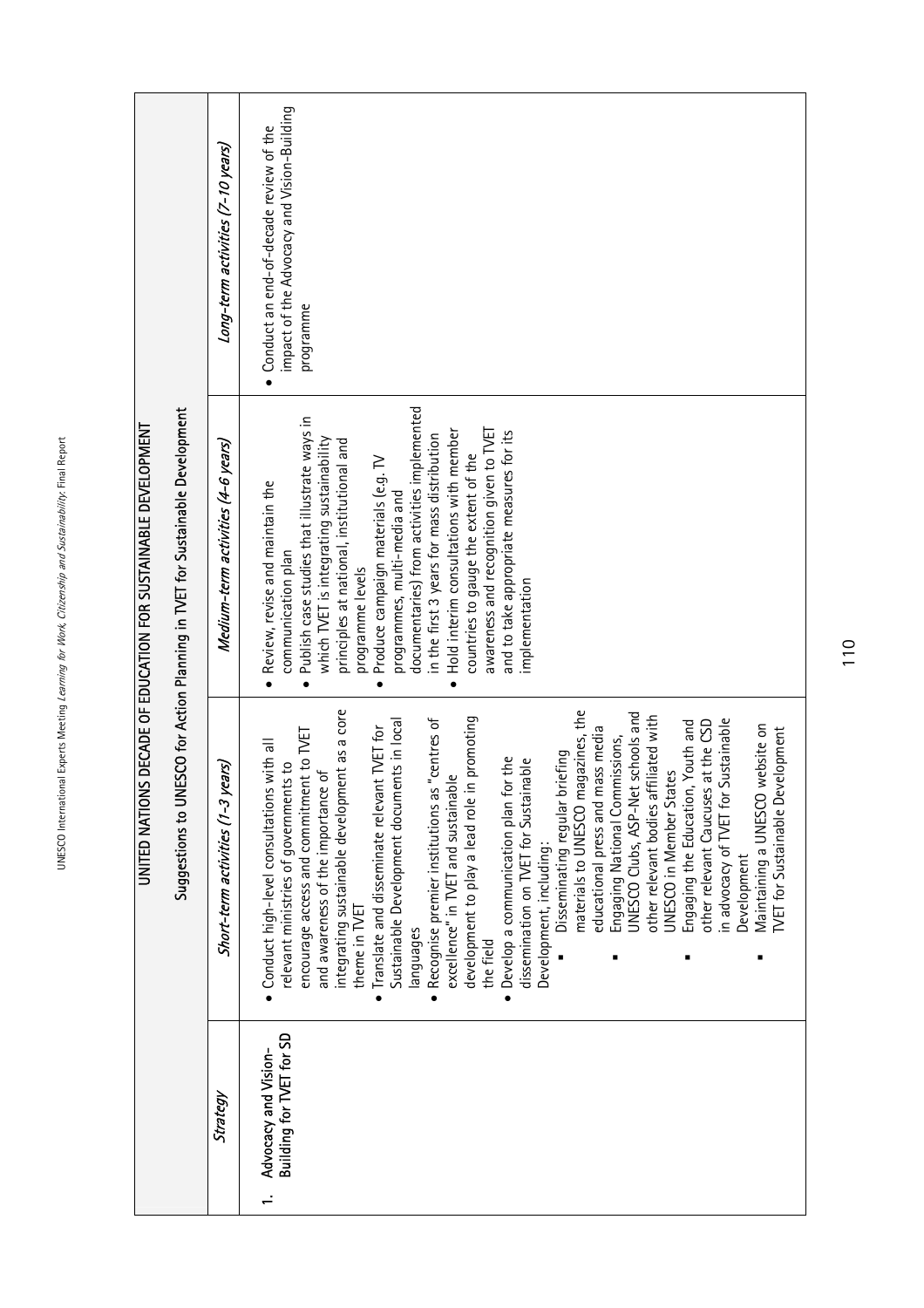|                                                                |                                                                               | Long-term activities (7-10 years)  | Review the status of TVET for Sustainable<br>Development in national/regional<br>education policies                                                                                                                                                                                                                                                                                                                                                                                                                                                                                                                                                                                                                                                                                                                                                                                                                                                                                               |
|----------------------------------------------------------------|-------------------------------------------------------------------------------|------------------------------------|---------------------------------------------------------------------------------------------------------------------------------------------------------------------------------------------------------------------------------------------------------------------------------------------------------------------------------------------------------------------------------------------------------------------------------------------------------------------------------------------------------------------------------------------------------------------------------------------------------------------------------------------------------------------------------------------------------------------------------------------------------------------------------------------------------------------------------------------------------------------------------------------------------------------------------------------------------------------------------------------------|
| UNILED NYLIONS DECADE OF EDUCATION FOR SUSTAINABIE DEVELOPMENI | Suggestions to UNESCO for Action Planning in TVET for Sustainable Development | Medium-term activities (4-6 years) | Review the status of TVET for Sustainable<br>Establish a dynamic knowledge base that<br>Make TVET for Sustainable Development<br>policies to promote TVET for sustainable<br>Conduct capacity-building programmes<br>to facilitate the review of education<br>implementation of SD-based TVET<br>demonstrates detailed successful<br>Development in national/regional<br>a central theme of a Seoul+10<br>international meeting in 2009<br>education policies<br>development<br>systems                                                                                                                                                                                                                                                                                                                                                                                                                                                                                                           |
|                                                                |                                                                               | Short-term activities (1-3 years)  | dialogue as part of the policy review<br>supporting TVET for Sustainable Development.<br>prior working<br>Prepare and trial flexible guidelines to inform<br>'education of the heart" by putting<br>a Seoul+10<br>to national<br>n the non-<br>education, e.g. skills PLUS values,<br>nong other<br>Strategies for multi-stakeholder<br><b>TVET</b> and<br>Conduct regional consultation processes<br>cognitive and skills education<br>action" at the centre of TVET<br>the review of national/regional policies<br>Enhancing values, as well as<br>(2005-2008) on TVET for Sustainable<br>through TVET, emphasising<br>other educational systems<br>and development process<br>elements, advice on policies for:<br>Development) in preparation for<br>Exit and entry to/from<br>The guidelines should include, ar<br>experience, especially<br>attitudes, self-esteem<br>Ways of relating TVET<br>A system of credit for<br>MDG and EFA goals<br>nternational meeting in 2009<br>formal sector |
|                                                                |                                                                               | Strategy                           | Policies Supporting TVET<br>Support for the Review<br>and Development of<br>National/Regional                                                                                                                                                                                                                                                                                                                                                                                                                                                                                                                                                                                                                                                                                                                                                                                                                                                                                                     |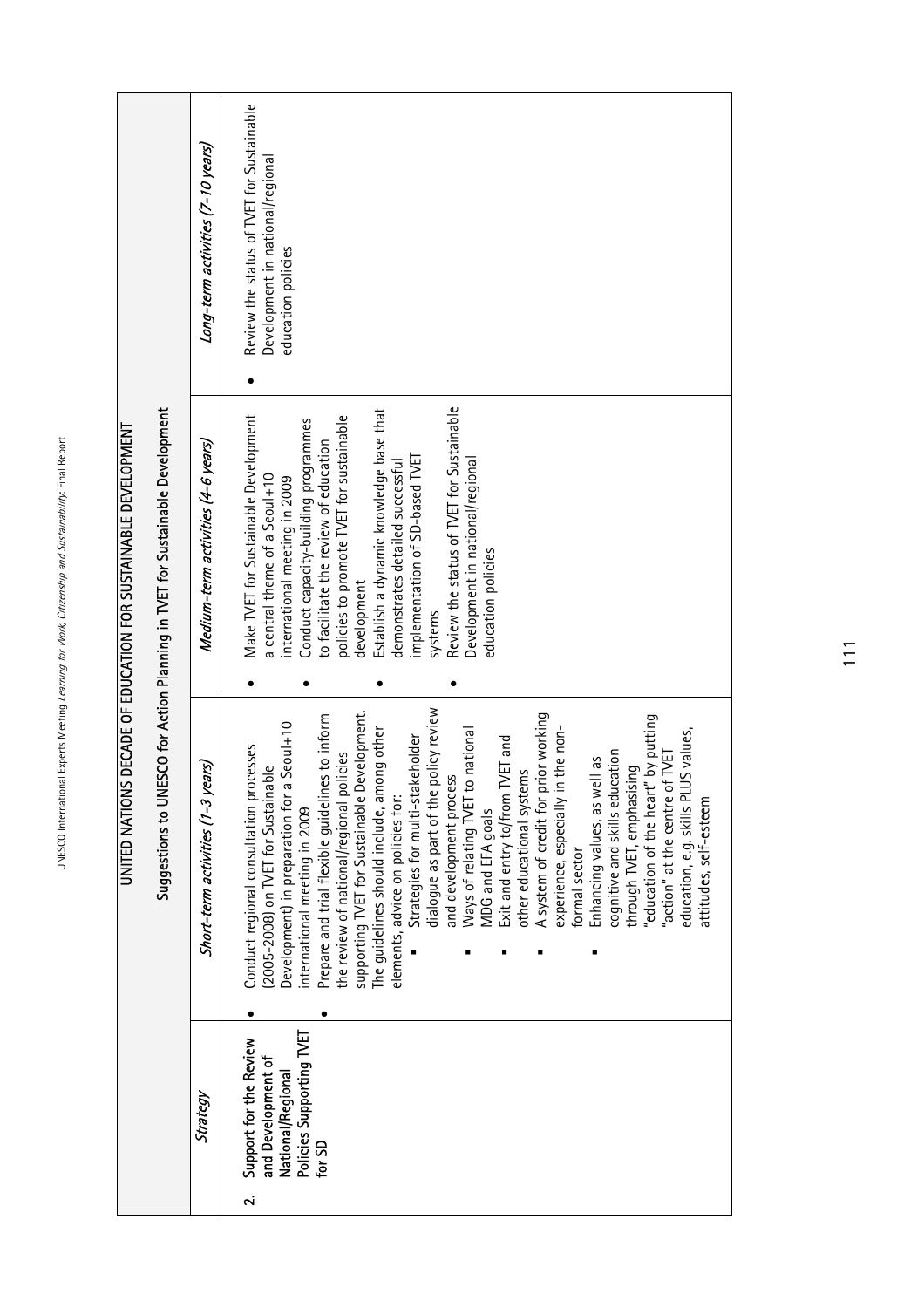| Evaluate the impact of the planning<br>Long-term activities (7-10 years)<br>implementation guidelines<br>Repeat benchmarking<br>Suggestions to UNESCO for Action Planning in TVET for Sustainable Development<br>Conduct regional workshops to report on<br>Conduct inter-country benchmarking of<br>evaluating the success of planning and<br>implementation strategies for TVET for<br>national contexts and industry sectors<br>the use of the guidelines in different<br>Medium-term activities (4-6 years)<br><b>TVET for Sustainable Development</b><br>Develop and trial quidelines for<br>Sustainable Development<br>quidelines for<br>TVET institutions, especially emphasising the<br>Conduct regional training workshops for key<br>integrating sustainability principles into the<br>personnel from Member States, including<br>Conduct regional workshops to adapt the<br>operating procedures and programmes of<br>planning and implementation strategies<br>assessment processes that facilitate the<br>Develop and pilot sample guidelines for<br>achievement of quality TVET standards<br>les and<br>Develop and trial sample guidelines on<br>Short-term activities (1-3 years)<br>importance of comparable profil<br>UNEVOC Centres, on using the g<br>quidelines<br>standards<br>Guidelines for Planning<br>and Implementation of<br>Strategy<br><b>TVET for SD</b><br>က် |  | UNITED NATIONS DECADE OF EDUCATION FOR SUSTAINABLE DEVELOPMENT |  |
|-----------------------------------------------------------------------------------------------------------------------------------------------------------------------------------------------------------------------------------------------------------------------------------------------------------------------------------------------------------------------------------------------------------------------------------------------------------------------------------------------------------------------------------------------------------------------------------------------------------------------------------------------------------------------------------------------------------------------------------------------------------------------------------------------------------------------------------------------------------------------------------------------------------------------------------------------------------------------------------------------------------------------------------------------------------------------------------------------------------------------------------------------------------------------------------------------------------------------------------------------------------------------------------------------------------------------------------------------------------------------------------------------|--|----------------------------------------------------------------|--|
|                                                                                                                                                                                                                                                                                                                                                                                                                                                                                                                                                                                                                                                                                                                                                                                                                                                                                                                                                                                                                                                                                                                                                                                                                                                                                                                                                                                               |  |                                                                |  |
|                                                                                                                                                                                                                                                                                                                                                                                                                                                                                                                                                                                                                                                                                                                                                                                                                                                                                                                                                                                                                                                                                                                                                                                                                                                                                                                                                                                               |  |                                                                |  |
|                                                                                                                                                                                                                                                                                                                                                                                                                                                                                                                                                                                                                                                                                                                                                                                                                                                                                                                                                                                                                                                                                                                                                                                                                                                                                                                                                                                               |  |                                                                |  |

UNESCO International Experts Meeting Learning for Work, Citizenship and Sustainability: Final Report UNESCO International Experts Meeting Learning for Work, Citizenship and Sustainability: Final Report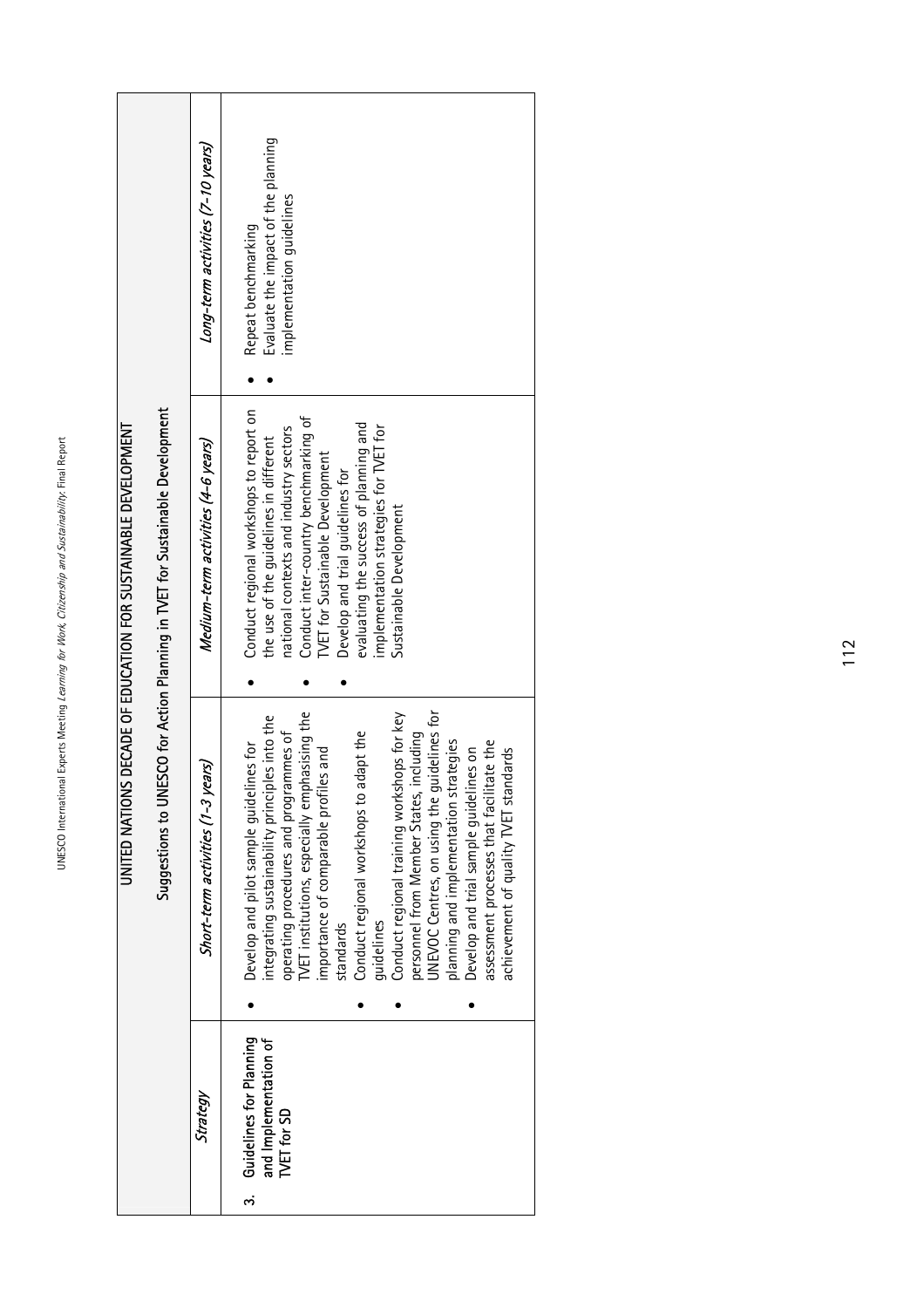UNESCO International Experts Meeting Learning for Work, Citizenship and Sustainability: Final Report UNESCO International Experts Meeting Learning for Work, Citizenship and Sustainability: Final Report

|                                                                                                 | Long-term activities (7-10 years)<br>Medium-term activities (4-6 years) | programme to support the pre-service and<br>these professional development support<br>Evaluate the outcomes and impacts of<br>continuous in-service professional<br>Evaluate, revise and maintain a<br>training of personnel<br>activities<br>policy-makers, curriculum developers, etc.<br>Develop and trial demonstration projects<br>and continuous in-service professional<br>programme to support the pre-service<br>development needs of TVET educators,                                                                                                                                                                                                                                                                                                                                                                                                                                             |
|-------------------------------------------------------------------------------------------------|-------------------------------------------------------------------------|------------------------------------------------------------------------------------------------------------------------------------------------------------------------------------------------------------------------------------------------------------------------------------------------------------------------------------------------------------------------------------------------------------------------------------------------------------------------------------------------------------------------------------------------------------------------------------------------------------------------------------------------------------------------------------------------------------------------------------------------------------------------------------------------------------------------------------------------------------------------------------------------------------|
| DECADE OF EDUCATION FOR SUSTAINABLE DEVELOPMENT                                                 | Short-term activities (1-3 years)                                       | in relation to TVET for Sustainable<br>Evaluate, revise and maintain a<br>on e-learning for professional<br>Development<br>development                                                                                                                                                                                                                                                                                                                                                                                                                                                                                                                                                                                                                                                                                                                                                                     |
| Suggestions to UNESCO for Action Planning in TVET for Sustainable Development<br>UNITED NATIONS |                                                                         | workshops on how to integrate Teaching and<br>Learning for a Sustainable Future, to suit the<br>In partnership with UNESCO field offices and<br>into relevant pre-service and continuous in-<br>Prioritise development of sample guidelines<br><b>UNEVOC Centres conduct regional training</b><br>transformation, the non-formal sector and<br>for women, unemployed youth, indigenous<br>and training materials to support capacity<br>Learning for a Sustainable Future in TVET<br>of TVET<br>Adapt relevant modules in the UNESCO<br>multimedia programme, Teaching and<br>pre-service and continuous in-service<br>building and training for TVET in rural<br>TVET<br>educators, policy-makers, curriculum<br>Prioritise professional development<br>people and persons with disabilities<br>professional development needs<br>materials on values education in<br>developers, etc.<br>service courses |
|                                                                                                 | Strategy                                                                | Capacity Building and<br>Training Programmes<br>for TVET for SD<br>4                                                                                                                                                                                                                                                                                                                                                                                                                                                                                                                                                                                                                                                                                                                                                                                                                                       |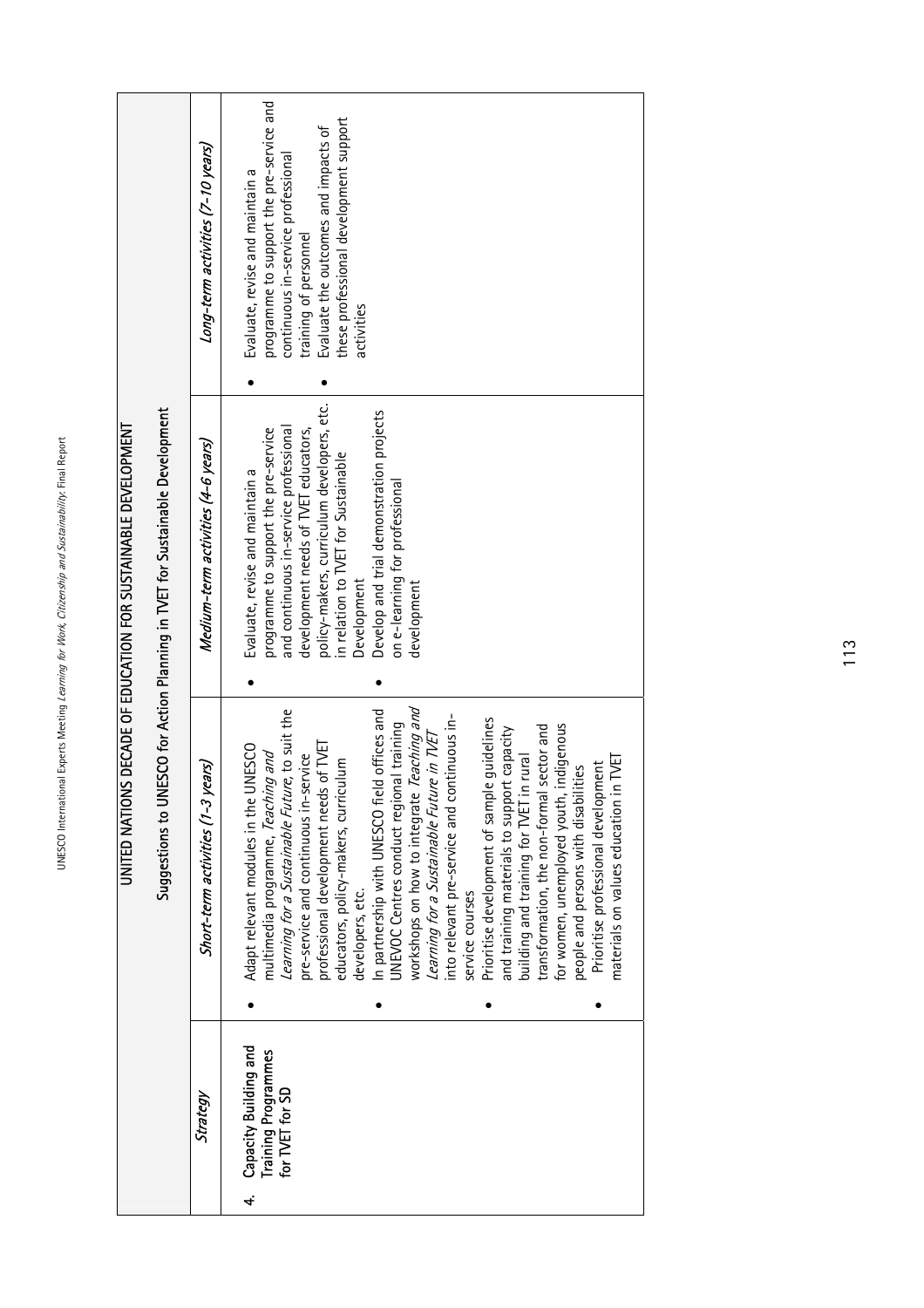|                                                                               | Long-term activities (7-10 years)  | Review, revise and maintain the virtual<br>Revise the guidelines and training<br>packages to keep up-to-date<br>library                                                                                                                                                                                                                                                                                                                                                                                                                                                                                                                                                                                                                                                                                                                     |
|-------------------------------------------------------------------------------|------------------------------------|---------------------------------------------------------------------------------------------------------------------------------------------------------------------------------------------------------------------------------------------------------------------------------------------------------------------------------------------------------------------------------------------------------------------------------------------------------------------------------------------------------------------------------------------------------------------------------------------------------------------------------------------------------------------------------------------------------------------------------------------------------------------------------------------------------------------------------------------|
| Suggestions to UNESCO for Action Planning in TVET for Sustainable Development | Medium-term activities (4-6 years) | sustainability, and evaluate achievements<br>Review curriculum and learning materials<br>Review, revise and maintain the virtual<br>on learning for work, citizenship and<br>in consultations with employers and<br>Develop regional and international<br>networking for the use of support<br>guidelines and training packages<br>Monitor and evaluate the use of<br>materials, including ICTs<br>community leaders<br>library                                                                                                                                                                                                                                                                                                                                                                                                             |
|                                                                               | Short-term activities (1-3 years)  | Develop exemplar learning support materials<br>routine and preventative maintenance in the<br>competence and HIV/AIDS and values-driven<br>a culture of<br>Develop guidelines and training packages in<br>on environmental and values education for<br>maintain open courseware to support TVET<br>lifelong learning, developing personal and<br>quidelines<br>use in different TVET programmes, e.g. in<br>relation to industry skills, work values,<br>Develop a virtual library with support<br>materials for use in different TVET<br>Collaborate with IITE to establish and<br>lifelong goals, and entrepreneurship<br>partnership with WHO for health<br>Develop guidelines for instilling<br>Provide staff training for using<br>and training packages for TVET<br>for Sustainable Development<br>world of work<br>programmes<br>NET |
|                                                                               | Strategy                           | and Equipment for TVET<br>Materials, Resources<br><b>Learning Support</b><br>for SD<br>r.                                                                                                                                                                                                                                                                                                                                                                                                                                                                                                                                                                                                                                                                                                                                                   |

UNITED NATIONS DECADE OF EDUCATION FOR SUSTAINABLE DEVELOPMENT

UNITED NATIONS DECADE OF EDUCATION FOR SUSTAINABLE DEVELOPMENT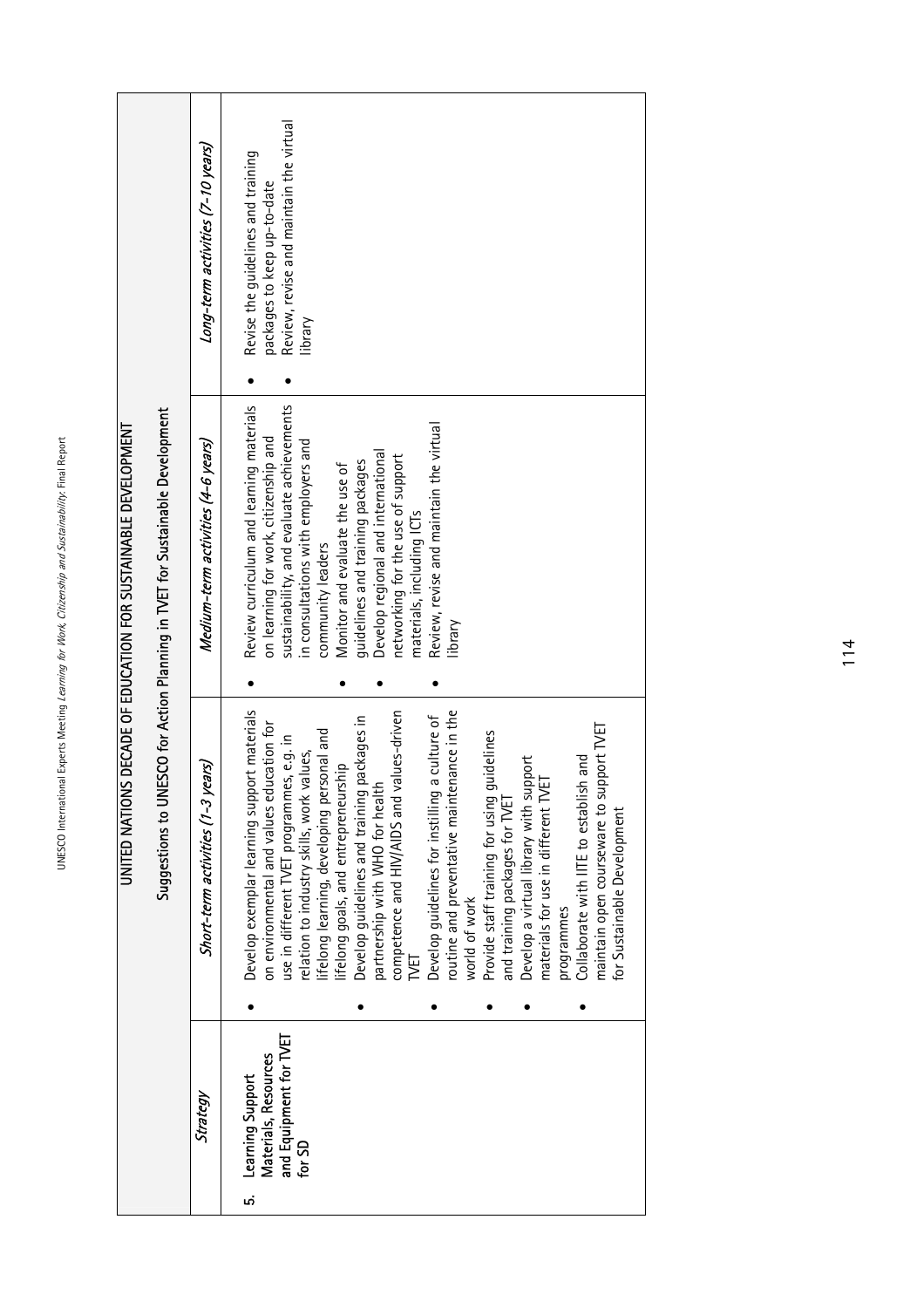|                                                                                          |                                                                                                                                                                                         | UNITED NATIONS DECADE OF EDUCATION FOR SUSTAINABLE DEVELOPMENT                                                                                       |                                                                                                                                                                    |
|------------------------------------------------------------------------------------------|-----------------------------------------------------------------------------------------------------------------------------------------------------------------------------------------|------------------------------------------------------------------------------------------------------------------------------------------------------|--------------------------------------------------------------------------------------------------------------------------------------------------------------------|
|                                                                                          | Suggestions to UN                                                                                                                                                                       | ESCO for Action Planning in TVET for Sustainable Development                                                                                         |                                                                                                                                                                    |
| Strategy                                                                                 | Short-term activities (1-3 years)                                                                                                                                                       | Medium-term activities (4-6 years)                                                                                                                   | Long-term activities (7-10 years)                                                                                                                                  |
| Partnerships in TVET for<br>Networking and<br>S<br>$\dot{\sigma}$                        | Request UNEVOC Centres and other relevant<br>networks to prepare action plans for TVET in<br>- Sustainable<br>the UN Decade of Education for<br>Development                             | Support networks in the conduct of their<br>etc. particularly in places where UNEVOC<br>Organise meetings, conferences, events,<br>Decade activities | Support networks in the conduct of their<br>Joint research and publications<br>Decade activities                                                                   |
|                                                                                          | Share research results, case studies, best<br>practices via publications and websites                                                                                                   | Joint research and publications<br>Centres are strong                                                                                                |                                                                                                                                                                    |
|                                                                                          | professional<br>training<br>Support regional and national<br>programme networks and TVET<br>associations                                                                                |                                                                                                                                                      |                                                                                                                                                                    |
| Evaluation and Research<br>Ongoing Monitoring,<br>on TVET for SD<br>$\ddot{\phantom{1}}$ | Develop agreed indicators and processes for<br>impacts of integrating sustainability into<br>monitoring the quality of outcomes and                                                     | Conduct benchmarking studies of the<br>Monitor and evaluate outcomes for<br>Sustainable Development                                                  | Repeat benchmarking studies of youth<br>Monitor and evaluate outcomes for<br>Sustainable Development                                                               |
|                                                                                          | the knowledge, beliefs and behaviour of TVET<br>development<br>TVET programmes, institutions and systems<br>Develop agreed instruments for monitoring<br>students regarding sustainable | knowledge, beliefs and behaviour of TVET<br>Validate and adapt skill profiles<br>students regarding sustainable<br>development in all regions        | regions to assess the success of TVET for<br>regarding sustainable development in all<br>sustainable development during the UN<br>knowledge, beliefs and behaviour |
|                                                                                          | appropriate<br>to TVET for sustainable development<br>Research and trial skill profiles<br>in all regions                                                                               | appropriate to TVET for sustainable<br>development                                                                                                   | Decade of Education for Sustainable<br>Development                                                                                                                 |
|                                                                                          |                                                                                                                                                                                         |                                                                                                                                                      |                                                                                                                                                                    |

115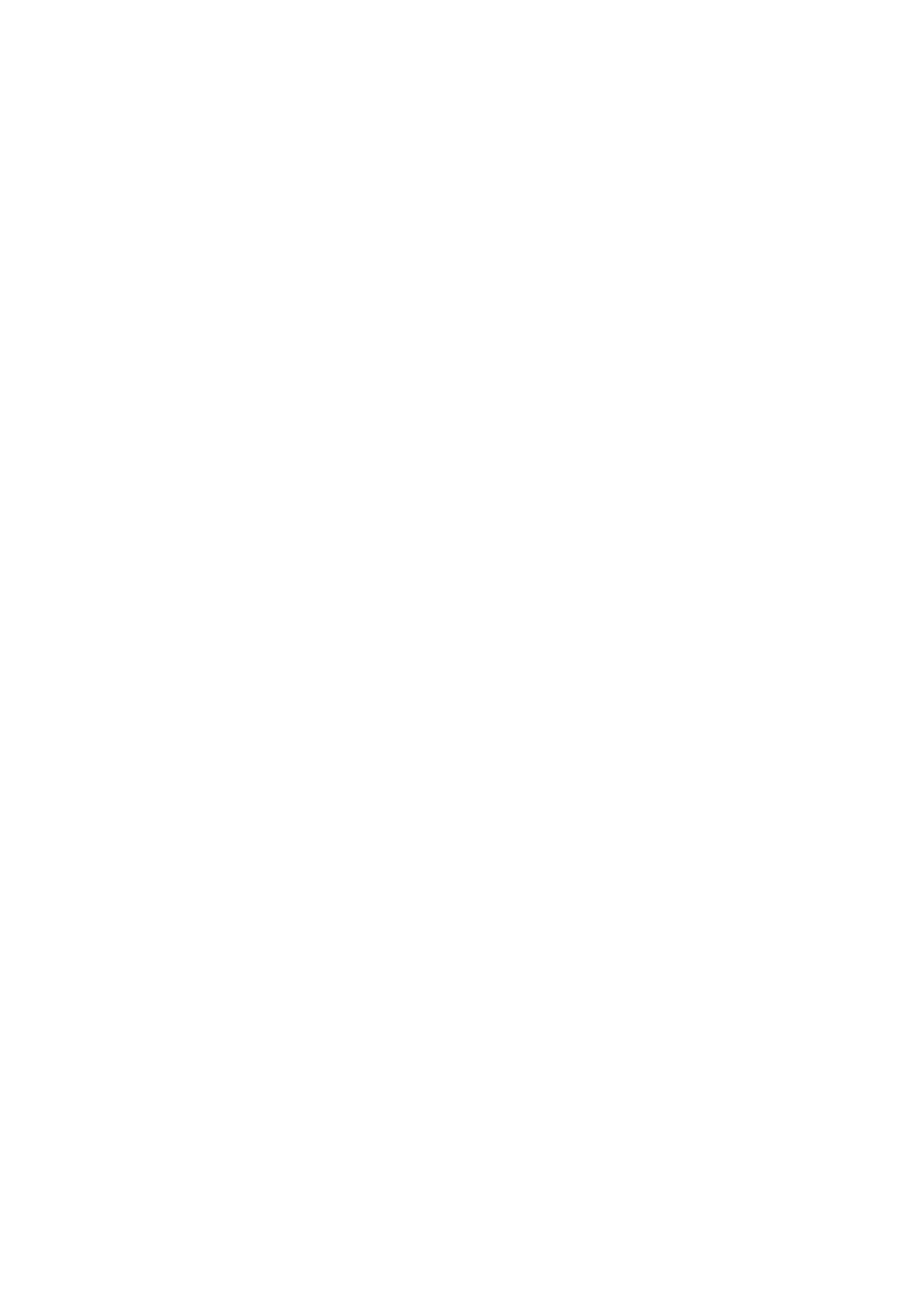# X

# Closing Remarks

# Ms Aïcha Bah-Diallo

Assistant Director-General for Education a.i., UNESCO

Mr President, Distinguished participants and guests,

It is a pleasure and an honour to represent the Director-General of UNESCO, Mr Koïchiro Matsuura, at this closing session. After four days of high quality discussion on the important theme of "Learning for Work, Citizenship and Sustainability", you have developed the Bonn Declaration and Action Plan on TVET for Sustainable Development as recommendations to UNESCO to strengthen the upcoming United Nations Decade of Education for Sustainable Development.

Allow me to mention that UNESCO was tasked to lead this Decade and to develop a draft International Implementation Scheme (IIS). I made an oral presentation of the draft to the Second Committee of the General Assembly of the United Nations on 18 October 2004. In this IIS, the linkages between the Decade and the other ongoing global education initiatives: EFA and UNLD were highlighted. UNESCO is also leading the United Nations Literacy Decade (UNLD) and is the Coordinating Agency for Education for All. In the Dakar Framework for Action, EFA = Meeting our Collective Commitments, Goal 3 says: "ensuring that the learning needs of all young people and adults are met through equitable access to appropriate learning and life-skills programmes". Thus, the output of this meeting emphasizing the importance of TVET addresses this goal. To that end, the Education Sector will continue, and more than ever, to promote TVET programmes.

With regard to SUSTAINABLE DEVELOPMENT, you are the first specialist group to work with the International Implementation Scheme. The success of your deliberations – as evidenced by the summary report of Prof. John Fien, our Rapporteur-General, the closing remarks by Dr Phonephet Boupha of Lao PDR, and by Ms Veronika Pahl, the Director-General for Vocational Training and Educational Reform in the Federal Ministry of Education and Research in Germany, are very strong evidence that the Technical and Vocational Education Sector is well prepared to play a leading role in the upcoming UN Decade of Education for Sustainable Development.

Mr President, Distinguished participants and guests,

Allow me now to extend my congratulations, thanks and good wishes to you all. I would like to pay a special tribute to the various departments of the German Government, especially BMBF and BIBB, and also to the organising teams both at UNESCO Headquarters and here at the UNESCO-UNEVOC International Centre. This meeting would not have been possible without the many hours of dedicated planning, workshopping and writing that made the meeting stimulating, action and policy focused, and socially enjoyable.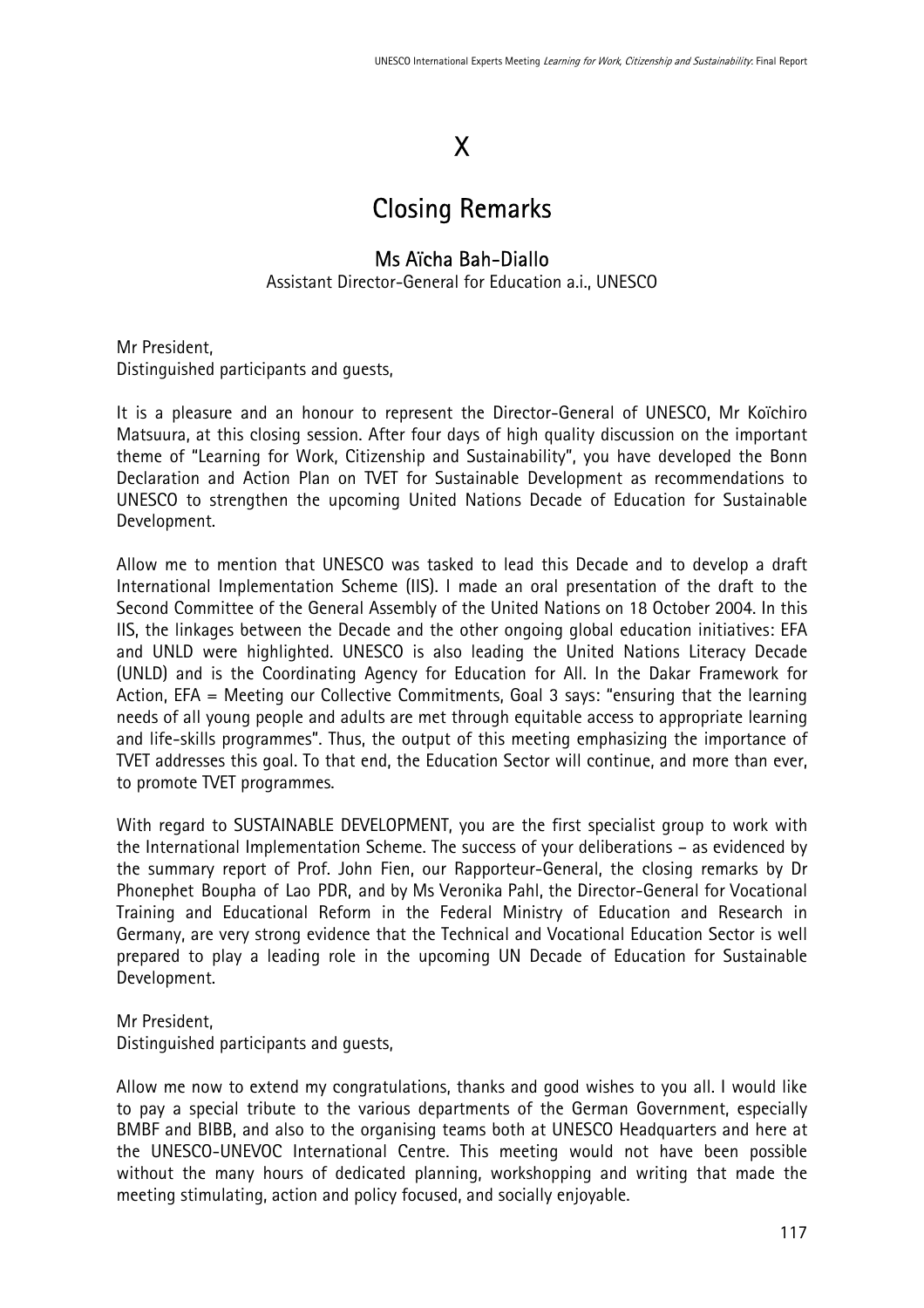The quality of the presentations – whether as keynote lectures, orienting lectures or panel discussion starters – were the backbone of the meeting and complemented the Background Papers prepared to guide the discussions at the meeting and the many examples of good practices that participants brought with them to share.

I would also like to thank our colleagues from ILO, the World Bank, the European Training Foundation, UNEP, WHO, and the United Nations University, who participated in the high level panel on sustainable development. Their contributions to the debate and discussions in the fifteen working groups were highly appreciated.

Mr President,

Distinguished participants and guests,

The results of this meeting, your recommendations, the Bonn Declaration on Work, Citizenship and Sustainability and the Action Plan for TVET for Sustainable Development will be used for further planning and action in the Decade which will start on 1 January 2005.

All my thanks to all of you today, and my very best wishes for a safe and happy homecoming.

Au revoir et bon voyage!

Thank you.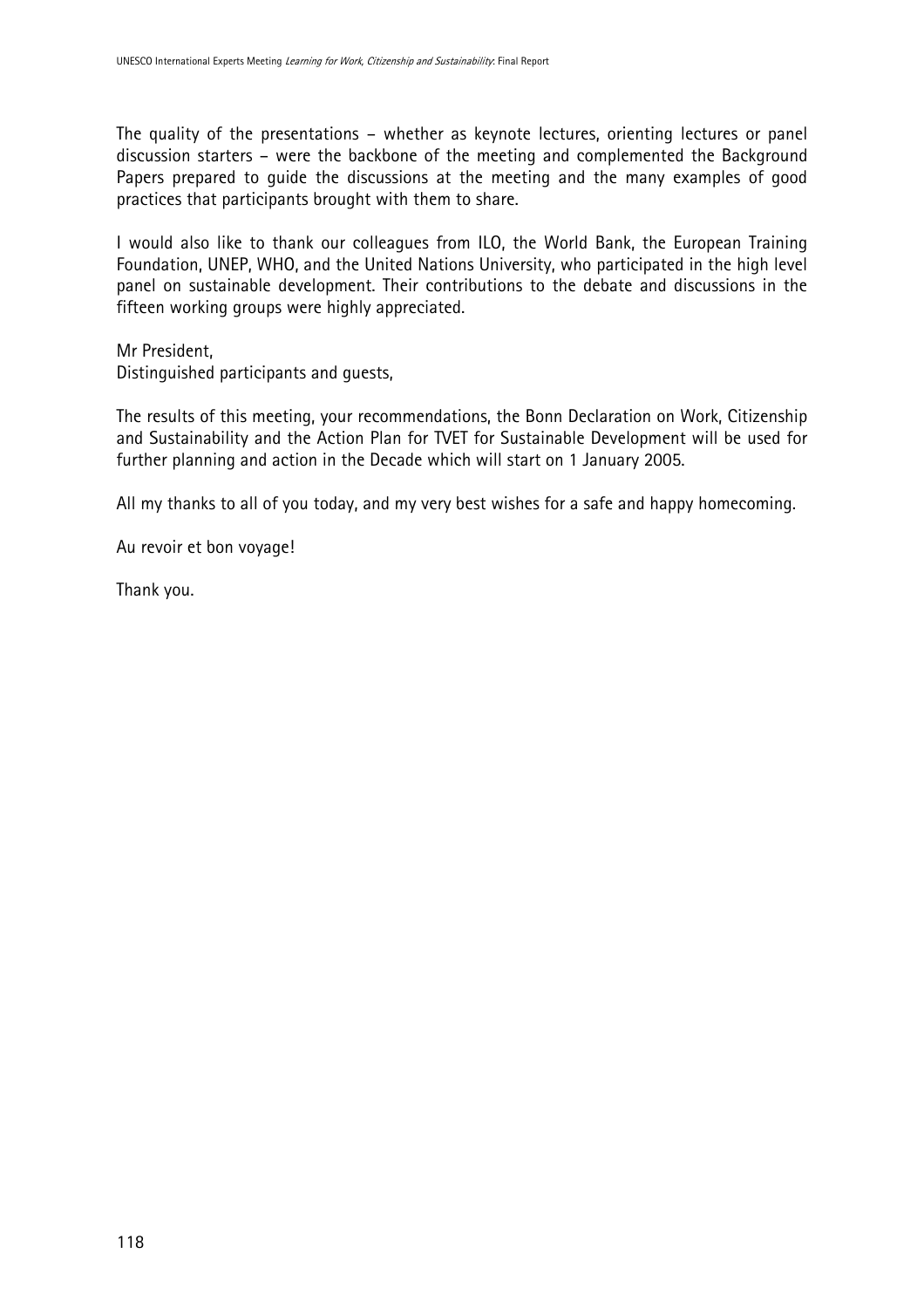# Annexes

- 1. Programme of the Meeting
- 2. List of Participants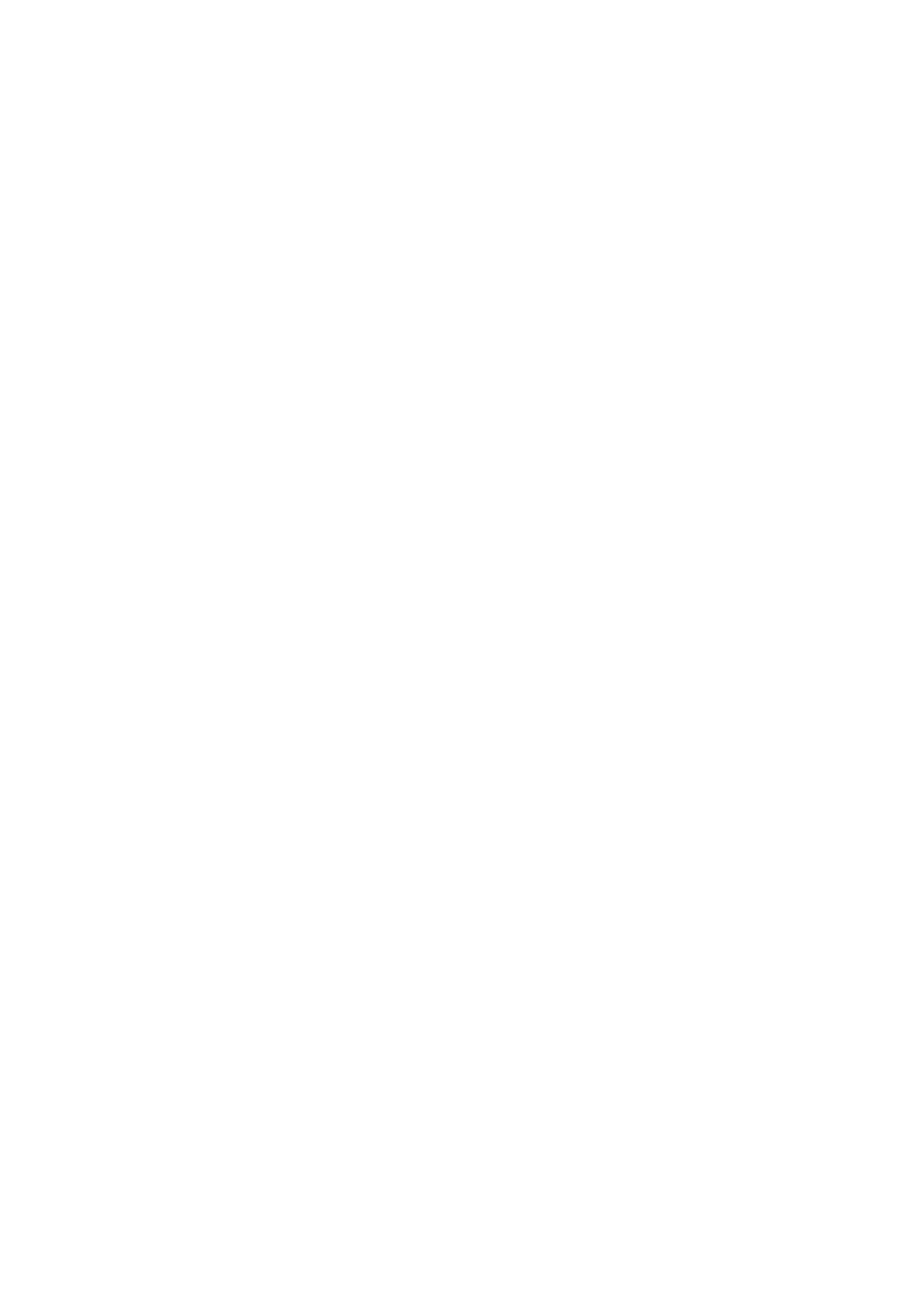# Annex 1

# Programme of the Meeting

# Sunday 24.10.2004

- 14:00 Registration at Hotel Bristol lobby.
- 18:00 Welcome Reception at Hotel Bristol hosted by UNESCO.

# Monday 25.10.2004

# Opening Ceremony

10:00 Tea/coffee in lobby of Plenary Hall

Musical performance: Olga Zenker and Ina Hofmann of the Musikgymnasium Schloss Belvedere, Weimar,Germany, will play a number of pieces such as traditional Klezmer and compositions by Astor Piazolla. As an ASPnet school, the Musikgymnasium Schloss Belvedere fosters international exchange and hosts benefit concerts for those in need.

#### 11.00 Welcome and Opening Remarks

Mr Rupert Maclean, Director of UNESCO-UNEVOC International Centre, Bonn, on behalf of the Meeting organisers

### Cultural performance: From Seoul to Bonn (I)

Six boys from the dance group of the Helene-Lange-Schule, Wiesbaden, Germany, will play traditional Korean drums  $(Buk-Zum -$  Voice of the Drums). The Helene-Lange-Schule joined the ASPnet in 1987.

### Welcome to the City of Bonn

Mr Peter Finger, Mayor of the City of Bonn

### Opening Addresses:

- Learning for Work, Citizenship and Sustainability: UNESCO's Role and Contribution. Mr Koïchiro Matsuura, Director-General of UNESCO
- *Education for All: UNESCO's Prime Mission*. His Excellency Hans-Heinrich Wrede, Chairman, Executive Board of UNESCO
- *TVET for Sustainable Development*. Ms Edelgard Bulmahn, German Federal Minister of Education and Research

### Cultural performance: From Seoul to Bonn (II)

Four girls from the dance group of the ASPnet school Helene-Lange-Schule, Wiesbaden, Germany, will perform a traditional Korean dance (Bu-Ce-Zum – fan dance).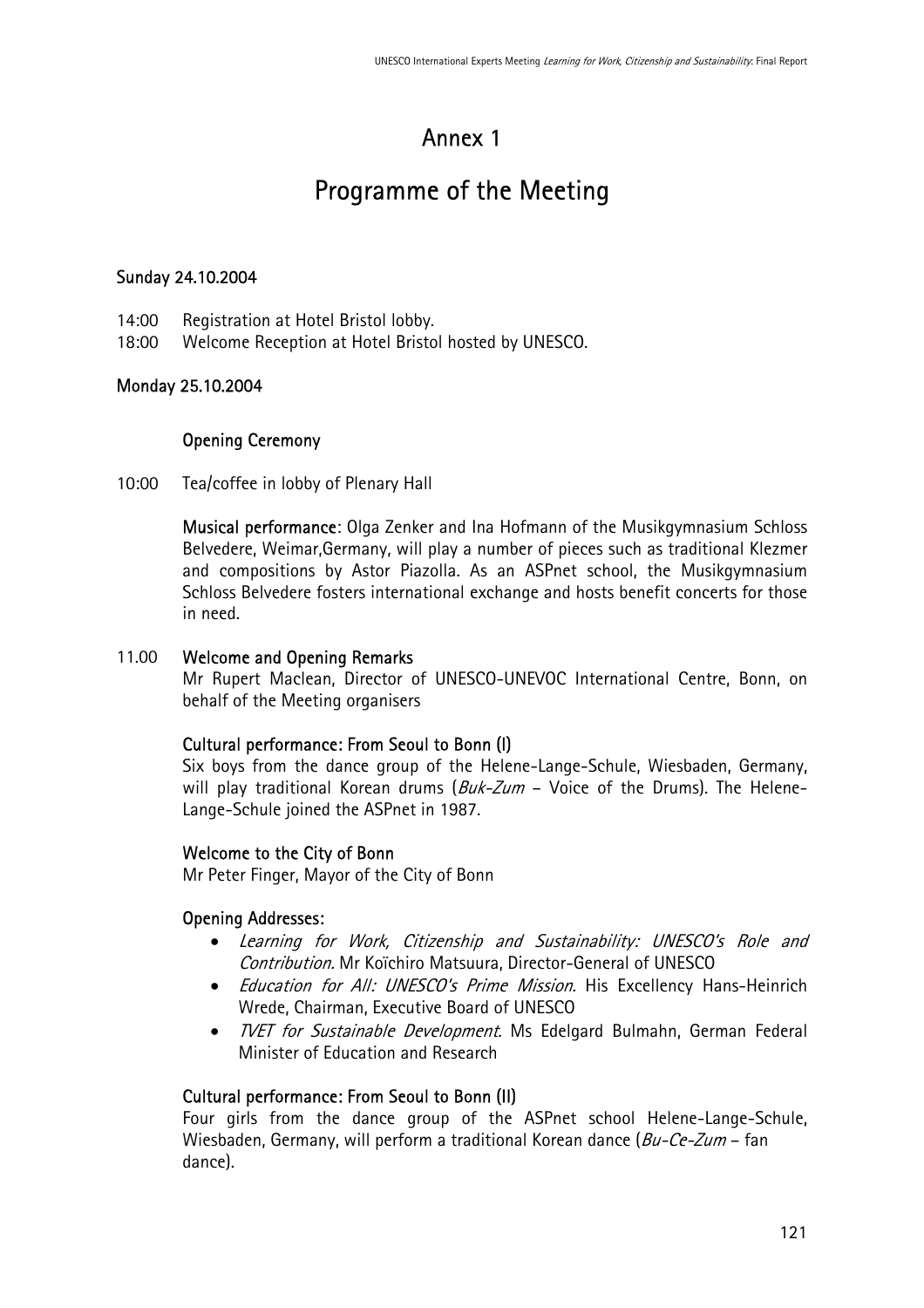# Keynote Presentations:

Chair: Mr Wataru Iwamoto, Director of Division for Secondary, Technical and Vocational Education, UNESCO Headquarters, Paris

- From Seoul to Bonn: Five Years of TVET Reform. Prof. Jang-Ho Kim, President of KRIVET, Republic of Korea
- Skills for Work and Life in a Sustainable Society. Dr Lourdes R. Quisumbing, President of APNIEVE, Philippines
- Corporate Responsibility for Sustainable Development. Mr Albrecht Sanner, Director Human Resources and Educational Policies, DaimlerChrysler AG, Germany
- 13:15 Reception and Lunch Buffet

# 15:15 Plenary Session

Interim Chair: Mr Rupert Maclean (UNESCO-UNEVOC)

- Election of Officials: President and 4 Vice-Presidents
- Chair: Elected President of the Experts Meeting
- Adoption of Agenda
- Introduction to work methods and structure of the meeting
- Appointment of Drafting Group and Rapporteur-General
- Expected outcomes of the meeting: Bonn Declaration on TVET and an Action Plan on TVET for Sustainable Development
- Explanation of Group Sessions A, B and C

# Orientation Topics

- *TVET Today: An International Profile*. Mr Simon Ellis, UNESCO Institute for Statistics, Canada
- Skills for Work in the Future: A Youth Perspective. Mr Bremley Lyngdoh, Youth Employment Summit Campaign, USA, PhD Scholar, London School of Economics, UK
- *Economy, Ecology and Society: The Contribution of TVET*. Ms Shaizada Tasbulatova, UNEVOC Centre, Kazakhstan
- 16:30 Refreshment Break

# 17:00 Group Sessions 1

- A1: Learning for Skills Development: Policy Reform
- B1: Transition to the World of Work: World of Work
- C1: TVET for Sustainable Development: National Initiatives
- 19:00 Reception and dinner at the Historic Town Hall (Altes Rathaus) hosted by the Lord Mayor of Bonn

# Tuesday 26.10.2004

# 09:00 Group Sessions 2

- A2: Learning for Skills Development: Education for All
- B2: Transition to the World of Work: Skills for the Future
- C2: TVET for Sustainable Development: Outcomes and Activities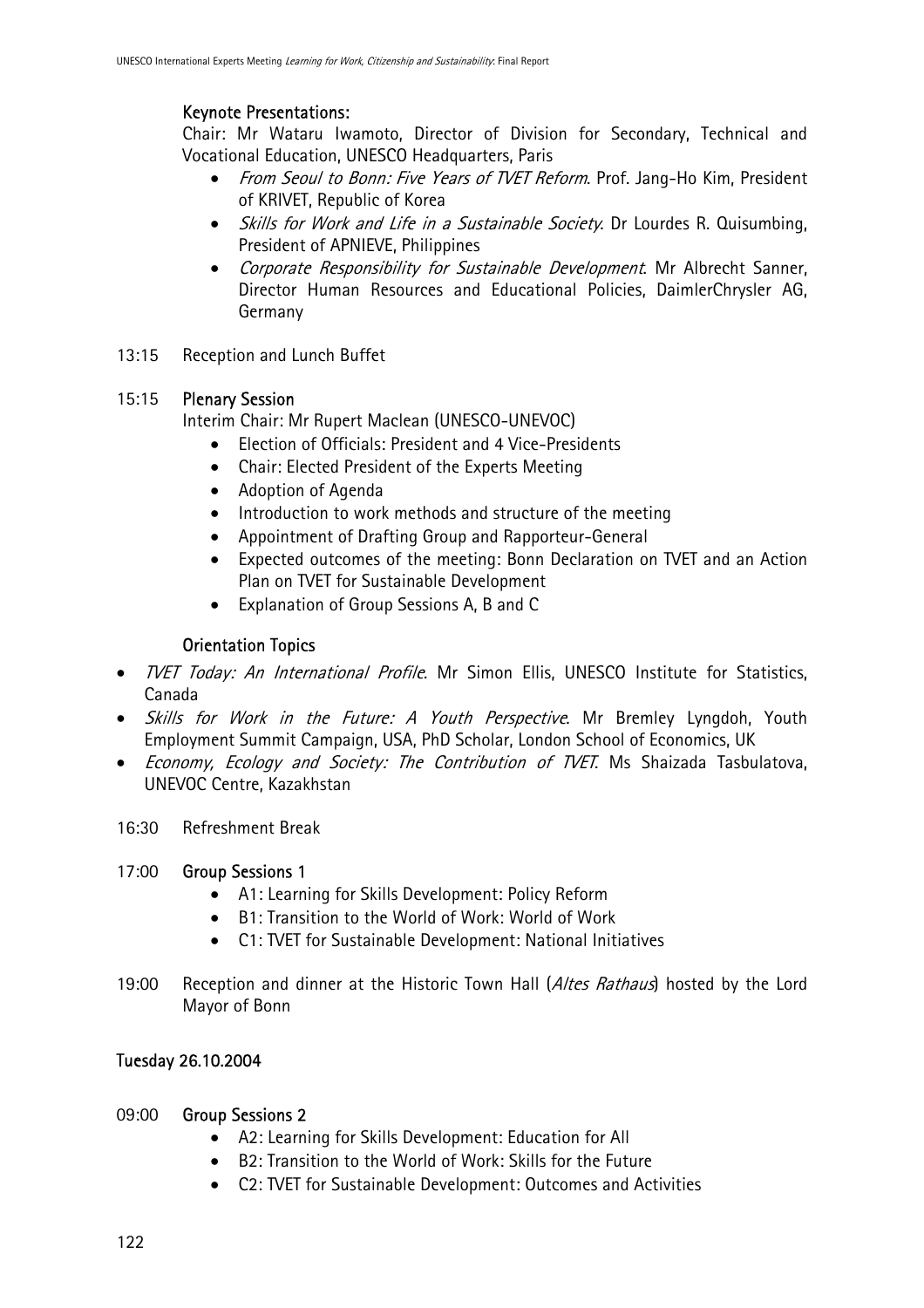10:30 Refreshment Break

#### 11:00 Group Sessions 3

- A3: Learning for Skills Development: Secondary Level
- B3: Transition to the World of Work: Lifelong Learning
- C3: TVET for Sustainable Development: Planning and Implementation
- 12:30 Lunch

#### 14:30 Group Sessions 4

- A4: Learning for Skills Development: Equity and Access
- B4: Transition to the World of Work: Post-Conflict Countries
- C4: TVET for Sustainable Development: Plan for Action
- 16:00 Refreshment Break

#### 17:30 TVET for Sustainable Development: an Inter-agency Panel Discussion

Hosted by and held at the office of the German Federal Institute for Vocational Education and Training (BIBB)

- Ms Jane Stewart (Panel Chairperson), ILO
- Mr Arvil Van Adams, World Bank
- Mr Ulrich Hillenkamp, ETF
- Mr Wataru Iwamoto, UNESCO Headquarters
- Dr Günter Klein, WHO
- Ms Akpezi Ogbuigwe, UNEP
- Mr Juan Carlos Villagrán De León, UNU

Rapporteurs: Prof. John Fien, Prof. David Wilson and Ms Astrid Hollander, UNEVOC, Bonn

19:30 Reception and dinner hosted by BIBB

### Wednesday 27.10.2004

#### 09:00 Plenary Session

Chair: President of the Experts Meeting

- Progress report on summary of proceedings to date: Vice-Presidents responsible for Groups A, B and C
- Presentation of possible outline of Bonn Declaration on TVET: Vice-President responsible for drafting of Bonn Declaration
- Presentation of possible structure for an Action Plan for UNESCO on TVET for Sustainable Development: Moderator Group C
- Explanation of field visit options: Mr Michael Härtel, BIBB.

#### 10:30 Refreshment Break

#### 11:00 Group Sessions 5

- A5: Learning for Skills Development: Non-Formal Learning
- B5: Transition to the World of Work: Measuring TVET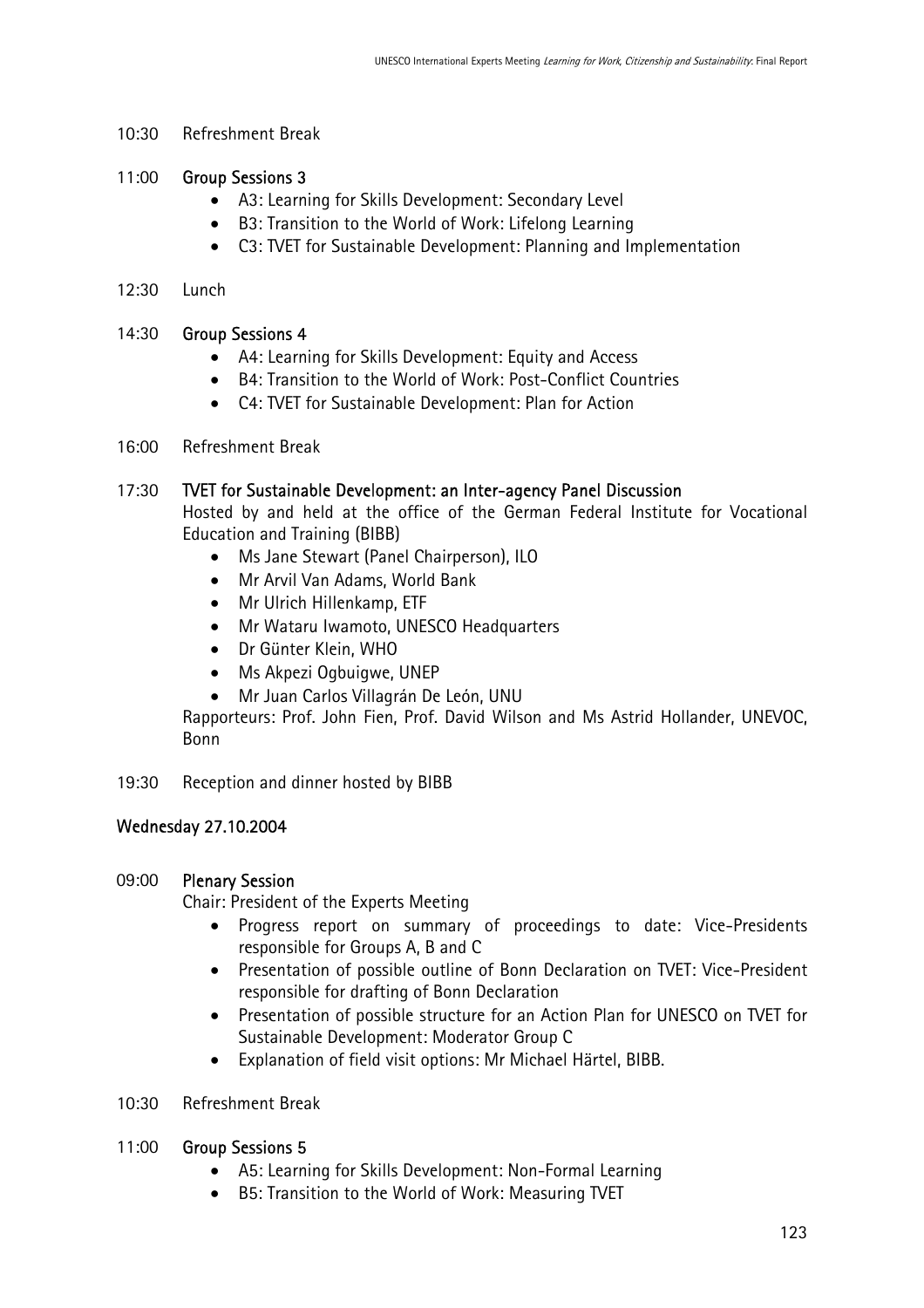- C5: TVET for Sustainable Development: Plan for Action
- 12:30 Lunch

### 14:30 Field Visits

- Building-Media-Centre for Cooperative Learning and Construction in Düren, or
- Chamber of Skilled Crafts (Handwerkskammer) in Koblenz which has 10 training and technology centres
- Concurrently, a meeting will be held of the Drafting Group for the Bonn Declaration on TVET

# Thursday 28.10.2004

### 09:00 Plenary Session 3

Chair: President of the Experts Meeting

- Presentation and discussion of draft Bonn Declaration (Vice-President responsible for Drafting Group)
- Presentation and discussion of a proposed Action Plan on TVET for Sustainable Development for the United Nations Decade for Education for Sustainable Development (Vice-President responsible for Group C)
- 10:30 Refreshment Break

#### 11:00 Closing Plenary

Musical entertainment from ASPnet school Musikgymnasium Schloss Belvedere Chair: President of the Experts Meeting

- Summing up of proceedings and introduction of final version of Bonn Declaration (Rapporteur-General)
- Adoption of the Bonn Declaration (President)
- Adoption of the proposed Action Plan on TVET for Sustainable Development (President)
- Closing Remarks (by a Senior Participant)
- Closing Remarks Ms Veronika Pahl, Director-General for Vocational Training and Educational Reform, Federal Ministry of Education and Research, Germany
- Closure of Meeting Ms Aïcha Bah-Diallo, Assistant Director-General for Education a.i., UNESCO Headquarters, Paris
- 12:30 Farewell Lunch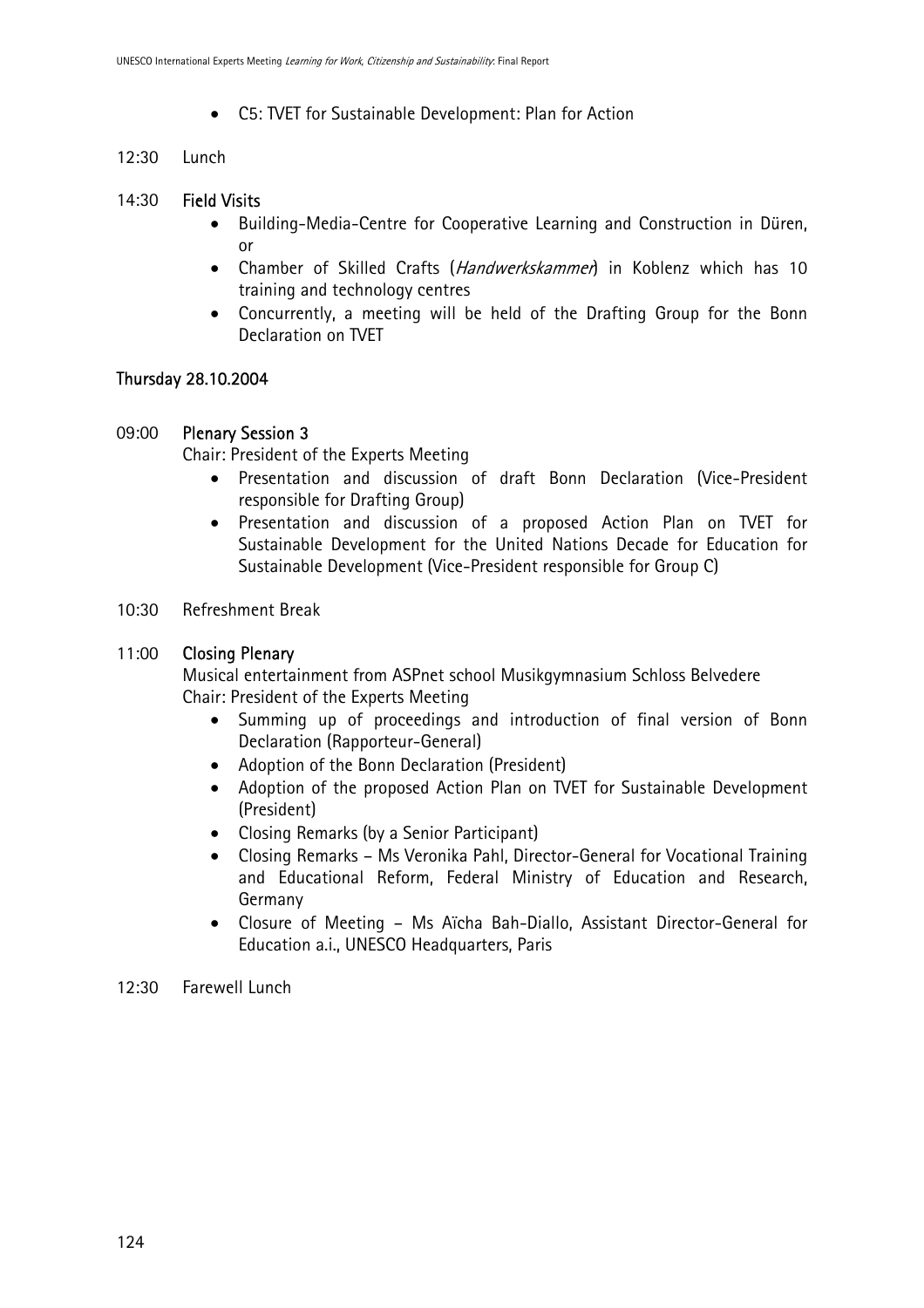# Meeting of Current Members, and Candidate Institutions, of the Worldwide Network of Associate Centres

### Friday 29.10.2004

### 09:30 UNEVOC Centres Network Meeting

Hosted by and held at the UNESCO-UNEVOC International Centre, for all participants from UNESCO-UNEVOC Centres and from Candidate UNESCO UNEVOC Centres. The purpose of the meeting is:

- To update UNEVOC Centres on an Action Plan to strengthen and upgrade the UNEVOC Network;
- To discuss implementation of the UNESCO Revised Recommendations on TVFT:
- To identify ways in which the UNEVOC Network can contribute to the UN Decade of Education for Sustainable Development, and develop an Action Plan for the UNEVOC Network.

The meeting will be an opportunity for participants at the Experts Meeting who are also members of the UNEVOC Network to meet and develop concrete activities within the UNEVOC Network with regard to TVET for sustainable development. This meeting will be the first of a series of workshops based upon this theme. This UNEVOC Network Meeting will also be open, for the first time, to Member States who do not yet have a UNEVOC Centre, but who are interested in establishing one.

17:00 Farewell Reception hosted by UNEVOC

The report on the UNEVOC Centres Network Meeting is available online at http://www.unevoc.unesco.org/publications/pdf/SD\_UNEVOC\_CentresNetworkMeeting\_ef.pdf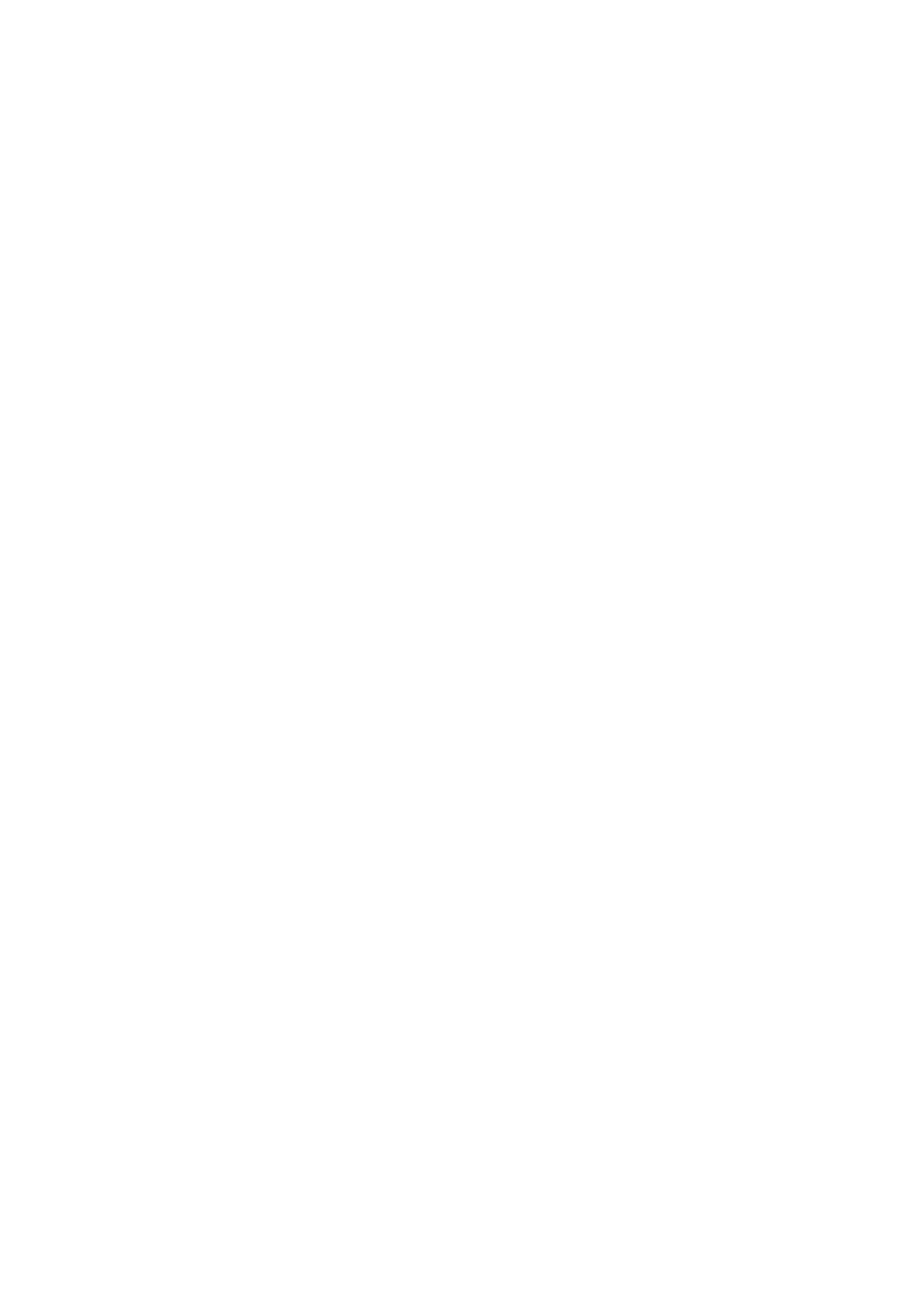# Annex 2

# List of Participants/Liste des participants

| Representing/<br>Représantant<br>(country or<br>organisation/ pays<br>ou organisation) | Name/Nom                      | Contact Information / Coordonnées                                                                                                                             |
|----------------------------------------------------------------------------------------|-------------------------------|---------------------------------------------------------------------------------------------------------------------------------------------------------------|
| <b>APNIEVE</b>                                                                         | Lourdes R. Quisumbing<br>(Ms) | Asia-Pacific Network for International Education and Values<br>Education (APNIEVE)<br>Miriam College, UPPO Box 110, Diliman, 1101 Quezon City,<br>Philippines |
|                                                                                        |                               | Tel: [+63] (2) 4260169<br>Fax: [+63] (2) 4260172<br>Email: mqbaybay@mc.edu.ph,<br>Irquisumbing@imanila.com.ph                                                 |
| Australia / Australie                                                                  | Di Booker (Ms)                | TAFE South Australia Adelaide City Campus<br>GPO Box 1872, 120 Currie Street, Adelaide, SA 5000,<br>Australia                                                 |
|                                                                                        |                               | Tel: [+61] -82078239 (office), -412767504 (mobile)<br>Email: Di.Booker@ait.org                                                                                |
| Bahrain / Bahreïn                                                                      | Ali Abdulla Al-Saba (Mr)      | Centre of Excellence                                                                                                                                          |
|                                                                                        |                               |                                                                                                                                                               |
| Bahrain / Bahreïn                                                                      | Hassan Saleh Mubarak (Mr)     | <b>Technical Secondary Education</b><br>PO Box 336, Isa Town, Bahrain                                                                                         |
|                                                                                        |                               | Tel: [+973] -17680098 (office), -39692123 (mobile);<br>Fax: [+973] 17680155<br>Email: hsalehm@bahrain.gov.bh                                                  |
| Bangladesh                                                                             | Idris Ali (Mr)                | Bangladesh Technical Education Board<br>Technical Teacher's Training College, Quarter: -A/3, Begoon<br>Bari, Dhaka-1208, Bangladesh                           |
|                                                                                        |                               | Tel: [+880] 2 -8113345, -914 4205 (office); -8115365<br>(residence)<br>Fax: [+880] 2 8113345<br>Email: bteb@bdcom.com                                         |
| Belarus / Bélarus                                                                      | Arkady Shklyar (Mr)           | Republican Institute on Technical and Vocational Education<br>Uliza Karl Liebknechta 32<br>220004 Minsk, Belarus                                              |
|                                                                                        |                               | Fax: [+375] 172 463892<br>Email: master@ripo.unibel.by, cit@ripo.unibel.by                                                                                    |
| Belgium / Belgique                                                                     | Alex Zoccali (Mr)             | Communauté française<br>17 Clos de la Magneroule, 6001-Charleroi, Belgique                                                                                    |
|                                                                                        |                               | Tel: [+32] 479 71 99 58<br>Email: alex.zoccali@village.uunet.be, alex.zoccali@cfwb.be                                                                         |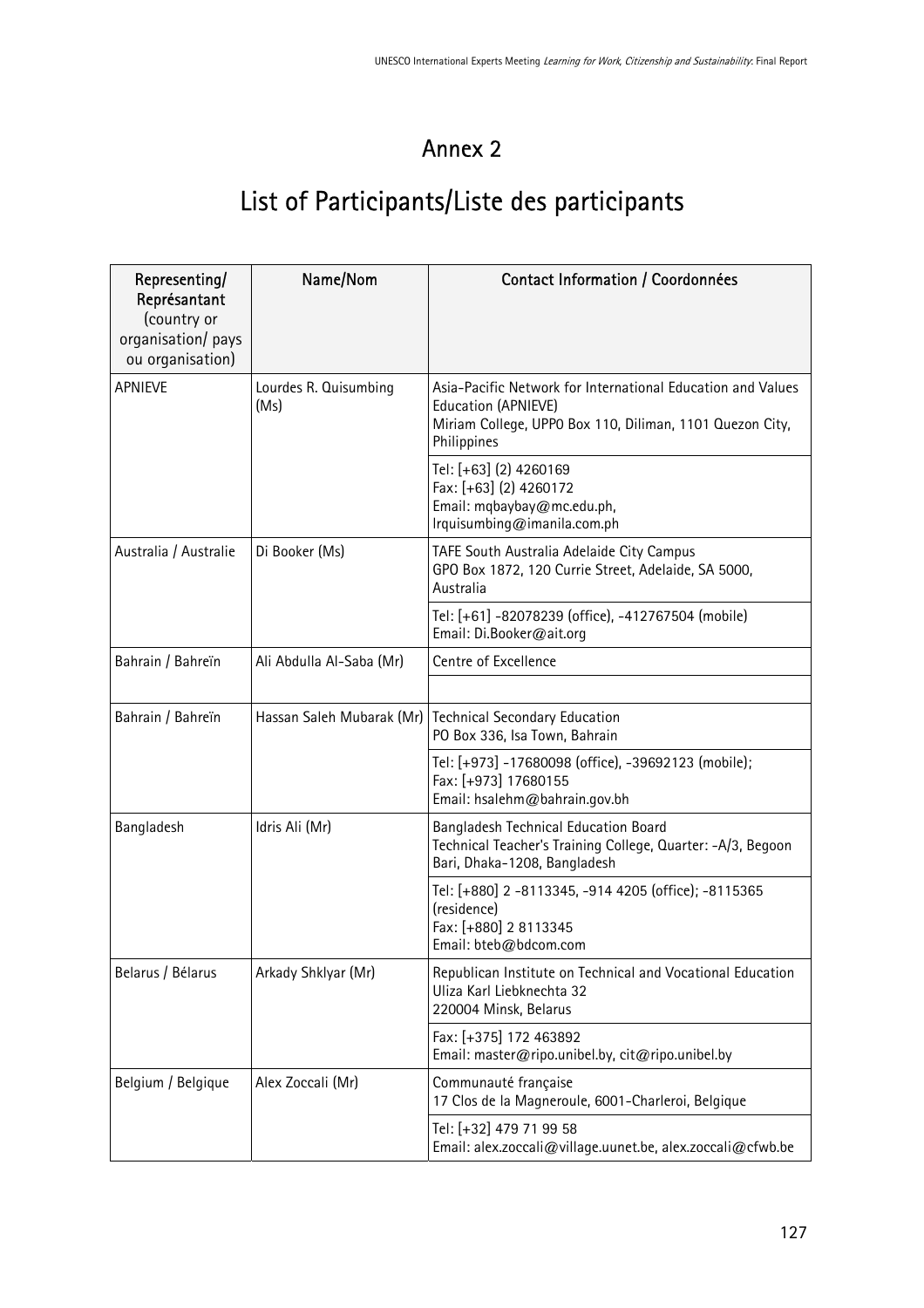| Representing/<br>Représantant<br>(country or<br>organisation/ pays<br>ou organisation) | Name/Nom                      | Contact Information / Coordonnées                                                                                           |
|----------------------------------------------------------------------------------------|-------------------------------|-----------------------------------------------------------------------------------------------------------------------------|
| Belize / Bélize                                                                        | Ernest N. Raymond (Mr)        | Ministry of Education, Youth and Sports<br>Suite 303, 3rd Floor Cor. Hutson/Eyre Street. PO Box 1769,<br><b>Belize</b>      |
|                                                                                        |                               | Tel: [+501] 224 5781<br>Fax: [+501] 223 7331<br>Email: tvetbelize@hotmail.com, eraymond@moes.gov.bz,<br>moeproject@btl.net  |
| Bhutan / Bhoutan                                                                       | Karma Loday (Mr)              | Department of Human Resources<br>Ministry of Labour and Human Resources<br>Doebum Lam<br>P.O. Box No 835<br>Thimphu, Bhutan |
|                                                                                        |                               | Tel: [+975] (2) 324844<br>Fax: [+975] (2) 324846<br>Email: klods_bht@druknet.bt                                             |
| <b>BIBB</b>                                                                            | Ute Hippach-Schneider<br>(Ms) | Federal Institute for Vocational Education and Training<br>(BIBB)<br>Robert-Schuman-Platz 3, 53175 Bonn, Germany            |
|                                                                                        |                               | Tel: [+49] (228) 107 1630<br>Fax: [+49] (228) 107 2971<br>Email: hippach-schneider@bibb.de                                  |
| <b>BMBF</b>                                                                            | Dieta Lohmann (Ms)            | Federal Ministry of Education and Research (BMBF)<br>Dienstsitz Bonn, Heinemannstr. 2, 53175 Bonn-Bad<br>Godesberg, Germany |
|                                                                                        |                               | Tel: [+49] (1888) 57 2538<br>Fax: [+49] (1888) 57 8 2538<br>Email: dieta.lohmann@bmbf.bund.de                               |
| <b>BMBF</b>                                                                            | Dietrich Nelle (Mr)           | Federal Ministry of Education and Research (BMBF)<br>Dienstsitz Bonn, Heinemannstr. 2, 53175 Bonn-Bad<br>Godesberg, Germany |
|                                                                                        |                               | Tel: [+49] (1888) 57 2109<br>Fax: [+49] (1888) 57 8 2109<br>Email: dietrich.nelle@bmbf.bund.de                              |
| <b>Botswana</b>                                                                        | Kgomotso Motlotle (Ms)        | Botswana National Commmission for UNESCO<br>Ministry of Education<br>Private Bag 005<br>Gaborne, Botswana                   |
|                                                                                        |                               | Tel: [+267]<br>-3655400, -3655439, -3655440<br>Fax: [+267] -3655458, -306610<br>Email: kmotlotle@gov.bw, fmaoto@gov.bw      |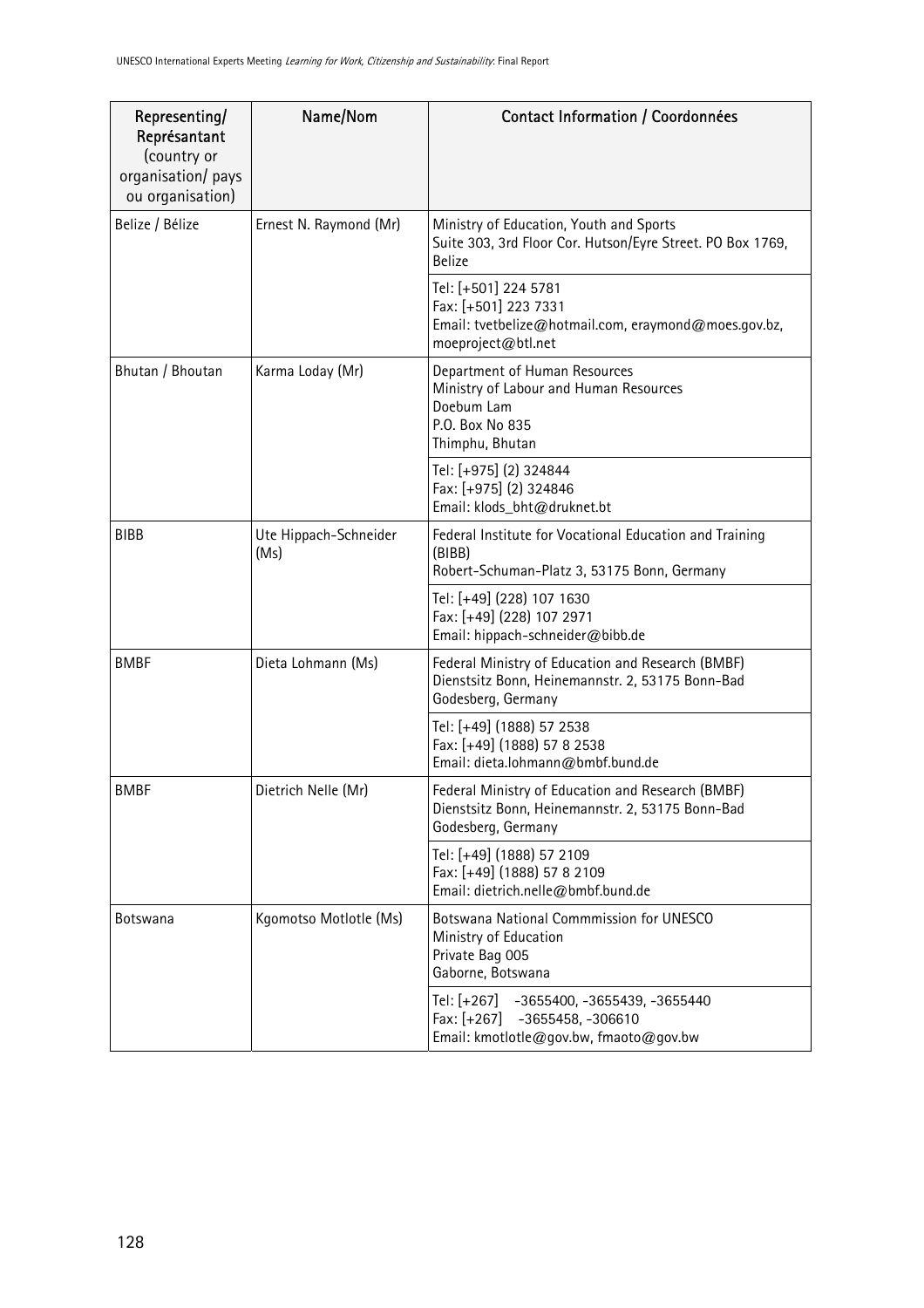| Representing/<br>Représantant<br>(country or<br>organisation/ pays<br>ou organisation) | Name/Nom                      | Contact Information / Coordonnées                                                                                                                                                                     |
|----------------------------------------------------------------------------------------|-------------------------------|-------------------------------------------------------------------------------------------------------------------------------------------------------------------------------------------------------|
| Cambodia /<br>Cambodge                                                                 | Phearin Bun (Mr)              | Institut national de formation technique<br>(National Technical Training Institute)<br>Russian Blvd. Sankat Thuktla, Khan Russey Keo,<br>Phnom Penh, Cambodia                                         |
|                                                                                        |                               | Tel: [+855] 12 844741<br>Tel/Fax: [+855] 23 883039<br>Email: ntti@everyday.com.kh                                                                                                                     |
| Cameroon /<br>Cameroun                                                                 | Nsahlai Wome Shadrack<br>(Mr) | Ministère de l'Enseignement technique et la formation<br>professionnelle<br>DET-MINETFOP<br>B.P. 1600<br>YAOUNDE, Cameroon                                                                            |
|                                                                                        |                               | Tel: [+237] 760 1450<br>Fax: [+237] 222 -2711, -1940                                                                                                                                                  |
| Canada                                                                                 | Chris Chinien (Mr)            | National Centre for Workplace Development, University of<br>Manitoba, Faculty of Education<br>10 Harbour Bay, Winnipeg, Manitoba, Canada<br>R3T 5G6                                                   |
|                                                                                        |                               | Tel: [+1] (204) -4748271, -2611630<br>Fax: [+1] (204) -4747696, -2611630<br>Email: chinien@ms.umanitoba.ca, chinien@mts.net                                                                           |
| Canada                                                                                 | Richard Gagnon (Mr)           | Université Laval, Faculté des sciences de l'éducation,<br>Département d'étude sur l'enseignement et l'apprentissage,<br>UNEVOC-Canada<br>C.P. 2208, Succ. Terminus, Québec, Québec, Canada<br>G1K 7P4 |
|                                                                                        |                               | Tel: [+1] (418) 656 2131 ext. 3867<br>Fax: [+1] (418) 656 2905<br>Email: richard.gagnon@fse.ulaval.ca                                                                                                 |
| <b>CEDEFOP</b>                                                                         | Steve Bainbridge (Mr)         | European Centre for the Development of Vocational Training<br>(CEDEFOP)<br>PO Box 22427 - Thessaloniki<br>55102 Thessaloniki, Greece                                                                  |
|                                                                                        |                               | Tel: [+30] 2310490029<br>Fax: [+30] 2310490020<br>Email: sb@cedefop.eu.int                                                                                                                            |
| Center for<br>Environment<br>Education (India)                                         | M. J. Ravindranath (Mr)       | Centre for Environment Education<br>Southern Regional Cell<br>Kamala Mansion, 143, Infantry Road,<br>Bangalore 560001, India                                                                          |
|                                                                                        |                               | Tel: [+91] (80) -22869094, -22869907<br>Fax: [+91] (80) 22868209<br>Email: raviatri@hotmail.com                                                                                                       |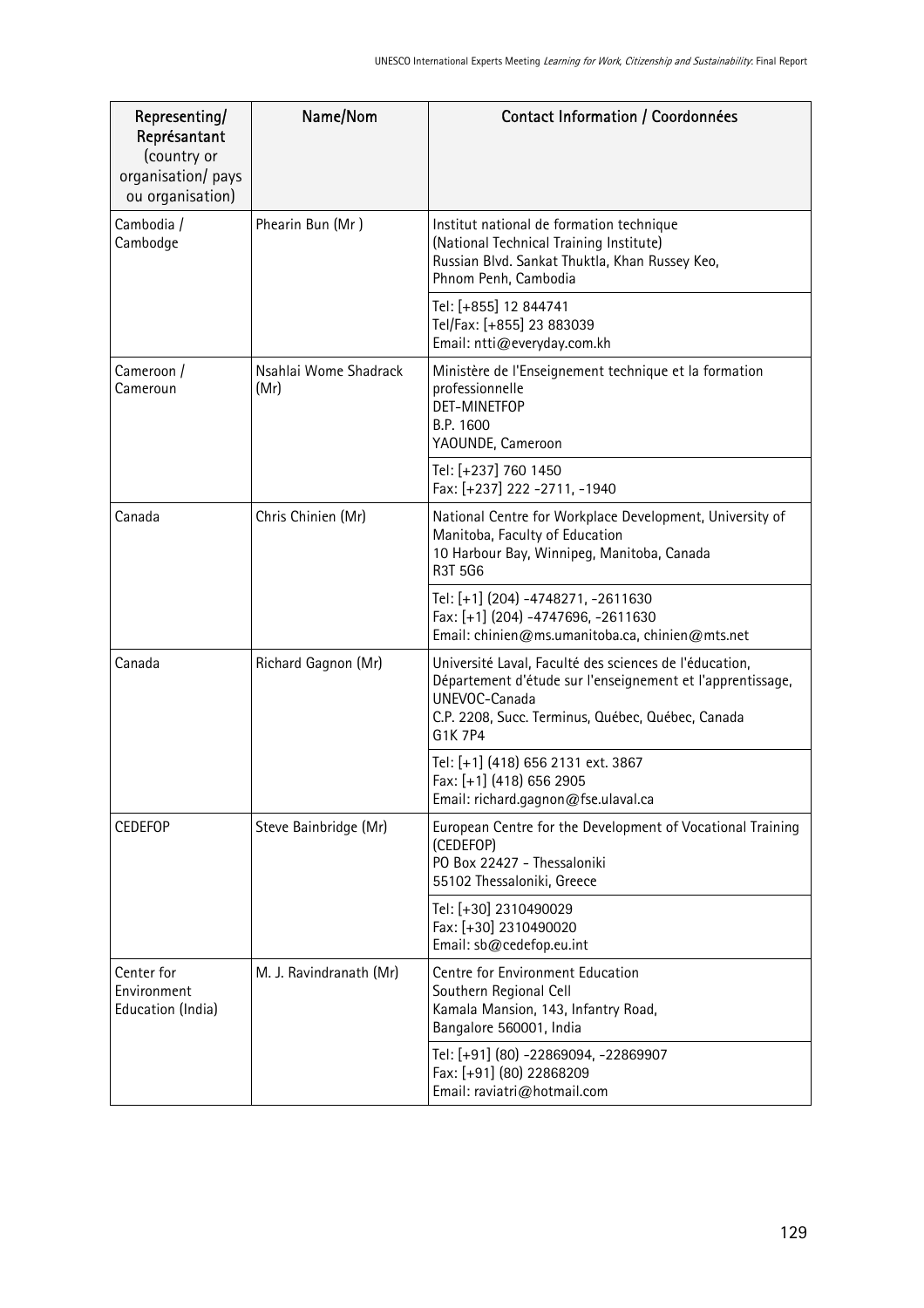| Representing/<br>Représantant<br>(country or<br>organisation/ pays<br>ou organisation) | Name/Nom                | Contact Information / Coordonnées                                                                                                                 |
|----------------------------------------------------------------------------------------|-------------------------|---------------------------------------------------------------------------------------------------------------------------------------------------|
| <b>CINTERFOR</b>                                                                       | Fazal Karim (Mr)        | <b>CINTERFOR</b><br>National Training Agency Trinidad and Tobago<br>115 Endeavour Road Chaguanas<br>Port of Spain - Republic of Trinidad & Tobago |
|                                                                                        |                         | Tel: [+1868] 672 9409<br>Fax: [+1868] 672 2171<br>E-mail: ntatt@tstt.net.tt                                                                       |
| Côte d'Ivoire                                                                          | Philippe Bouedy (Mr)    | Agence nationale de la formation professionnelle (AGEFOP)<br>BP 32 CEDEX III Abidjan, Côte d'Ivoire                                               |
|                                                                                        |                         | Tel: [+225] 21 21 26 -26, -21<br>Email: bouedy@yahoo.fr                                                                                           |
| Côte d'Ivoire                                                                          | Adèle Dédi (Ms)         | Ministry of TVET<br>15 BP 95 Abidjan 15, Côte d'Ivoire                                                                                            |
|                                                                                        |                         | [+225] -2021 1702, -2022 1505, -0565 4466, -0759<br>Tel:<br>6527<br>Fax:<br>$[-225]$ 2021 5333                                                    |
| Côte d'Ivoire                                                                          | Mamadou Diomande (Mr)   | Ministry of TVET<br>15 BP 95 Abidjan 15, Côte d'Ivoire                                                                                            |
|                                                                                        |                         | Tel: [+225] -2021 1702, -2122 3125<br>Fax: [+225] 2021 5333<br>Mobile: [+225] 0744 7578                                                           |
| Côte d'Ivoire                                                                          | Jeannette Koudou (Ms)   | Agence nationale de la formation professionnelle (AGEFOP)<br>Angle Rue du Canal<br>Rue Pierre et Marie Curie, Côte d'Ivoire                       |
|                                                                                        |                         | Tel: [+225] -2135 0028, -2121 2601, -2022 2637<br>Fax: [+225] 2125 7600 (standard)<br>Email: agefop@aviso.ci, info@agefop.ci                      |
| Côte d'Ivoire                                                                          | Youssouf Soumahoro (Mr) | Ministry of TVET<br>B.P. 362 Abidjan<br>CEDEX I, Côte d'Ivoire                                                                                    |
|                                                                                        |                         | Tel: [+225] -2021 1702, -2122 3125<br>Fax: [+225] 2021 5333<br>Email: soumahoroyoussouf2004@yahoo.fr                                              |
| Croatia / Croatie                                                                      | Efka Heder (Ms)         | Institute of Education of the Republic of Croatia<br>Zavod za skolstvo Republike Hrvatske, Badaliceva 24, 10000<br>Zagreb, Kroatien               |
|                                                                                        |                         | Tel: [+385]<br>1-3820 244, -4814 908<br>Fax: [+385] 1 -4814 908, -3631 536<br>Email: efka.heder@zg.htnet.hr                                       |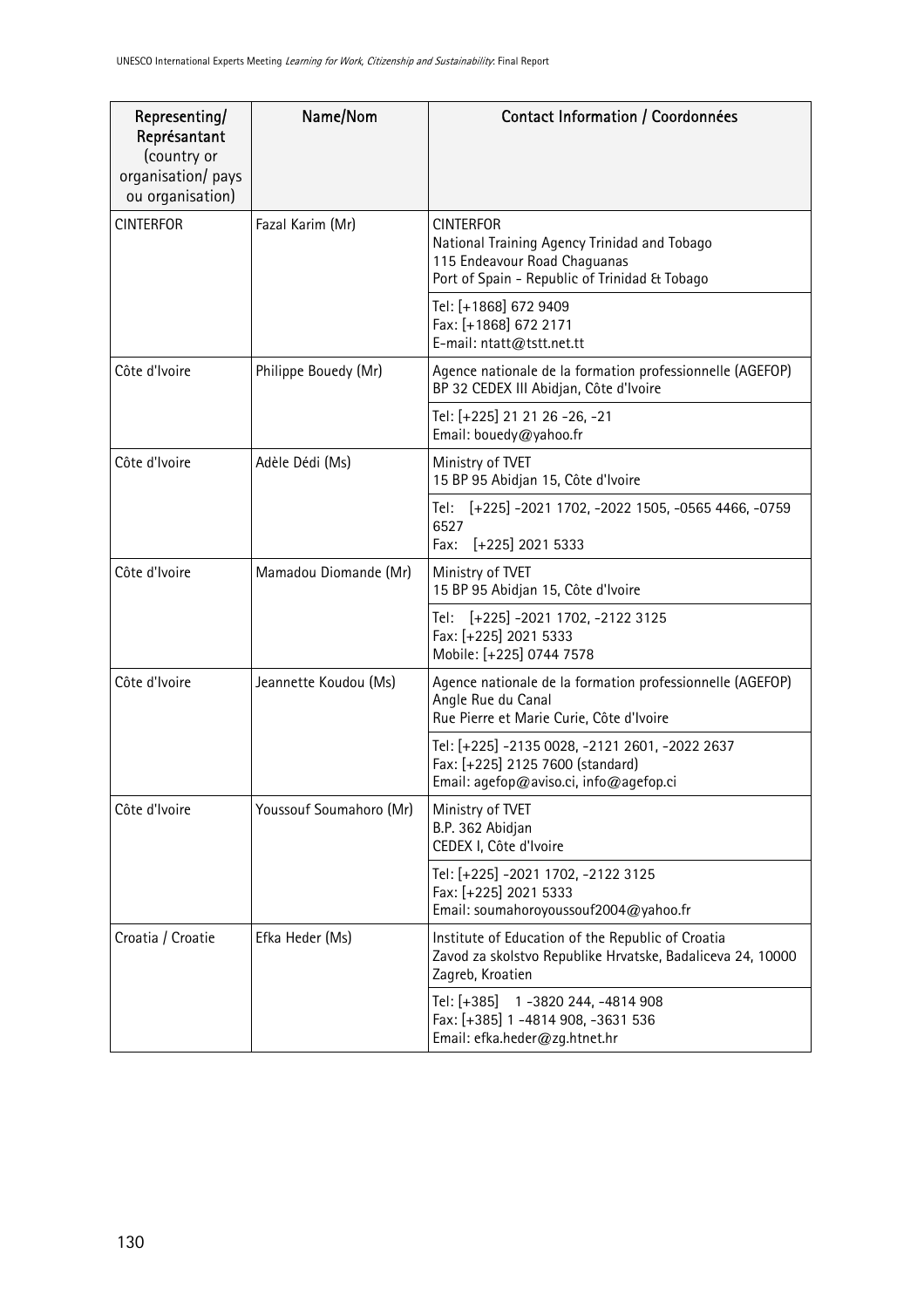| Representing/<br>Représantant<br>(country or<br>organisation/ pays<br>ou organisation) | Name/Nom                         | Contact Information / Coordonnées                                                                                |
|----------------------------------------------------------------------------------------|----------------------------------|------------------------------------------------------------------------------------------------------------------|
| Denmark / Danemark                                                                     | Torben Jessen (Mr)               | International Business College<br>Dronning Margrethes Vej 6-12<br>DK-6200 Aabenraa, Denmark                      |
|                                                                                        |                                  | Tel: [+45] 73 63 73 33<br>Fax: [+45] 73 62 73 01<br>Email: Tje@ibc.dk                                            |
| Denmark / Danemark                                                                     | Henrik Skovgaard Nielsen<br>(Mr) | Gaeslingestien 21<br>DK-2950 Vedbaek, Denmark                                                                    |
|                                                                                        |                                  | Tel: [+45] 45 89 26 18<br>Email: h.skovgaard@privat.tele.dk                                                      |
| Equatorial Guinea /<br>Guinée équatoriale                                              | Jenguiñ Anvam (Mr)               | Instituto Politécnico Bata                                                                                       |
| Equatorial Guinea /                                                                    | Joaquin Michia Oyana (Mr)        | Instituto Politécnico Bata                                                                                       |
| Guinée équatoriale                                                                     |                                  | Tel: [+240] 244866<br>Fax: [+240] 082874                                                                         |
| Ethiopia / Éthiopie                                                                    | Bizuneh Debebe (Mr)              | Ministry of Education Addis Ababa<br>P.O. Box 1367<br>Ministry of Education<br>Addis Ababa, Ethiopia             |
|                                                                                        |                                  | Tel: [+251] 01 -56 5553 (office), -338 117 (residence)<br>Fax: [+251] 01 550299<br>Email: bizunehd2003@yahoo.com |
| European<br>Commission                                                                 | Eliane Clifit-Minot (Ms)         | European Commission<br>B-7 5/56B-1049 Brussels, Belgium                                                          |
|                                                                                        |                                  | Tel.: [+32] (2) 299 10 93<br>Fax: [+32] (2) 299 53 25<br>Email: eliane.clifit-minot@cec.eu.int                   |
| European Training<br>Foundation (ETF)                                                  | Ulrich Hillenkamp (Mr)           | European Training Foundation (ETF)<br>Villa Gualino Viale Settimio Severo, 65, I-10133 Torino, Italy             |
|                                                                                        |                                  | Tel: [+39] 011 630 22 22<br>Fax: [+39] 011 630 22 00<br>Email: info@etf.eu.int                                   |
| Fiji / Fidji                                                                           | Josefa Natau (Mr)                | Ministry of Education<br>Private Mail Bag, Government Building, Suva, Fiji                                       |
|                                                                                        |                                  | Tel: [+679] -3314477, -3220546<br>Fax: [+679] -3314757, -3303511<br>Email: jnatau@govnet.gov.fj                  |
| Finland / Finlande                                                                     | Carola Fortelius (Ms)            | Head of Biotechnology Lab, EVTEK Institute of Technology<br>Leritie 1, FIN 01600 VANTAA                          |
|                                                                                        |                                  | Tel: [+358] (9) 5119 759<br>Fax: [+358] (9) 5119 977<br>Email: carola.fortelius@evtek.fi                         |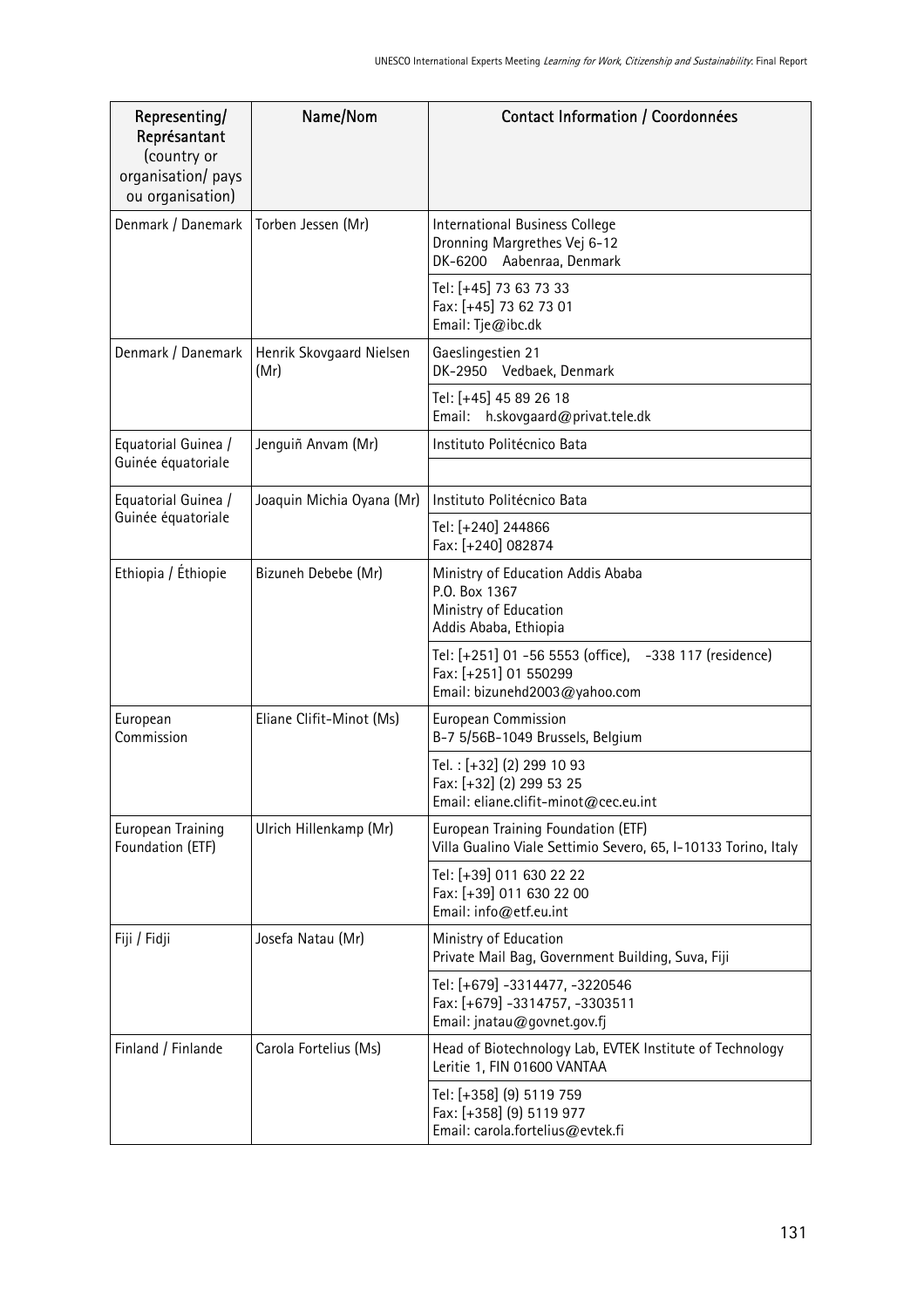| Representing/<br>Représantant<br>(country or<br>organisation/ pays<br>ou organisation) | Name/Nom                                    | Contact Information / Coordonnées                                                                                                               |
|----------------------------------------------------------------------------------------|---------------------------------------------|-------------------------------------------------------------------------------------------------------------------------------------------------|
| Finland / Finlande                                                                     | Heli Kuusi (Ms)                             | National Board of Education<br>Hakaniemenkatu 2, FIN 00530 HELSINKI                                                                             |
|                                                                                        |                                             | Tel: [+358] (9) 7747 7600<br>Fax: [+358] (9) 7747 7715<br>Mobile: [+358] 50 2845<br>Email: Heli.Kuusi@oph.fi                                    |
| Finland / Finlande                                                                     | Liisa Vehkaoja (Ms)                         | <b>EVTEK Espoo-Vantaa Institute of Technology</b><br>Vanha maantie 6, FIN 02650 ESPOO                                                           |
|                                                                                        |                                             | Tel: [+358] (9) 5119 826<br>Fax: [+358] (9) 5119 988<br>Email: liisa.vehkaoja@evtek.fi                                                          |
| France / France                                                                        | Maryannick Malicot (Ms)                     | Direction des enseignements scolaires<br>Ministère de l'éducation nationale, de l'enseignement<br>supérieur et de la recherche<br>Paris, France |
|                                                                                        |                                             | Tel: [+33] 1 55 55 32 20<br>Email: maryannick.malicot@education.gouv.fr                                                                         |
| Gambia / Gambie                                                                        | Ousman G. M. Nyang (Mr)                     | National Training Authority (NTA)<br>Regional Education Office<br>Region 1<br>Kanifing<br>The Gambia, West Africa                               |
|                                                                                        |                                             | Tel: [+220] 4462047<br>Fax: [+220] 4392781<br>Mobile: [+220] 9971948<br>Email: gaws80@yahoo.com                                                 |
| German Commission<br>for UNESCO                                                        | Barbara Malina (Ms)                         | German Commission for UNESCO<br>Colmantstr. 15, 53115 Bonn, Germany                                                                             |
|                                                                                        |                                             | Tel: [+49] (228) 60497 17<br>Fax: [+49] (228) 60497 30<br>Email: malina@unesco.de                                                               |
| Germany / Allemagne   Michael Härtel (Mr)                                              |                                             | Federal Institute for Vocational Education and Training<br>(BIBB)<br>Robert-Schuman-Platz 3, 53175 Bonn, Germany                                |
|                                                                                        |                                             | Tel: [+49] (228) 107 1013<br>Email: haertel@bibb.de                                                                                             |
|                                                                                        | Germany / Allemagne   Hans-Wolf Rissom (Mr) | German Commission for UNESCO<br>Colmantstr. 15, 53115 Bonn, Germany                                                                             |
|                                                                                        |                                             | Email: wrissom@yahoo.de                                                                                                                         |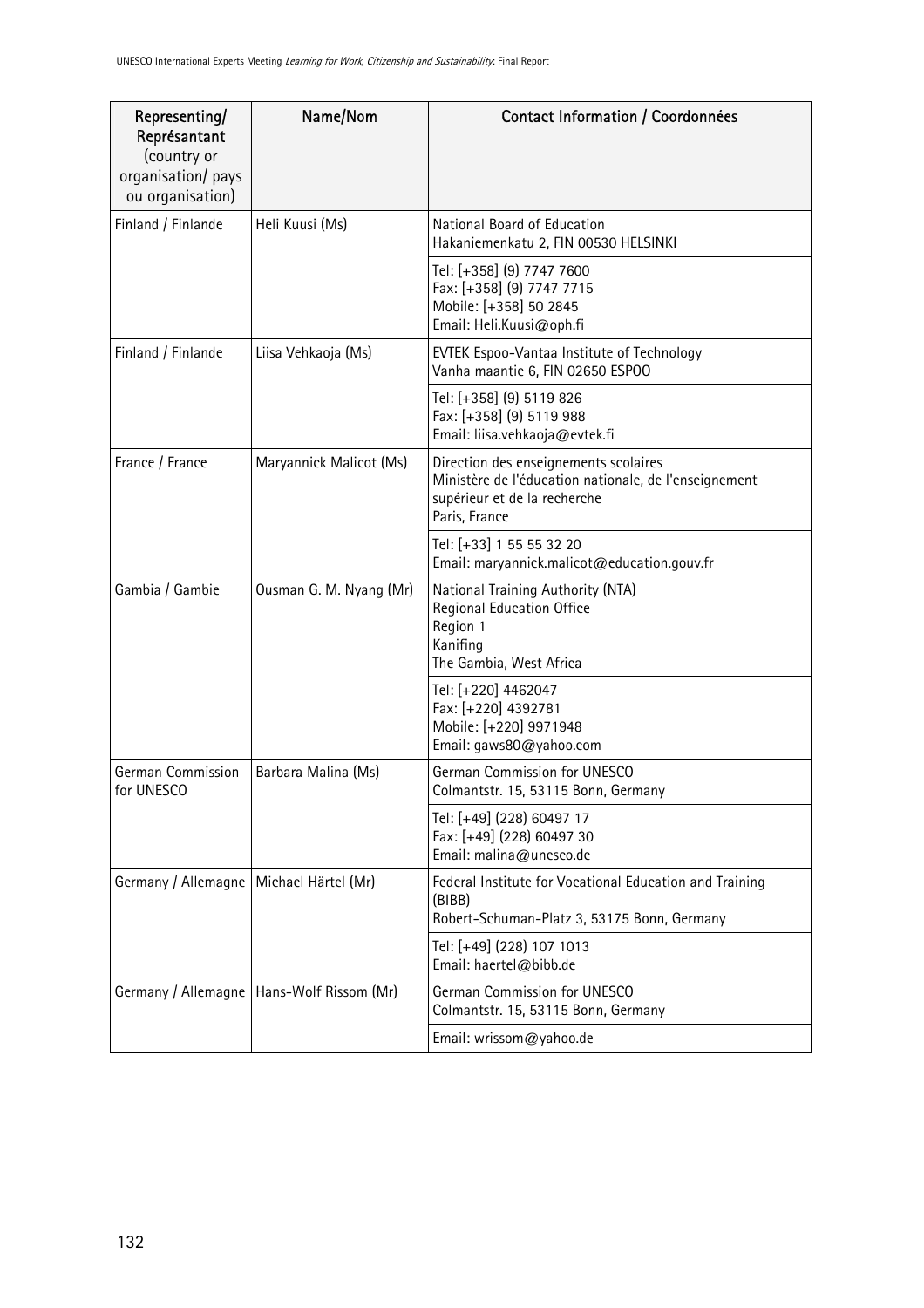| Representing/<br>Représantant<br>(country or<br>organisation/ pays<br>ou organisation) | Name/Nom                       | Contact Information / Coordonnées                                                                                           |
|----------------------------------------------------------------------------------------|--------------------------------|-----------------------------------------------------------------------------------------------------------------------------|
| Germany / Allemagne                                                                    | Michael Schlicht (Mr)          | Federal Ministry of Education and Research (BMBF)<br>Dienstsitz Bonn, Heinemannstr. 2, 53175 Bonn-Bad<br>Godesberg, Germany |
|                                                                                        |                                | Tel: [+49] (1888) 57 3142<br>Fax: [+49] (1888) 57 8 3142<br>Email: michael.schlicht@bmbf.bund.de                            |
| Ghana                                                                                  | Asamoah Duodu (Mr)             | Tec/Voc Education, Ghana Education Service<br>PO Box M 45 Accra, Ghana                                                      |
|                                                                                        |                                | Tel: [+233] -21 683679, -24 4839490 (mobile)<br>Fax: [+233] 21 673958<br>Email: asamoahd@yahoo.com                          |
| Ghana                                                                                  | Comfort Ntiamoa-Mensah<br>(Ms) | Vocational Training for Females (VTF) Programme<br>P.M.B.CT 114<br>Cantonment<br>Accra, Ghana                               |
|                                                                                        |                                | Tel: [+233] (21) 784514<br>Email: vtf@africaonline.com.gh                                                                   |
| GTZ                                                                                    | Klaus Sodemann (Mr)            | German Agency for Technical Cooperation (GTZ)<br>Dag-Hammarskjöld-Weg 1-5<br>65760 Eschborn, Germany                        |
|                                                                                        |                                | Tel: [+49] (6196) 79 1247<br>Fax: [+49] (6196) 79 80 1247<br>Email: klaus.sodemann@gtz.de                                   |
| Guinea / Guinée                                                                        | Soriba Youla (Mr)              | Ministère de l'Enseignement Technique et de la Formation<br>Professionnelle<br>P.B. 6728<br>Conacry, Guinée                 |
|                                                                                        |                                | Tel: [+224] 46 2971<br>Mobile: [+224] 11290345<br>Email: mamaddiallo@yahoo.fr, fad@mirinet.net.gn,<br>tkaba@mirinet.net.gn  |
| Hungary / Hongrie                                                                      | Antal Jekkel (Mr)              | <b>TVET Department, Ministry of Education</b><br>Ministry of Education<br>Szalay u. 10-14.<br>1055 Budapest, Hungary        |
|                                                                                        |                                | Tel: [+36] 1 4737029<br>Fax: [+36] 1 3120426<br>Email: jekkel.antal@om.hu                                                   |
| ILO                                                                                    | Wolfgang Heller (Mr)           | ILO, Germany<br>Internationale Arbeitsorganisation, Vertretung in<br>Deutschland, Karlplatz 7, 10117 Berlin, Germany        |
|                                                                                        |                                | Tel. [+49] 30 280 926 -68, -69<br>Fax [+49] 30 280 464 40<br>E-mail: berlin@ilo.org                                         |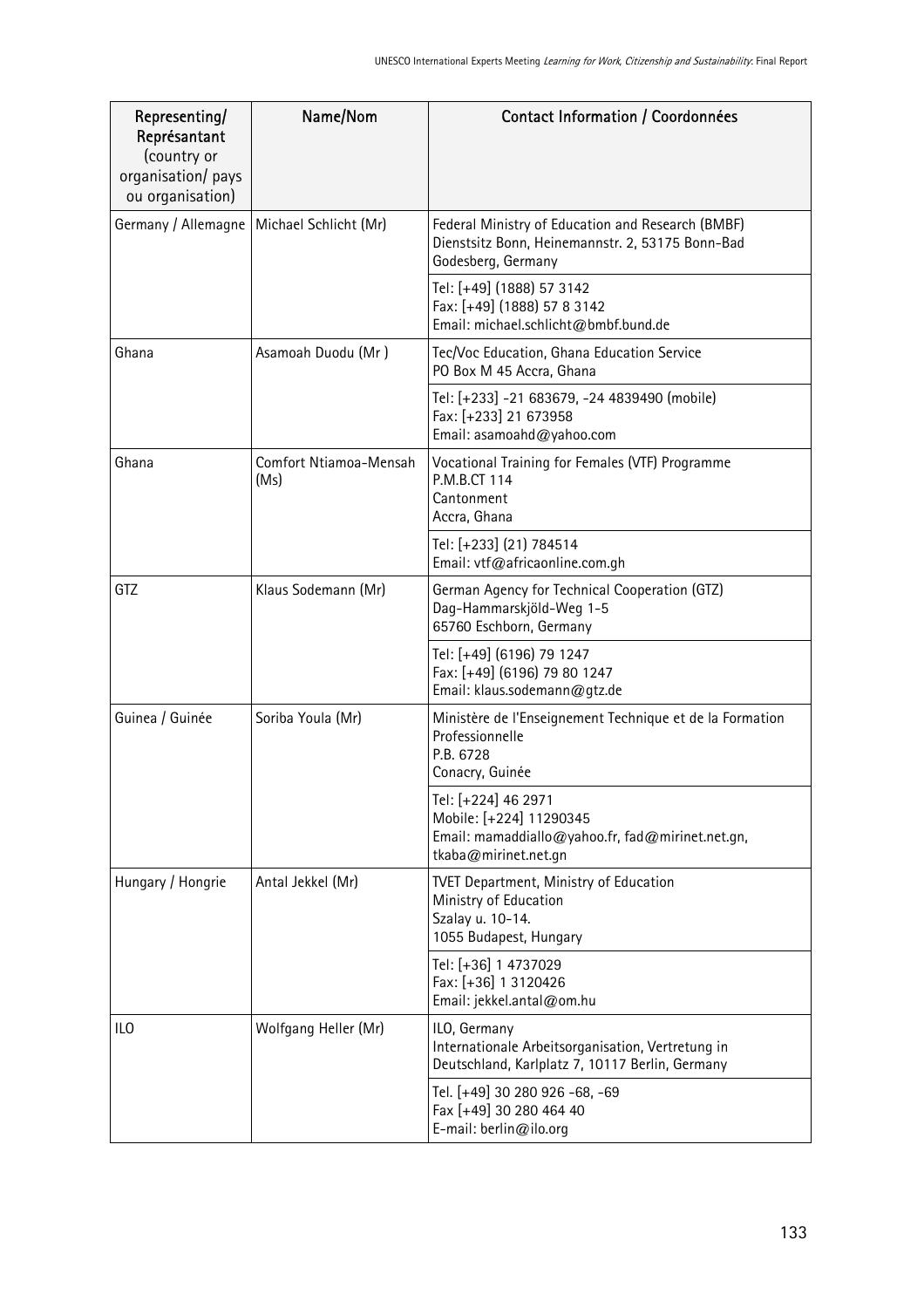| Representing/<br>Représantant<br>(country or<br>organisation/ pays<br>ou organisation) | Name/Nom            | Contact Information / Coordonnées                                                                                                                                                     |
|----------------------------------------------------------------------------------------|---------------------|---------------------------------------------------------------------------------------------------------------------------------------------------------------------------------------|
| ILO                                                                                    | Trevor Riordan (Mr) | ILO<br>Skills and Employability Department (IFP/SKILLS)<br><b>Employment Sector</b><br>International Labour Office<br>4 route des Morillons<br>1211 Geneva 22, Switzerland            |
|                                                                                        |                     | Tel: [+41] (22) 799 6661<br>Fax: [+41] (22) 799 7650<br>Email: riordan@ilo.org                                                                                                        |
| ILO                                                                                    | Jane Stewart (Ms)   | ILO<br>Skills and Employability Department (IFP/SKILLS)<br><b>Employment Sector</b><br>International Labour Office<br>4 route des Morillons<br>1211 Geneva 22, Switzerland            |
|                                                                                        |                     | Tel: [+41] (22) 799 7512<br>Fax: [+41] (22) 799 6310<br>Assistant - Anne Sullivan<br>Email: sullivan@ilo.org                                                                          |
| International<br>Association for<br>Counselling (IAC)                                  | William Borgen (Mr) | International Association for Counselling (IAC)<br>ECPS, Faculty of Education<br>University of British Columbia<br>Vancouver, B.C, Canada<br><b>V6T 1Z5</b>                           |
|                                                                                        |                     | Tel: [+1] (604) 822 5261<br>Fax: [+1] (604) 822 2328<br>Email: borgen@interchange.ubc.ca                                                                                              |
| International<br>Association for<br>Educational and<br>Vocational<br>Guidance (IAEVG)  | Bryan Hiebert (Mr)  | International Association for Educational and Vocational<br>Guidance (IAEVG)<br>Division of Applied Psychology<br>University of Calgary<br>Calgary, Alberta, Canada<br><b>T2N 1N4</b> |
|                                                                                        |                     | Tel: [+1] (403) 220 5651<br>Fax: [+1] (403) 282 9244<br>Email: hiebert@ucalgary.ca                                                                                                    |
| Jamaica / Jamaïque                                                                     | Patrick Facey (Mr)  | <b>Technical and Vocational Education Unit</b><br>Ministry of Education, Youth and Culture<br>37 Arnold Road, Kingston 4, Jamaica W.I.                                                |
|                                                                                        |                     | Tel: [+1876] 922 0040<br>Fax: [+1876] 967 3975<br>Email: edtec@cwjamaica.com                                                                                                          |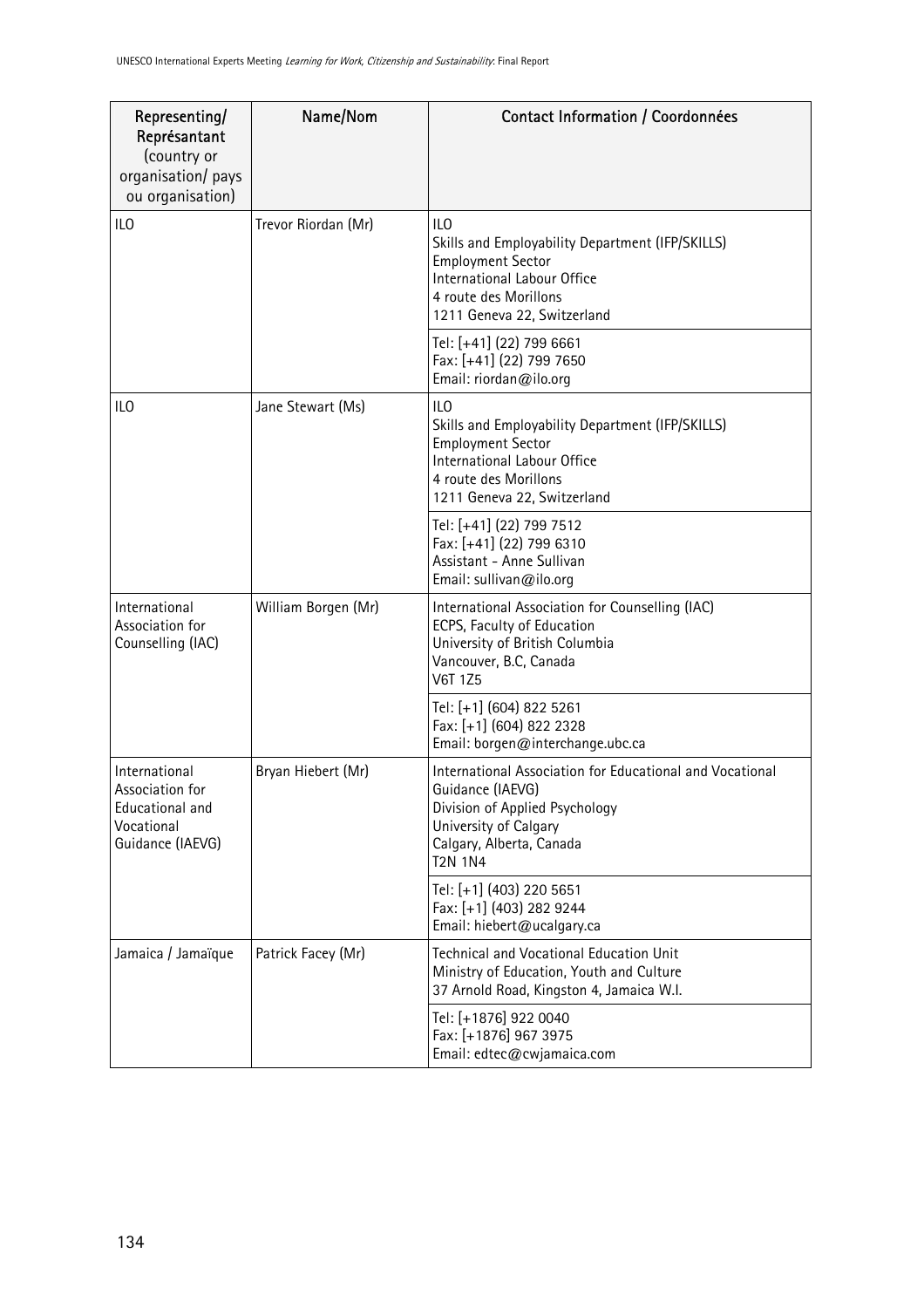| Representing/<br>Représantant<br>(country or<br>organisation/ pays<br>ou organisation) | Name/Nom                  | Contact Information / Coordonnées                                                                                                                                                                                                                  |
|----------------------------------------------------------------------------------------|---------------------------|----------------------------------------------------------------------------------------------------------------------------------------------------------------------------------------------------------------------------------------------------|
| Japan / Japon                                                                          | Shigeru Ikemori (Mr)      | Vocational Education and Information Technology Education<br>Division, Elementary and Secondary Education Bureau,<br>Ministry of Education, Culture, Sports, Science and<br>Technology<br>2-5-1 Marunouchi<br>Chiyoda-ku, 100-8959<br>Tokyo, Japan |
|                                                                                        |                           | Tel: [+81] 3 5253 2057<br>Fax: [+81] 3 6734 3744<br>Email: ikemori@nier.go.jp                                                                                                                                                                      |
| Japan / Japon                                                                          | Tomohiro Terasaki (Mr)    | Vocational Education and Information Technology Education<br>Division, Elementary and Secondary Education Bureau,<br>Ministry of Education, Culture, Sports, Science and<br>Technology<br>2-5-1 Marunouchi<br>Chiyoda-ku<br>Tokyo, Japan           |
|                                                                                        |                           | Tel: [+81] 3 6734 2380<br>Fax: [+81] 3 6734 3744<br>Email: terasaki@mext.go.jp                                                                                                                                                                     |
| Kazakhstan                                                                             | Khadzhimukan Arynov (Mr)  | Kazakh Academy of Education<br>25, Zhambyl str<br>470100 Almaty, Kazakhstan                                                                                                                                                                        |
|                                                                                        |                           | Tel: [+7] (3272) -910333, -912700<br>Fax: [+7] (3272) 910703<br>Email: kao777@mail.ru<br>Web: www.kao.kz                                                                                                                                           |
| Kazakhstan                                                                             | Shaizada Tasbulatova (Ms) | National Observatory of Kazakhstan, UNEVOC Centre<br>Association "EFA in Kazakhstan"<br>Mitin Street 6<br><b>Room 109</b><br>480020 Almaty, Kazakhstan                                                                                             |
|                                                                                        |                           | Tel: [+7] (3272) -650007, -641286<br>Fax: [+7] (3272) 641286<br>Email: shaizada@nursat.kz                                                                                                                                                          |
| Kenya                                                                                  | Alex Kibebe (Mr)          | Kenyan National Commission for UNESCO<br>Ministry of Education, Science and Technology<br>National Bank Building (14th floor), Harambee Avenue<br>P.O. Box 72107 - 00200<br>Nairobi, Kenya                                                         |
|                                                                                        |                           | Tel: [+254] (20) 2290 -53, -54<br>Fax: [+254] (20) 2130 25<br>Email: kncunesco@todays.co.ke                                                                                                                                                        |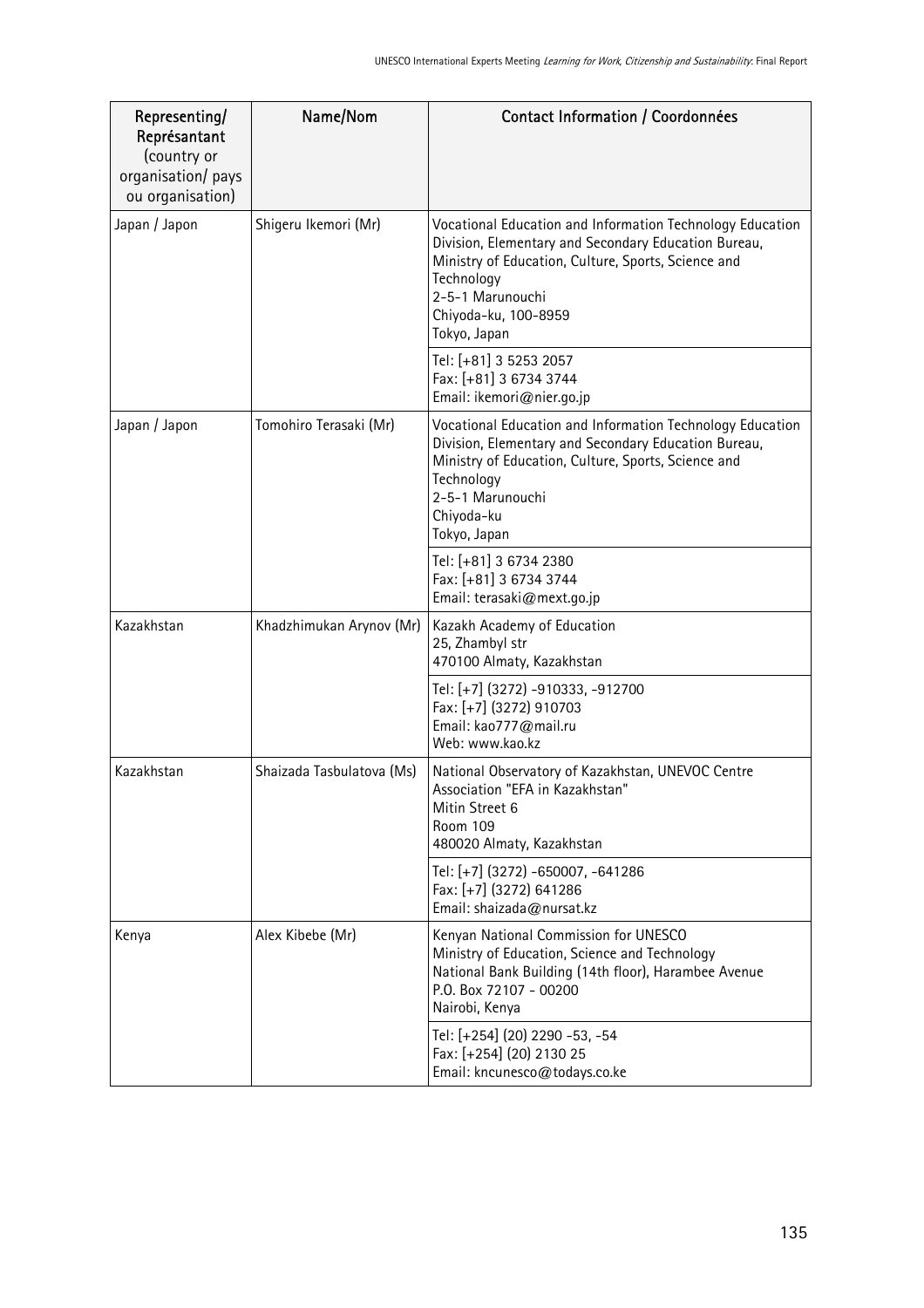| Representing/<br>Représantant<br>(country or<br>organisation/ pays<br>ou organisation) | Name/Nom                 | Contact Information / Coordonnées                                                                                                                    |
|----------------------------------------------------------------------------------------|--------------------------|------------------------------------------------------------------------------------------------------------------------------------------------------|
| Kenya                                                                                  | Meshack O. Kidenda (Mr)  | Ministry of Labour and Human Resources Development<br>P.O. Box 74494<br>00200 Nairobi, Kenya                                                         |
|                                                                                        |                          | Tel: [+254] (20) 558545<br>Fax: [+254] (20) 553023<br>Email: mokidenda@ditkenya.org                                                                  |
| Kenya                                                                                  | Arthur A. Rateng (Mr)    | Ministry of Education, Science and Technology<br>Jogoo House B<br>P.O. Box 60209 City Square<br>00200 Nairobi, Kenya                                 |
|                                                                                        |                          | Tel: [+254] (20) 228411<br>Fax: [+254] (20) 225205<br>Mobile: [+254] 733 803 332<br>Email: kncunesco@todays.co.ke                                    |
| <b>KRIVET</b>                                                                          | Janette Han (Ms)         | Korea Research Institute for Vocational Education and<br>Training (KRIVET)<br>15-1, Chongdam 2-dong, Kangnam-gu, Seoul, Republic of<br>Korea 135-949 |
|                                                                                        |                          | Tel: [+82] 2 3485 5212<br>Fax: [+82] 2 3485 5048<br>E-mail: jchan@krivet.re.kr                                                                       |
| <b>KRIVET</b>                                                                          | Jang-Ho Kim (Mr)         | Korea Research Institute for Vocational Education and<br>Training (KRIVET)<br>15-1, Chongdam 2-dong, Kangnam-gu, Seoul, Republic of<br>Korea 135-949 |
|                                                                                        |                          | Tel: [+82] 2 -3444 6320, -3485 5001<br>Fax: [+82] 2 3485 5007<br>Email: jhkim@krivet.re.kr                                                           |
| Lao People's<br>Democratic Republic<br>/ République<br>démocratique                    | Phonephet Boupha (Ms)    | HTVE Department, Ministry of Education<br>Avenue Lane Xang<br>P.O. Box 067<br>Vientiane 01000, LAO PDR                                               |
| populaire lao                                                                          |                          | Tel: [+856] (21) -212098, -216473<br>Fax: [+856] (21) -212108, -216473<br>Email: pboupha@laotel.com, phonephet12@hotmail.com                         |
| Lithuania / Lituanie                                                                   | Romualdas Pusvaskis (Mr) | Ministry of Education and Science<br>A. Volano str. 2/7, LT-2600 Vilnius, Lithuania                                                                  |
|                                                                                        |                          | Tel: [+370] 5 274 3152<br>Fax: [+370] 5 261 0777<br>Email: Romualdas.Pusvaskis@smm.lt                                                                |
| Madagascar                                                                             | Blaise Zoana (Mr)        | Commission nationale malgache pour l'UNESCO<br>11, rue Naka Rabemanansoa-Behoririka, B.P. 331,<br>Antananarivo (101), Madagascar                     |
|                                                                                        |                          | Email: unes.zoanabl@wanadoo.mg                                                                                                                       |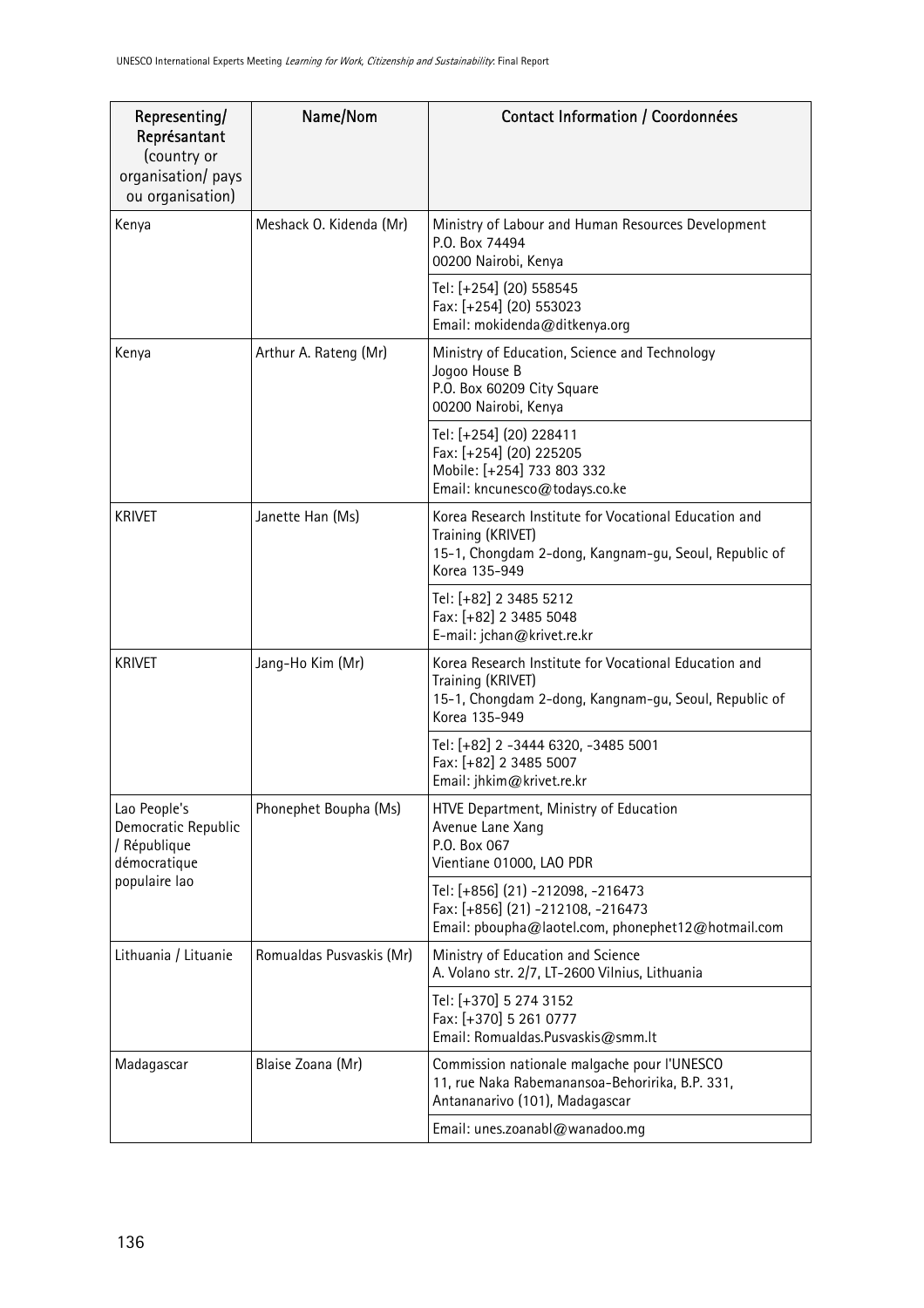| Representing/<br>Représantant<br>(country or<br>organisation/ pays<br>ou organisation)   | Name/Nom                         | Contact Information / Coordonnées                                                                                                                                     |
|------------------------------------------------------------------------------------------|----------------------------------|-----------------------------------------------------------------------------------------------------------------------------------------------------------------------|
| Malawi                                                                                   | Jones Chafa (Mr)                 | Technical, Entrepreneurial and Vocational Education and<br>Training Authority (TEVETA)<br>Kang'ombe House P/Bag B4056 Lilongwe 3, Malawi                              |
|                                                                                          |                                  | Tel: [+265] 01 773 784<br>Fax: [+265] 01 774 7997<br>Email: jchafa@teveta.malawi.net                                                                                  |
| Malawi                                                                                   | Robson Chakwana (Mr)             | Technical, Entrepreneurial and Vocational Education and<br>Training Authority (TEVETA)<br>Kang'ombe House P/Bag B4056 Lilongwe 3, Malawi                              |
|                                                                                          |                                  | Tel: [+265] 01 773 784<br>Fax: [+265] 01 774 7997<br>Email: rchakwana@teveta.malawi.net                                                                               |
| Malawi                                                                                   | Helmuth Klaucek (Mr)             | <b>GOPA Consultants</b><br>P.O. Box 31131<br>Lilongwe 3, Malawi                                                                                                       |
|                                                                                          |                                  | Email: gtztevet@malawi.net                                                                                                                                            |
| Mauritius / Maurice                                                                      | Pradeep Kumar Joosery<br>(Mr)    | Industrial and Vocational Training Board<br>IVTB House, Pont Fer, Phoenix, Mauritius                                                                                  |
|                                                                                          |                                  | Tel: [+230] -601 8000, -698 4200<br>Fax: [+230] 697 8988<br>Email: pjoosery@ivtb.intnet.mu; headoffice@ivtb.intnet.mu<br>(standard);                                  |
| Mexico / Mexique                                                                         | Serafin Aguado Gutierrez<br>(Mr) | Secretaría de Educación Pública<br>Nicolás San Juan 1319 Bis<br>Col. Del Valle<br>03100 México, D.F.<br>Mexico                                                        |
|                                                                                          |                                  | Tel: [+52] 55 -5605 5000, -5606 6065<br>Email: sejec@sep.gob.mx                                                                                                       |
| National Directorate<br>for Technical and<br><b>Vocational Education</b>                 | Quiteria Mabote (Ms)             | Direcção Nacional do Ensino Técnico-Profissional (National<br>Directorate for Technical and Vocational Education)<br>Avenida 24 de Julho, 167-7, Maputo, Mozambique   |
| (Mozambique)                                                                             |                                  | Tel: [+258] (1) 490192<br>Fax: [+258] (1) 492196<br>Email: telmina@mined.uem.mz or<br>quiteria.mabote@mined.gov.mz                                                    |
| National Directorate<br>for Technical and<br><b>Vocational Education</b><br>(Mozambique) | Alastair Machin (Mr)             | Direcção Nacional do Ensino Técnico-Profissional (National<br>Directorate for Technical and Vocational Education)<br>c/o GTZ<br>Caixa Postal 2766, Maputo, Mozambique |
|                                                                                          |                                  | Tel: [+258] (1) 486917<br>Fax: [+258] (1) 486916<br>Email: alastair.proetfp@tvcabo.co.mz                                                                              |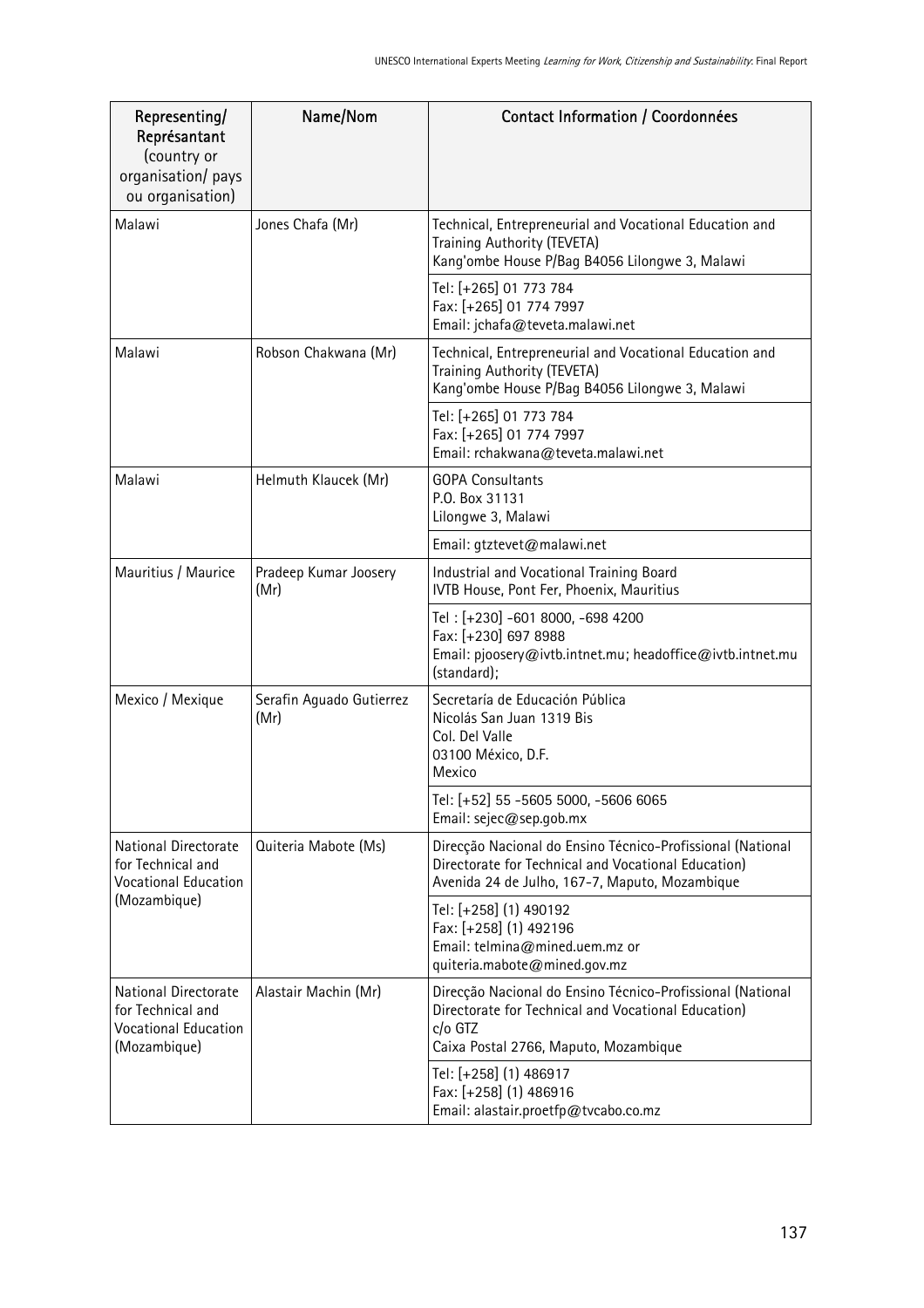| Representing/<br>Représantant<br>(country or<br>organisation/ pays<br>ou organisation) | Name/Nom                         | Contact Information / Coordonnées                                                                                                                                                                            |
|----------------------------------------------------------------------------------------|----------------------------------|--------------------------------------------------------------------------------------------------------------------------------------------------------------------------------------------------------------|
| <b>NCVER</b>                                                                           | Tom Karmel (Mr)                  | National Centre for Vocational Education Research Ltd<br>Level 11, 33 King William Street, Adelaide SA 5000, Australia                                                                                       |
|                                                                                        |                                  | Tel: [+61] 08 8333 8400<br>Fax: [+61] 08 8331 9211<br>Email: exec@ncver.edu.au                                                                                                                               |
| Nigeria / Nigéria                                                                      | David Awanbor (Mr)               | National Business and Technology Exams Board (NABTEB)<br>PMB 1747, Ikioba Hill<br>Benin City, Nigeria                                                                                                        |
|                                                                                        |                                  | Tel: [+234] 52 238 197<br>Fax: [+234] 52 255 972<br>Email: dawanbor@yahoo.com                                                                                                                                |
| Nigeria / Nigéria                                                                      | Nuru Yakubu (Mr)                 | National Board for Technical Education<br>P.M. B 2239, Plot B. Bida Road, Kaduna, Nigeria                                                                                                                    |
|                                                                                        |                                  | Tel: [+234] 62 246554<br>Fax: [+234] 62 247507<br>Email: nyakubu@nbte-nigeria.org                                                                                                                            |
| Norway / Norvège                                                                       | Baard Meidell Johannesen<br>(Mr) | Confederation of Norwegian Business and Industry<br>PO Box 5250 Majorstuen<br>0303 Oslo, Norway                                                                                                              |
|                                                                                        |                                  | Tel: [+47] 9521 0399<br>Email: bjohanne@nho.no                                                                                                                                                               |
| Norway / Norvège                                                                       | Gunnar Mandt (Mr)                | Ministry of Education and Research<br>Akersg. 44, PB 8119 Dep<br>0032 Oslo, Norway                                                                                                                           |
|                                                                                        |                                  | Tel: [+47] 22 24 75 13<br>Email: gma@ufd.dep.no                                                                                                                                                              |
| Palestinian Authority   Salah Al-Zaroo (Mr)<br>/ Authorité<br>palestinienne            |                                  | P.O Box 247<br>Hebron West Bank, via Israel                                                                                                                                                                  |
|                                                                                        |                                  | Tel/Fax: 00970 22219157<br>Email: szaroo@tvet-pal.org, szaroo@hotmail.com                                                                                                                                    |
| Rapporteur                                                                             | David Wilson (Mr)                | Ontario Institute for Studies in Education<br>Comparative, International and Development Education<br>Centre<br>University of Toronto<br>252 Bloor Street West<br>Toronto, Ontario, Canada<br><b>M5S 1V6</b> |
|                                                                                        |                                  | Tel: [+1] (416) 923-6641, ext 2312<br>Fax: [+1] (416) 926-4744 or 54<br>Email: dnwilson@oise.utoronto.ca                                                                                                     |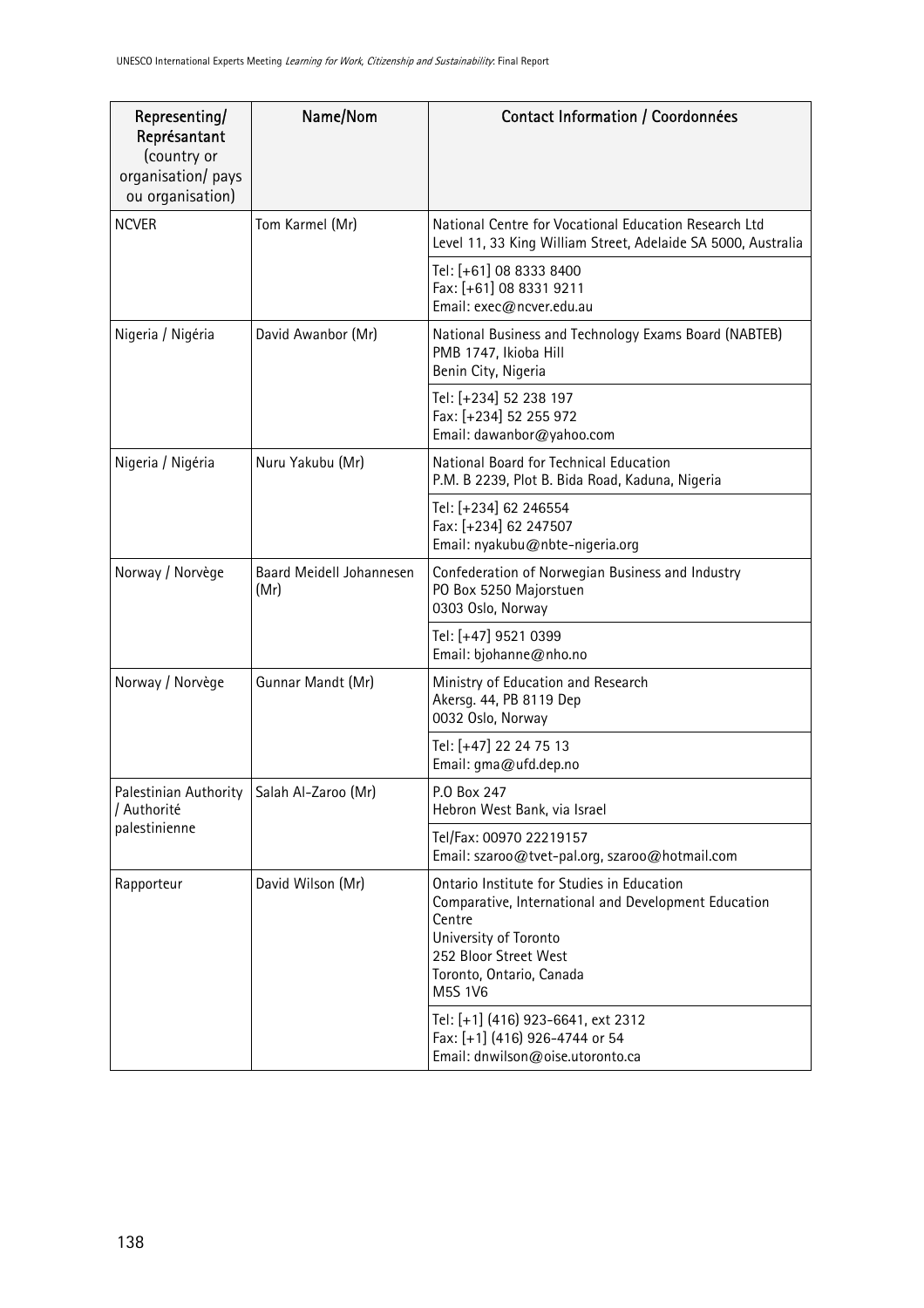| Representing/<br>Représantant<br>(country or<br>organisation/ pays<br>ou organisation) | Name/Nom             | Contact Information / Coordonnées                                                                                                                                                                                                               |
|----------------------------------------------------------------------------------------|----------------------|-------------------------------------------------------------------------------------------------------------------------------------------------------------------------------------------------------------------------------------------------|
| Rapporteur - General                                                                   | John Fien (Mr)       | Faculty of Environmental Science, Griffith University<br>Nathan Campus<br><b>Brisbane</b><br>Nathan QLD 4111, Australia                                                                                                                         |
|                                                                                        |                      | Tel: [+61] (7) 3875 6716<br>Email: j.fien@griffith.edu.au, j.fien@mailbox.gu.edu.au                                                                                                                                                             |
| Republic of Korea /<br>République de Corée                                             | Kisung Lee (Mr)      | Korea Research Institute for Vocational Education and<br>Training (KRIVET)<br>15-1, Chongdam 2-dong, Kangnam-gu, Seoul, Republic of<br>Korea 135-949                                                                                            |
|                                                                                        |                      | Tel: [+82] (2) 34855097<br>Fax: [+82] (2) 34855048<br>EMail: kslee@krivet.re.kr                                                                                                                                                                 |
| Russian Federation /<br>Fédération de Russie                                           | Evgeny Butko (Mr)    | Educational Organizations Department, Russian Federal<br>Education Agency, Head of Committee for Technical and<br>Vocational Education at the Commission of the Russian<br>Federation for UNESCO<br>115998, Russia, Moscow, Lusinovskay str. 51 |
|                                                                                        |                      | Tel: [+7] 095 -237 46 74, -237 72 68<br>Fax: [+7] 095 237 46 74<br>Email: butko-unpo@mail.ru                                                                                                                                                    |
| Russian Federation /<br>Fédération de Russie                                           | Michael Rachkov (Mr) | International Centre of Educational Systems (ICES)<br>Off 38-42, 3/4 Novaja polshad, entr. 4101000 Moscow<br>Russian Federation                                                                                                                 |
|                                                                                        |                      | Tel: [+7] (95) 923 3905<br>Fax: [+7] (95) 924 6852<br>Email: rachk-v@mail.msiu.ru                                                                                                                                                               |
| Rwanda                                                                                 | Emma Rubagumya (Ms)  | Ministry of Education, Science, Technology and Scientific<br>Research<br>BP 622, Kigali, Rwanda                                                                                                                                                 |
|                                                                                        |                      | Tel: [+250] -582446 (office), -08454080 (mobile);<br>Email: erubagumya@mineduc.gov.rw                                                                                                                                                           |
| Saudi Arabia / Arabie<br>saoudite                                                      | Khaled Alangari (Mr) | General organisation for technical education and vocational<br>training (GOTEVOT)<br>P.O Box 7823<br>Riyadh 11472, Saudi Arabia                                                                                                                 |
|                                                                                        |                      | Email: alangari@gotevot.edu.sa                                                                                                                                                                                                                  |
| Senegal / Sénégal                                                                      | Abdoulaye Mboup (Mr) | Inspecteur de Spécialité / option Industrie, Directeur de<br>l'Enseignement Secondaire Technique 'DEST'                                                                                                                                         |
|                                                                                        |                      | Tel: [+221] 821 5221<br>Fax: [+221] 822 0114<br>Mobile: [+221] 551 3859<br>Email: mboup_abdoulaye@yahoo.fr, abdoulaye@yahoo.fr                                                                                                                  |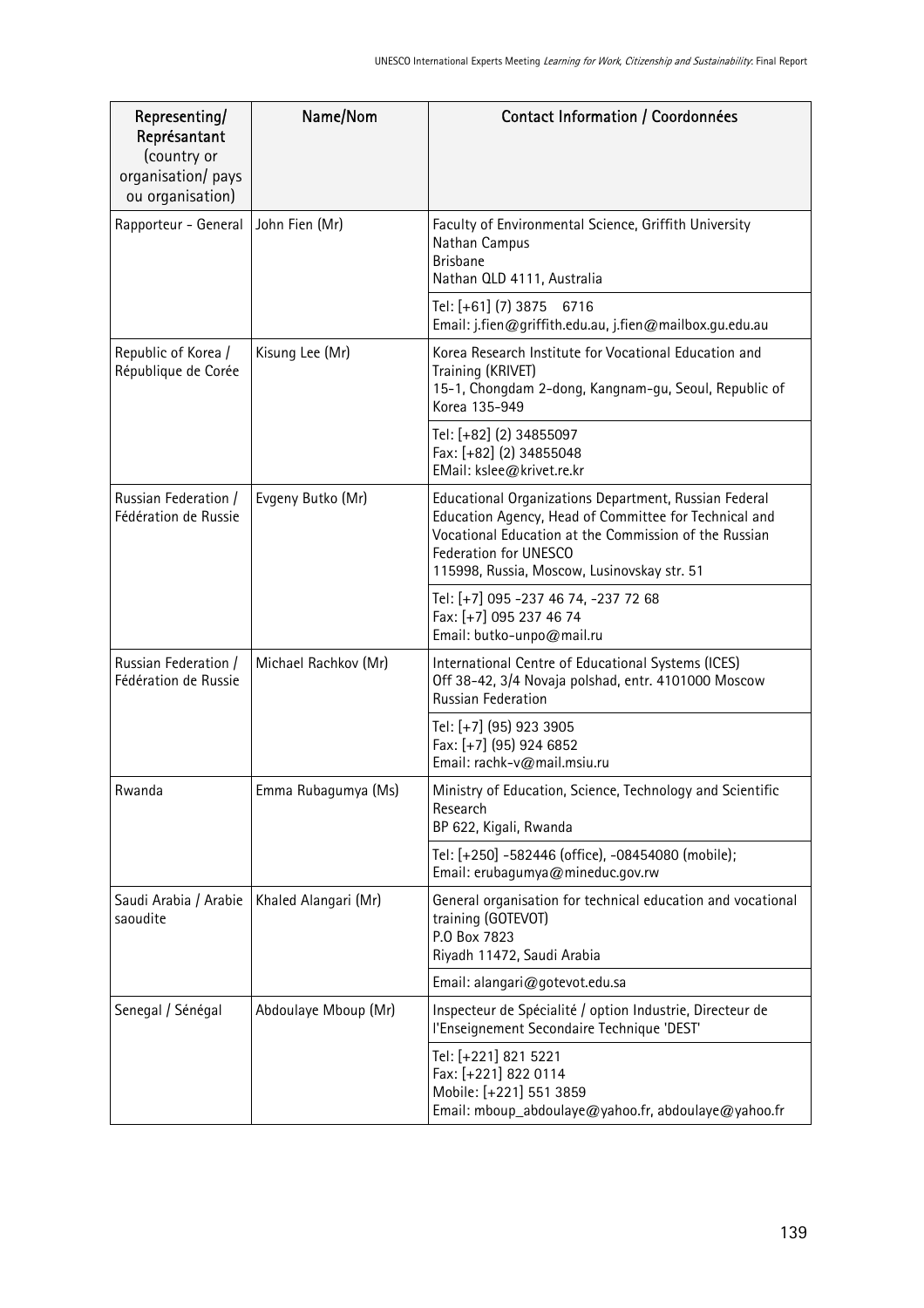| Representing/<br>Représantant<br>(country or<br>organisation/ pays<br>ou organisation) | Name/Nom                | Contact Information / Coordonnées                                                                                                                                                                           |
|----------------------------------------------------------------------------------------|-------------------------|-------------------------------------------------------------------------------------------------------------------------------------------------------------------------------------------------------------|
| Sierra Leone                                                                           | Mohamed A. Jalloh (Mr)  | National Council for Technical, Vocational and Other<br>Academic Awards (NCTVA), Ministry of Education, Science<br>and Technology<br>A.J. Momoh Street<br>Tower Hill Freetown, Sierra Leone<br>P.O. Box 135 |
|                                                                                        |                         | Tel: [+232] -22 221695, -76 686983<br>Fax: [+232] 22 223030<br>Email: director@nctva.org, kortorma@yahoo.fr,<br>nctvasl@yahoo.co.uk                                                                         |
| Sierra Leone                                                                           | David Shears (Mr)       | Ministry of Education<br>Science and Technology<br>Freetown, Sierra Leone                                                                                                                                   |
|                                                                                        |                         | Tel: [+232] 22 240929<br>Fax: [+232] 22 235048<br>Email: dshears@sierrutel.sl                                                                                                                               |
| Sri Lanka                                                                              | T. A. Piyasiri (Mr)     | Tertiary and Vocational Education Commission<br>Vocational Training Complex, 354/2, Elvitigala Mawatha,<br>Colombo 05, Sri Lanka                                                                            |
|                                                                                        |                         | Tel: [+94] 11 5348 141<br>Fax: [+94] 11 2555 007<br>Email: dg@tvec.gov.lk                                                                                                                                   |
| Thai - German<br>Institute (TGI)                                                       | Walter Kretschmar (Mr)  | Thai - German Institute (TGI)<br>700/1 Moo 1, Amata Nakorn, KM.57; Bangna-Trad Rd.,<br>Tambol Klong Tamru; Amphur Muang, Chonburi, 20000<br>Thailand                                                        |
|                                                                                        |                         | Tel: [+66] 38 743 463<br>Fax: [+66] 38 743 465<br>Email: kretschmar@tgi.or.th                                                                                                                               |
| Thai - German<br>Institute (TGI)                                                       | Revadee Kuprasert (Ms)  | Thai – German Institute (TGI)<br>700/1 Moo 1, Amata Nakorn, KM.57; Bangna-Trad Rd.,<br>Tambol Klong Tamru; Amphur Muang, Chonburi, 20000<br>Thailand                                                        |
|                                                                                        |                         | Email: kuprasert@tgi.or.th                                                                                                                                                                                  |
| Thailand / Thaïlande                                                                   | Siripian Choomnoom (Ms) | Vocational Education Commission Office, Ministry of<br>Education<br>Bangkok 10300, Thailand                                                                                                                 |
|                                                                                        |                         | Tel: [+66] (2) -282 4832, -281 5555 ext. 1815, 1816<br>Fax: [+66] (2) 282 4832<br>Email: siripanch@hotmail.com                                                                                              |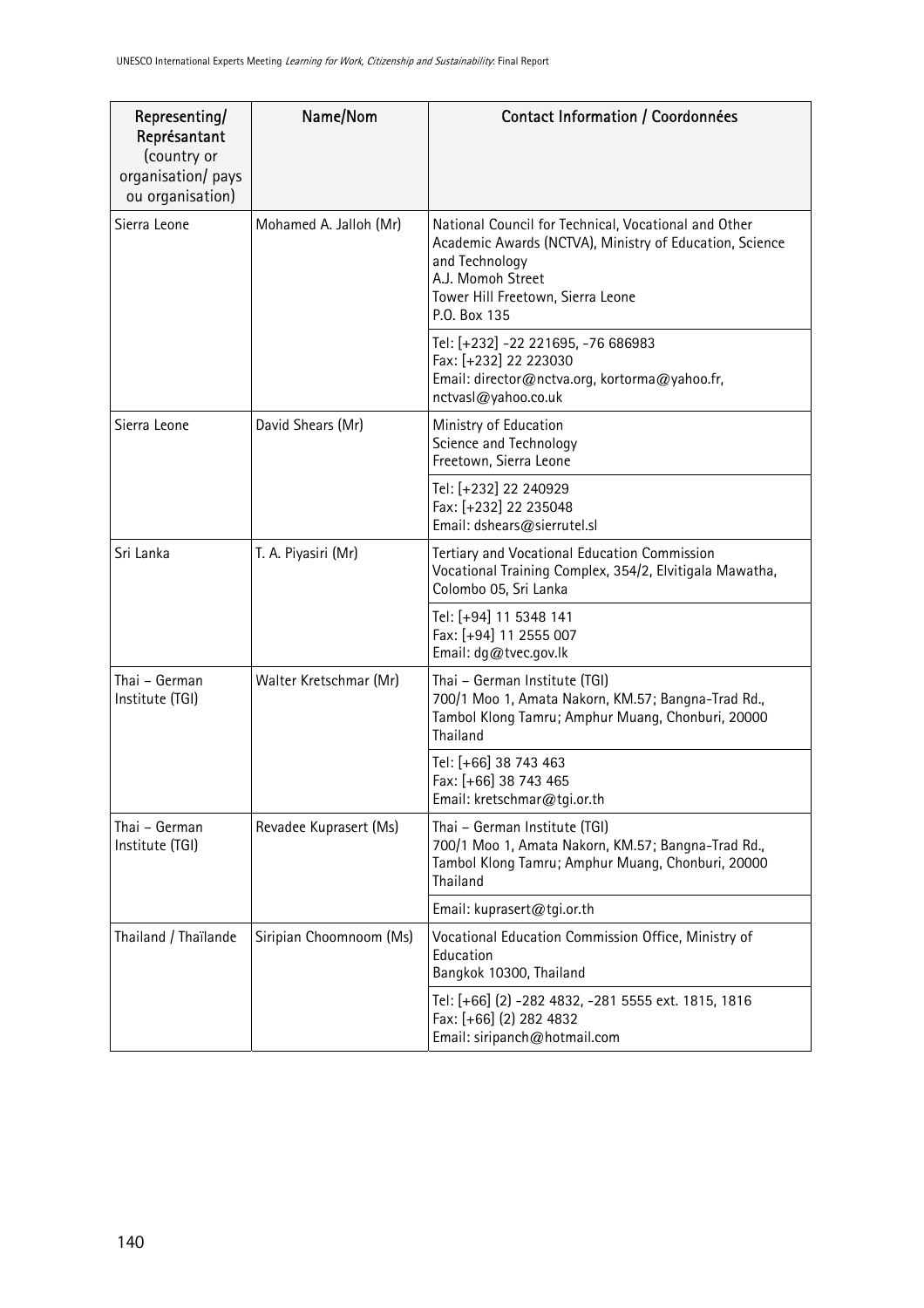| Representing/<br>Représantant<br>(country or<br>organisation/ pays<br>ou organisation) | Name/Nom                | Contact Information / Coordonnées                                                                                           |
|----------------------------------------------------------------------------------------|-------------------------|-----------------------------------------------------------------------------------------------------------------------------|
| Thailand / Thaïlande                                                                   | Harirak Mangkorn (Mr)   | Office of Vocational Education Commission-OVEC, Ministry<br>of Education<br>Rajadamnoen-Nok Avenue, Bangkok 10300, Thailand |
|                                                                                        |                         | Tel: [+66] (2) 280 2945<br>Fax: [+66] (2) 280 4487<br>Email: mangkorn@vec.go.th                                             |
| Togo                                                                                   | Kokou Yende (Ms)        | Ministère de l'enseignement technique et de la formation<br>professionnelle<br>BP 12769 Lomé-Togo                           |
|                                                                                        |                         | Tel: [+228] -222 04 57, -903 73 77<br>Fax: [+228] 221 89 34<br>Email: joyende@yahoo.fr                                      |
| <b>UNESCO</b>                                                                          | Hashim Abdul-Wahab (Mr) | <b>UNESCO</b><br>7, place de Fontenoy<br>75007 Paris, France                                                                |
|                                                                                        |                         | Tel: [+33] (1) 45 68 1737<br>Fax: [+33] (1) 45 68 55 45<br>Email: h.abdul-wahab@unesco.org                                  |
| <b>UNESCO</b>                                                                          | Kacem Bensalah (Mr)     | <b>UNESCO</b><br>7, place de Fontenoy<br>75007 Paris, France                                                                |
|                                                                                        |                         | Tel: [+33] (1) 45 68 10 34<br>Fax: [+33] (1) 45 68 56 45<br>Email: k.bensalah@unesco.org                                    |
| <b>UNESCO</b>                                                                          | Wataru Iwamoto (Mr)     | <b>UNESCO</b><br>7, place de Fontenoy<br>75007 Paris, France                                                                |
|                                                                                        |                         | Tel: [+33] (1) 45 68 1737<br>Fax: [+33] (1) 45 68 5622<br>Email: w.iwamoto@unesco.org                                       |
| <b>UNESCO</b>                                                                          | Masanori Kono (Mr)      | <b>UNESCO</b><br>7, place de Fontenoy<br>75007 Paris, France                                                                |
|                                                                                        |                         | Tel: [+33] (1) 45 68 0859<br>Fax: [+33] (1) 45 68 5630<br>Email: ma.kono@unesco.org                                         |
| <b>UNESCO</b>                                                                          | Halima Letamo (Ms)      | <b>UNESCO</b><br>7, place de Fontenoy<br>75007 Paris, France                                                                |
|                                                                                        |                         | Tel: [+33] (1) 45 68 0830<br>Fax: [+33] (1) 45 68 5545<br>Email: h.letamo@unesco.org                                        |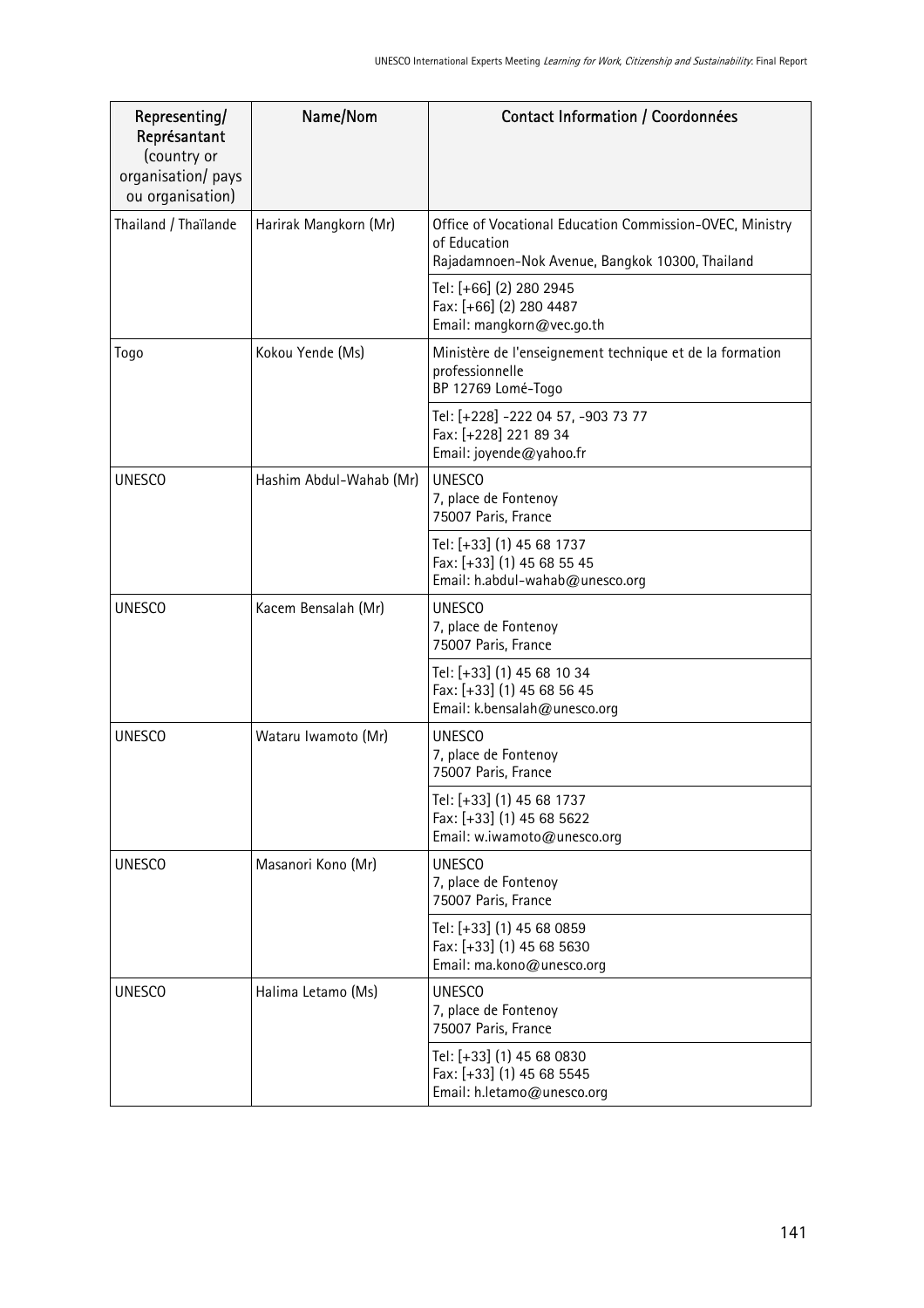| Representing/<br>Représantant<br>(country or<br>organisation/ pays<br>ou organisation) | Name/Nom              | Contact Information / Coordonnées                                                                                      |
|----------------------------------------------------------------------------------------|-----------------------|------------------------------------------------------------------------------------------------------------------------|
| <b>UNESCO</b>                                                                          | Elspeth McOmish (Ms)  | <b>UNESCO</b><br>7, place de Fontenoy<br>75007 Paris, France                                                           |
|                                                                                        |                       | Tel: [+33] (1) 45 68 0829<br>Fax: [+33] (1) 45 68 5545<br>Email: e.mcomish@unesco.org                                  |
| <b>UNESCO</b>                                                                          | Mohan Perera (Mr)     | <b>UNESCO</b><br>7, place de Fontenoy<br>75007 Paris, France                                                           |
|                                                                                        |                       | Tel: [+33] (1) 45 68 0822<br>Fax: [+33] (1) 45 68 5545<br>Email: m.perera@unesco.org                                   |
| <b>UNESCO</b>                                                                          | Patricia Toïgo (Ms)   | <b>UNESCO</b><br>7, place de Fontenoy<br>75007 Paris, France                                                           |
|                                                                                        |                       | Tel: [+33] (1) 45 681011<br>Fax: [+33] (1) 45 685626<br>Email: p.toigo@unesco.org                                      |
| <b>UNESCO</b>                                                                          | Karina Veal (Ms)      | <b>UNESCO</b>                                                                                                          |
|                                                                                        |                       | Email: k.veal@unevoc.unesco.org                                                                                        |
| <b>UNESCO IIEP</b>                                                                     | David Atchoarena (Mr) | International Institute for Educational Planning (IIEP)<br>7-9, rue Eugène Delacroix<br>75116 Paris, France            |
|                                                                                        |                       | Email: d.atchoarena@unesco.org<br>tel. [+33] (1) 45 03 -77 49, -77 00<br>fax. [+33] (1) 40 72 83 66                    |
| UNESCO Institute for   Adama Ouane (Mr)<br>Education (UIE)                             |                       | UNESCO Institute for Education (UIE)<br>Feldbrunnenstraße 58<br>20148 Hamburg, Germany                                 |
|                                                                                        |                       | Tel: [+49] (40) 44 80 41 03<br>Fax: [+49] (40) 410 77 23<br>Email: a.ouane@unesco.org                                  |
| <b>UNESCO Institute for</b><br>Education (UIE)                                         | Madhu Singh (Ms)      | UNESCO Institute for Education (UIE)<br>Feldbrunnenstraße 58<br>20148 Hamburg, Germany                                 |
|                                                                                        |                       | Tel: [+49] (40) 44 80 41 -26, -0<br>Fax: [+49] (40) 410 77 23<br>Email: m.singh@unesco.org                             |
| UNESCO Institute for<br>Statistics (UIS)                                               | Simon Ellis (Mr)      | <b>UNESCO Institute for Statistics (UIS)</b><br>C.P. 6128 Succursale Centre-ville, Montreal, Québec, H3C 3J7<br>Canada |
|                                                                                        |                       | Tel: [+1] (514) 343 6880<br>Email: s.ellis@uis.unesco.org                                                              |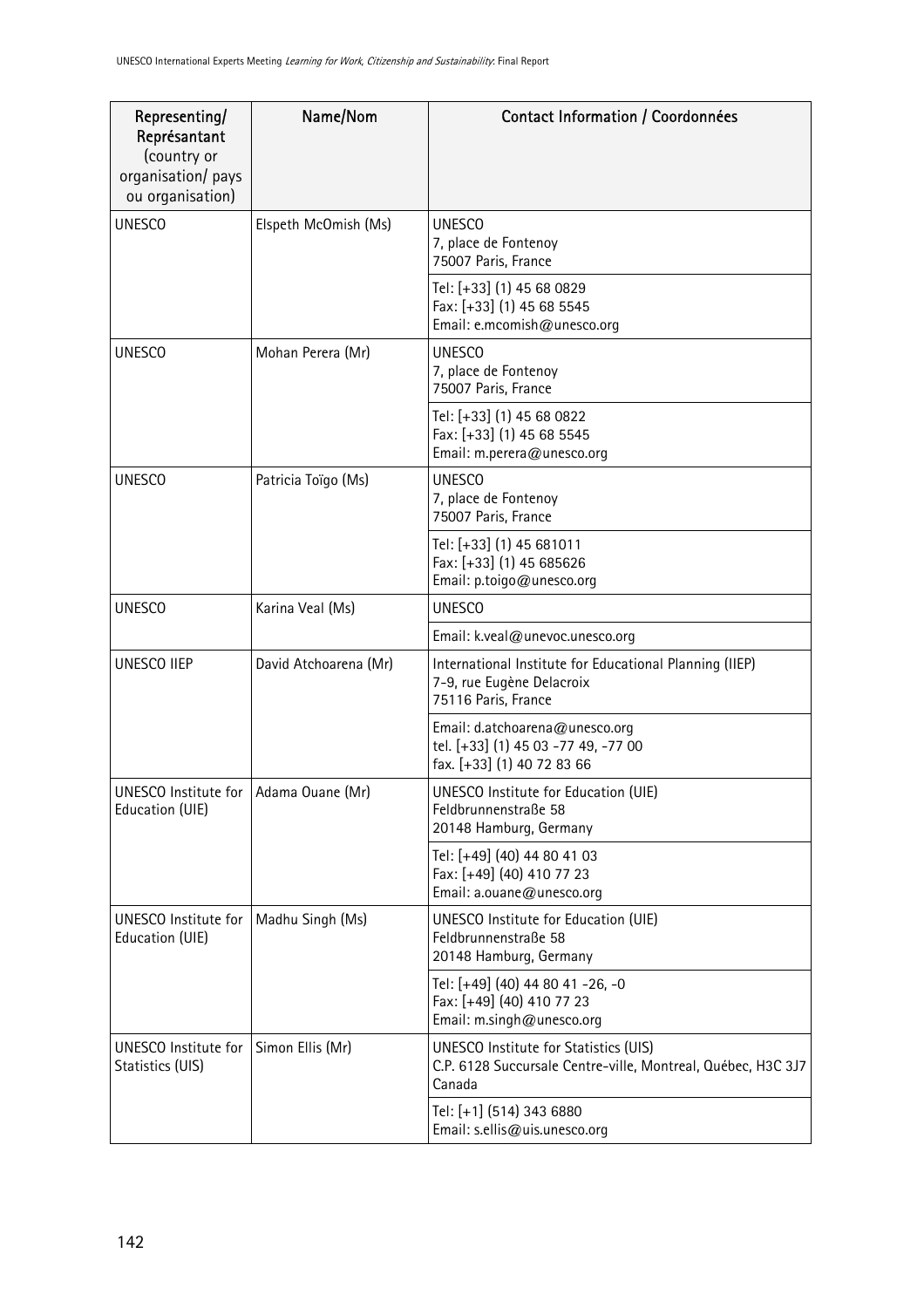| Representing/<br>Représantant<br>(country or<br>organisation/ pays<br>ou organisation) | Name/Nom                                    | Contact Information / Coordonnées                                                                                                         |
|----------------------------------------------------------------------------------------|---------------------------------------------|-------------------------------------------------------------------------------------------------------------------------------------------|
| <b>UNESCO Institute for</b><br>Statistics (UIS)                                        | José Pessoa (Mr)                            | UNESCO Institute for Statistics (UIS)<br>C.P. 6128 Succursale Centre-ville, Montreal, Québec, H3C 3J7<br>Canada                           |
|                                                                                        |                                             | Tel: [+1] (514) 343 7686<br>Email: j.pessoa@uis.unesco.org                                                                                |
| <b>UNESCO Office</b><br>Bangkok                                                        | L. Efison Munjanganja (Mr)                  | <b>UNESCO Asia-Pacific</b><br>Regional Bureau for Education<br>P.O. Box 967, Prakanong P.O.<br>Bangkok 10110, Thailand                    |
|                                                                                        |                                             | Tel: [+66] (2) -3910577, -3910550<br>Fax: [+66] (2) 3910866<br>Email: e.munjanganja@unescobkk.org                                         |
| <b>UNESCO Office</b><br><b>Beirut</b>                                                  | Sulieman Sulieman (Mr)                      | <b>UNESCO Office Beirut</b><br>P.O. Box 11-5244<br>Beirut, Lebanon                                                                        |
|                                                                                        |                                             | Tel: [+961] (1) 850015, 850013<br>Fax: [+961] (1) 824854<br>Email: s.sulieman@unesco.org, beirut@unesco.org                               |
|                                                                                        | UNESCO Office Dakar   Teeluck Bhuwanee (Mr) | <b>UNESCO Office Dakar</b><br>P.O. Box 3313<br>Senghor Avenue<br>Dakar, Senegal                                                           |
|                                                                                        |                                             | Tel: [+221] 849 23 47<br>Email: t.bhuwanee@unesco.org                                                                                     |
| <b>UNESCO Office</b><br>Nairobi                                                        | James Chomba Wamwangi<br>(Mr)               | UNESCO PEER<br>United Nations Office, Gigiei, United Nations Avenue,<br><b>Block C</b><br>Nairobi, Kenya                                  |
|                                                                                        |                                             | Tel: [+254] -20 622459, -721 207969<br>Fax: [+254] 20 622324<br>Email: tve.ac@unesco.unon.org, jwamwangi@yahoo.com                        |
| <b>UNESCO Office New</b><br>Dehli                                                      | Huma Masood (Ms)                            | UNESCO Office New Delhi and Regional Bureau for<br>Information and Communication<br>B 5/29 Safdarjung Enclave<br>New Delhi 110 029, India |
|                                                                                        |                                             | Tel: [+91] (11) 6713000<br>Fax: [+91] (11) -6713001, -6713002<br>Email: h.masood@unesco.org                                               |
| UNESCO-UNEVOC                                                                          | Hans Krönner (Mr)                           | UNESCO-UNEVOC<br>Goerrestr. 15, 53113 Bonn, Germany                                                                                       |
|                                                                                        |                                             | Tel: [+49] (228) 243 3713<br>Fax: [+49] (228) 243 3777<br>Email: h.kronner@unevoc.unesco.org                                              |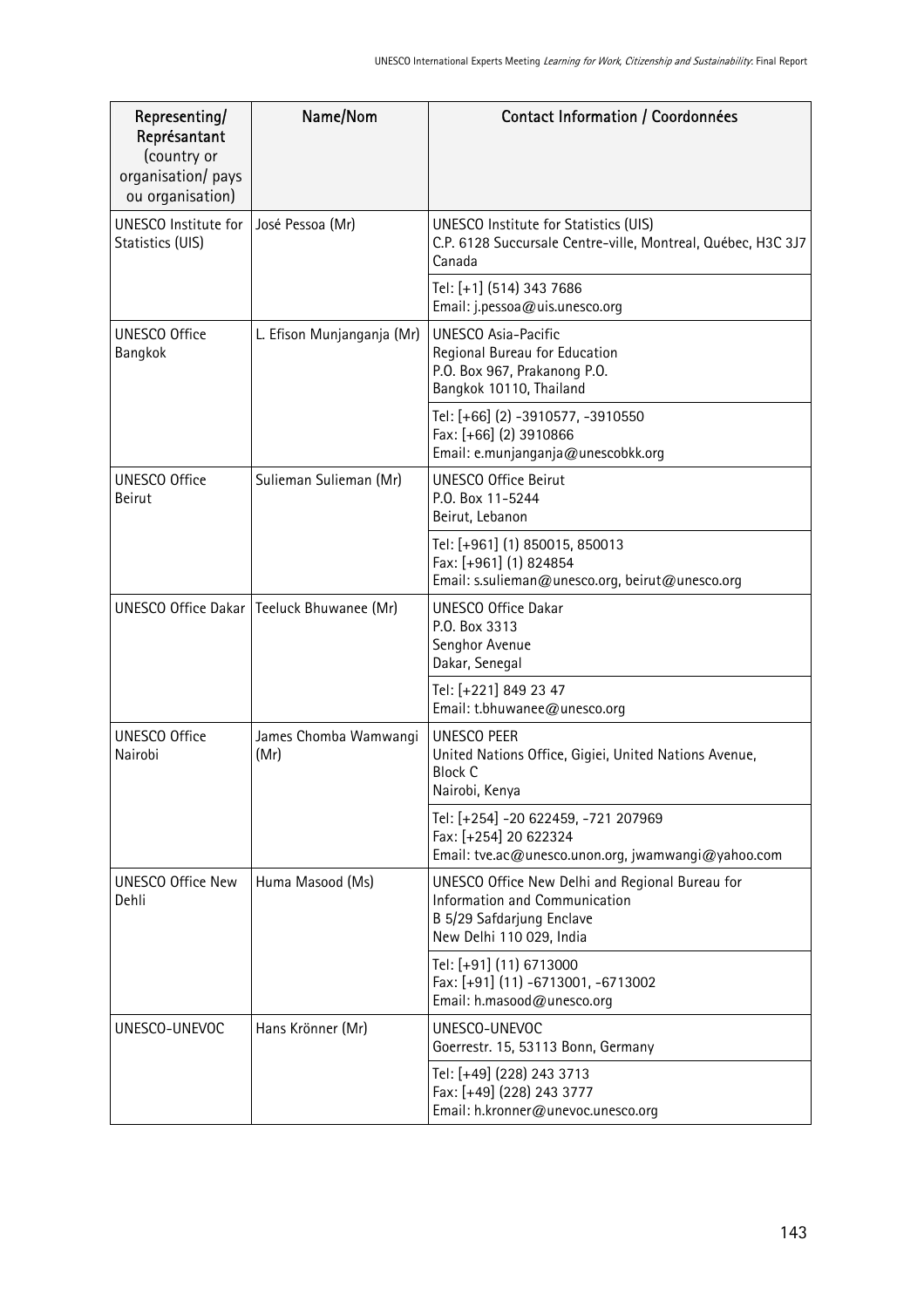| Representing/<br>Représantant<br>(country or<br>organisation/ pays<br>ou organisation)                                    | Name/Nom                              | Contact Information / Coordonnées                                                                                          |
|---------------------------------------------------------------------------------------------------------------------------|---------------------------------------|----------------------------------------------------------------------------------------------------------------------------|
| UNESCO-UNEVOC                                                                                                             | Rupert Maclean (Mr)                   | UNESCO-UNEVOC<br>Goerrestr. 15, 53113 Bonn, Germany                                                                        |
|                                                                                                                           |                                       | Tel: [+49] (228) 243 37-0<br>Fax: [+49] (228) 243 3777<br>Email: r.maclean@unevoc.unesco.org                               |
| United Kingdom of<br>Great Britain and<br>Northern Ireland /<br>Royaume-Uni de<br>Grande-Bretagne et<br>d'Irlande du Nord | Judith Cohen (Ms)                     | Learning and Skills Development Agency (LSDA)<br>1 Whitehall<br>Whitehall Road<br>Leeds LSI 4HR, UK                        |
|                                                                                                                           |                                       | Tel: [+44] (113) 390 6316<br>Fax: [+44] (113) 390 6155<br>Email: jcohen@lsda.org.uk                                        |
| <b>United Nations</b><br>Environment<br>Programme (UNEP)                                                                  | Akpezi Ogbuigwe (Ms)                  | United Nations Environment Programme (UNEP)<br>P.O Box 30552<br>Nairobi, Kenya                                             |
|                                                                                                                           |                                       | Tel: [+254] 20 623381<br>Fax: [+254] 20 624249<br>Email: akpezi.ogbuigwe@unep.org                                          |
| <b>United Nations</b><br>University (UNU)                                                                                 | Juan Carlos Villagrán de<br>León (Mr) | United Nations University<br>Goerrestr. 15, 53113 Bonn, Germany                                                            |
|                                                                                                                           |                                       | Tel: [+49] (228) 422 85513<br>Fax: [+49] (228) 422 85599<br>Email: villagran@ehs.unu.edu                                   |
| United Republic of<br>Tanzania /<br>République-Unie de<br>Tanzanie                                                        | Bernadetta Ndunguru (Ms)              | Vocational Education and Training Authority (VETA)<br>P.O. Box 2849<br>Dar Es Salaam, United Republic of Tanzania          |
|                                                                                                                           |                                       | Tel: [+255] -22 286 36 83; -741 56 53 13 (mobile)<br>Fax: [+255] 22 2864759<br>Email: bndunguru@hotmail.com, veta@raha.com |
| WHO                                                                                                                       | Günter Klein (Mr)                     | European Centre for Environment and Health, World Health<br>Organization<br>Goerrestr. 15, 53113 Bonn, Germany             |
|                                                                                                                           |                                       | Tel: [+49] (228) 2094 -100 (direct), -0 (switchboard);<br>Fax: [+49] (228) 2094 201<br>Email: gkl@ecehbonn.euro.who.int    |
| World Bank                                                                                                                | Arvil Van Adams (Mr)                  | The World Bank<br>1818 H Street NW, Washington DC 20433, USA                                                               |
|                                                                                                                           |                                       | Tel: [+1] (202) 473 3435 (direct)<br>Fax: [+1] (202) 473 8299<br>Email: aadams1@worldbank.org                              |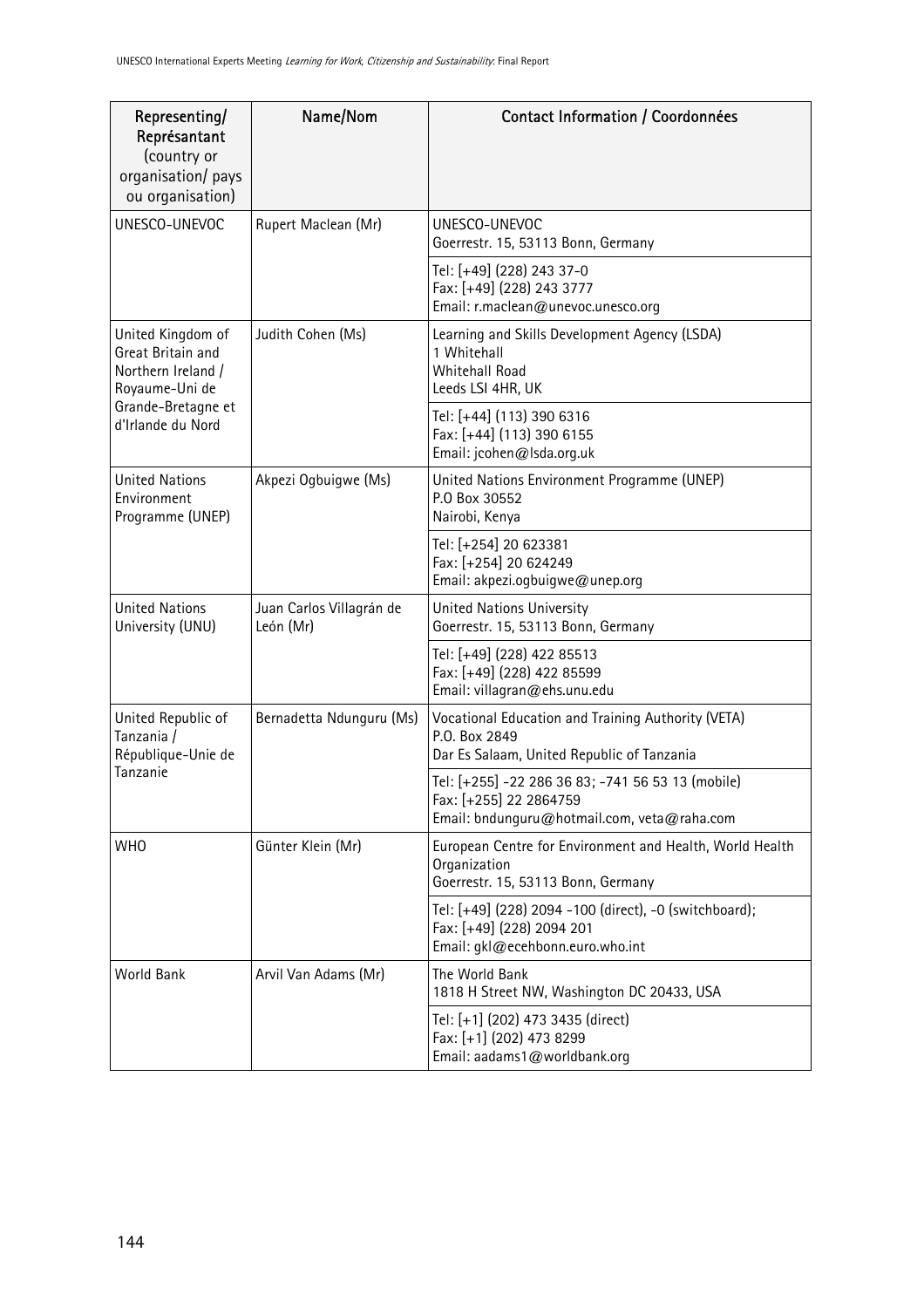| Representing/<br>Représantant<br>(country or<br>organisation/ pays<br>ou organisation) | Name/Nom                          | Contact Information / Coordonnées                                                                                                                                               |
|----------------------------------------------------------------------------------------|-----------------------------------|---------------------------------------------------------------------------------------------------------------------------------------------------------------------------------|
| Yemen / Yémen                                                                          | Abdul-Wahab Al-Akil (Mr)          | Ministry of Technical Education and Vocational Training<br>PO Box 25235, Baghdad St., San'a, Yemen                                                                              |
|                                                                                        |                                   | Tel: [+967] (1) -406300, -406292 (direct)<br>Fax: [+967] (1) 406300<br>Mobile: [+967] 716 00400<br>Email: alakil27@hotmail.com, alakil27@yemen.net.ye,<br>$v$ tpiu $@v$ .net.ye |
| Yemen / Yémen                                                                          | Mohamed Awadh Bin-<br>Rabiah (Mr) | Technical Education and Vocational Training<br>Baghdad str. Sana'a, Yemen                                                                                                       |
|                                                                                        |                                   | Tel: [+967] (1) 212010<br>Fax: [+967] (1) 212010<br>Email: Ben-Rabia.hotmail.com                                                                                                |
| Youth Employment<br>Summit Campaign                                                    | Bremley Lyngdoh (Mr)              | Youth Employment Summit Campaign / London School of<br>Economics & Political Science<br>Houghton Street<br>London WC2A 2AE, England UK                                          |
|                                                                                        |                                   | Tel: [+44] 207 955 6054<br>Fax: [+44] 207 955 6844<br>Email: b.w.lyngdoh@lse.ac.uk, bremley@youthlink.org                                                                       |